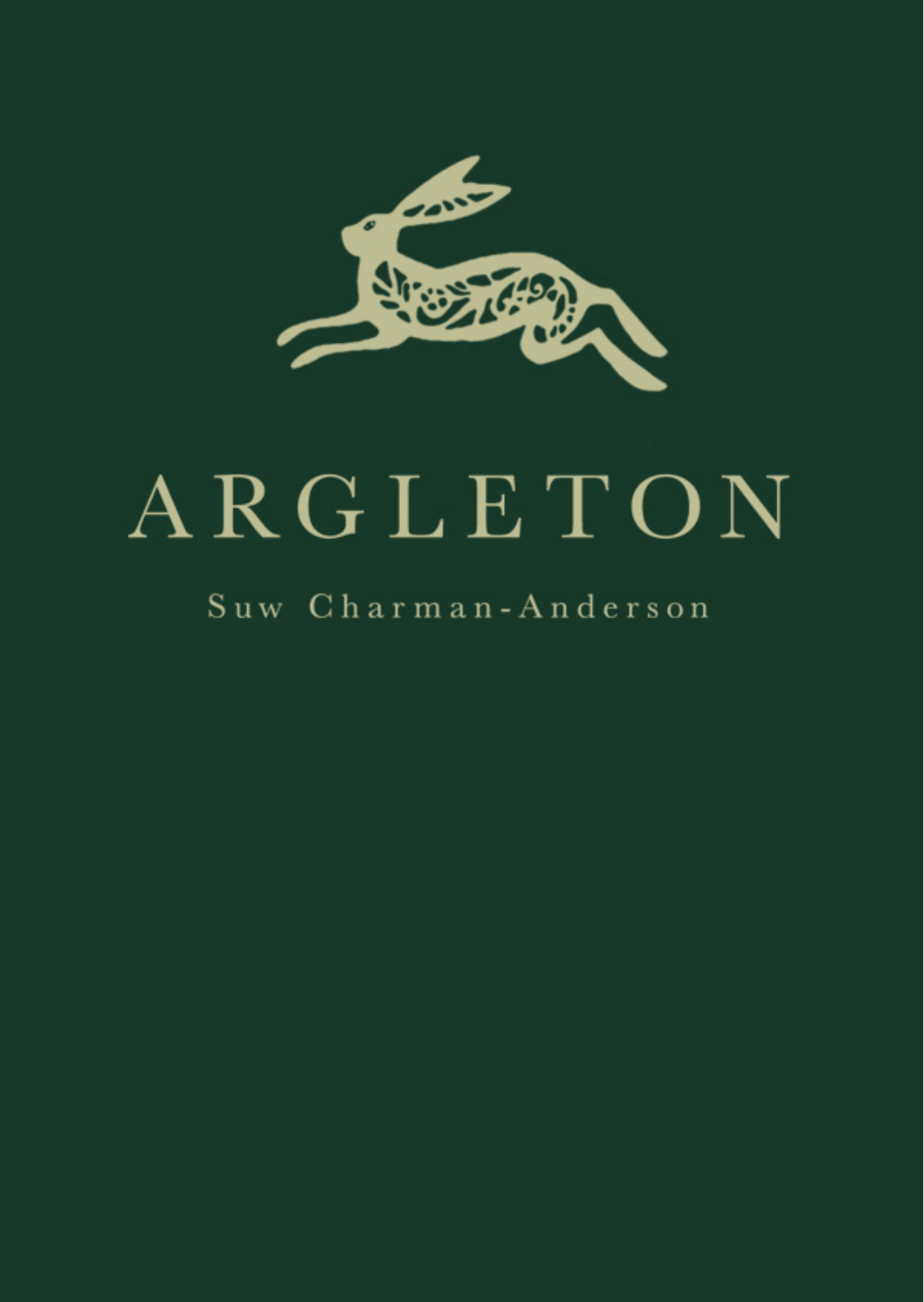## ARGLETON Suw Charman-Anderson

*Seidr Press – London*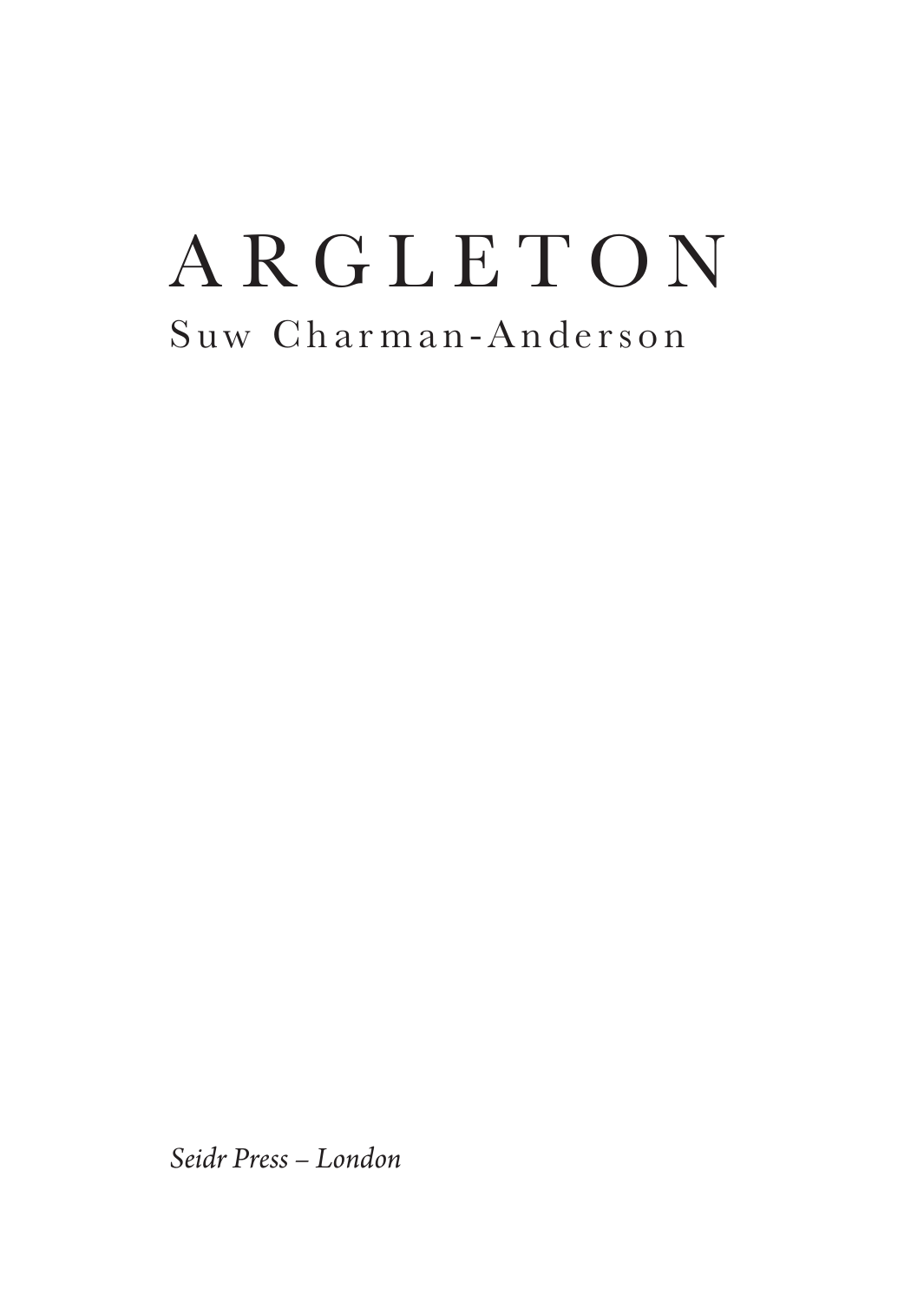*First published in Great Britain in 2010 by Seidr Press Second edition 2012*

*© 2010 Suw Charman-Anderson*

*The right of Suw Charman-Anderson to be identified as author of this work has been asserted by her in accordance with the Copyright, Designs and Patents Act 1988.* 

*This work is available online at chocolateandvodka.com/argleton under a Creative Commons Attribution-NonCommercial-Share-Alike 3.0 licence. You may freely share, copy, distribute or modify this work, but only for non-commercial purposes and only if you use the same Creative Commons licence.* 

*If you would like to reuse or modify this work for commercial purposes, please contact the author via chocolateandvodka.com.*

*Cover design by Thomas James.*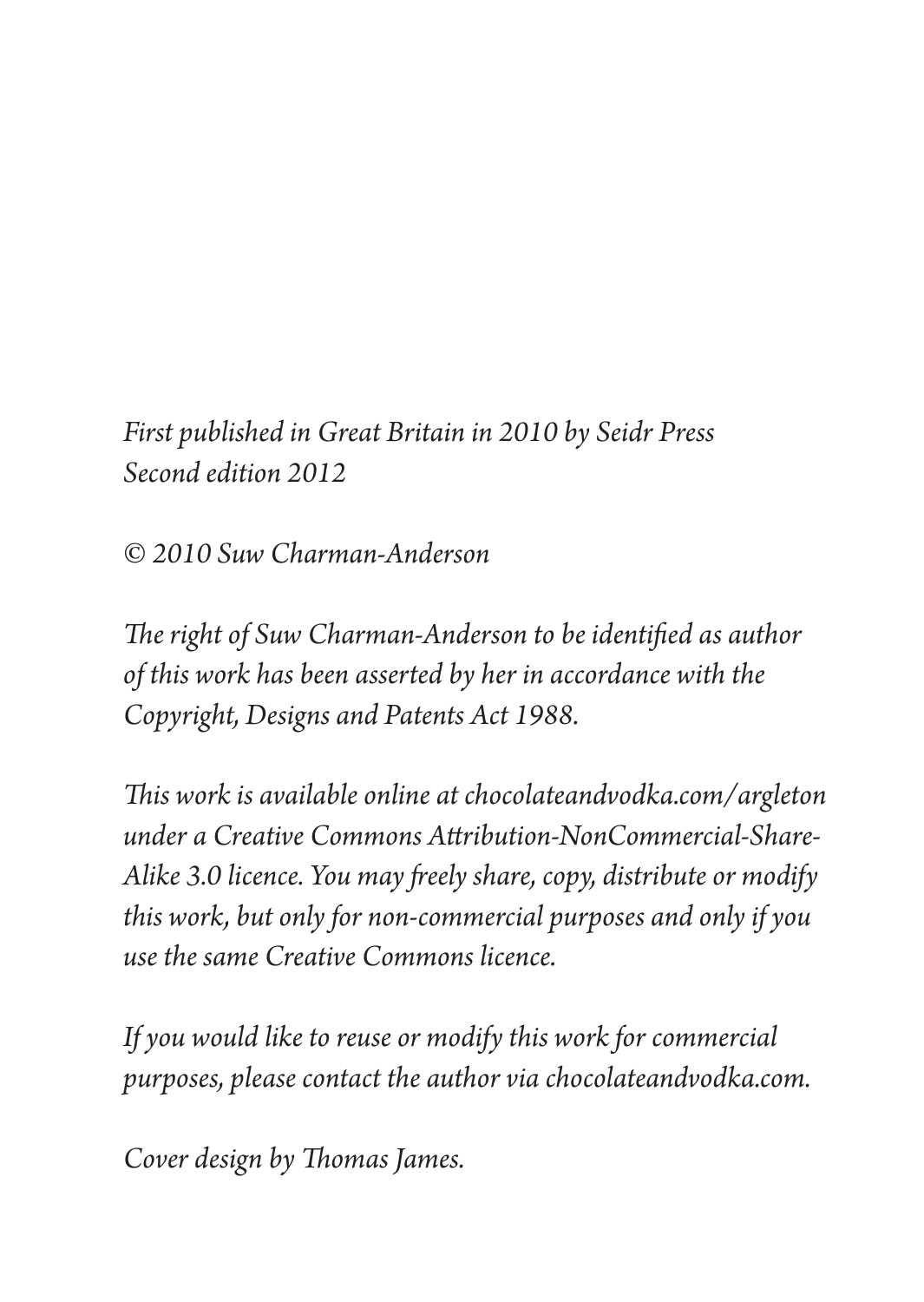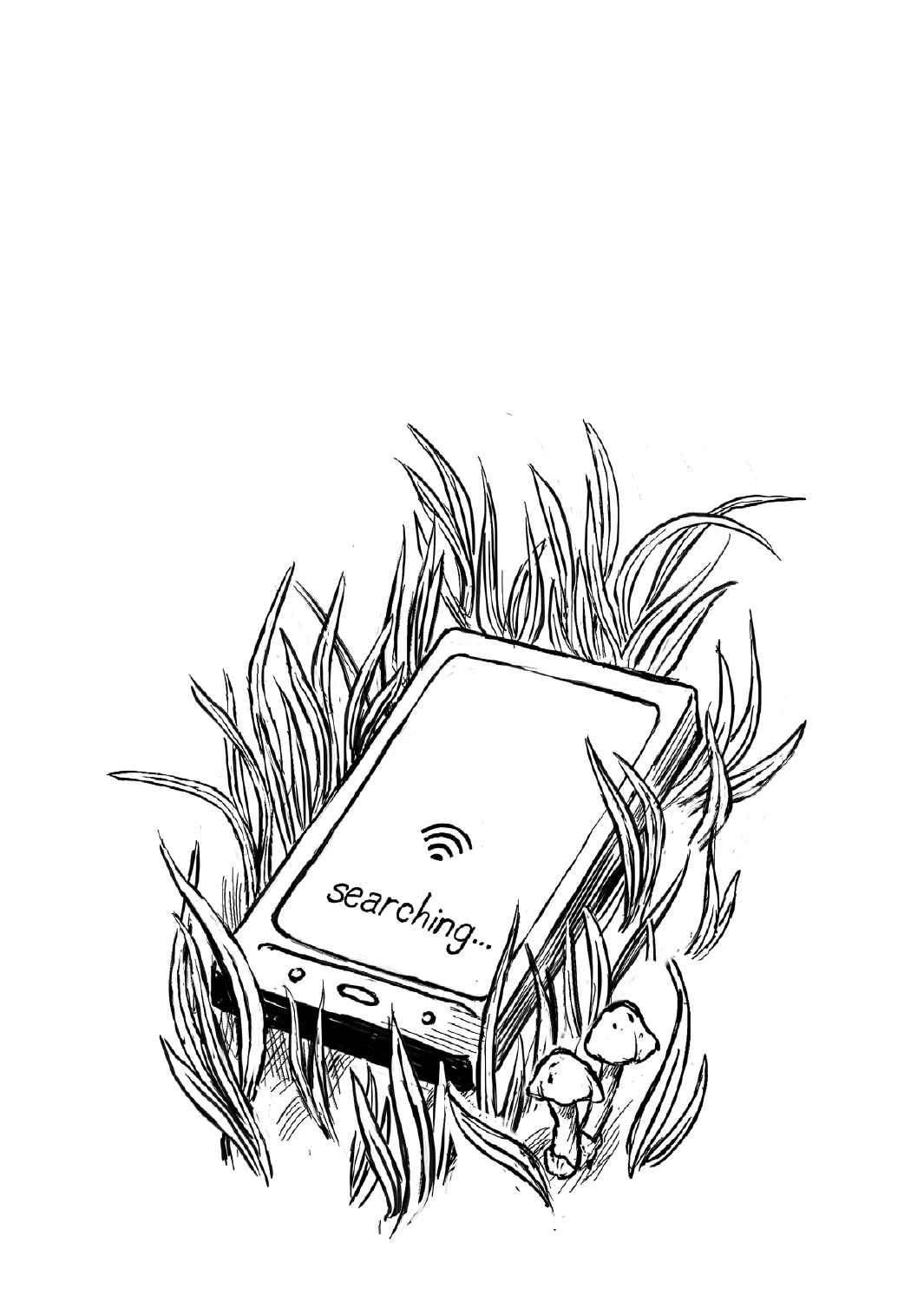*To Kevin, thank you for your endless supply of patience, love and support.*

*To Dad, thank you for your endless supply of books, especially the one about the trilobites.*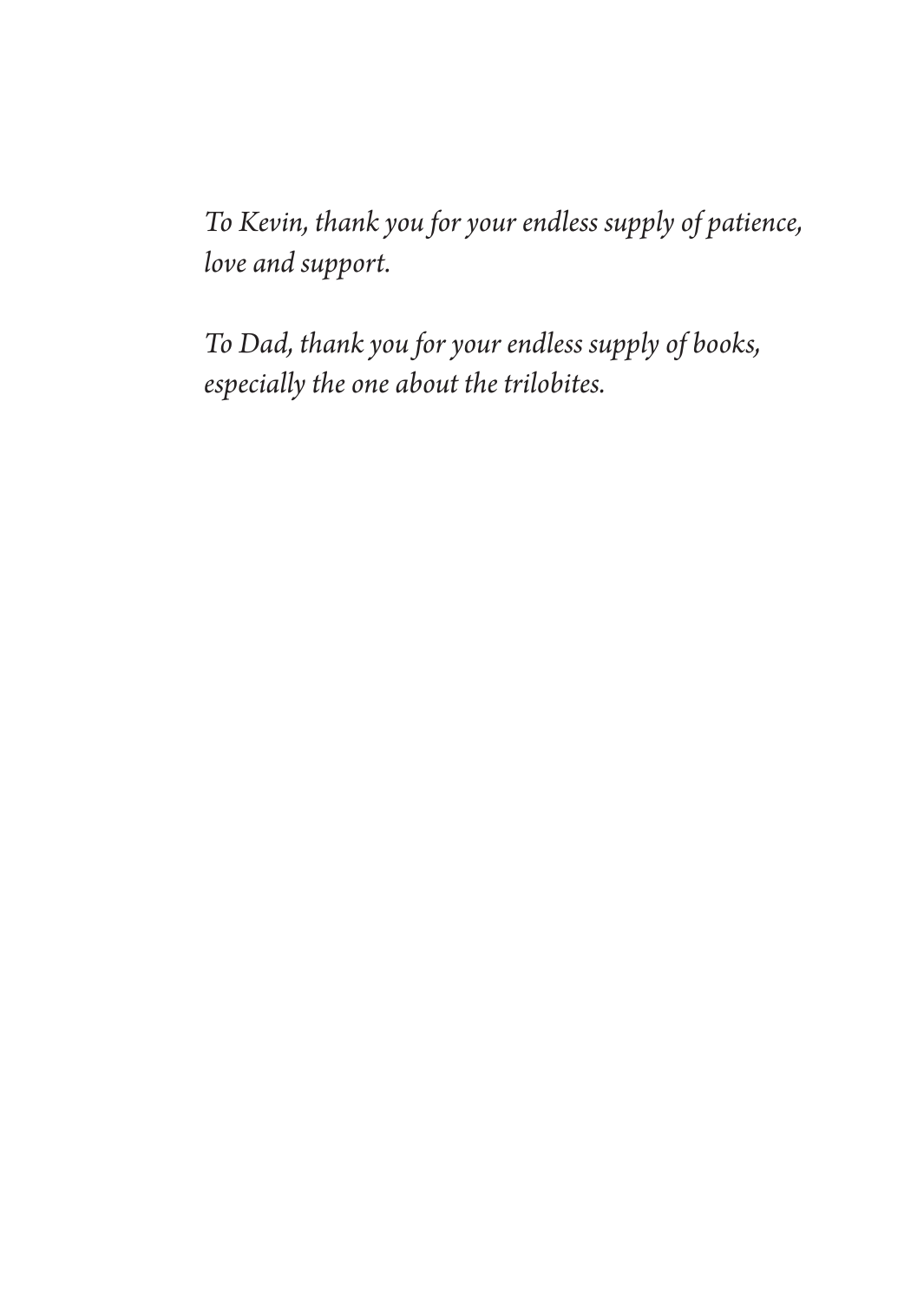### Argleton Fields

Do you know where we're going?" Charlie peered over the neatly trimmed hawthorn hedge into the field beyond. At its edge was a small pavilion, weatherboards and railings painted fresh white, beams and pillars in crisp black. Although the roof sagged a little, every decorative ridge tile was in place. Numbers painted in the small gable above the main door revealed it had been built in 1887.

"I have the precise co-ordinates of — well, you'll see! plugged into my map," said Matt, brandishing his phone.

Thwack! came the unmistakable sound of cricket. The pitch was in play, men in cricket whites standing around in various states of relaxation. The bowler approached the wicket in a loping run, rolled his arm over and let go of the ball. Despite looking slightly harried, the batsman hit a four and a gentle cheer drifted through the air along with the scent of newly mown grass.

"Ah, there's nothing like cricket to prove that summer has finally come," Matt said, as they set off along the path that skirted the pitch. "You know anything about it?"

"A bit," said Charlie.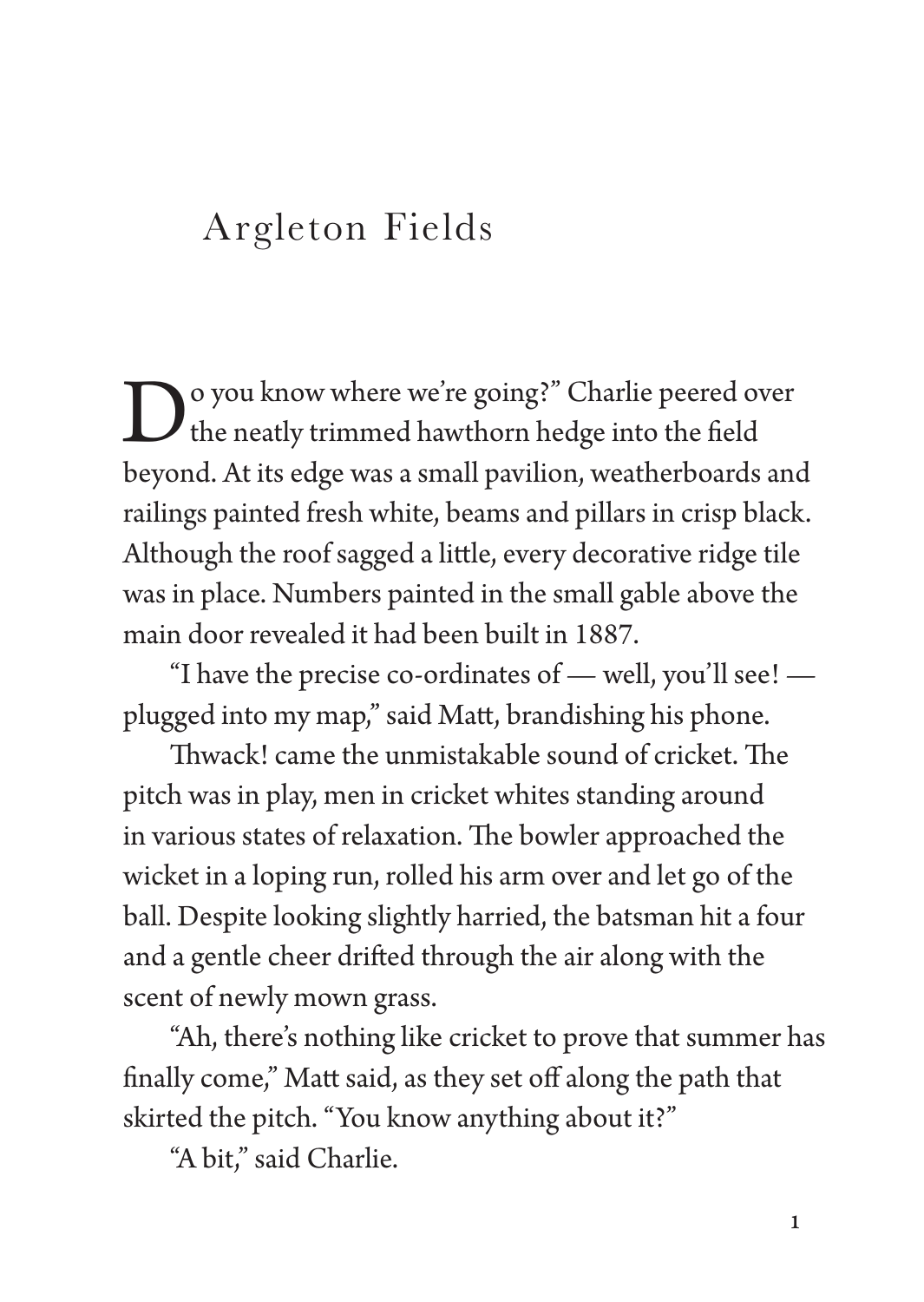"Never really figured it out, myself. All I know is that the team with the score most like a telephone number wins."

"Well, that does rather depend." Charlie glanced at the outfield where a portly gentleman stumbled backwards, trying to make a catch. "If they don't finish play, say because of bad light or rain, then the second team doesn't get a fair go, so the result has to be calculated."

"Why does the ref wear a lab coat?"

"Umpire. The guy in the white coat is an umpire."

"OK, so why does the umpire wear a lab coat? He's not going to break off play for a quicky dissection halfway through, is he?"

Their path led them northwards towards the pavilion. A small group of spectators lounged in folding chairs or on picnic blankets, enjoying their postprandial lull. Another lazy cheer went up. Matt headed over to the nearest onlooker, a pensioner with a Panama on his head and a glass of Pimms in his hand.

"Matt!" Charlie hissed, hanging back and reddening in sympathetic embarrassment, although Matt himself felt none.

"Who's winning?" Matt stood by the man's side as if they were old friends.

"Aughton, my boy, Aughton."

"Good to see the home side doing well," said Matt, remembering the road sign they had passed as they closed in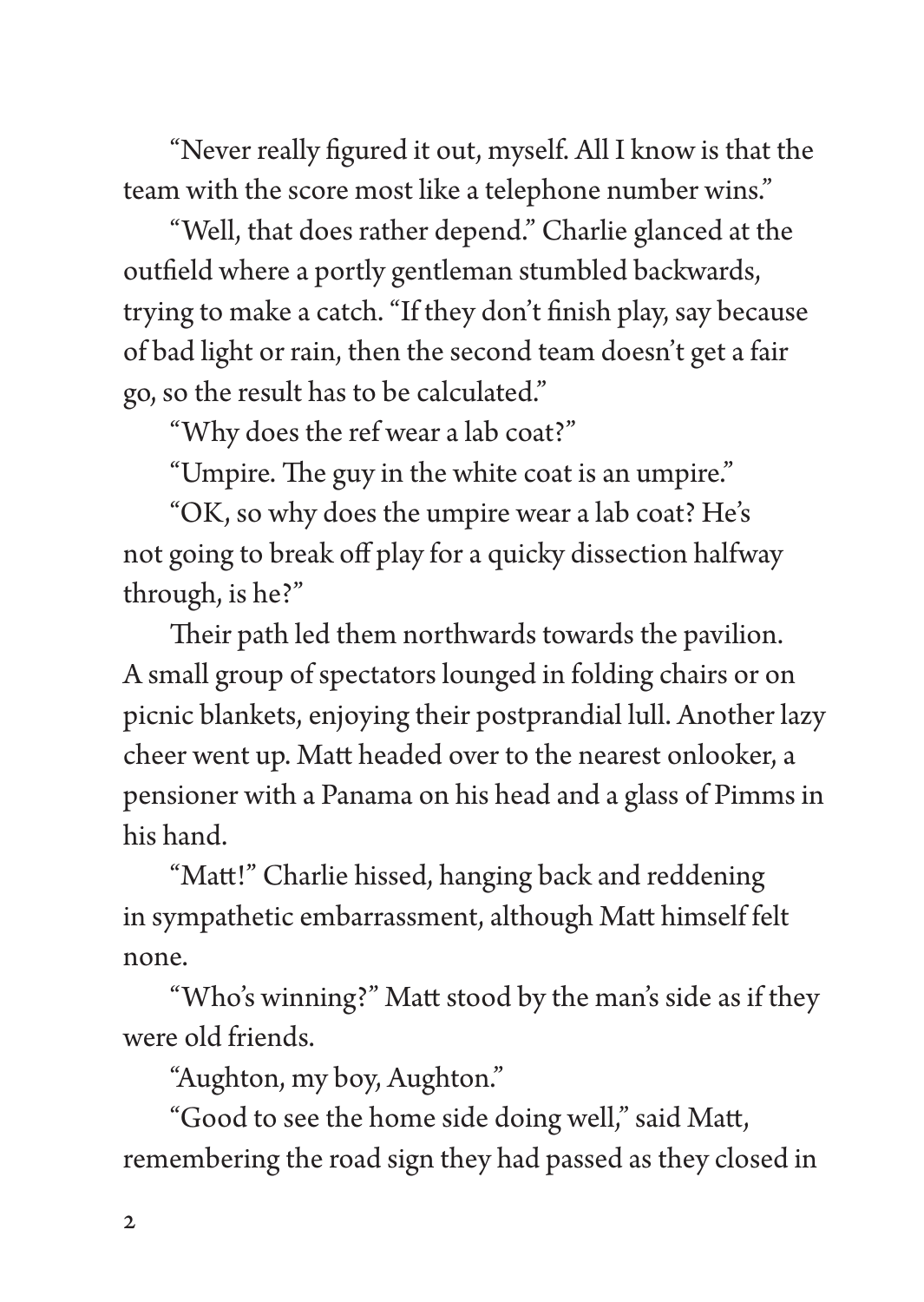on their goal. "Who are you playing?"

"Haydock. Although injury has them at a disadvantage, our lads are doing a fine job today."

Another thwack, another cheer. From the distance came the drone of a small plane carving great aerobatic slices out of the sky. The warm sun on his skin reminded Matt of the long summers of childhood, when six weeks stretched into an eternity. This three day weekend didn't compare.

"Well, good luck! I'm sure you'll prevail."

"Why, thank you! That's very kind."

Matt rejoined Charlie and they walked on. The match continued behind them, with cheers and gasps in seemingly equal proportion drifting by on the haze. As they neared the top of the field, the path opened out into a small, sparsely planted orchard. The trees seemed abandoned, their trunks rising up out of thick, wild grasses that hadn't seen a mower in many a year. Thick apple blossom promised a crop that would keep the local wasp population, and perhaps the occasional passing walker, well fed.

"We have to either get into this next field on the left," Matt said, staring at the map on his phone, "or go north and then west."

"What about that gap in the hedge up there?" Charlie pointed towards a fingerpost that in turn pointed towards a distinctly empty space. A narrow bridge led through the hedgerow and across a hidden stream. They clambered over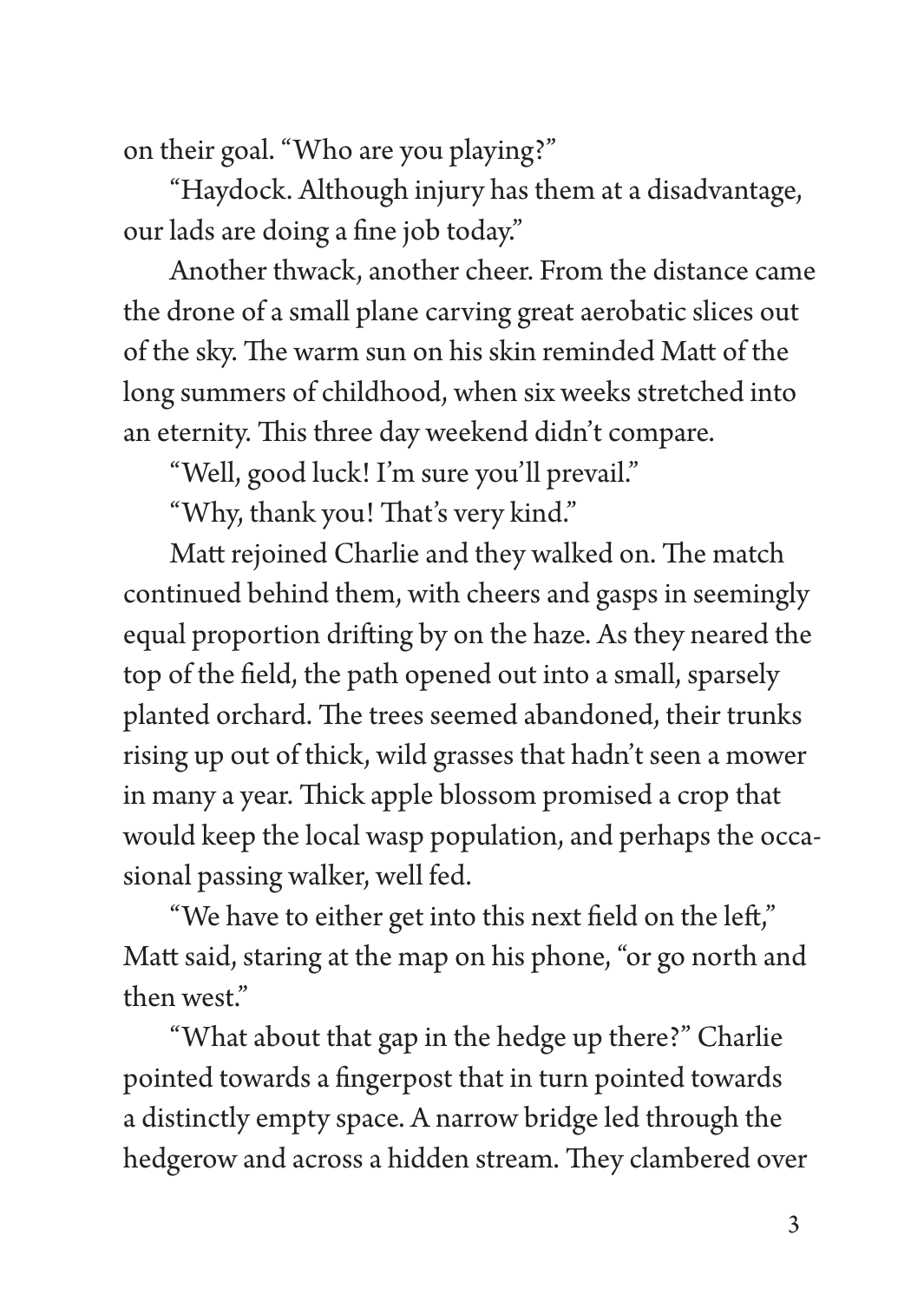the stile and, in a few strides, were on the other side and wandering through well-cropped grass.

"Now that is one impressive cow," said Matt, pausing in awe at a mass of black and white grazing in the middle of the field. He sniffed. "And impressively aromatic with it, I might add!"

"Erm," said Charlie. "I'm not sure that's…"

"Cows are docile, right? Just great big lumbering stomachs on legs."

"Well, mostly, but that's not a cow, Matt."

"Of course it's a cow. It's not a fluffy little sheep, is it now?"

"No, I mean, it's not a cow. It's a bull."

"It can't be a bull, it doesn't have any horns. Anyway, I'm sure it doesn't mean us any harm." Matt started off towards the beast, which looked up at the sound of his approach.

"Doesn't mean us any harm?" Charlie hung back, watching Matt with apprehension. "Look at the size of it. It's a good foot taller than us!"

"Nah, it's just a big old softie."

"I really don't think this is a good idea, Matt. You don't just barrel on up to a Friesian bull and get in its personal space."

"Bulls don't have 'personal space', Charlie."

"I think you'll find this one does." Charlie scanned the hedge, looking for a way out. She began edging along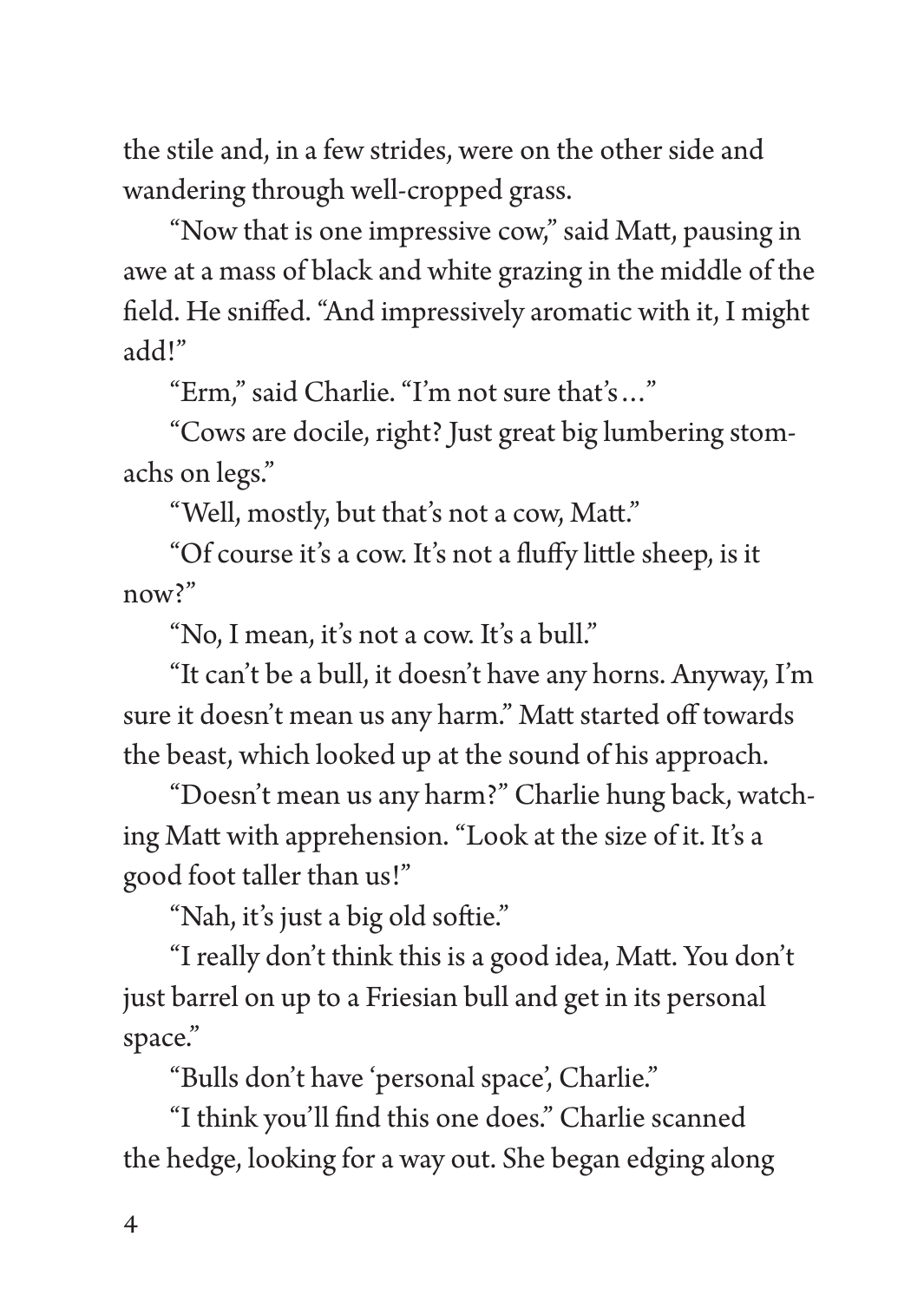the field border, picking her way carefully through the hummocky grass, one eye on the bull and the other searching for cowpats.

The bœuf en hoof approached.

"Matt, let's get out of here."

"It's just curious. I mean, at the end of the day, it's a herbivore. It doesn't eat human."

The bull's tail swished aimlessly as it stared at them. Matt couldn't help staring back, although he also couldn't help wondering if that wasn't a very bad idea. Staring can be, after all, a sign of aggression, he thought. The bull's stare did not appear to be born of the friendly curiosity Matt specialised in.

"I think we ought to run," Charlie said.

"I think you're right," Matt finally admitted.

"On the count of three, head for that gap in the hedge, right? OK?"

"ThreeTwoOneGo!"

The pair lurched forward from their standing start and tried to sprint without turning an ankle. The bull watched for a second, then broke into a headlong run. They adjusted course, trying to give it a wider berth.

Shit, this bull runs fast, Matt wanted to say, but his laboured breathing left no room for witticisms. He focused on his escape route. There was a chance that they were going to make it, he thought, putting on an extra spurt. The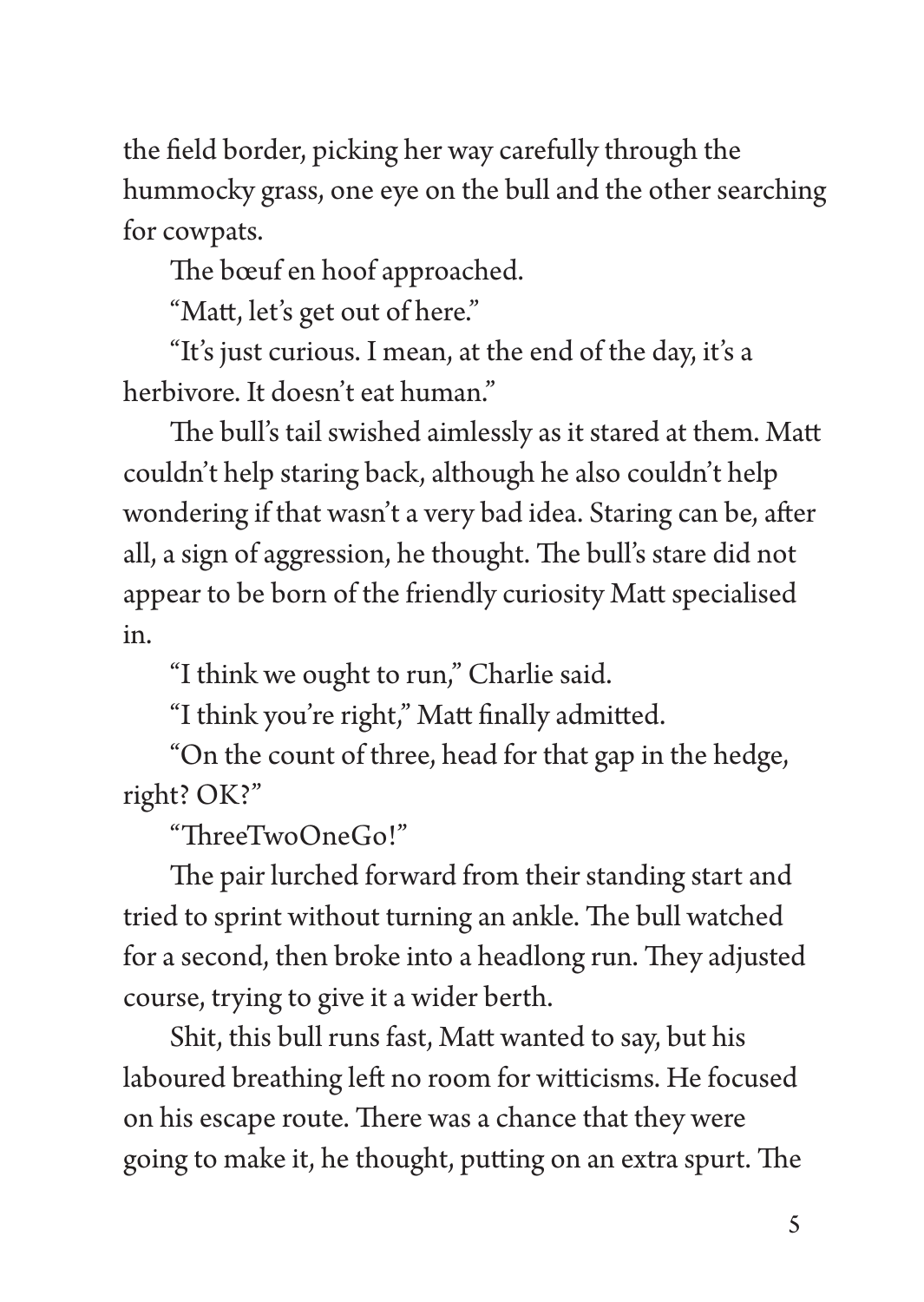bull thundering behind him, he vaulted over the bars of the gate, surprising himself in the process. He hit the ground awkwardly on the other side, stumbling forward. Momentum rolled him over, but not entirely out of the way of an equally clumsy landing by Charlie. She tumbled headlong towards Matt, fetching up sprawled across his chest. A red flush raced up her neck and she pushed herself quickly on to her back.

The two lay panting, staring back at the Friesian monster that had pulled up short in front of the gate. It snorted, breathing hard, although not as hard as the puny humans that lay sprawled before it. One last grunt and it turned, lumbering away, disinterested in the creatures it had successfully chased off its land.

"Oh crikey," Matt gasped. "That was close."

"You really are an idiot sometimes!" Charlie said, catching her breath and watching the mountain of meat disappearing behind the hedge. "This had better be worth it!"

"Of course it's worth it!" Matt sat up and fished in his pocket for his phone. He groaned.

"What's up?"

"My phone. I must have dropped it when we ran."

"Oh no! You're not saying we have to go back in there, are you?"

Matt caught Charlie's eye and grimaced. They hauled themselves to their feet and crept slowly towards the gate, bending low so as not to draw the attention of the Friesian.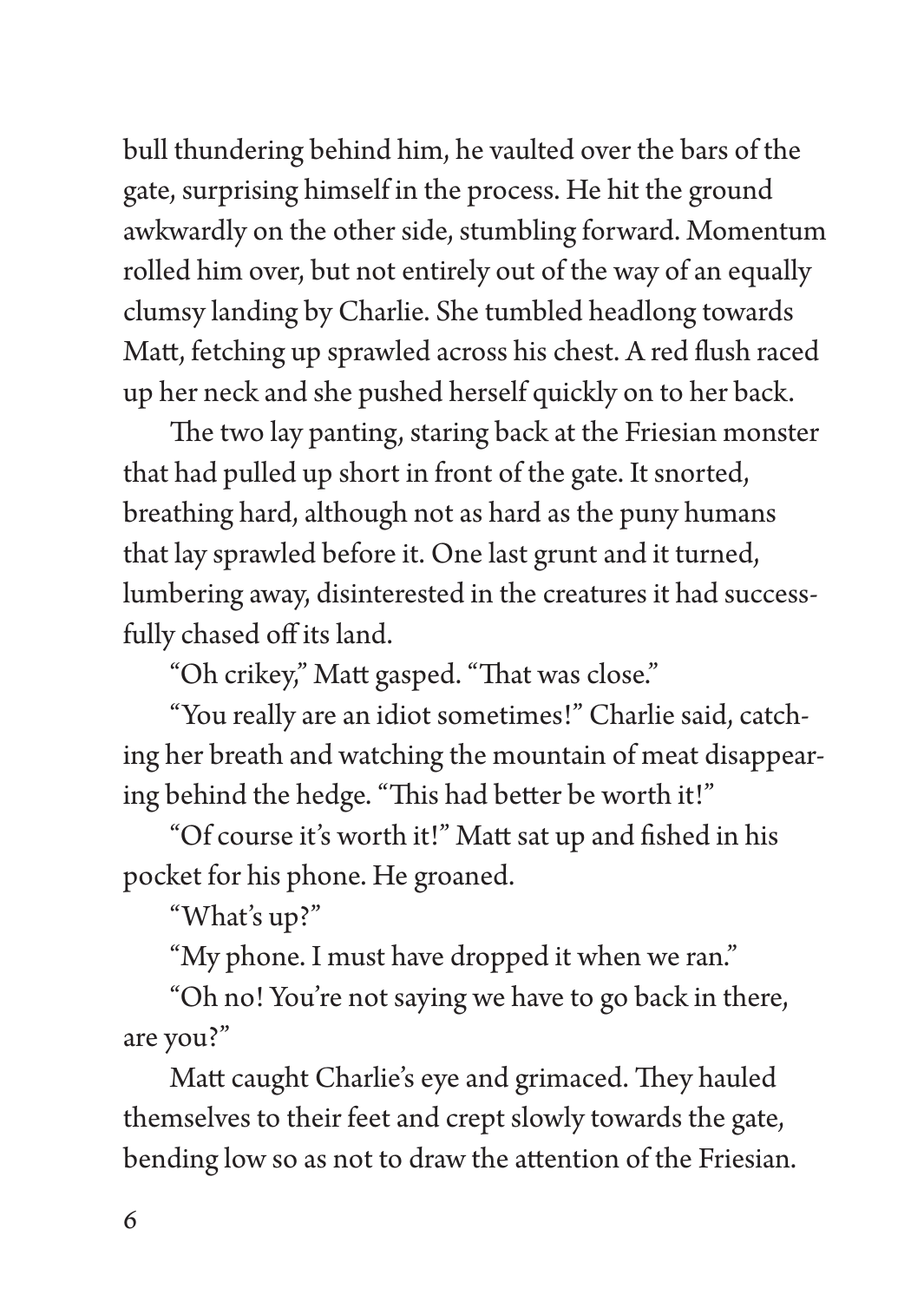"You climb over, I'll keep look," whispered Charlie. Matt shot her a dark look, but given that it was his phone that was lost, didn't comment further. Instead he slowly clambered back over the gate, keeping his body close to the top bar and trying to be quiet. Charlie peered into the field from behind the hedge, searching for any sign that the bull was on the return.

Matt, crouching, scanned the grass in front of him for a telltale glint of shiny black. He inched back the way they had run, head down, trusting Charlie to be his lookout. With a rush of relief he spotted the phone, end up in the grass. He grabbed it and dashed back to the gate, gracelessly scrambling over in case trouble was coming up behind him.

"You got it?"

"Thankfully." Matt stood up, happy to be on the safe side of the hedge again. "Right, let's find this damn place!" He surveyed the view.

"What place? It's a field."

There was no denying it. Lush grass tickled their ankles. Ahead they saw one of Lancashire's finest pastures, enclosed by hedges on all sides and, this time, delightfully empty of livestock.

"It's not just a field, Charlie," Matt smiled, his equanimity restored. "It's the field."

"The field? There's nothing here."

"Patience! We're not quite there yet!" Matt held his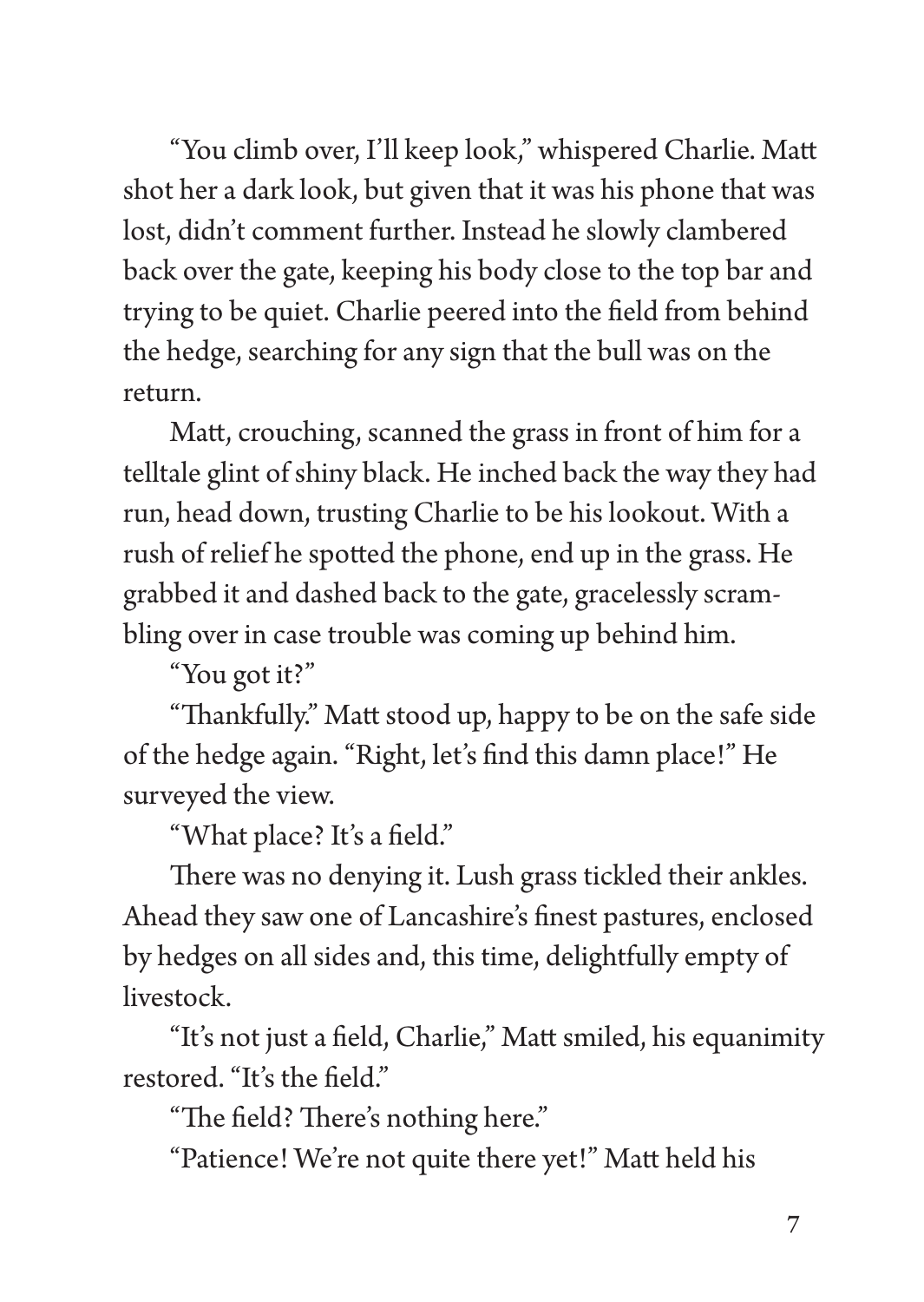phone out in front of him, casting it slowly back and forth before getting a fix and moving carefully forward again.

Charlie trailed behind, muttering. "You're being ridicu $l$ <sub>Ous</sub> $"$ 

"No, I'm being precise. We need to be located at precisely… 53.54404, −2.912807. We will be standing on those exact co-ordinates in three…" He took a step. "Two…." He took another. "One!" He beamed, holding the phone proudly ahead for a moment before staring down at his feet.

"There's still nothing here!" Charlie squinted, looking around, searching for some indication of why they were there.

"This, Charlie, is Argleton: The town that defies explanation!"

"Argleton?"

Matt aimed his phone at the ground and took a photo of his feet.

"Argleton. It's a phantom town. A town that's listed on GeoMaps but which doesn't actually exist. GeoMaps have no idea how it got there. The company that originally supplied the data doesn't know either. They even said as much. 'I really can't explain why these anomalies get into our database,' they said. Right now, you and I are standing slap bang on an anomaly."

"I see," Charlie said, although there was nothing to see. On the far northern side, the roof of the village hall poked up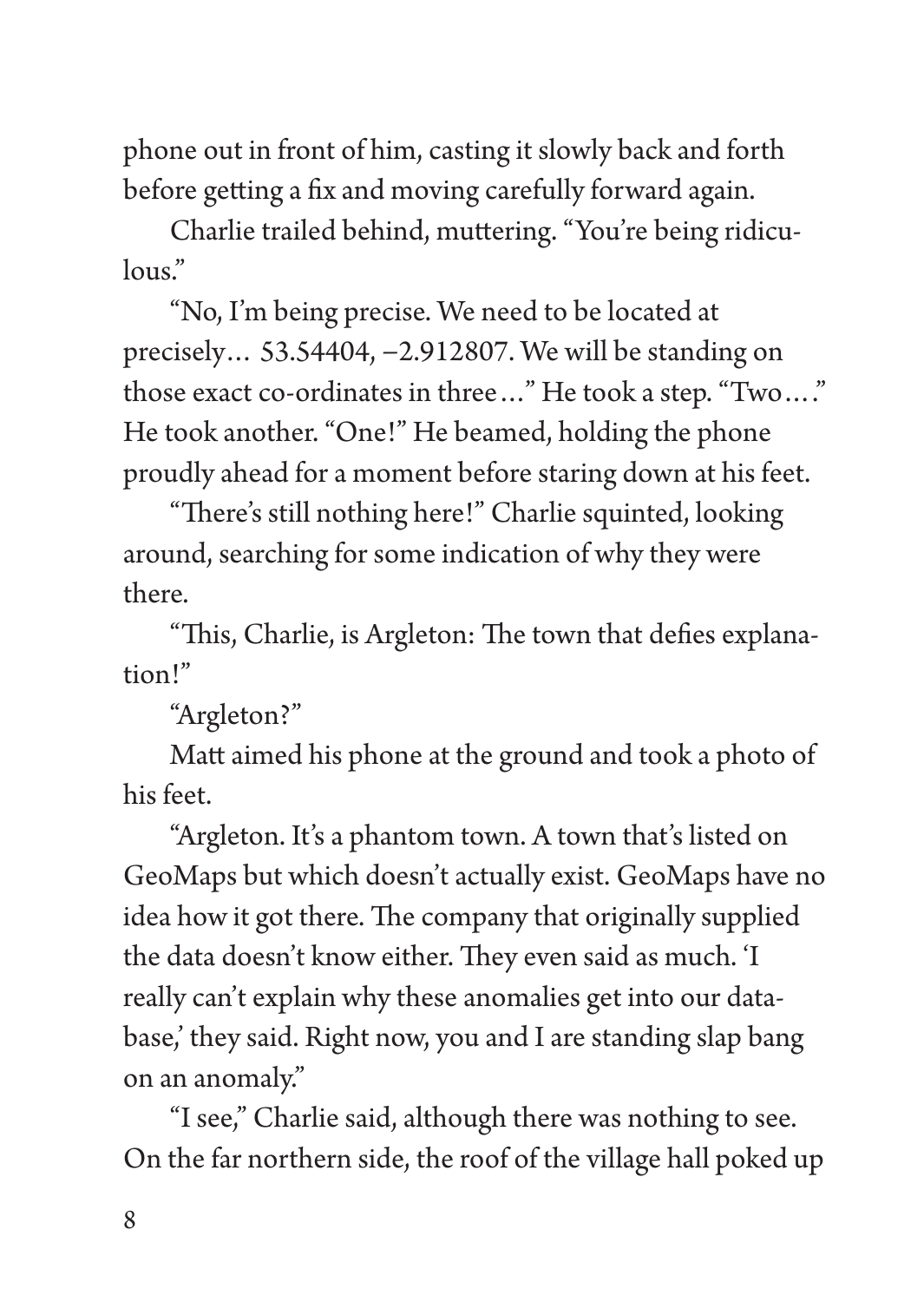above the hedge. The hall belonged to Aughton, the nearby non-fantastical town. She could hear the grumble of the A59 to the northwest and, very faintly indeed, the cricket match that continued on the village pitch.

"You know, there are even businesses listed as being here in Argleton," Matt continued, wrapped up in his own enthusiasm. "And that's the weird thing. This isn't just a single anomaly. It permeates GeoMaps. Must drive locals mad, having their shops and offices located in a field in a town that doesn't—," he paused, staring at his phone. "Good grief! There's wifi!"

"What?" Charlie came up behind him and peered over his shoulder at the phone screen. "Maybe it's from the village hall." They both peered at the grey roof in the distance.

"They wouldn't have a wifi signal this strong," Matt disagreed. "Ha! The wags! The network ID is 'notrealG'!" He laughed. "It's an anagram, you see. The letters of Argleton also spell 'not real G', with the G meaning GeoMaps."

"Can you connect?"

"It's asking for a password. I wonder…"

Matt started to key in alternative anagrams for Argleton that had been listed in one of the news stories he'd read.

"Not large. No. Great Lon. No. Give me a hand here, Charlie. I'm rubbish at anagrams."

"I'll say. 'Great lon' doesn't even mean anything." Charlie drew out her own phone and connected to the mobile web,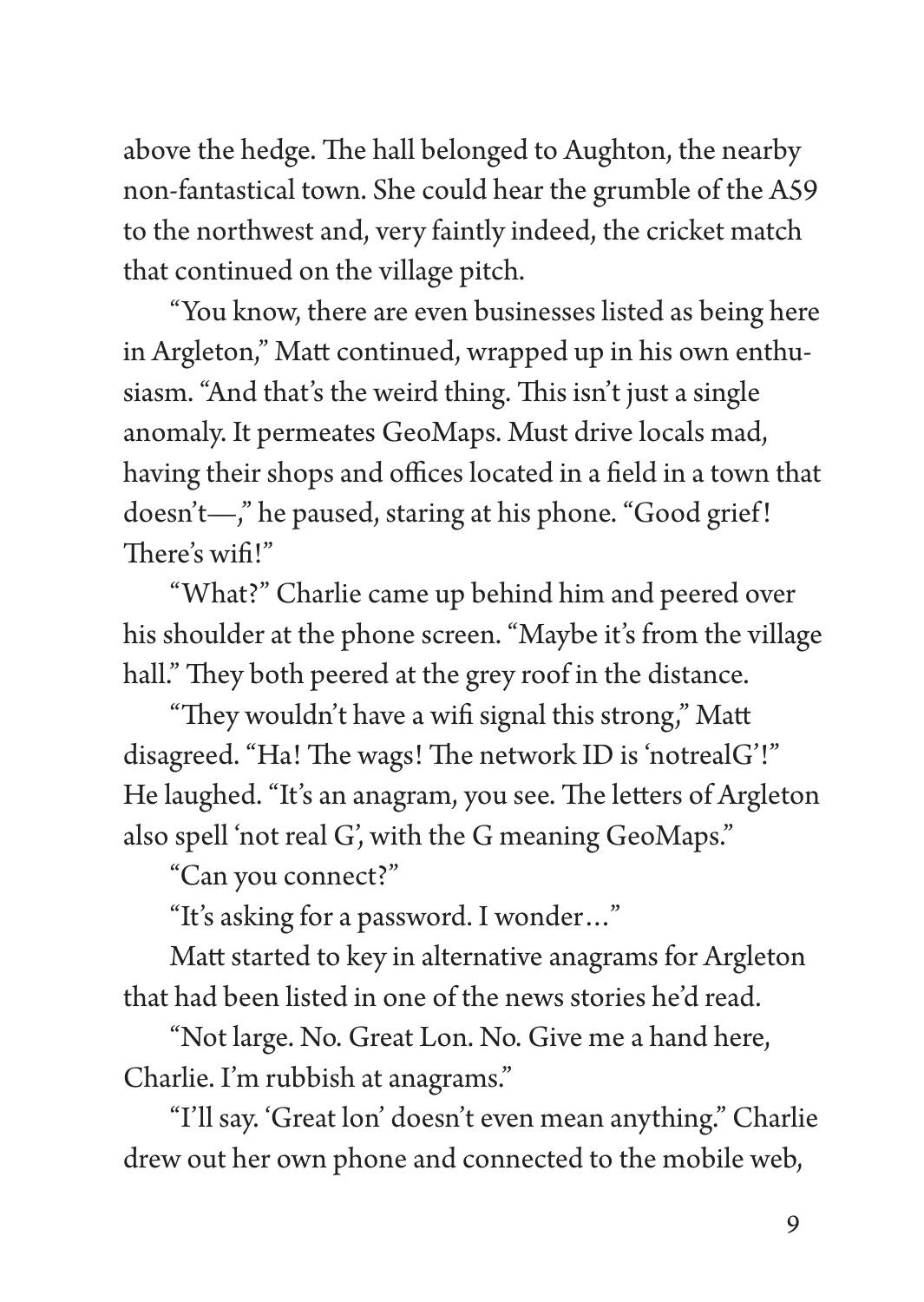searching for an anagram site. She soon started reading out options. "Great on L."

"And that means something? Anyway, no."

"Let no arg."

" $No.$ "

"Not le arg."

"Are you turning into a pirate, or what? Still, no."

"We're running out now. How about, Get on l'AR?"

"L'AR? That sounds distinctly French. Not to mention nonsensical… Wait? Bingo!" The pair of them burst out laughing again as Matt's phone connected to the hotspot.

"This is cool," said Matt. "No one is going to believe that we are actually at Argleton, uploading a picture of the very spot via wifi called 'Not real G' with a password of 'Get on l'AR'. What do you think that means, anyway?"

"God knows," replied Charlie. She shifted closer to Matt, pretending to peer at his screen as he entered his message. The 'send' progress bar made no move. As they waited, Charlie wondered if Matt was as aware of her proximity as she was of his. She flushed and sharply stepped away. "Er," she said nervously. "Look! A red kite!" She pointed upwards into the blue sky.

"Who'd be flying a kite on a day with no wind?"

"Not that kind of kite, you daft git. It's a bird, and a rare one round here. Look, there it is!" She pointed.

Matt peered into the sky, the slow wifi connection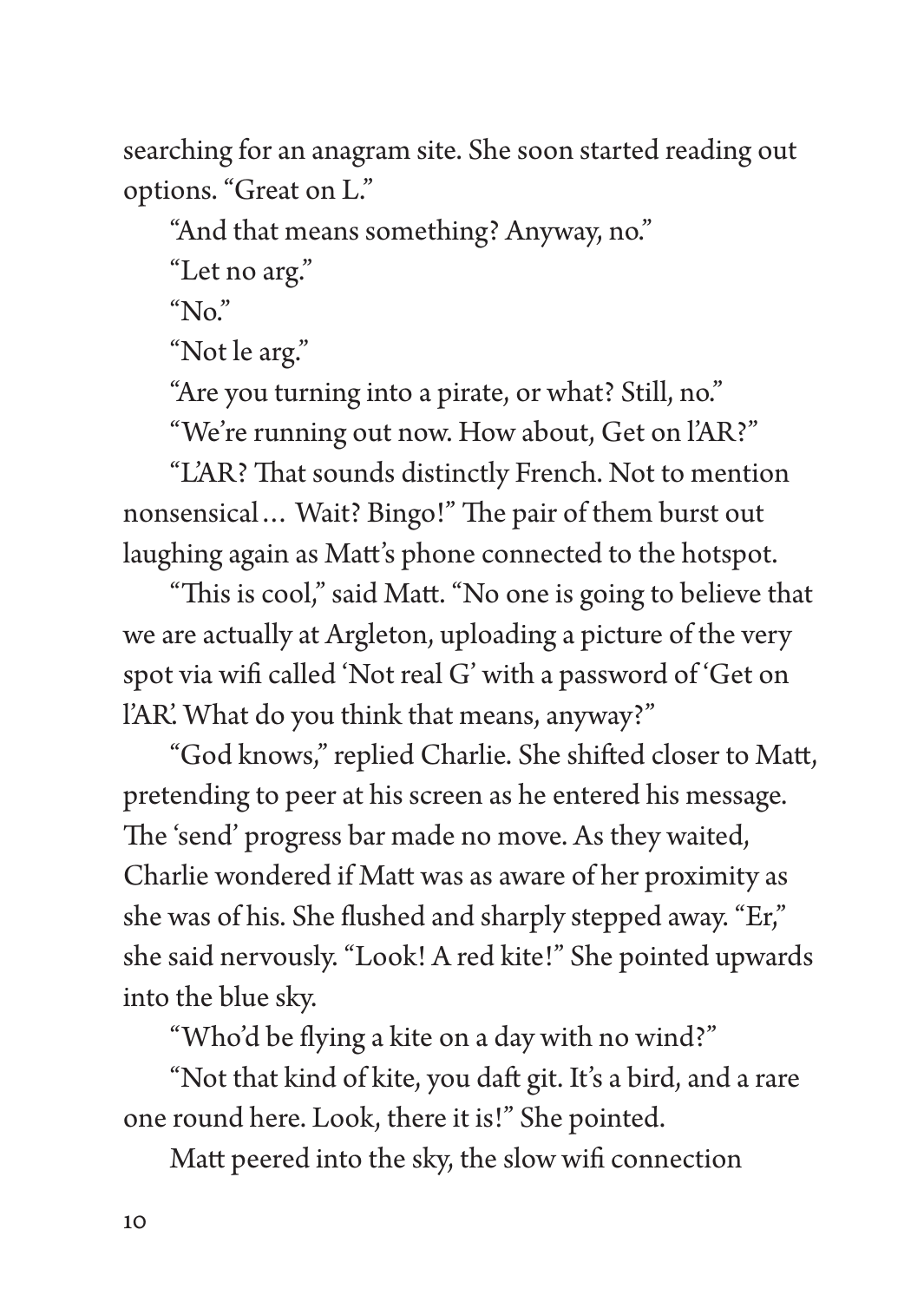temporarily forgotten. A small dialogue box bounced into view on his phone screen:

> Download Argleton App?

"I can't see it."

"Damn! It's flown in front of the sun now. Oh, no, there it is!" She nudged him in the ribs and pointed again. Matt re-adjusted his grip on his phone. His thumb brushed the touch sensitive screen, which flashed up a new message:

> Downloading.

"Oh yeah! I see it!"

- > Download complete.
- > Gathering user data.
- > User data collected.
- > Hibernating.

"Wow! We are really lucky to see a red kite round here. Anyway, is your upload done yet?"

Matt glanced at his phone, wondering if it had crashed. Just as he was about to restart it, the progress bar gave a sudden spurt.

"Yup! There we go!"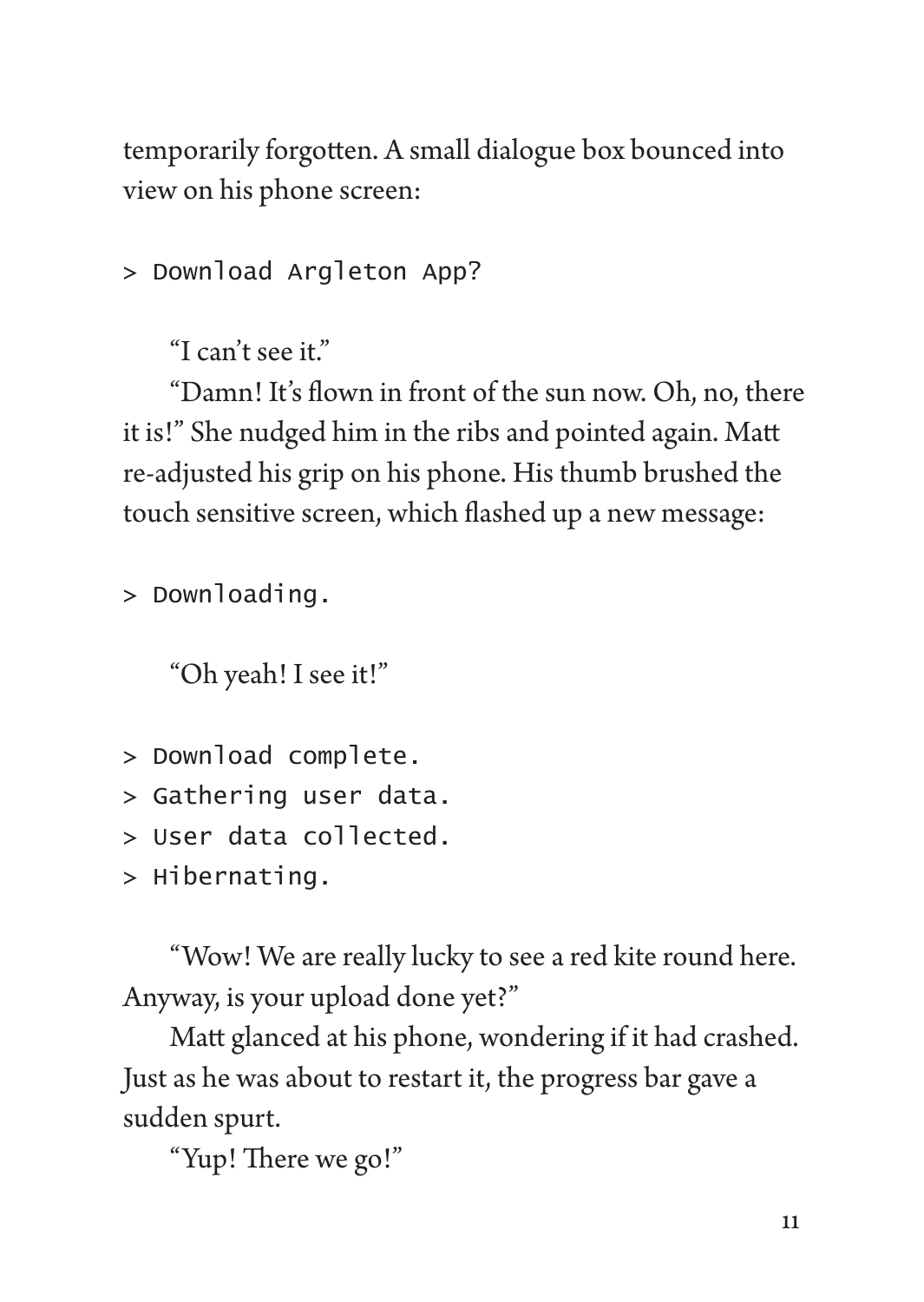"Excellent! Now, the question is, how do we get back to the car without crossing paths with our new friend, Mr Bull?"

"No," said Matt. "The question is, is there another Argleton?"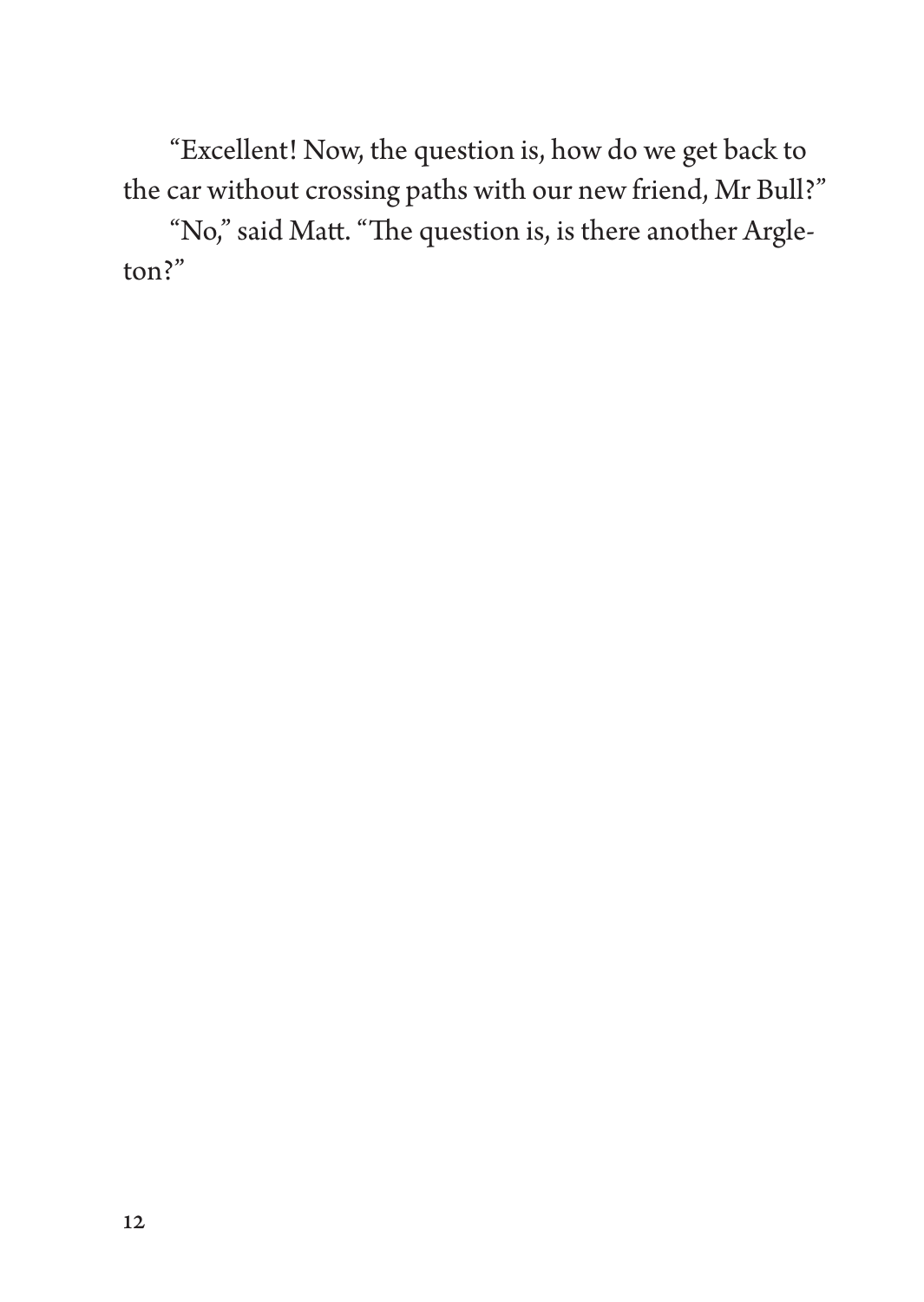### GeoMaps

h, damn!" "What's up?" Charlie looked up from her laptop to assess the level of frustration on her flatmate's face.

"I'm trying to compare GeoMaps and Free Map UK." He made a sound of disgust and closed his laptop.

"Why?"

"I was searching the web last night and there are a bunch of places missing off GeoMaps. One guy in the States was complaining that his business shows up in some town 50 miles away. But no one has mentioned another phantom town. There has to be another, somewhere."

"It's just a copyright trap," Charlie said. "A fake place to catch out people nicking the map and using it commercially without paying."

"Then why didn't GeoMaps know about it? Besides, they use street names for that, they don't make up whole towns. But, anyway, the problem is that if you zoom in far enough to see the town names on GeoMaps, you lose track of where you are." He sank deeper into the armchair.

"You're not trying to do it by eye, are you?" asked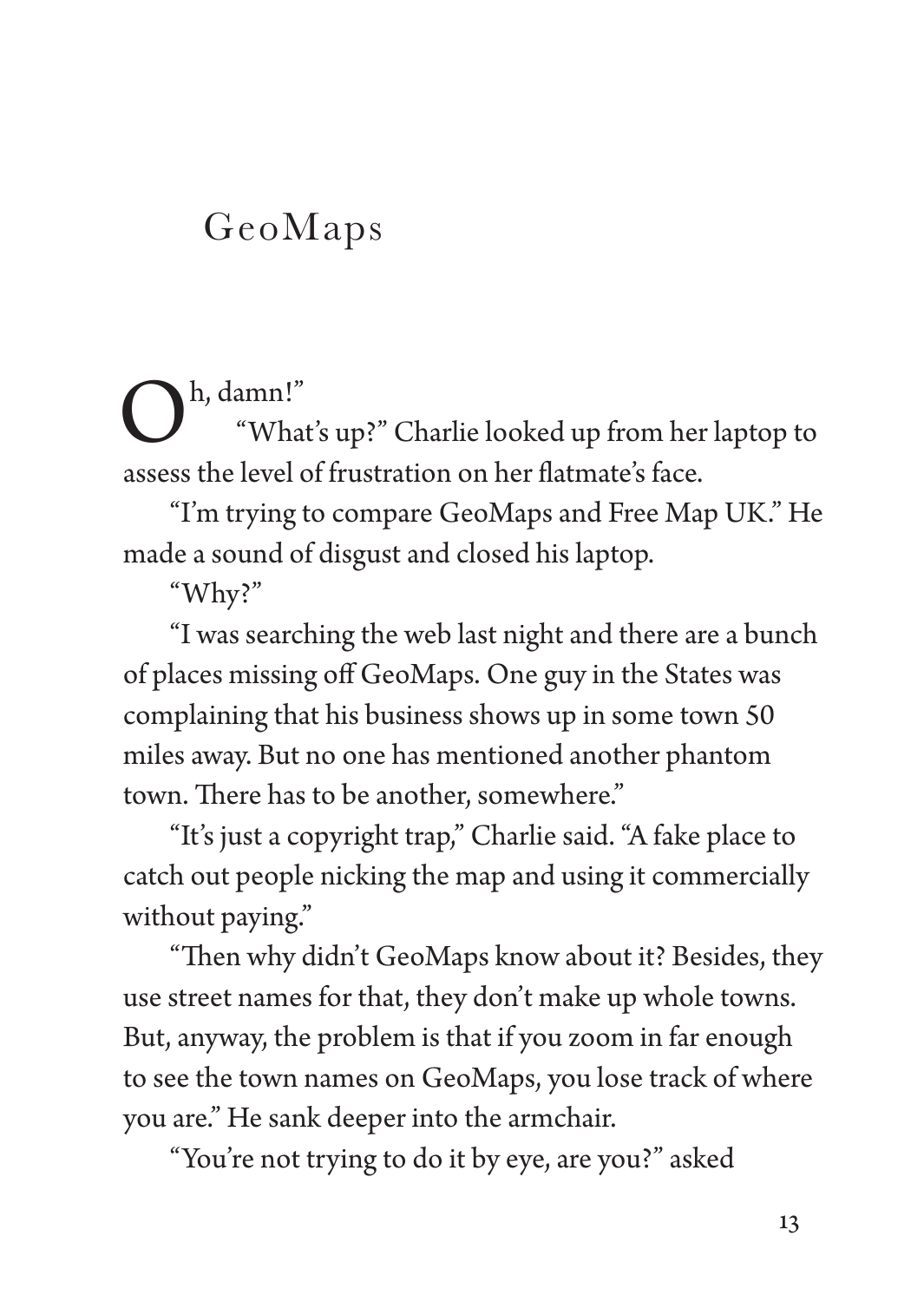Charlie, horrified.

"How else am I going to do it?"

"What if the anomaly is in Free Map UK too?"

"It's a totally different map," Matt protested. "Made mainly by bike couriers and their GPS units."

"Which doesn't mean that someone hasn't added Argleton in there too."

"I suppose."

"It's not all bad," said Charlie. She gestured towards the machine and Matt handed it over.

"GeoMaps URLs are hackable," she explained as she flipped the laptop open and began working. "All we need to do is split the UK up into blocks, based on latitude and longitude, and we can automatically generate URLs that present the hybrid satellite photo/map page at the appropriate level of zoom. Feed those URLs into ManyHands and ask users to OK the page if the satellite photo shows the town that is labelled on the map, or flag it if there's any sort of phantom or missing town. Easy!"

Matt beamed at her. She couldn't help but smile broadly back.

"What's ManyHands?" he asked.

"It's a crowdsourcing site," she replied. Her fingers carried on typing as she spoke, as if they were being worked by someone else. "You ask people to do small tasks that computers find difficult, like identifying if there's a kitten in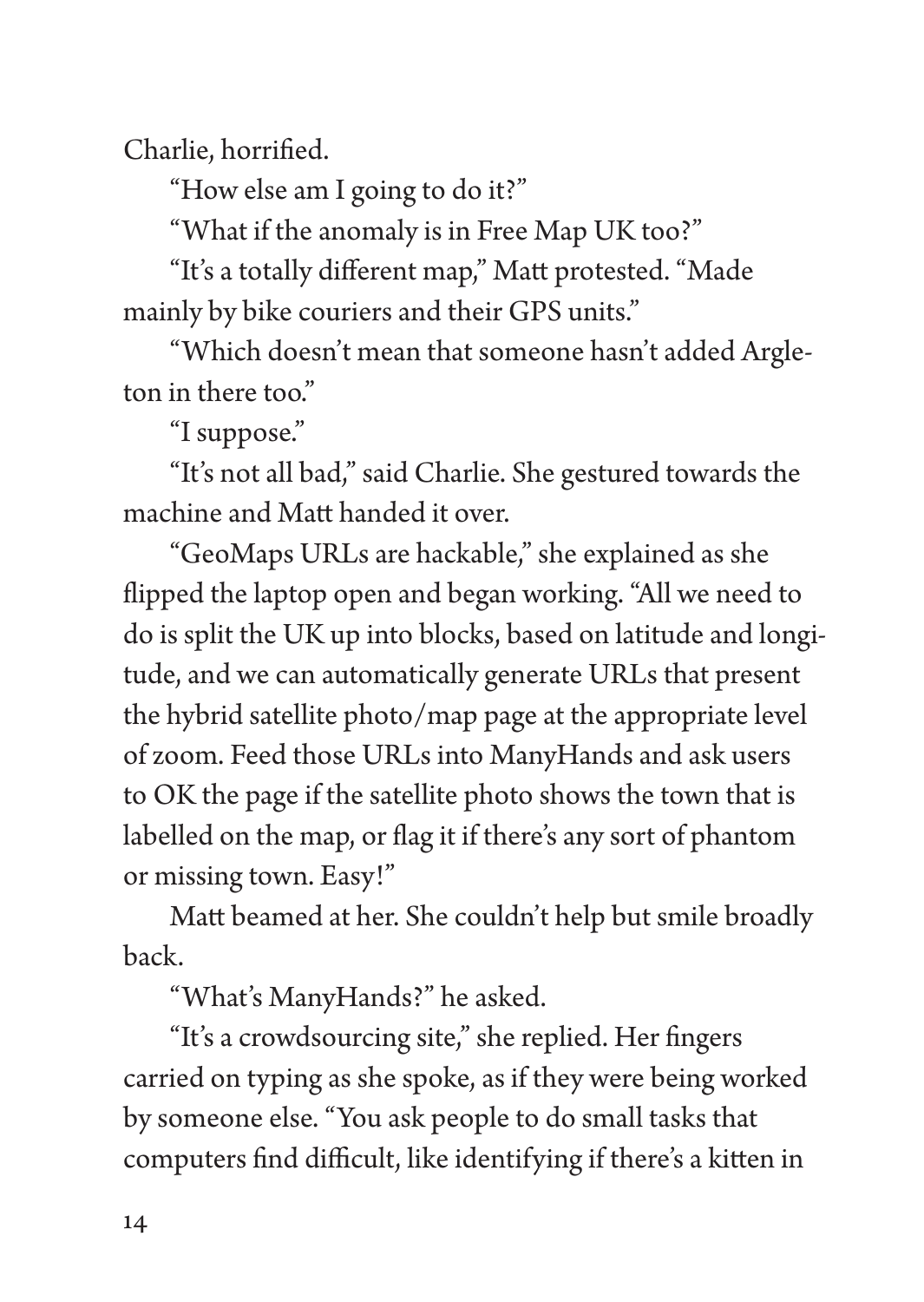the photo or naming a favourite vodka. Computers aren't good at visual recognition tasks and they don't have much of an opinion on vodka."

"So I have to set up an account, then, and…"

"It'll be easier if I do it. I've already got developer keys for the APIs we'll need. It won't take me long to code a little ManyHands app to pull all the data into one place. We can keep track of how many people have looked at how many blocks. I can even set it up so that it sends you email when someone says they've found something. Come and look."

She patted the sofa beside her and, when Matt sat as invited, she edged over a little bit so he could see the screen more clearly. She finished typing and hit the 'preview' button. The screen switched to a browser view with a square of map in the centre and buttons on the right.

"All the user has to do is glance at this image, then pick a button: Yes, I see a town label without a town; Yes, I see a town without a town label; or No, nothing interesting to report. I'll add some text at the top to explain the project in a bit more detail so people know what they are looking for and why."

"Do we really want people to know what we're doing? I mean, what if they just decide to go there and not tell us?"

"Is that likely?"

"Well, you have to admit that it's possible."

"I suppose."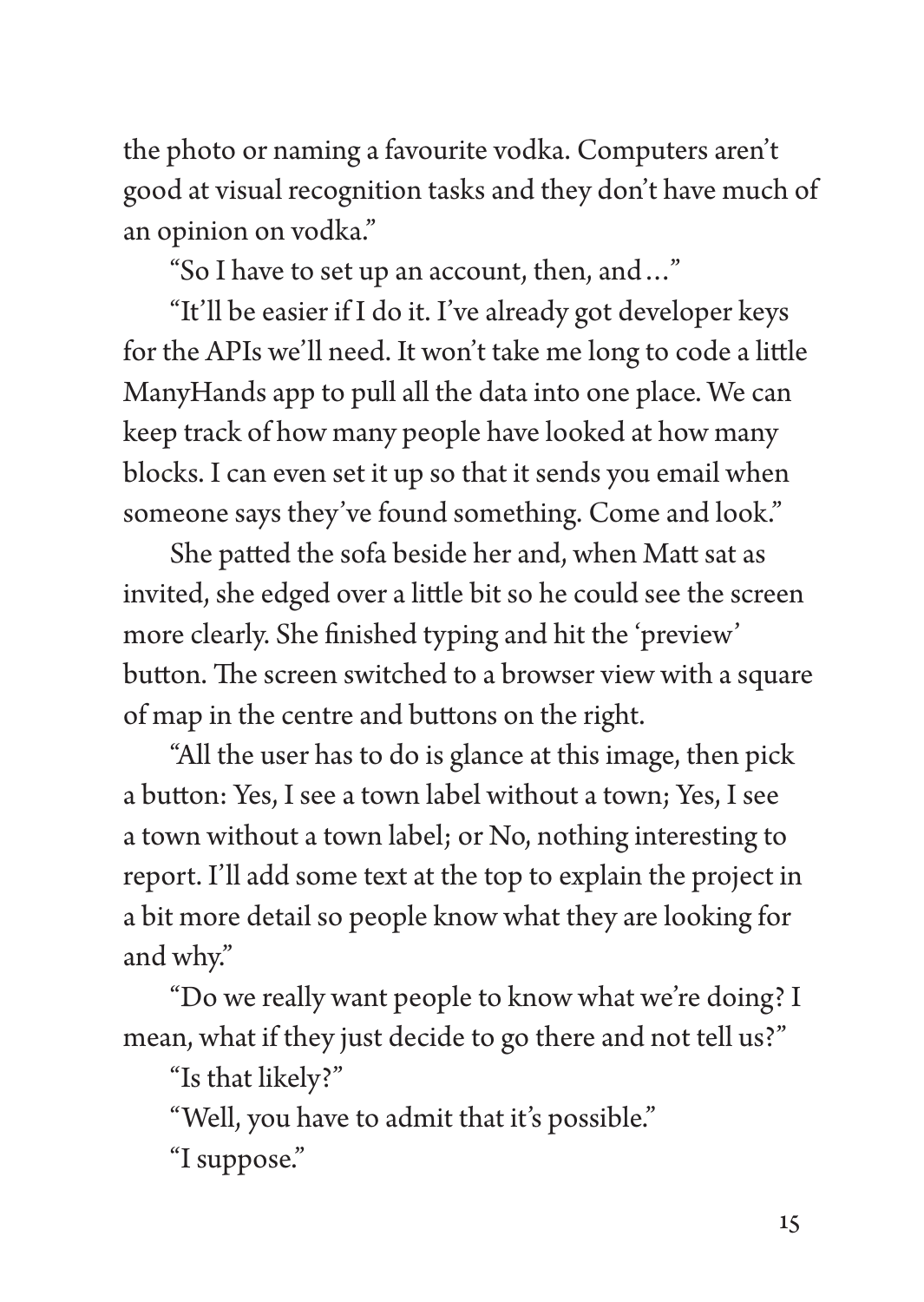"OK, why not just say that we're…" he paused to think, running through and discarding ideas as they came to him. "Say that we're doing a map verification test, checking for accuracy."

"But why would we want to do that for a company we don't work for?"

"Erm. Uh. Yeah. Well, look, can you pull in the same view from Free Map UK?"

"You mean, the same blocks, at the same level of zoom? Should be able to, yes."

"Then we can display them side by side?"

"Yes, we can do that."

"Great! Then we can say that we're looking for discrepancies. If we actually find anything strange, we can feed it back into Free Map UK, so it's not like it's going to go to waste."

"Hrm, that'll give people more work to do, so it might put them off."

"But maybe we'll get more people to take part if we're actually doing something vaguely useful."

"Perhaps you're right. I'll see what I can do."

"You're a star!" said Matt, "And I owe you a pint. So, how many URLs are we going to have to generate?"

"At the right level of zoom? Lots."

"How many lots?"

"Lots of lots."

"This is going to take a while, isn't it?"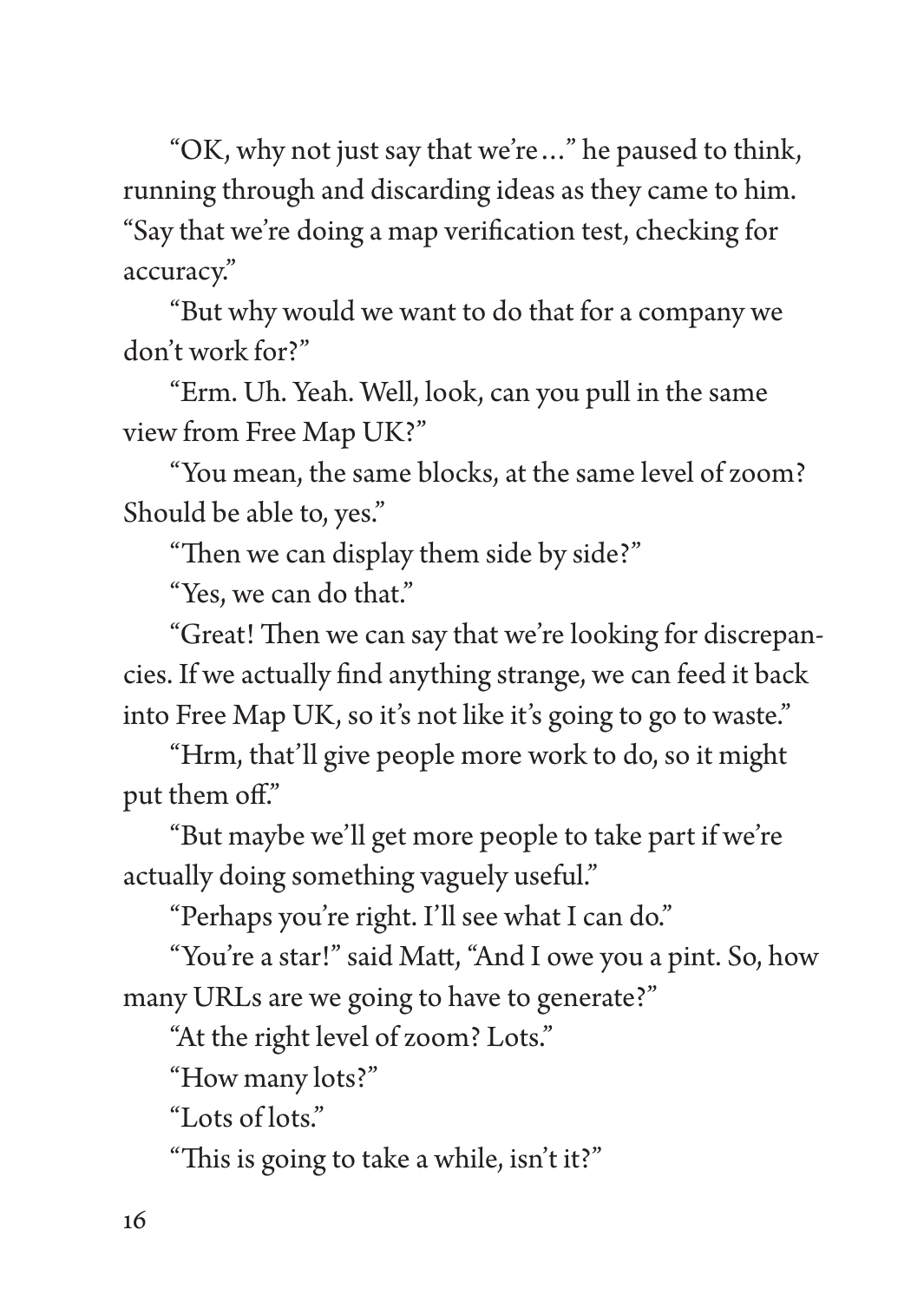#### Found

For God's sake, will you stop doing that!" Charlie<br>snapped. Matt looked guiltily up from his mobile phone<br>to see a second taring frace. to see a sea of staring faces.

"Sorry," he muttered, slipping his phone back into his pocket. "Just an ongoing, er, project. Need to monitor alerts."

His friends murmured understanding noises and conversation resumed. As soon as he could, Matt slipped away from the group and went outside, standing on the pub doorstep so he could check his email in peace. It had been several days and whilst plenty of people had decided to have a go, so far nothing had been found. A couple of false alarms had proven to be, on further examination, very small conurbations missed by Free Map UK but corroborated by other sources.

But at 9.43pm, an email had arrived in Matt's inbox. A glance at the subject line and his heart began to beat a little faster: "Phantom Town, Dorset".

He clicked. There had been other emails that had sounded promising, including one Hard To Find Farm, but that had turned out to be a real place.

He read the email. User Magma had located a town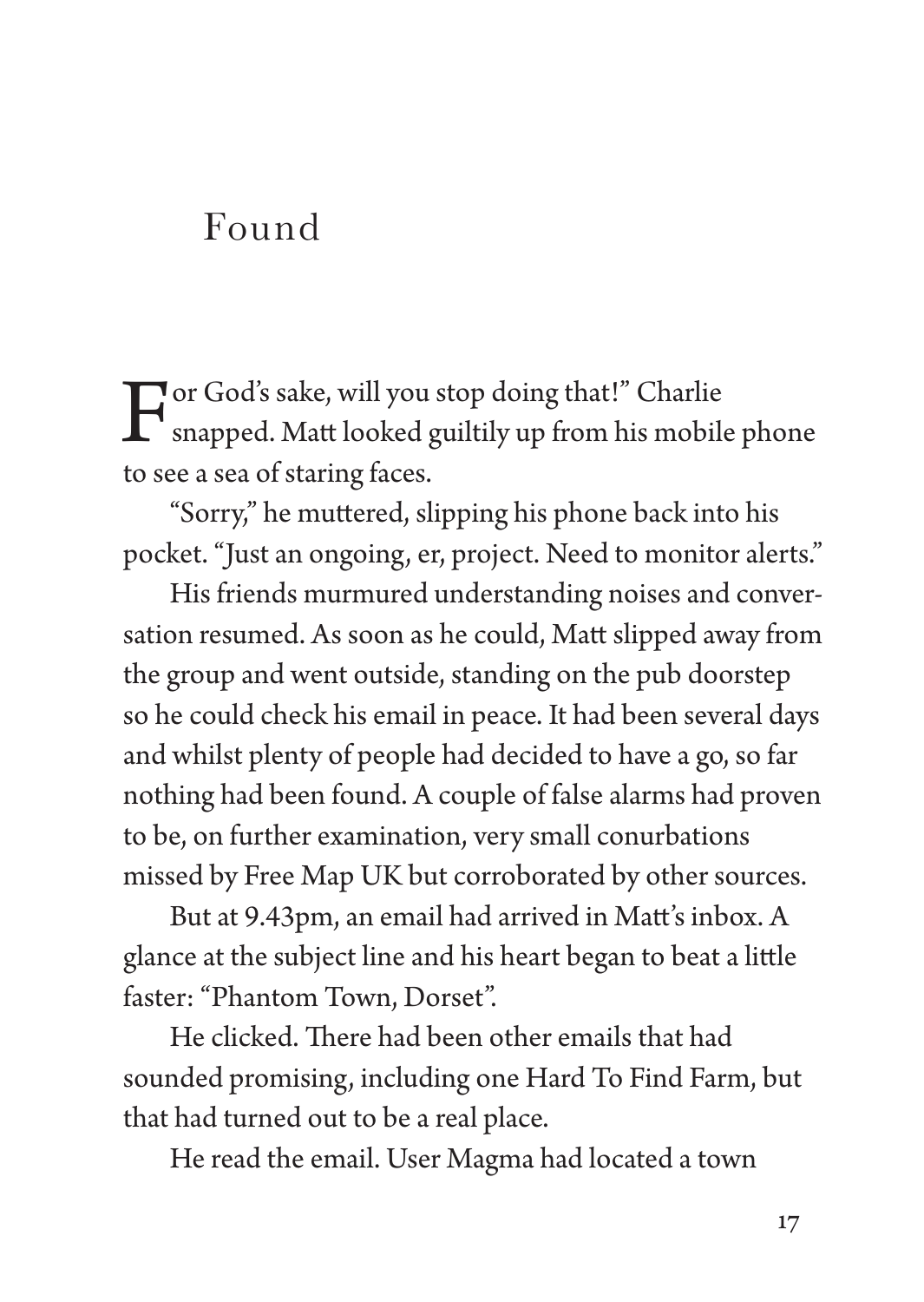called Ibemcester in Dorset. He or she had cross-checked not just with Free Map UK but with every other mapping service on the web, yet could not find a town listed with that name, either at that location or elsewhere. This was it. The real thing. Again.

Matt ran back into the pub, waving his phone at Charlie and their bemused friends.

"Strike two!" he said, his face painted with glee.

"Really?"

"What is it?" asked one of their friends.

"The second phantom town in GeoMaps. And it's legit as far as I can see. But we need to check it out"

"Where is it?"

"Somewhere in Dorset. Want to come with me, Charlie?"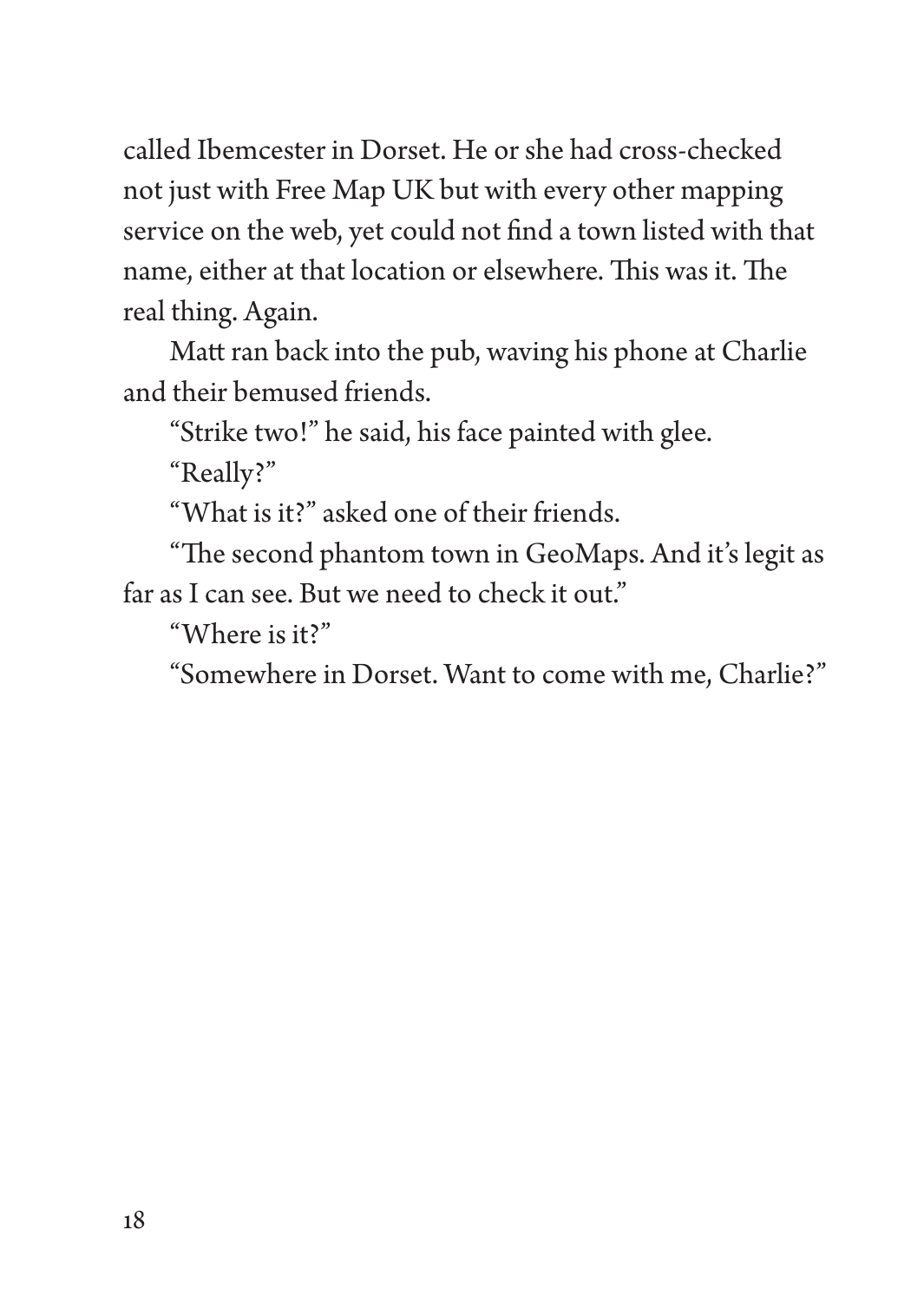---------------------------------------

| Subject: | Friendly warning                                      |
|----------|-------------------------------------------------------|
| From:    | Thoeris $<$ no-reply@nospam.com>                      |
| To:      | ch4r1i3 <ch4r1i3@geekmail.com></ch4r1i3@geekmail.com> |
|          | Content-Type: text/plain; charset=UTF-8               |
|          |                                                       |

Dear Ch4r1i3,

I just saw your app on ManyHands. I KNOW what you're really trying to do. Please DON'T. It's too DANGEROUS. I don't want to go into detail, except to say that I have been there and TRUST ME, you don't want to go through what I've been through. Please, for your own sake, for your own safety, GIVE UP NOW.

Please take this friendly warning seriously, OTHERWISE THINGS WILL GO VERY BADLY INDEED.

---------------------------------------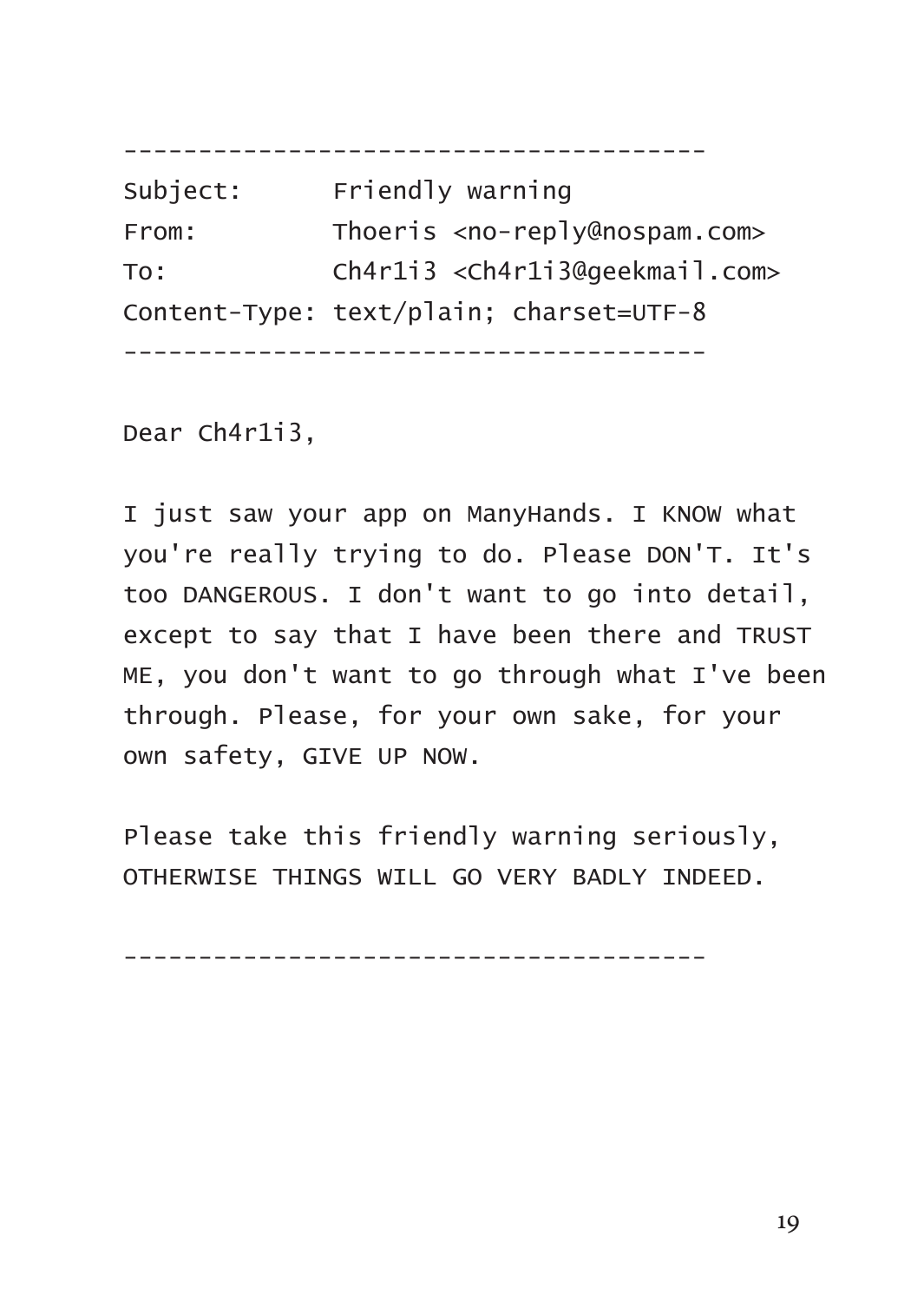#### Ibemcester

Charlie chewed her lip thoughtfully as they reached<br>
Dorchester, scanning the road signs intently as they<br>
mulled up to a gauge debaut pulled up to a roundabout.

"Second exit, onto the A35," said Matt, reading from a print out of directions provided by GeoMaps. Charlie made a vaguely affirmative noise. They skirted the new town of Poundbury, an 'urban extension' to Dorchester that was based on traditional rather than post-War town planning ideals. Under normal circumstances, Charlie would have stopped off for a peek at this controversial development by her slightly mad royal namesake, but she barely even thought about it.

"A354," Matt said at the next roundabout. He pointed at the third exit and Charlie grunted again.

"Are you OK?" Matt asked.

"Yeah, fine."

"It's just you've barely said a thing since we got in the car four and a half hours ago."

"I'm fine, really. Just a bit tired is all." "Are you sure?"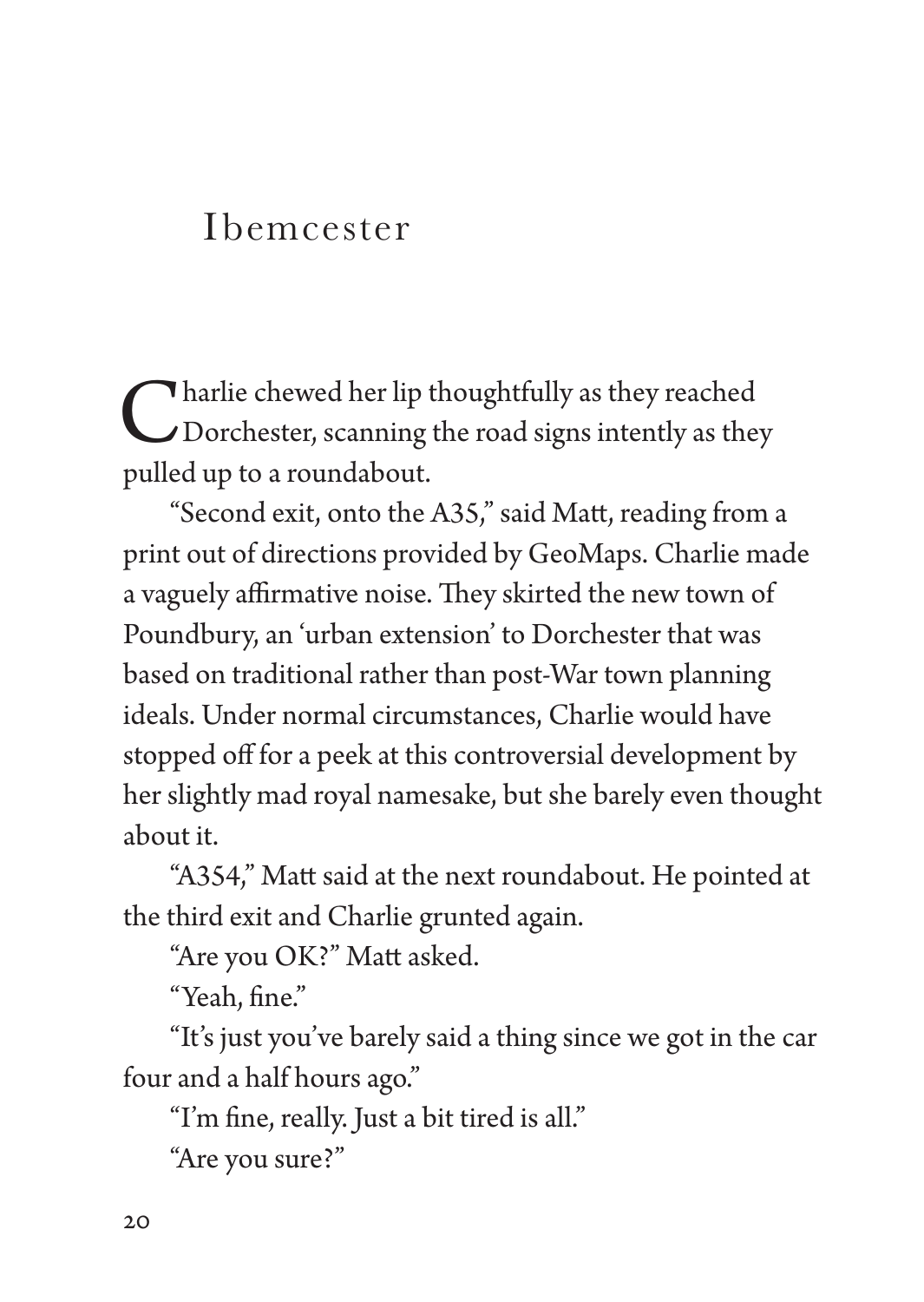"I didn't sleep well last night."

"Ah. Sorry to hear that. You know I'd offer to drive if I could"

"You never learnt to drive?"

"Well, yes, technically. But, well, I'm not very good at it."

Charlie smiled. She'd never worried that much about driving, but then, she had well-developed depth perception, speed sense, and hand-eye coordination. She put it down to misspending her youth playing computer games. Her shoulders relaxed a little as she drove through the countryside. Undulating fields on both sides of the road gave her a sense of liberation. Eventually the countryside began to turn into the outskirts of Weymouth.

"OK, we need to turn right up here, by a golf course," said Matt. "Then it's back roads through a housing estate, if the satellite picture is anything to go by."

Modern houses gave way to fields briefly, before they came upon a much older village. A grey limestone wall, crenellations giving it a manorial air, ran by the side of the road. A perfectly trimmed grass verge ran at its foot.

"You want to take a right now, onto Camp Road," Matt said, peering at his map. Ahead stood an impressive fifteenth century church, its bell tower presiding proudly over the parish. Soon the houses began to peter out. A beautifully kept white bungalow signalled the edge of town as the road narrowed and the sea hove into view.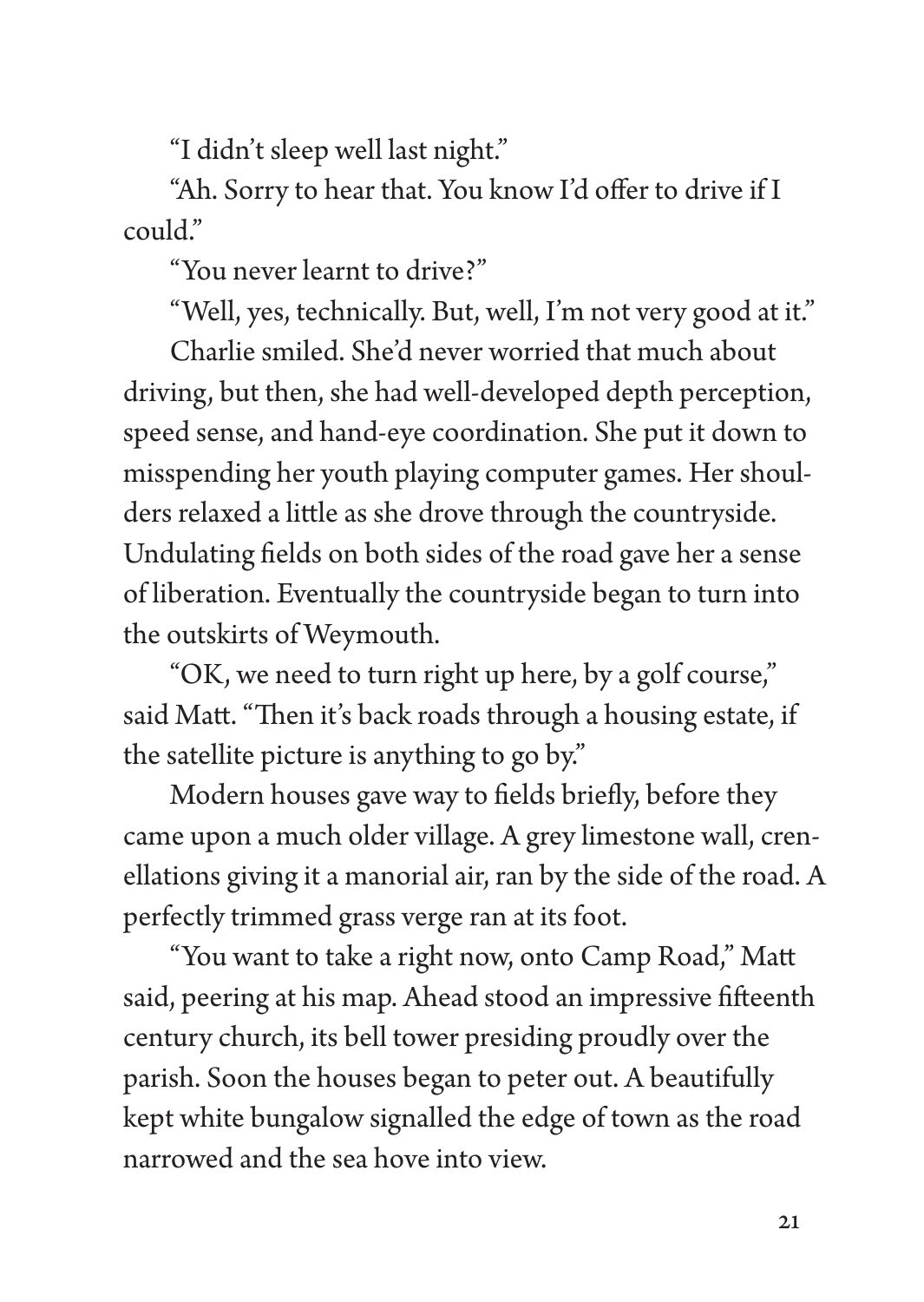They passed a caravan site on their left and Charlie glimpsed a family with bright plastic buckets and spades, and tiny nets on long bamboo poles ready for scooping fish out of pools. The road dipped down into a small valley before heading onwards towards the blue band across the horizon.

"That's odd," said Matt. "Look at all that barbed wire."

On their right, low white utilitarian buildings lurked behind a razorwire-topped six-foot fence. A green-roofed Nissen hut, which looked like it had been thrown up in a hurry during the Second World War, sat squat next to locked gates.

"I wonder what that's all about," Charlie said. "Zombie sheep, perhaps?"

A horse in the field beyond the compound galloped alongside the fence, perhaps expecting to be fed. On each side of the road stood white and red striped gates, pinned back for now, but ready to swing closed when required.

"Danger. Large Vehicles Turning." Matt read the sign as they passed.

"I'm not sure we should be driving down here." Charlie slowed the car right down.

"I'm sure it's fine. I mean, if we weren't allowed, they'd shut the gates, right?"

"I wonder who 'they' are."

Another sign gave them at least a partial answer: Wyke Regis Training Headquarters.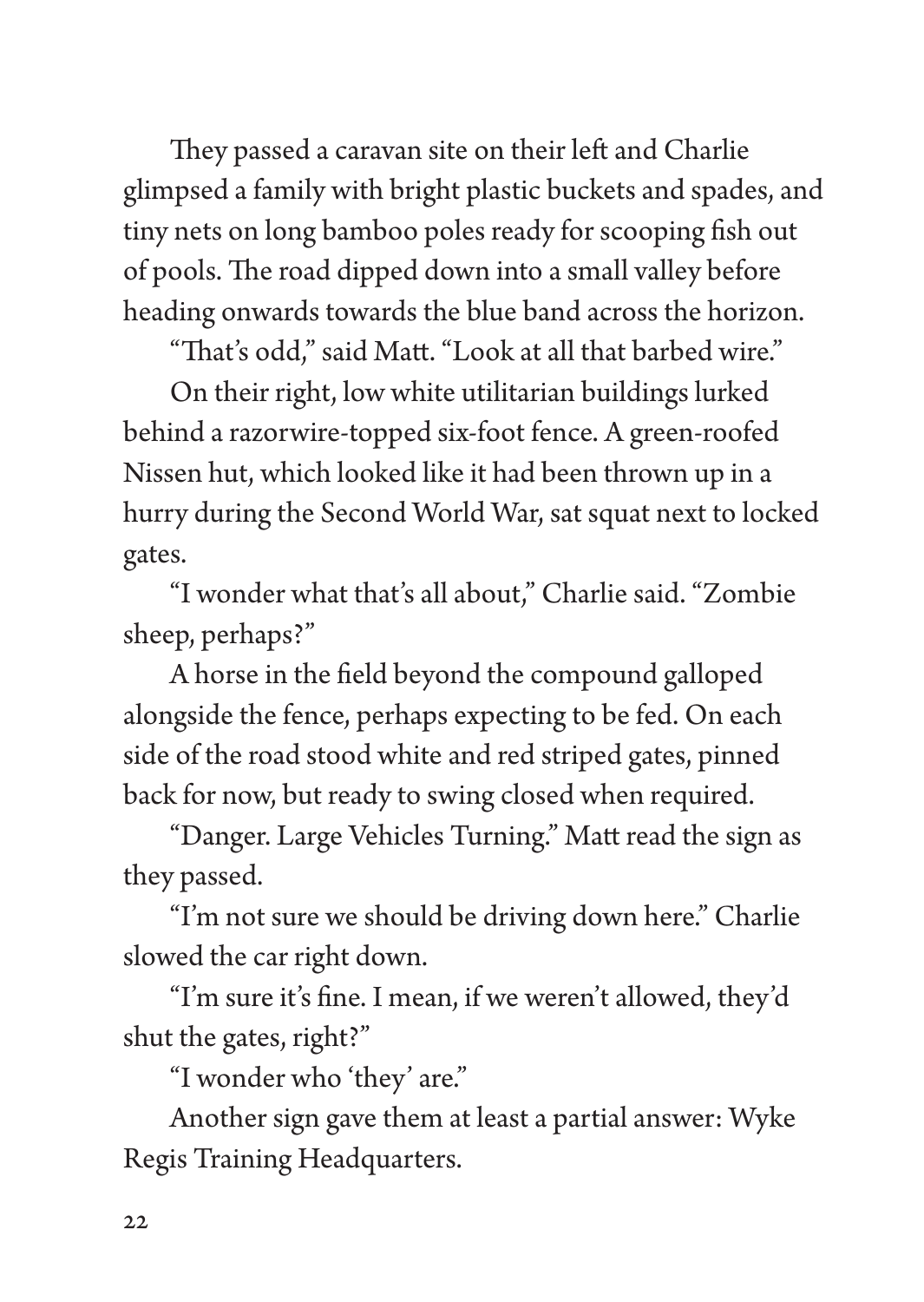"Looks like the Army," Matt said.

"We ought to go back."

"Why?"

"I just have a bad feeling about this. I…" she hesitated. More six-foot fences topped with tangles of razorwire loomed on their right, then a small manned gatehouse set back from the kerbside. "We really shouldn't be here."

"Look, " Matt said as they crested the small hill. "There's a fingerpost, which means a public right of way. And dog walkers." A few cars were parked up at the end of the road, where it was cut abruptly off by the camp's perimeter fence.

Charlie snorted.

"Honestly, don't worry," Matt said. "The Army has to have training camps somewhere. And if there are dog walkers here, it's all cool."

"I'm not sure," said Charlie, as she pulled up behind a large hatchback. As she turned the engine off, she made no move to get out of the car.

"What's the matter?"

Charlie paused, staring at the dashboard.

"Come on," Matt said. "I can see there's something up."

"It's just that I got…" She thought back to the threatening email she'd received and wondered whether she would sound silly and skittish if she mentioned it. "I've just got a headache, that's all."

Matt looked up at the darkening sky. "Oh, you poor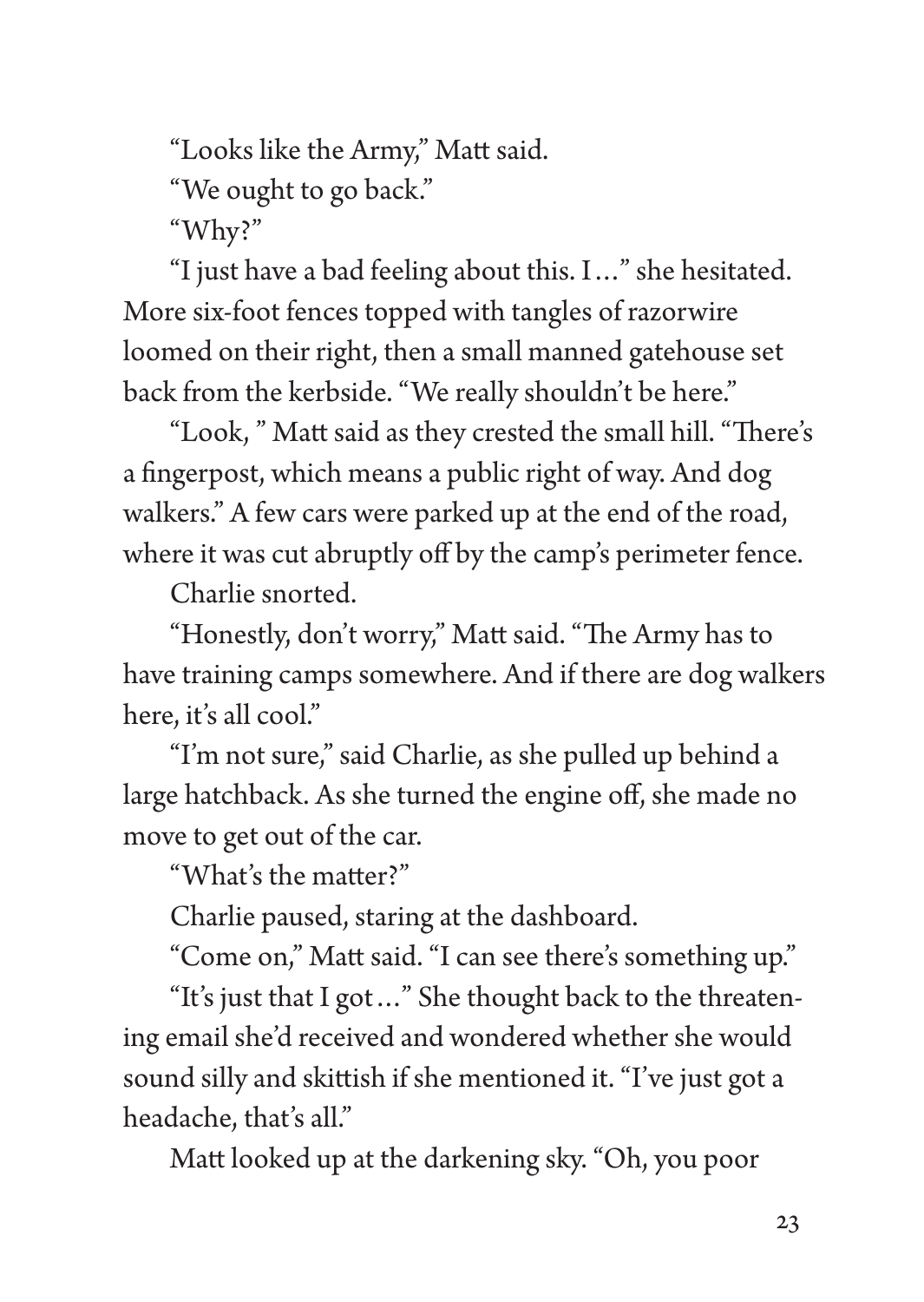thing. Well, I'd better get this done before it starts to rain. Why don't you stay here." He pulled his phone out and opened up his GeoMaps app. "I won't be very long."

"No, I'm fine. A bit of sea air will sort me out."

"It's not far, at least," he said. "Just in that field, actually."

They watched as a tall, slim, middle-aged woman opened up the back of her hatchback, the boot area caged off from the passenger compartment. A grey dog with a coat like steel wire jumped down, tail wagging, adoring eyes facing its mistress. Her own hair was as grey, as wiry, as wild as the dog's. They looked like two halves of the same werewolf.

"I guess there's a gate or a stile or something where that signpost is."

"I would imagine," Matt said as they watched the woman and her dog vanish through the hedge. Charlie locked up the car and they followed.

The road ahead of them veered off right, into the camp. Straight ahead, a path carried on down to a narrow, seaweed strewn strand. Beyond it, Matt could see the heaping mound of Chesil Beach, a 200 metre wide shingle storm beach which formed a sweeping curve from the Isle of Portland along the coast to West Bay. Between the mainland and the bulk of Chesil Beach lay trapped the Fleet, a long, narrow lagoon. Ripples fractured its surface, tiny brothers of the rollers that broke on Chesil's seaward face.

Five thousand years of storms pushing down the English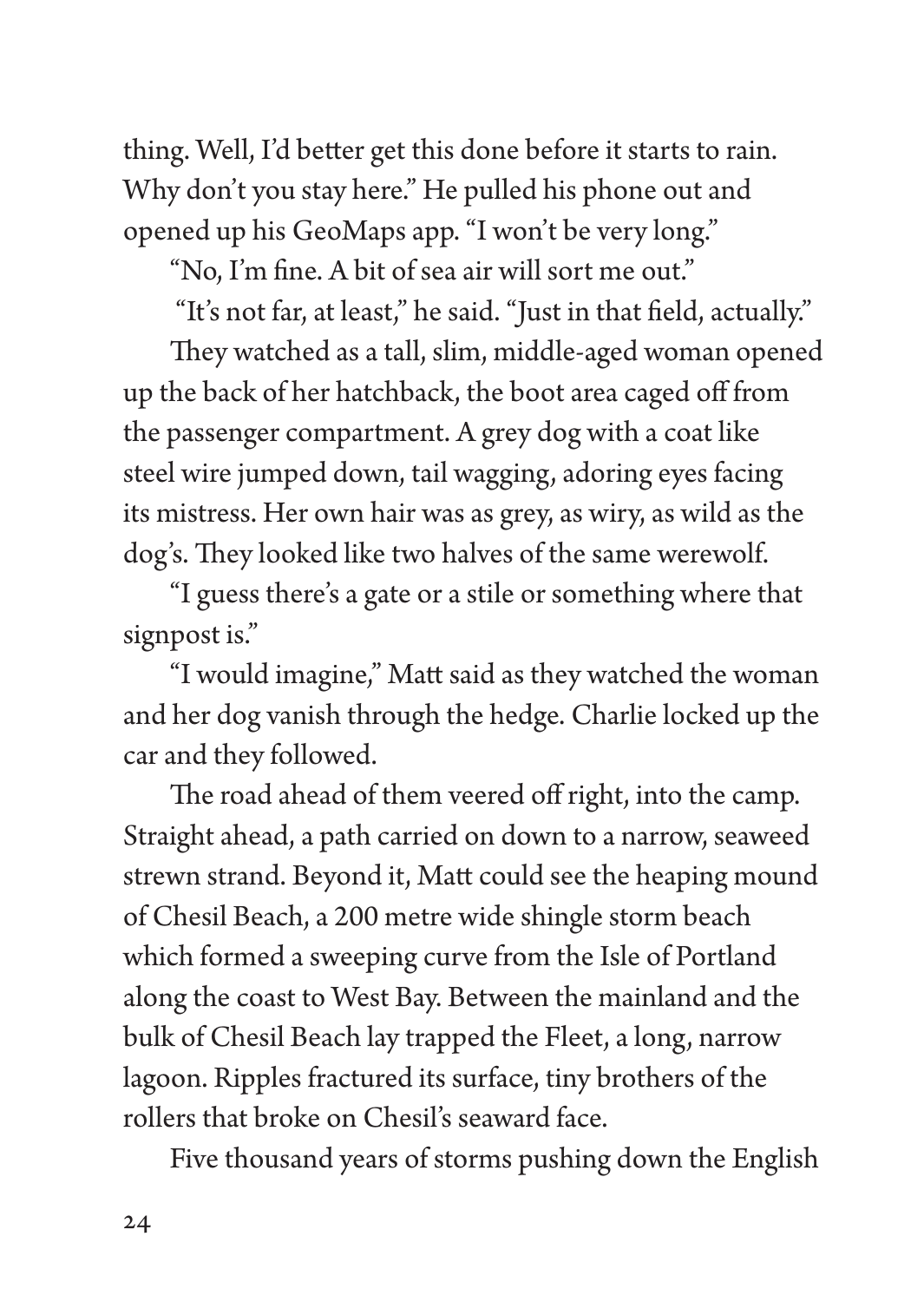Channel had sorted Chesil's shingle neatly by size, like a meticulous littoral librarian. The beach was made of fist-sized pebbles by the Isle of Portland, grading smaller and smaller as it extended west. Legend had it that local smugglers and fishermen could tell where they were in the dead of night simply by reaching over the side of their boat and picking up a handful of stones.

Instead of carrying on down towards the Fleet, Matt and Charlie bore left and crossed the stile between road and field.

"It should be just over here," said Matt, consulting his phone.

"This is a bit easier than last time."

They walked through grass damp from earlier drizzle. They could hear the sound of waves breaking on the Channel side of Chesil Beach. Salt air filled their nostrils and Matt found himself thinking of childhood trips to the seaside.

"Shame it's not a better day for it," he said. "Be a nice place for a picnic."

"Except for the enormous Army base," Charlie reminded him.

"Except for that, yes. You know, this field bears a striking resemblance to the last one."

"Except that it's right by the sea and smells of rotting seaweed."

"Well, yes, except for that." Matt checked their position. "Right, we are…"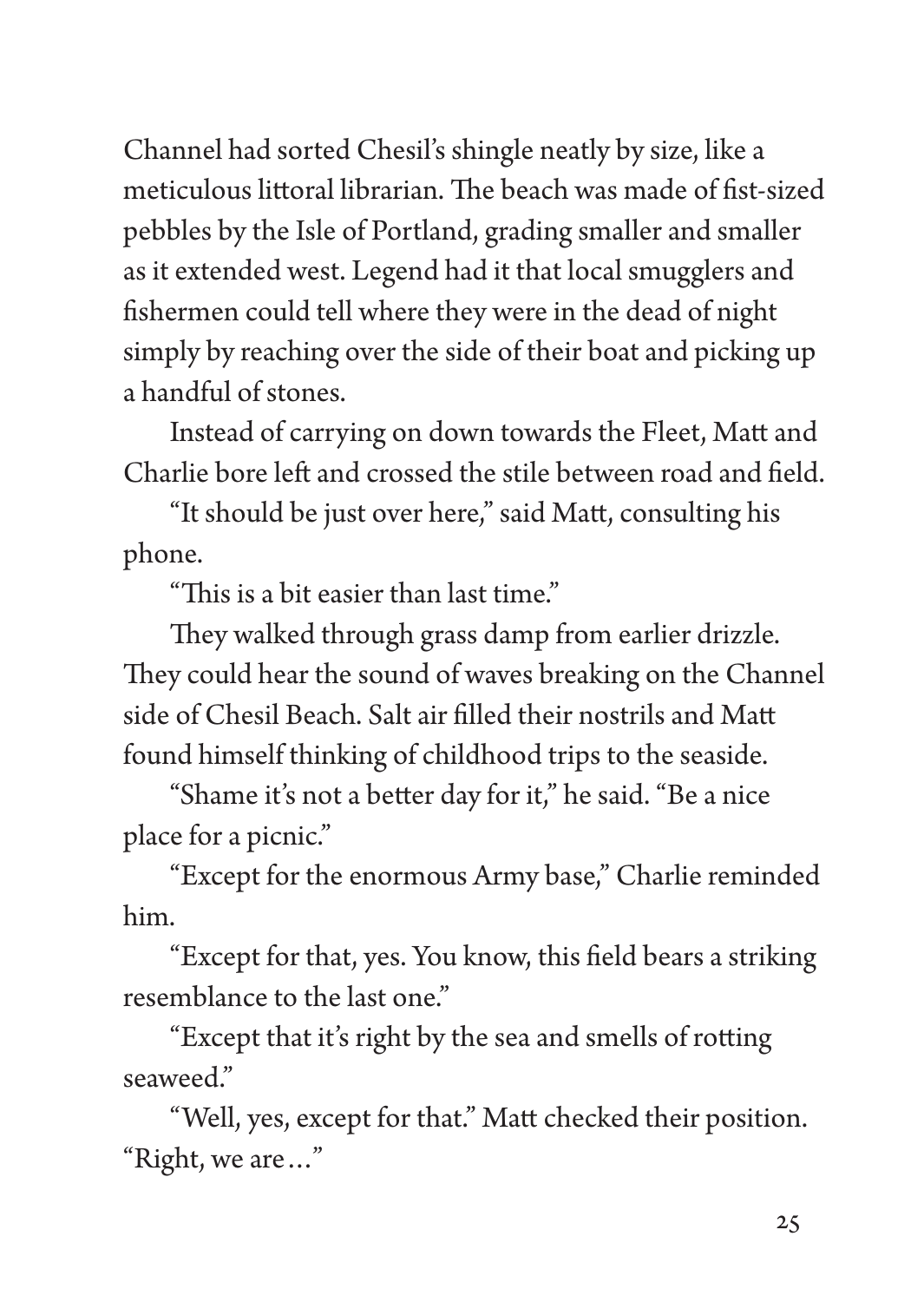Too busy looking at his phone, Matt didn't see the steely blur barrelling towards him until it was too late. Charlie screamed. The dog leapt up, planting its front paws firm in his chest. He staggered backwards, trying hard not to go down. The dog was bigger close up than it had looked in the back of the car and it barked loudly. He couldn't tell if it was being overly friendly or getting ready to rip his face off. He tried to push it away, but it had the weight advantage.

"Matt!" Charlie shouted, unsure quite what to do. She thought for a second, then said, "Go left!"

Matt looked puzzled for a moment, then saw Charlie kick out, her foot connecting with the dog's ribs, pushing it off balance to his right. He dodged back and left, as the dog wobbled sideways and fell back onto all fours. It barked and set back on its haunches as if ready to spring. Matt stared at it.

Running probably wasn't an option, he thought. A dog that big could catch him in no time and would make short work of his ankles.

"Go home!" Charlie yelled. "Go home, dog! Go on! Get out of it!" She raised her arms up and leapt about, trying to look big and scary. The dog shrank back. "Get! Go on! Go home!"

Matt took the cue and did the same, shouting and waving his arms about. The dog began to curl its lip in a snarl. Matt wasn't entirely sure who was most shocked, him or the dog,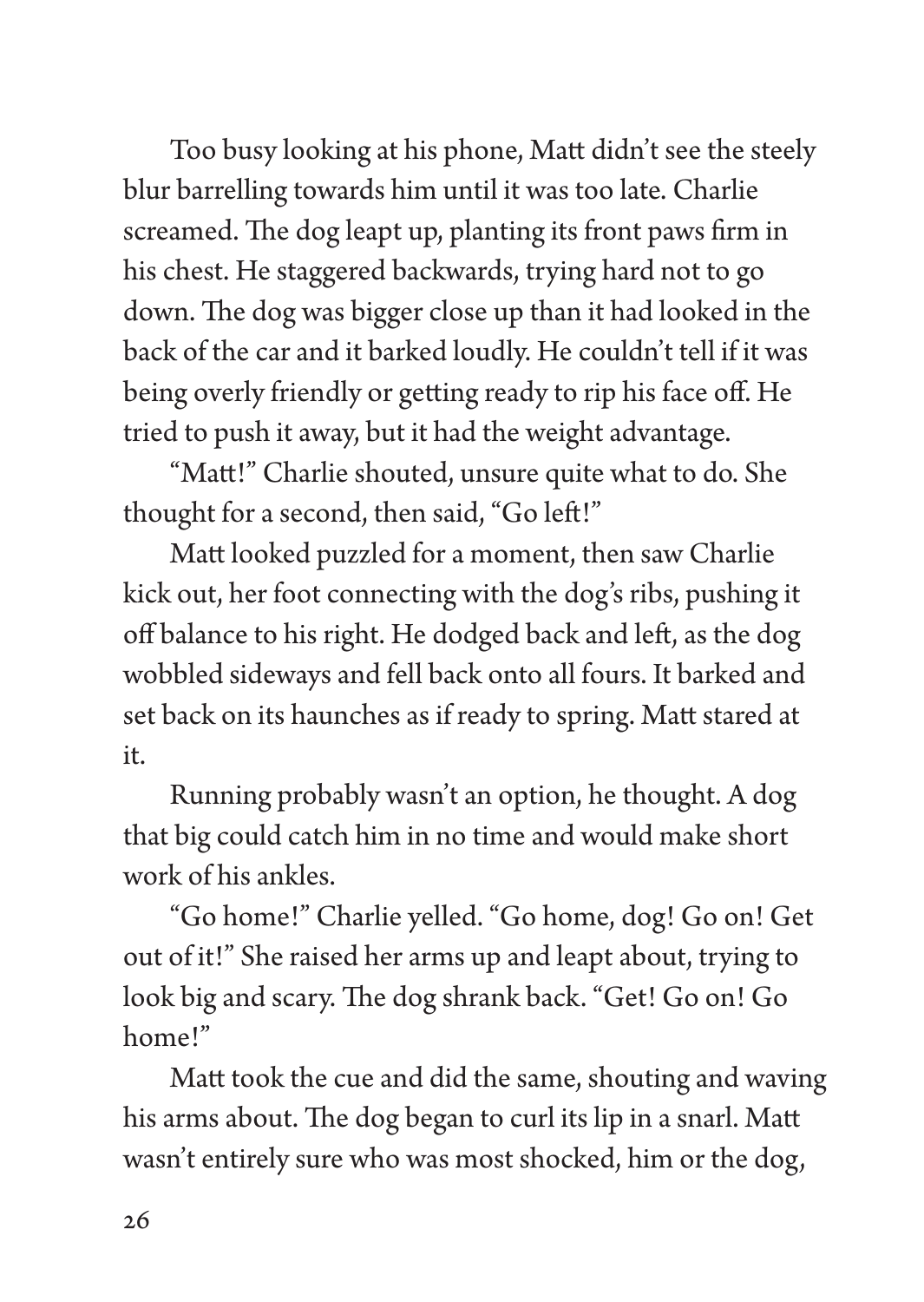when Charlie belted it round the muzzle with her backpack. The dog yelped and ran off, tail tucked tight between its legs.

"Christ, I hope it's OK!" Matt said.

"It will be," said Charlie. "There's nothing heavy in this bag. But seriously, I'd rather hurt the dog than see you bitten. That could have been really bad." She was flushed, the feeling of fear still surging through her veins.

Matt took a deep breath, trying to calm himself. He looked for the dog but it had slipped into the next field. He thought for a moment he glimpsed a grey head behind the hedgerow and thought of the hatchback earlier.

"Are you OK?" Charlie reached out to touch his arm, but drew back before she made contact.

"I'm fine. We don't have much luck with livestock, do we?" said Matt, regaining his composure.

"That's putting it mildly. I can't believe that dog just went for you, though."

"Yeah! Still, we survived. Now let's get what we came for."

Charlie laughed at his single-mindedness, but she admired it too.

"Where's the spot?"

Matt checked his phone again and took a few steps. "Here. Time for a picture?"

"Of your feet again?"

"Of course. We may be the only people to have visited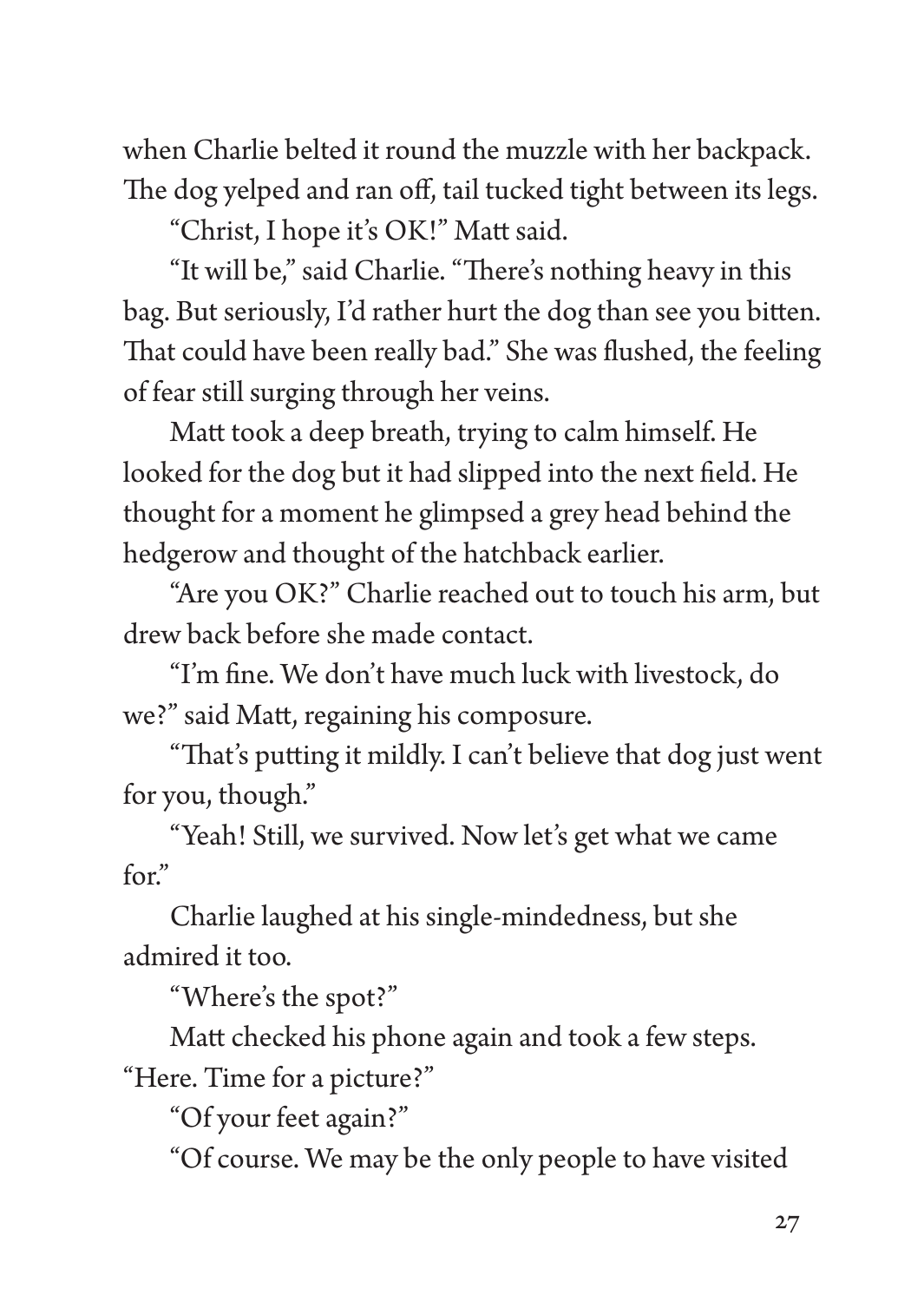two phantom towns!"

"Oh, stop the presses!"

The phone made a beeping sound.

"You are not going to believe this," he said. "My wifi sniffer says there's a hotspot."

"You are joking, right?"

They both looked around them. There was no village hall. No houses. Just visible on the other side of the road where they had parked was the fence that marked the Army base perimeter but, bar the tiny gatehouse, there were no buildings nearby.

"You're telling me the ants have broadband?" said Charlie.

"Or the seagulls. The network ID is 'Be mi secret', with the 'my' spelt M-I. Cryptic."

"Wait. What did you say this phantom town was called?" "Ibemcester."

"I think I smell an anagram again." Charlie pulled out her own mobile and typed into a notepad app. "Yep," she confirmed. "It is. Which means that the password is going to be an anagram again too."

"Can you find me some options?"

Charlie focused on her phone for a while, then groaned.

"There are 230 potential answers."

"Oh, dear God."

Charlie looked up at the sky, at the grey clouds and dark-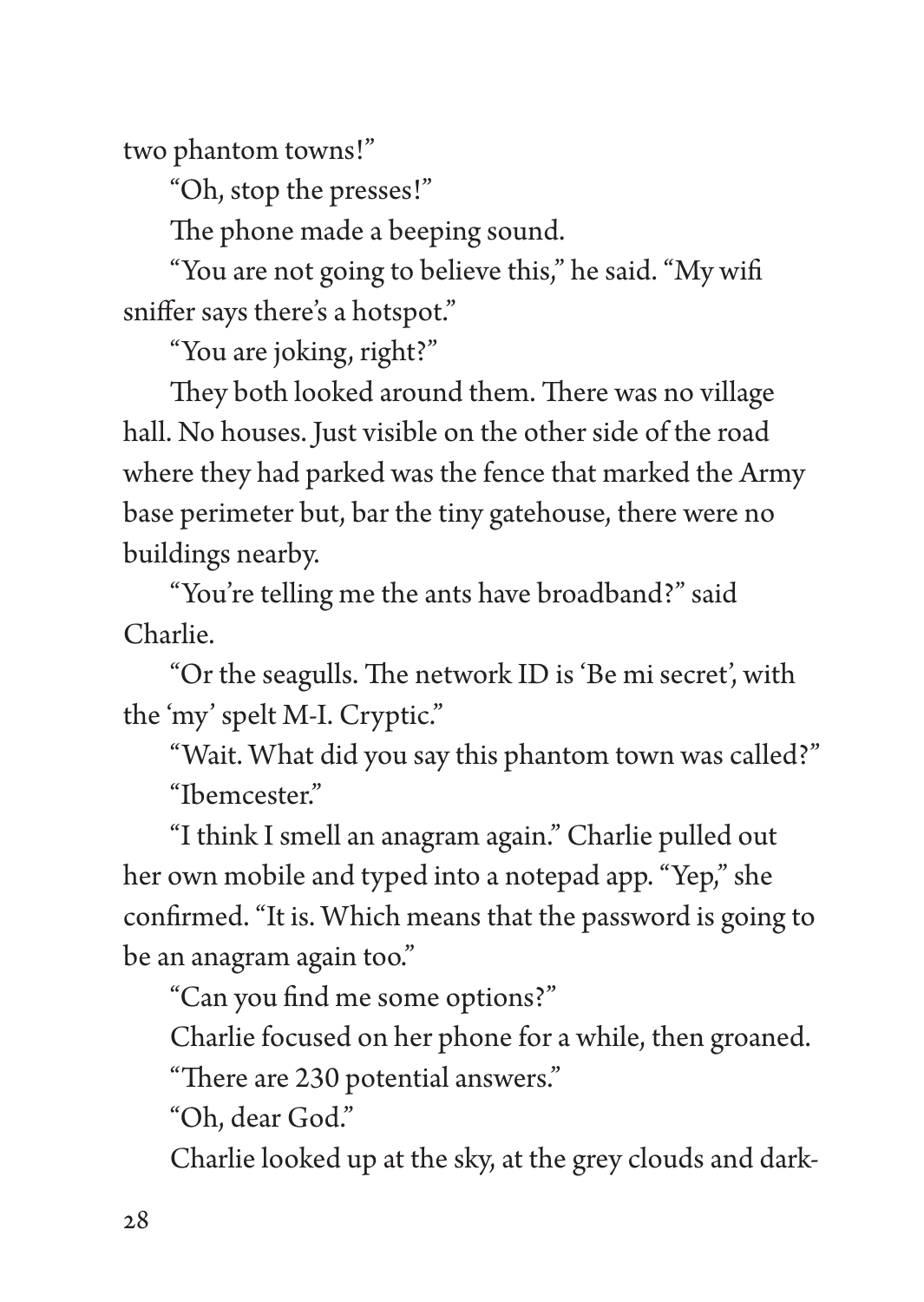ness looming in the west.

"It's going to rain in a minute."

"Good job the car's not far away."

Charlie grimaced and started reeling off possible anagrams.

"Scribe Meet"

" $No.$ "

"Ember Cities."

"Poetic, but no."

"Be mice rest."

"Poor mice. No."

"We got lucky in Argleton," said Matt, half an hour later.

"We clearly did. Crib see met."

"Nope. Is that drizzle I feel?"

"Yeah. Bite cremes. As in for mosquitoes, not kinky stuff with dairy products."

"I could kill a creme egg right now. But still, no."

"Re me bisect."

"'Re' isn't a word."

"Yes it is, according to this site."

"Oh! It is! We're in! Right, time to upload."

"I can't believe we went through all that just to save you pennies on your data bill."

"You know as well as I do that you can't resist a good puzzle!"

Matt positioned himself squarely on the co-ordinates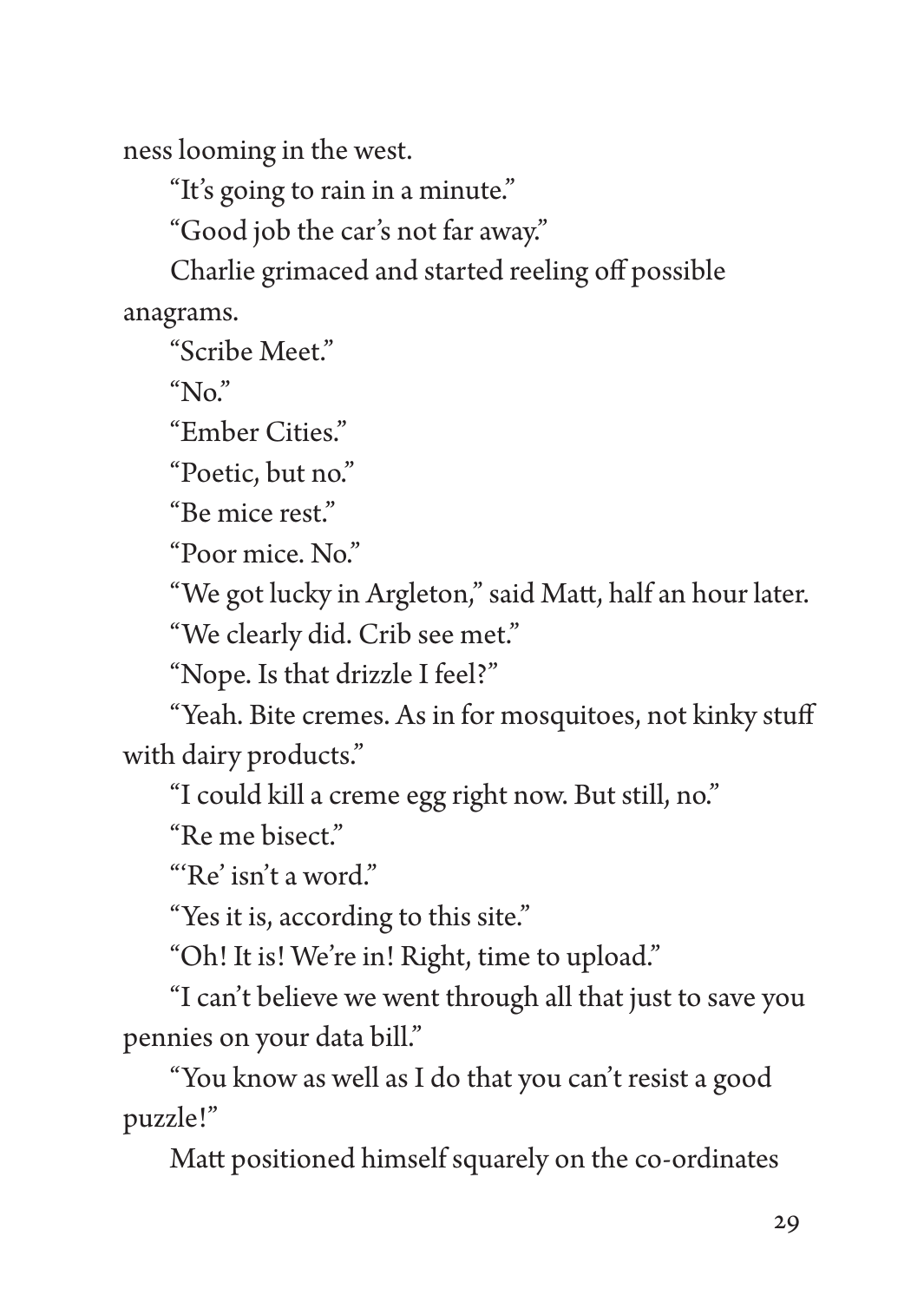and snapped a picture of his feet, semi-obscured by wet grass. He started the picture uploading.

"Do you think there's something more going on?" asked Charlie.

"What do you mean?"

"Well, there was wifi at Argleton. There's wifi here. That doesn't just happen by accident. Someone set it up. They must have had a reason."

"It's a geolocation game. A mate of mine ran one once. Some of us hid clues in our blogs and once you'd found and solved them all, you had a set of co-ordinates to plot on a map."

"And what did the co-ordinates reveal?"

"The pins drew a giant penis in GeoMaps."

"That was it?"

"He had a tight budget! Besides, it was more of a proof of concept. Anyway, that was a few years ago now, so someone was bound to do something more intricate. And this is obviously it."

"I wouldn't call this intricate as much as a bit bloody obscure, given that as far as I'm aware, no one else knows Ibemcester exists."

"Oh dear," Matt said, "that was a raindrop I felt just there."

"Yeah. We'd better get going."

"Dammit, this picture is still uploading."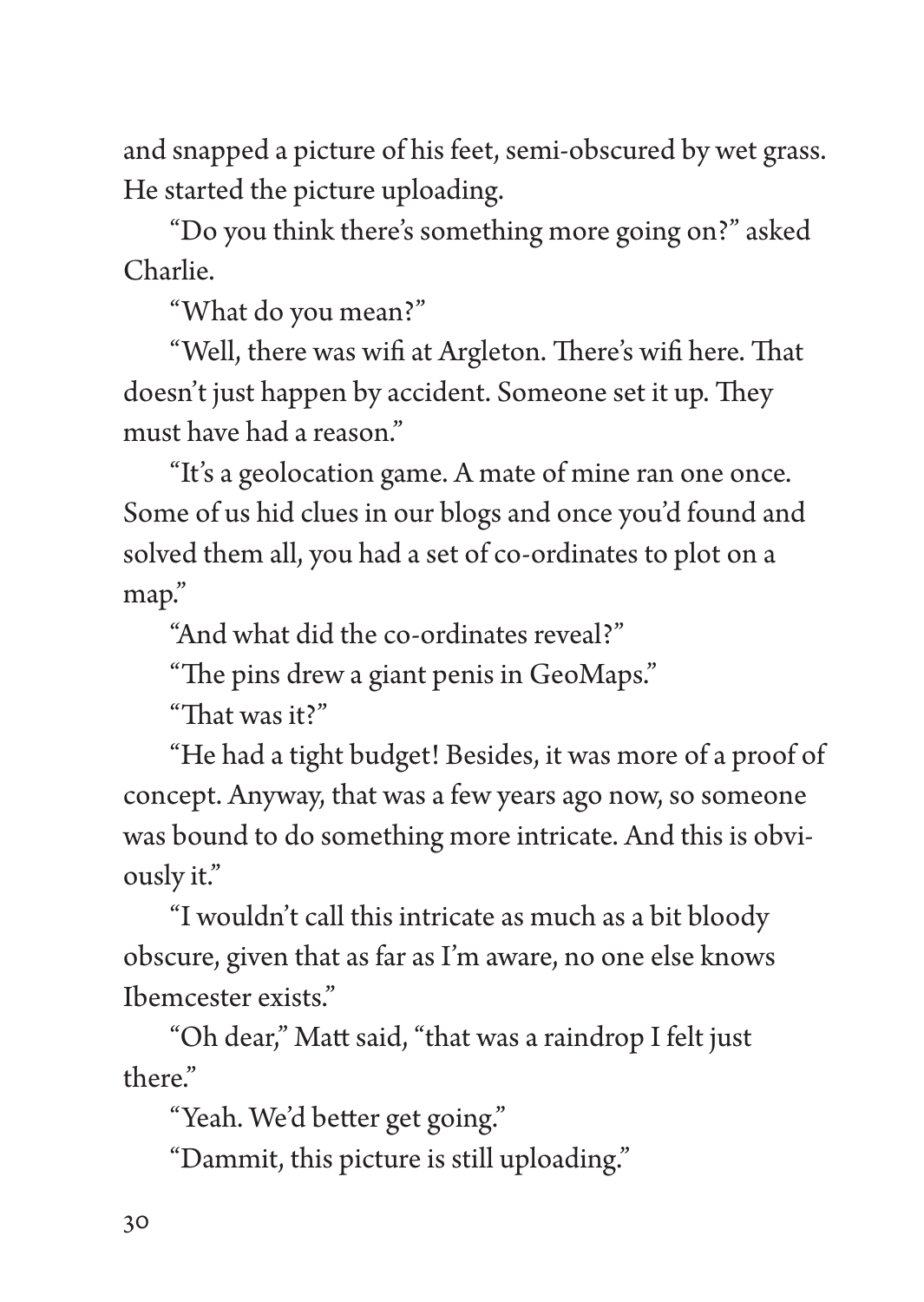"It can't be. It's just not that big."

"Slow as a wet weekend, this connection. Probably the router is hidden away in the hedge by the roadside."

"Either that or it's just below the surface here."

Another large splat spread itself across Matt's forehead. He glanced at the cloud in concern and muttered. His phone made a soft whoooooop noise and he thrust it in his pocket.

"Done!" he said, and the pair made a dash for the car, hoping to beat the rain.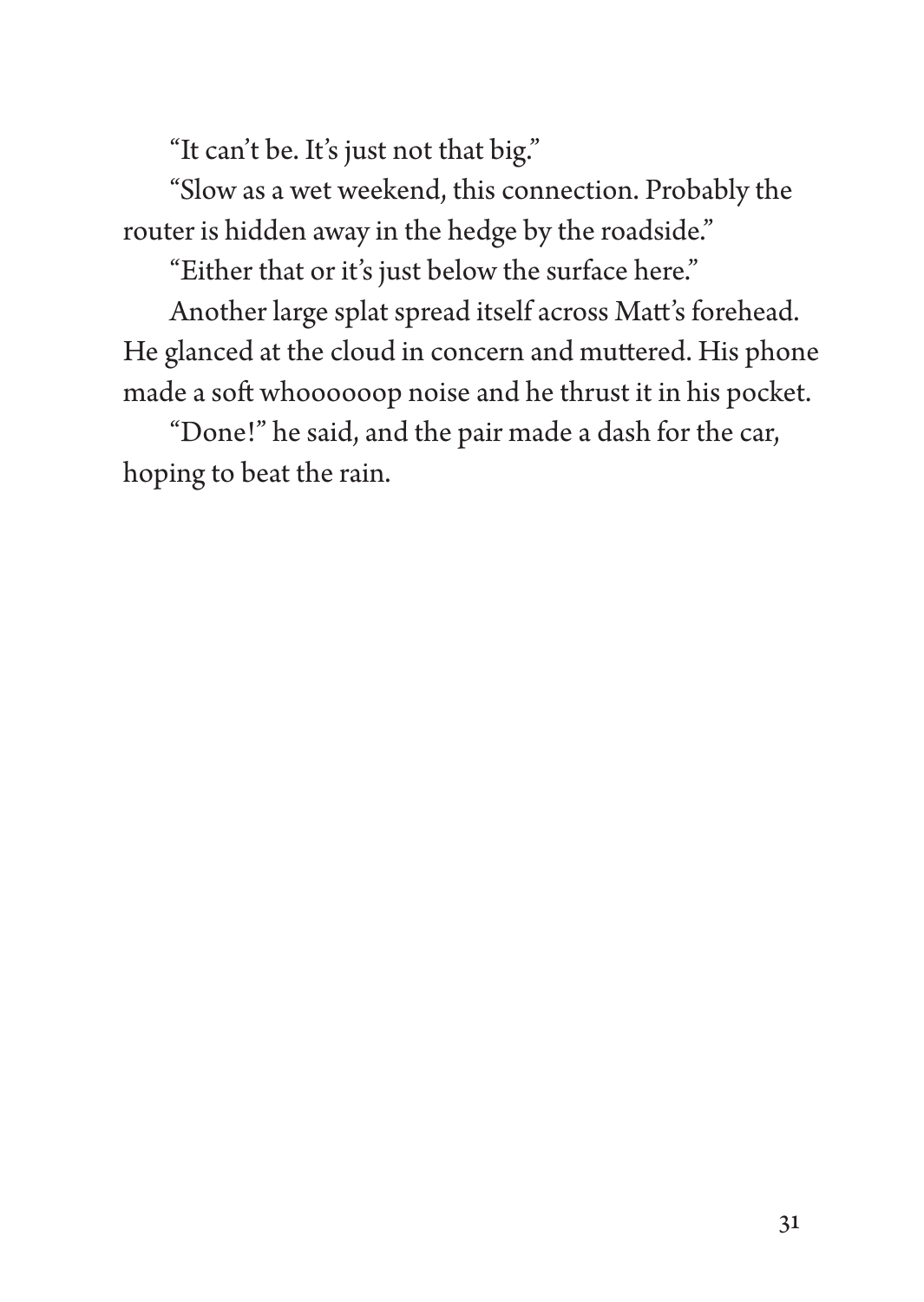## A late night

The rain was still hammering on the car roof when they arrived at the campsite. They sat silently for a moment. "It is waterproof, isn't it?"

"It's a tent, of course it's waterproof. That's the point of tents," Charlie said.

"We could just drive home."

"I've driven for six hours already today," Charlie protested. "It's a long way from the south coast back up to Manchester"

"It's only eight o'clock. We could be home by three."

"Or wrapped around a tree because I fell asleep at the wheel"

"Good point."

They surveyed the camping site. The ground sloped gently down to a small pond choked with duck weed. Large green mounds turned out to be ancient caravans so thickly coated in algae that they blended in with the landscape. A grotty toilet block at the end of the field was the only hint that the land had ever been deliberately given over to any type of human leisure activity. A holiday here would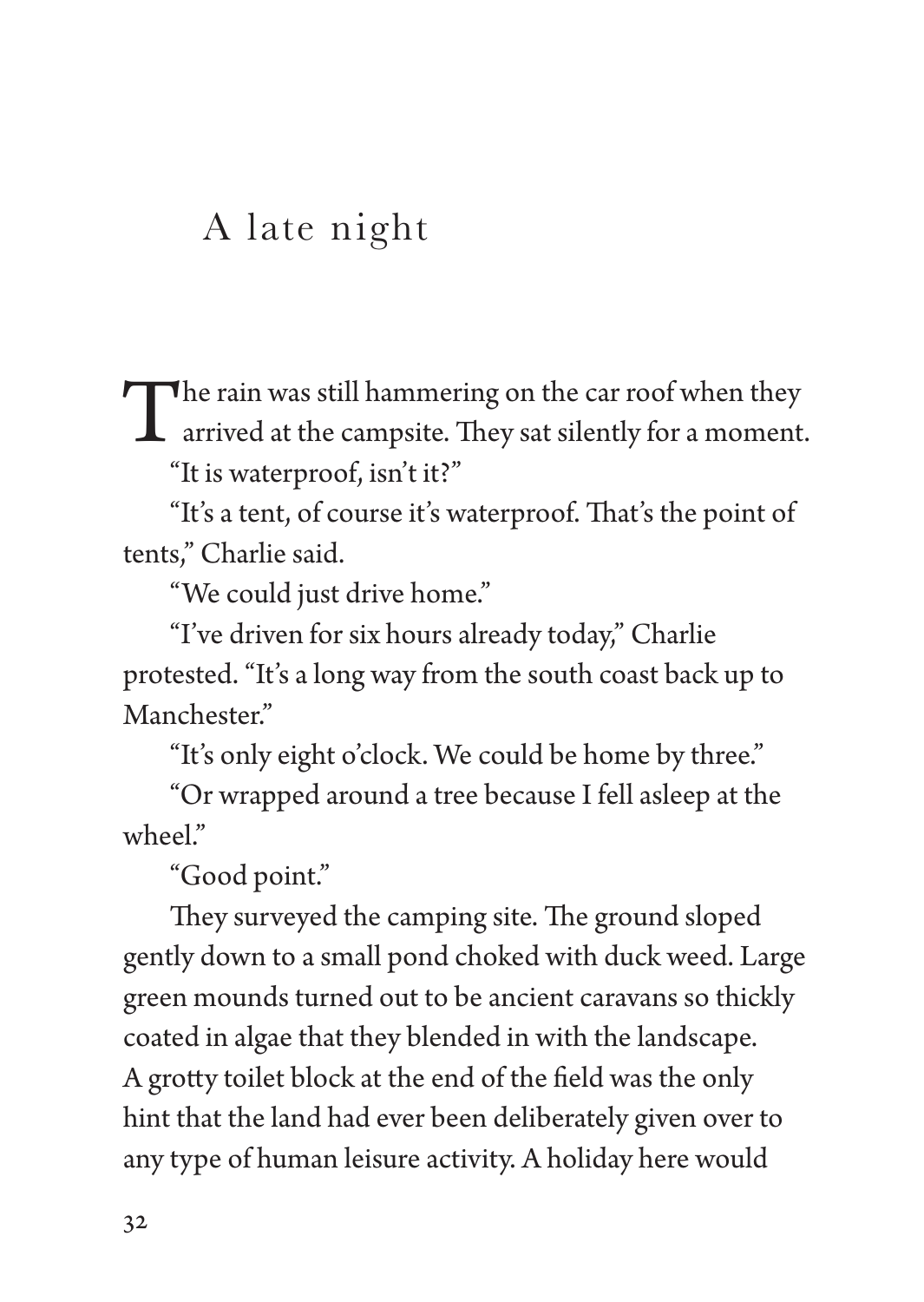certainly require more stoicism than one in the Algarve.

"How hard is the tent to put up?" Matt asked, noting a lighter pitter-patter as the rain eased.

"Piece of cake. If it dries up for ten minutes, we can get it done," Charlie replied. They waited in silence for a while longer.

"Right! Now!" Charlie opened the door and dashed to the car boot, coat hood pulled up against the drizzle. She pulled out a tent and set to putting it up. Matt stood behind her, unsure how to help.

"Get the groundsheet," Charlie said as she focused on putting the tent poles together. Matt ferreted about in the boot for so long Charlie lost patience and found it herself. "You really meant it when you said you'd never camped before, didn't you?" she said.

"Duh," came the reply.

With the tent up, Charlie began to transfer sleeping mats and bags, a worried glance at the sky hastening her work.

"Quick! Get in, before it starts raining again."

As they zipped up the tent flaps, the rain returned, beating on the fly sheet like a hundred bored pixies drubbing their fingers on a desk.

"That was close!"

"Can you blow up this mat?"

"When they described this as a 'two man tent', they must have had two very small men in mind."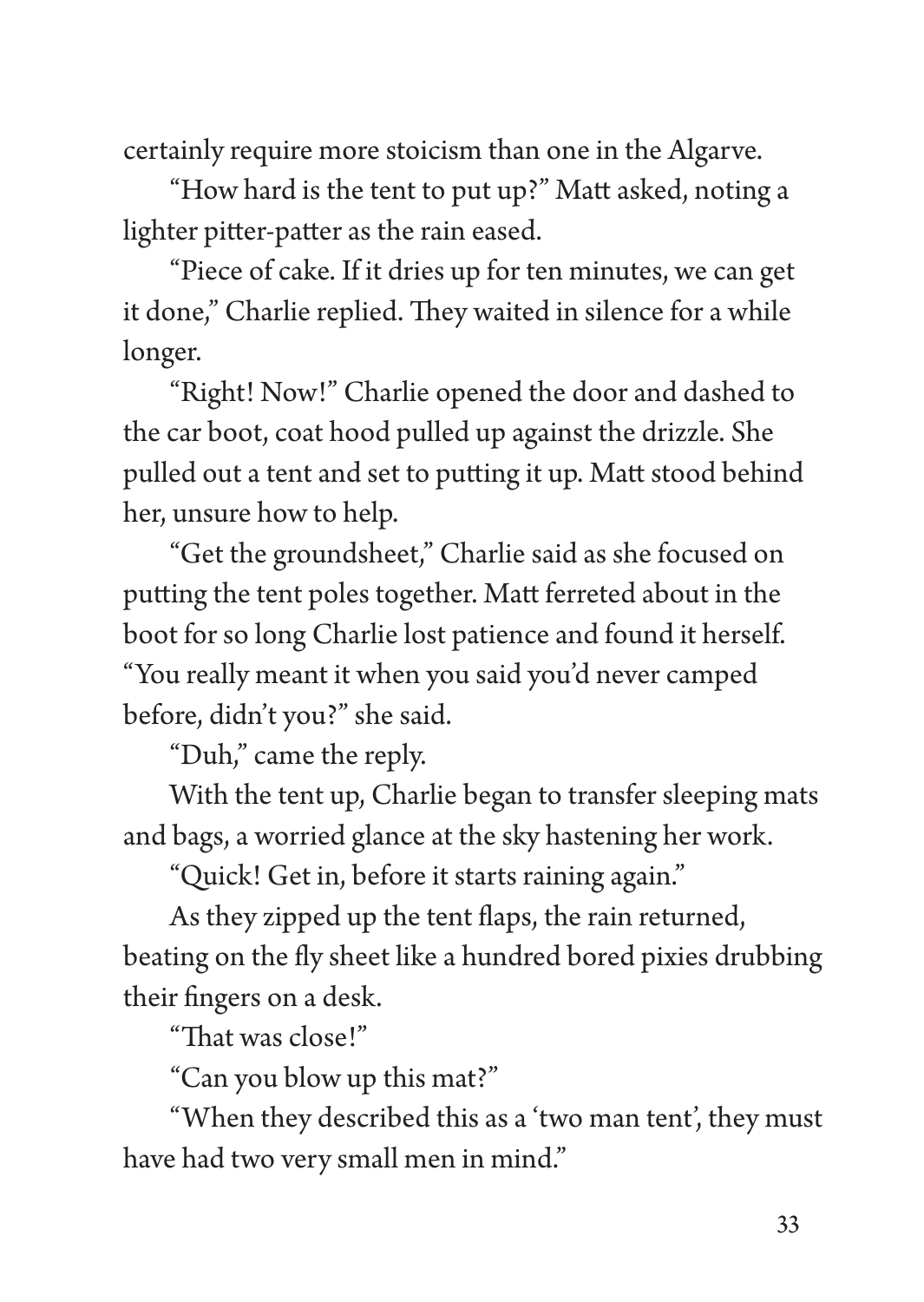Charlie took a second look. It was very cosy. She blushed in the darkness. "I normally camp on my own."

They settled into their sleeping bags and listened to the rain. Matt laid still, willing himself to sleep. The night was warm enough that he felt quite comfortable and the sound of rain was almost soothing, a random white noise of splits and splats. Despite his expectations of a long and boring night, and despite the early hour, he quickly drifted off to sleep.

Charlie lay awake, acutely aware that she was jammed in a one-and-a-half-dwarf tent in the middle of the Dorset countryside in the pouring rain with… She tried not to think about it and attempted to settle down instead. It was hard to turn over in this sleeping bag at the best of times, but her efforts to not touch either the side of the tent or Matt resulted in an awkward series of little shuffles, like a horizontal three point turn. Eventually she got comfortable, or as near to comfortable as was possible given the circumstances, and let her mind unspool. Sleep came gradually but inexorably.

§

Matt wasn't quite sure what made him wake in the small hours. It was still raining, but no more than earlier. He lay still, trying to get back to sleep, but instead his head began to buzz. Anagrams. It seemed to be all about anagrams. Argle-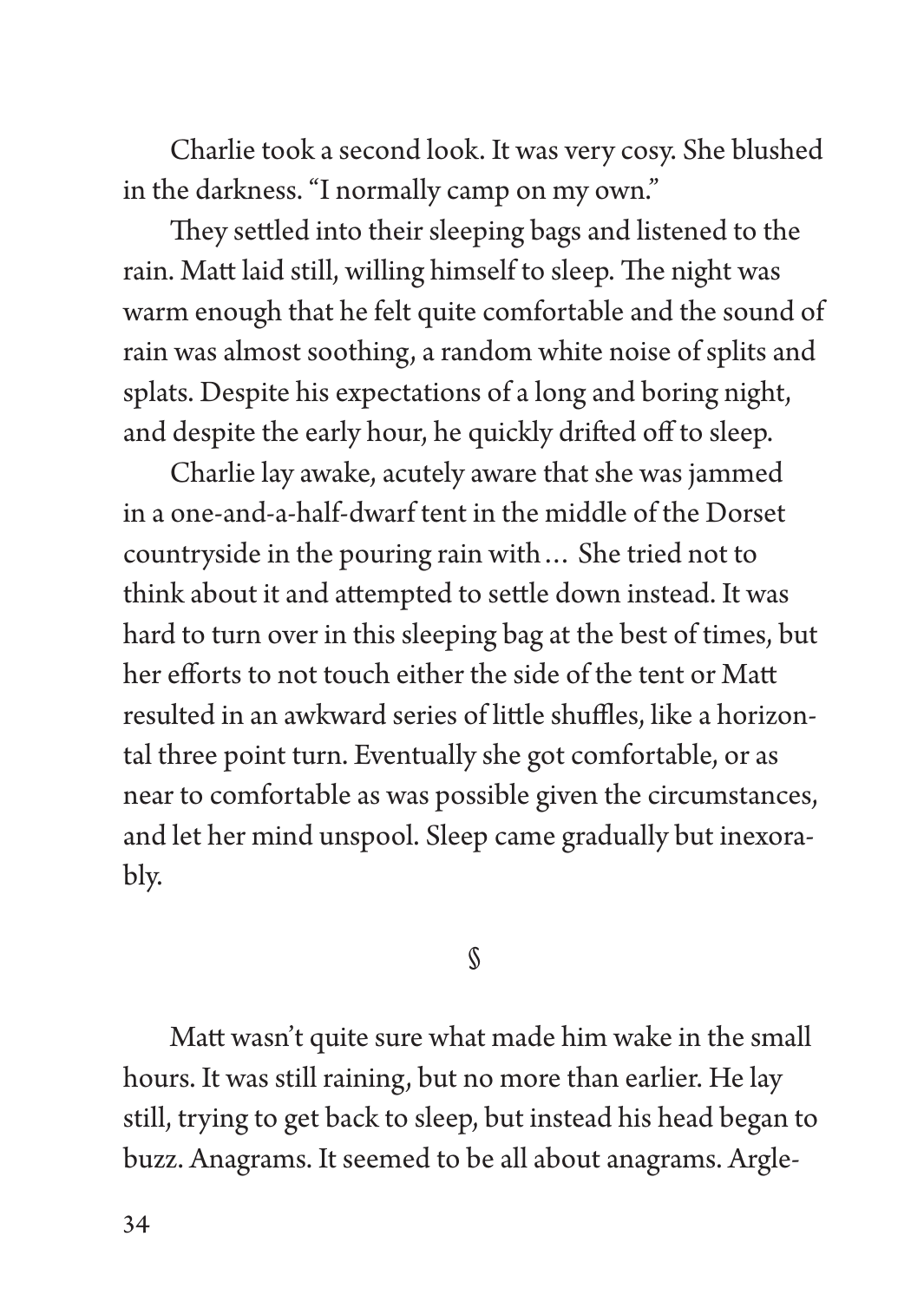ton: Not real G; Get on l'AR. Ibemcester: Be mi secret; Re me bisect.

What did it mean?

Well bisecting is to split something into two. It is something you can do to a line, a shape or an angle, he thought. Right now, they had a straight line between Argleton and Ibemcester. Did this mean there was a third phantom town somewhere between here and there? Was that the end of the puzzle? His eyes snapped open and he reached for his phone. The screen lit the tent up with a weak, bluish glow as he fumbled to get his email loaded.

The mobile data connection was slow and he tried not to huff as he waited for his mail application to start downloading messages, but the progress bar stayed resolutely still. The screensaver flicked the screen to black. He jabbed a finger at the phone to wake it up but his mail had made no progress at all.

A thunder clap startled him, the lightning illuminating the tent.

"What the crap?" said Charlie, dazed but awake.

"Erm…" Matt stared at his phone, eyes confused by the brief bright light. Another lightning flash strobed across the sky, longer than the first.

"Oh shit," said Charlie. "We're leaking."

"What?" Matt played the light from his phone screen around the tent and saw a drip of water run slowly down a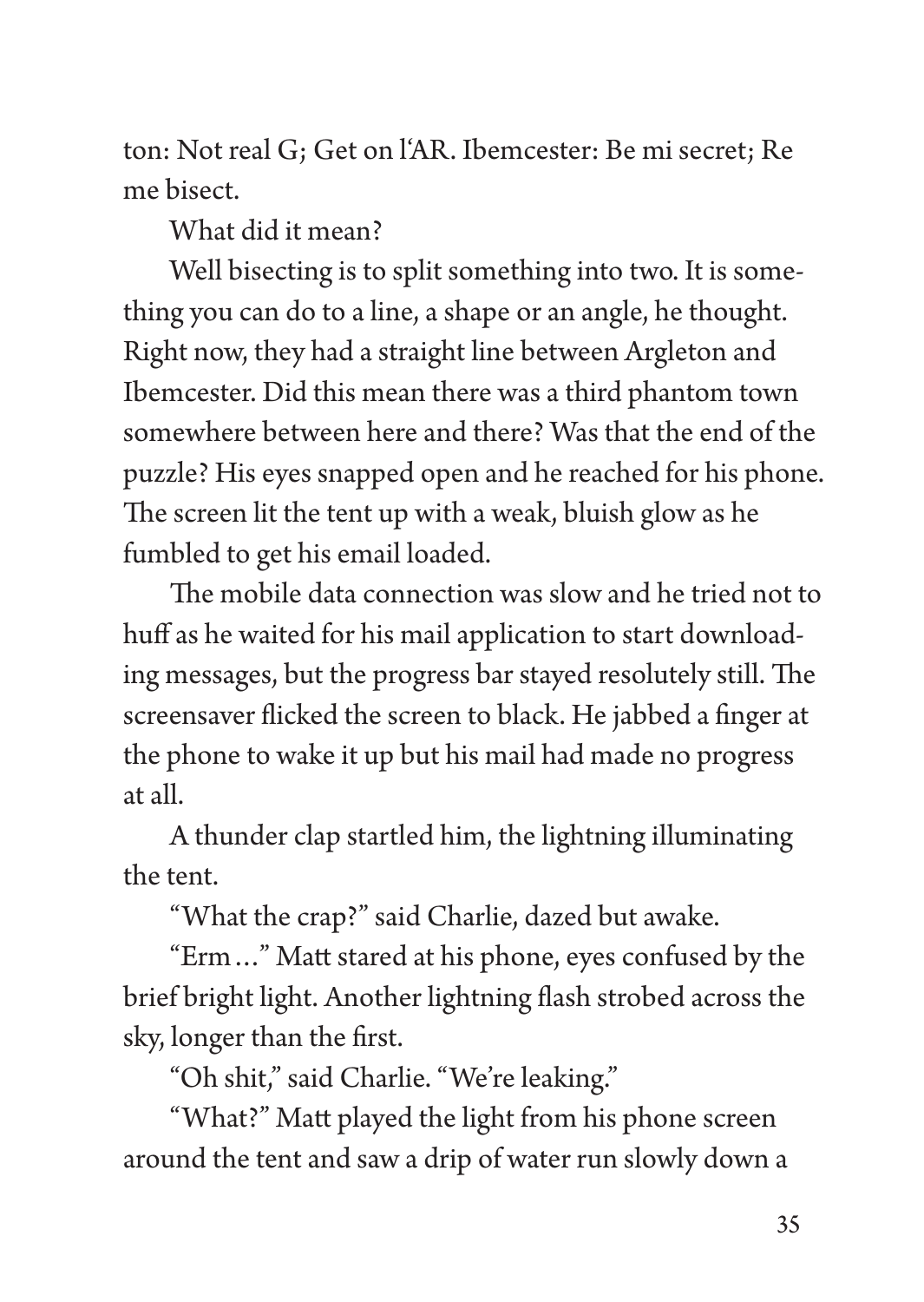seam, plop onto Charlie's sleeping bag and disperse through the fabric in an instant. Another drip followed.

"Crap," Charlie said, jerking her feet to take the sleeping bag out of range. "These are goose down. If they get wet, they're ruined."

Another lightning flash lit the tent, thunder hot on its heels. The storm was overhead. A gust of wind buffeted the fly sheet, pushing it against the inner tent. Water seeped easily through the fabric where it touched. The wind rose. The rain fell like stair rods.

"Oh, this is so not good," said Charlie as water began to stream through the tent fabric. "Not good at all. We'd better shift to the car. This isn't going to end well if we just sit here."

Matt looked around in the dim glow of his phone's screen.

"Where's your laptop?" Charlie asked.

"In the car"

"Well, that's one less thing to worry about, I suppose," she said as she struggled to extricate herself from the sleeping bag and put her shoes on. They got jumpers and coats on as quickly as they could in the cramped space, whilst trying to keep the sleeping bags out of the growing puddle of water collecting at the foot of the tent. Charlie quickly stuffed the bags into their carry sacks and Matt gathered the rest of their things into the holdall.

"Right, ready to make a dash for it?"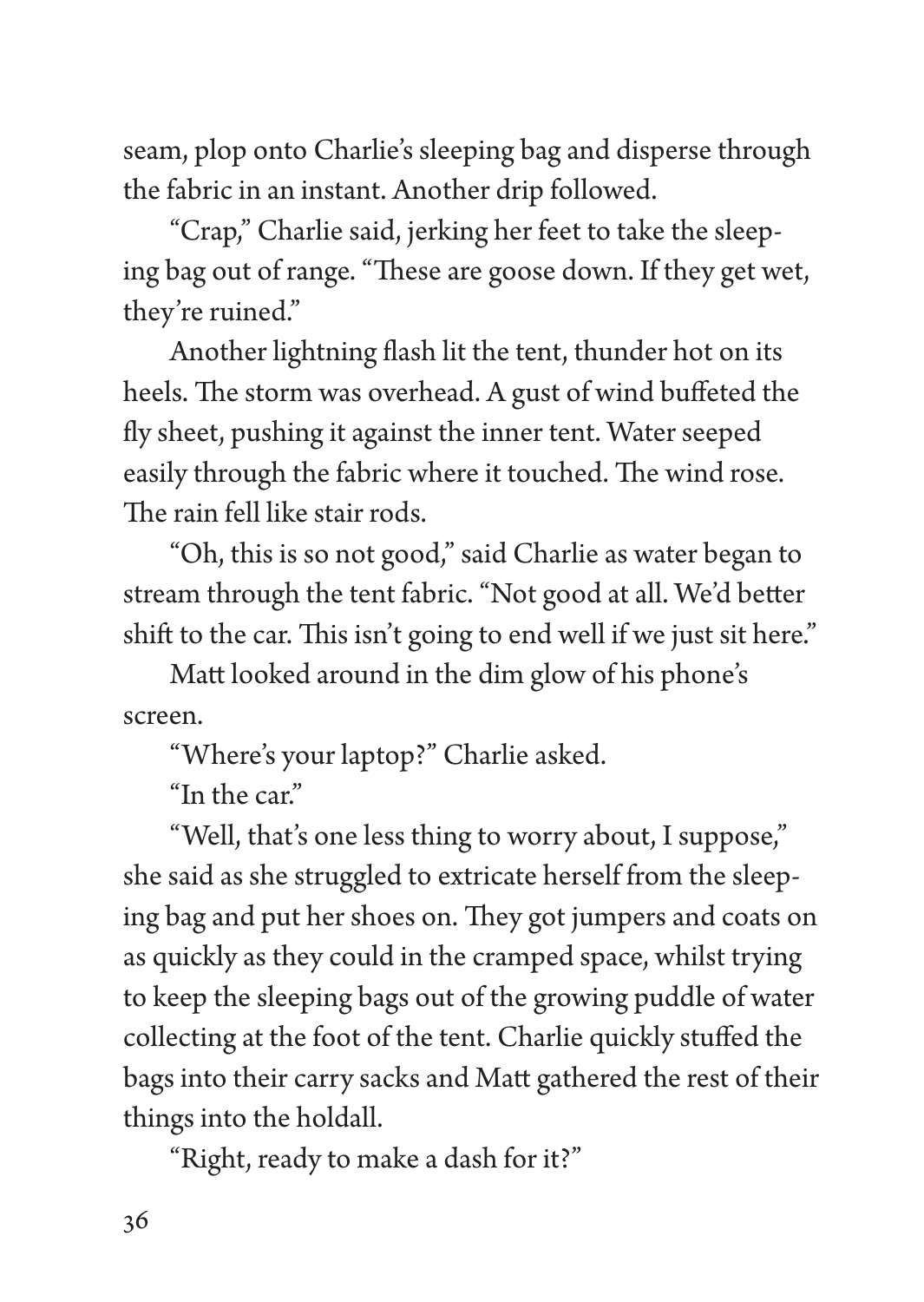The car was parked right next to the tent, but they still got wet ferrying their stuff to safety. Charlie toyed with the idea of taking the tent down in the rain, but it was already soaked through and there seemed no point in her getting colder and wetter.

Finally they were both seated in the car, gear stowed on the back seat.

"Jeeze," Matt said, looking at his watch. "2am. Great."

"Well, at least these seats recline quite a bit."

"Yeah," Matt twisted the knob at the side of his seat. "Still not the comfiest place to sleep."

"Comfier than a wet sleeping bag."

"Talking of wet." Matt wriggled in his seat, stripping off his wet jacket, trainers and socks. For a moment, he considered taking off his damp trousers but, despite the fact it was dark, decided against it. He rummaged in the bags on the back seat and pulled forth a feather-filled sack. More wriggling and he had it draped over himself.

"Smart move," Charlie said, doing the same.

After a period of rustling and shuffling, the car fell quiet, except for the thrum of rain and the rumble of thunder as the storm moved off. Matt fidgeted.

"You know," he said. "There must be a third phantom town."

"Why?"

"Think of the wifi password, 're me bisect'. You can't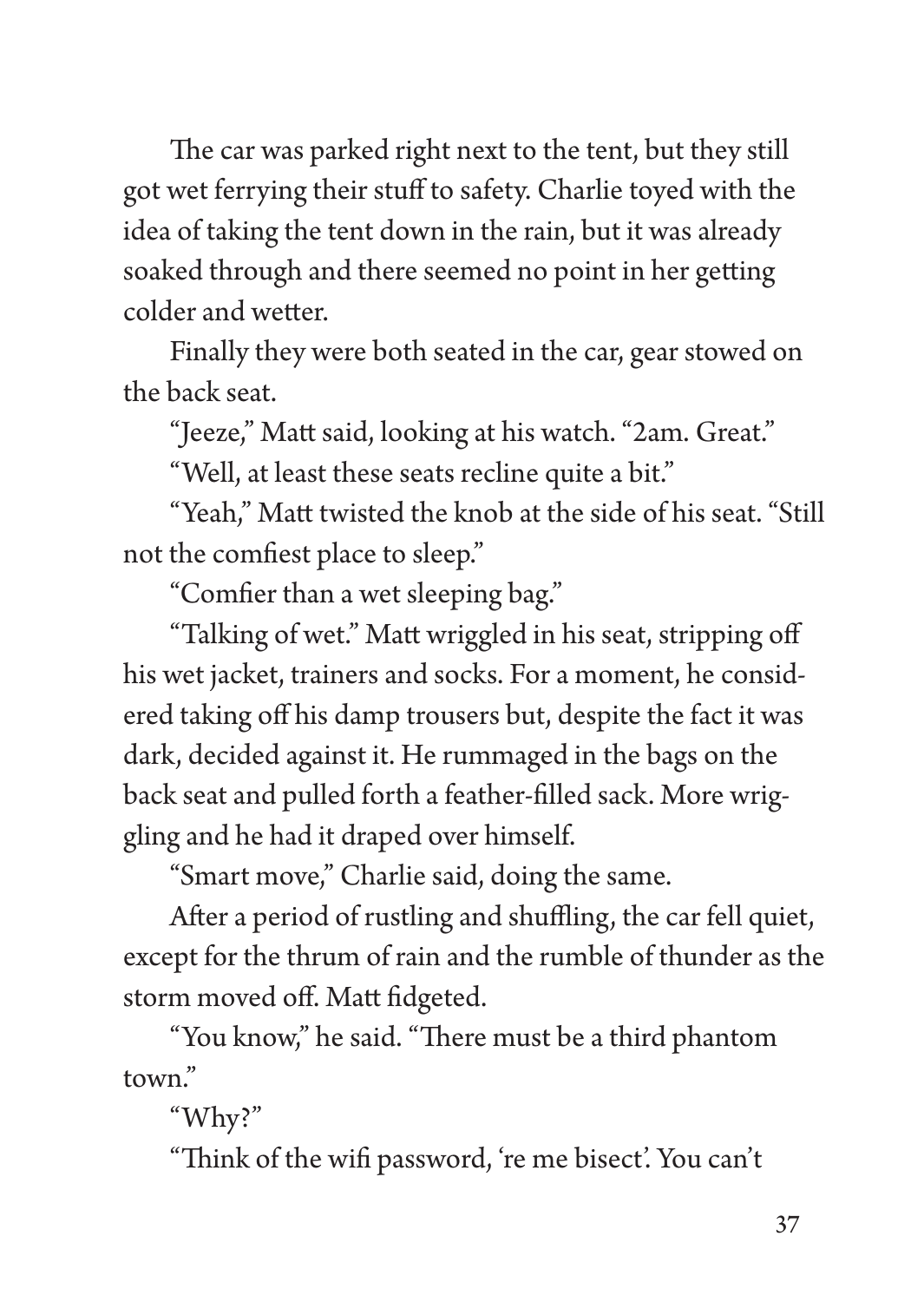bisect a point, but you can bisect a line. And we have a line: between Argleton and Ibemcester. There has to be a third point somewhere in between."

"In the middle, if they've used the term bisect in a geometrically accurate manner." Charlie contemplated the problem. "Maybe it's just a coincidence", she finally said. "Why would someone go to all that trouble?"

"That's exactly what I mean! Why set up wifi hotspots in the middle of two fields? Why then make the SSIDs and the passwords anagrams of the phantom town names? They clearly wanted to be found."

"Maybe they're just jerking your chain."

Inside the tent, water continued to pool. The fly sheet was plastered to the inner tent and the rain came through without resistance. A wrinkle in the groundsheet that had held the flood back was overtopped and a tiny surge of water ran along the side of the tent.

Tucked in against the tent wall, lost in the hurry to evacuate, Matt's phone lay helpless against the oncoming tide. Water seeped in through the dock connector and around the sleek phone's few buttons. It filled the casing, shorting out the battery and the logic board that housed the processor chip and memory. Silently, without even a fizzle, the phone died.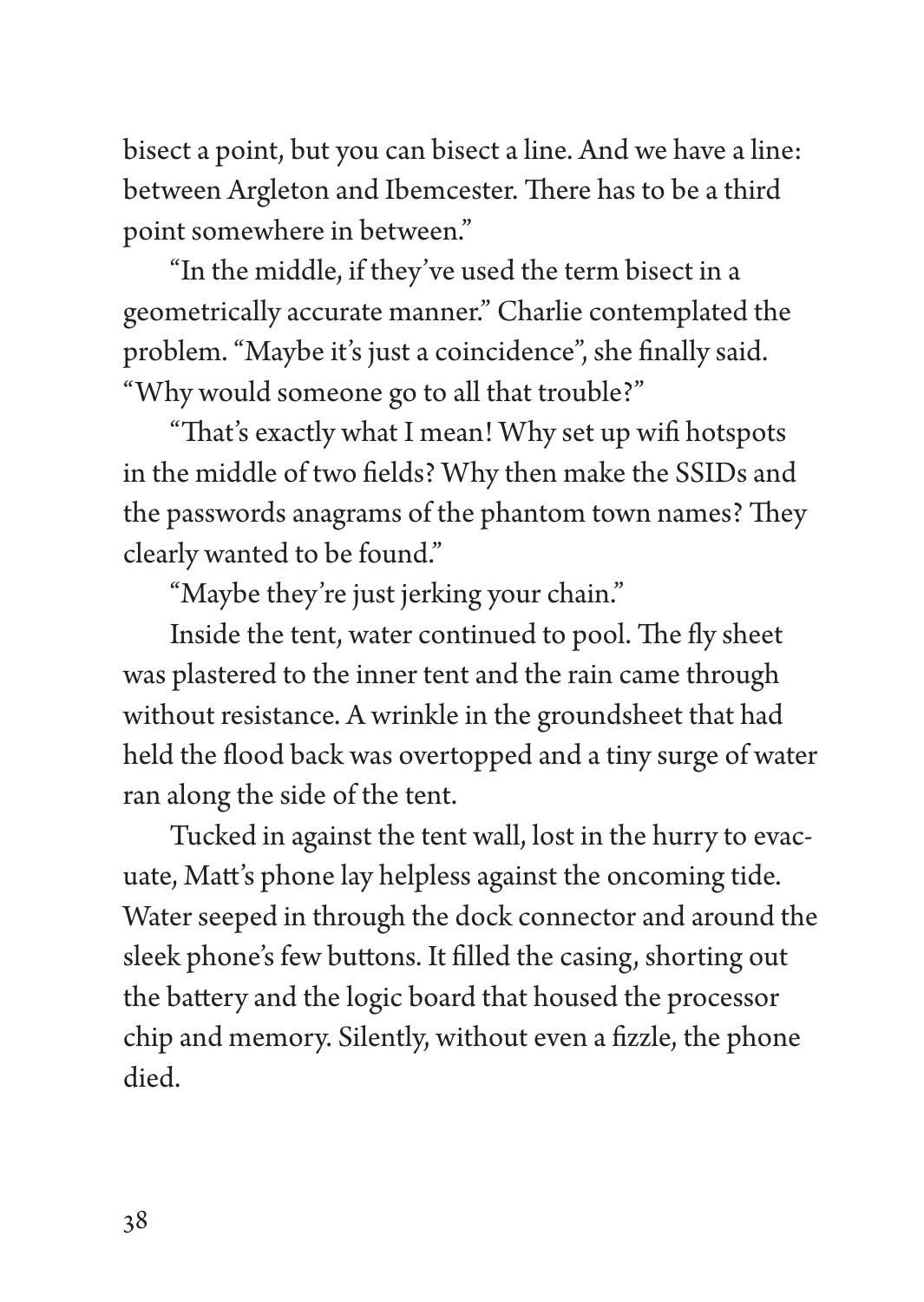## An unexpected expected delivery

 $\prod_{\text{down with the box that contained his new phone.}}$ 

"You're just lucky that your insurance covers acts of gross idiocy," Charlie said, poking him in the ribs.

"Well, that is what I pay them for. I've had too many phones break, conk out or just disappear." He slit the tape with a kitchen knife and opened up the packaging. Inside was a super slick box held closed by a black sleeve, its silk finish smooth to the touch. He slid the sleeve off and flipped the inner box open to reveal his new phone. "Wow, this has got to be the new model." He picked it up and turned it over in his hands, appreciating the stylish design.

"You mean, they just upgraded you?"

"So it would seem. Look!" He turned it on, the battery being pre-charged. "That's fast! You know, I didn't think these had even hit the shops yet."

"Maybe there's been a mix up."

"Well, no, look at the letter." He examined the paperwork. "It's got my name on it."

"No point looking a gift horse in the mouth, then!"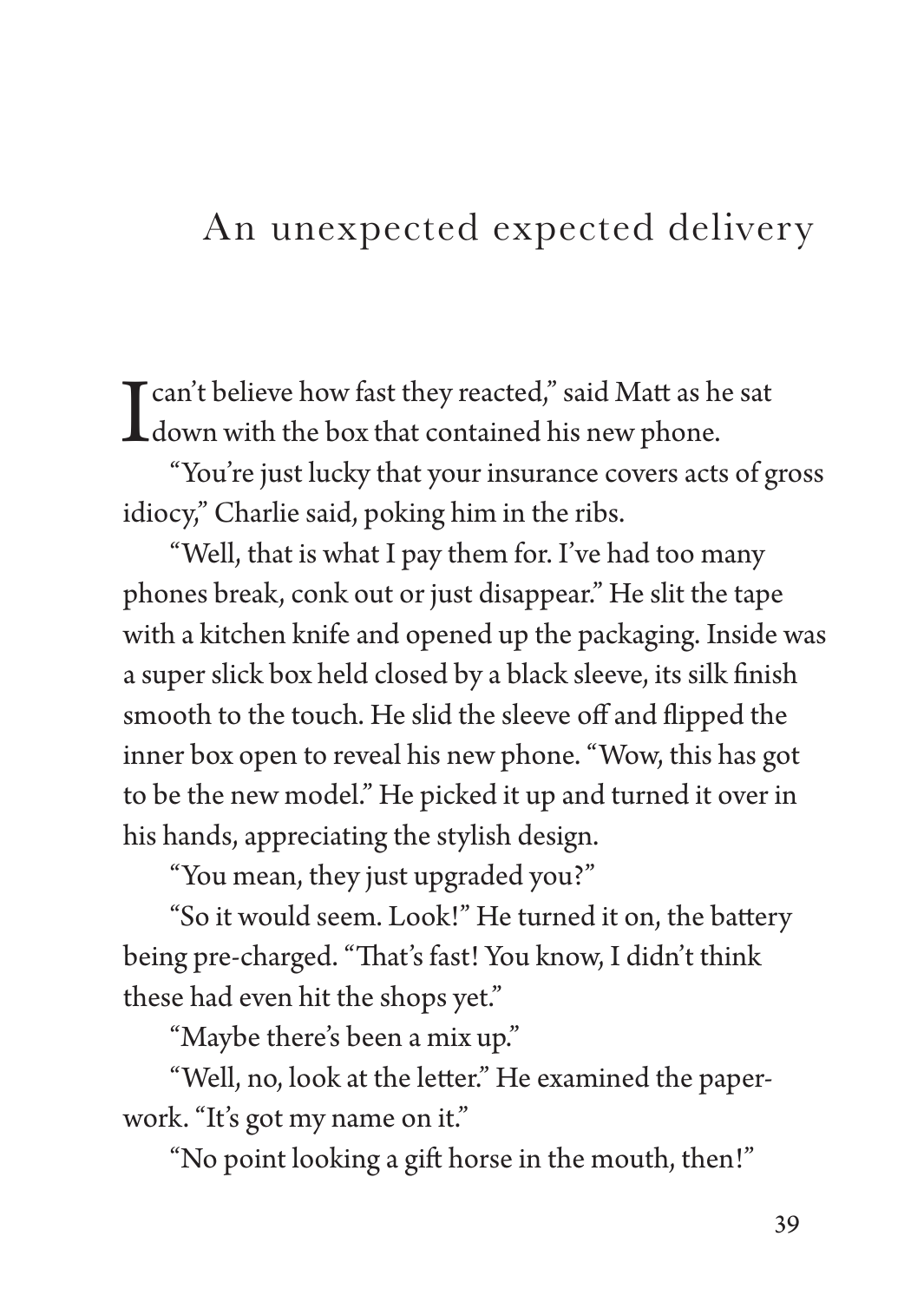"Too right! This is great. Look at the screen, so much sharper than my old one. I better go restore my dead phone's back-up. I just hope none of my old apps break."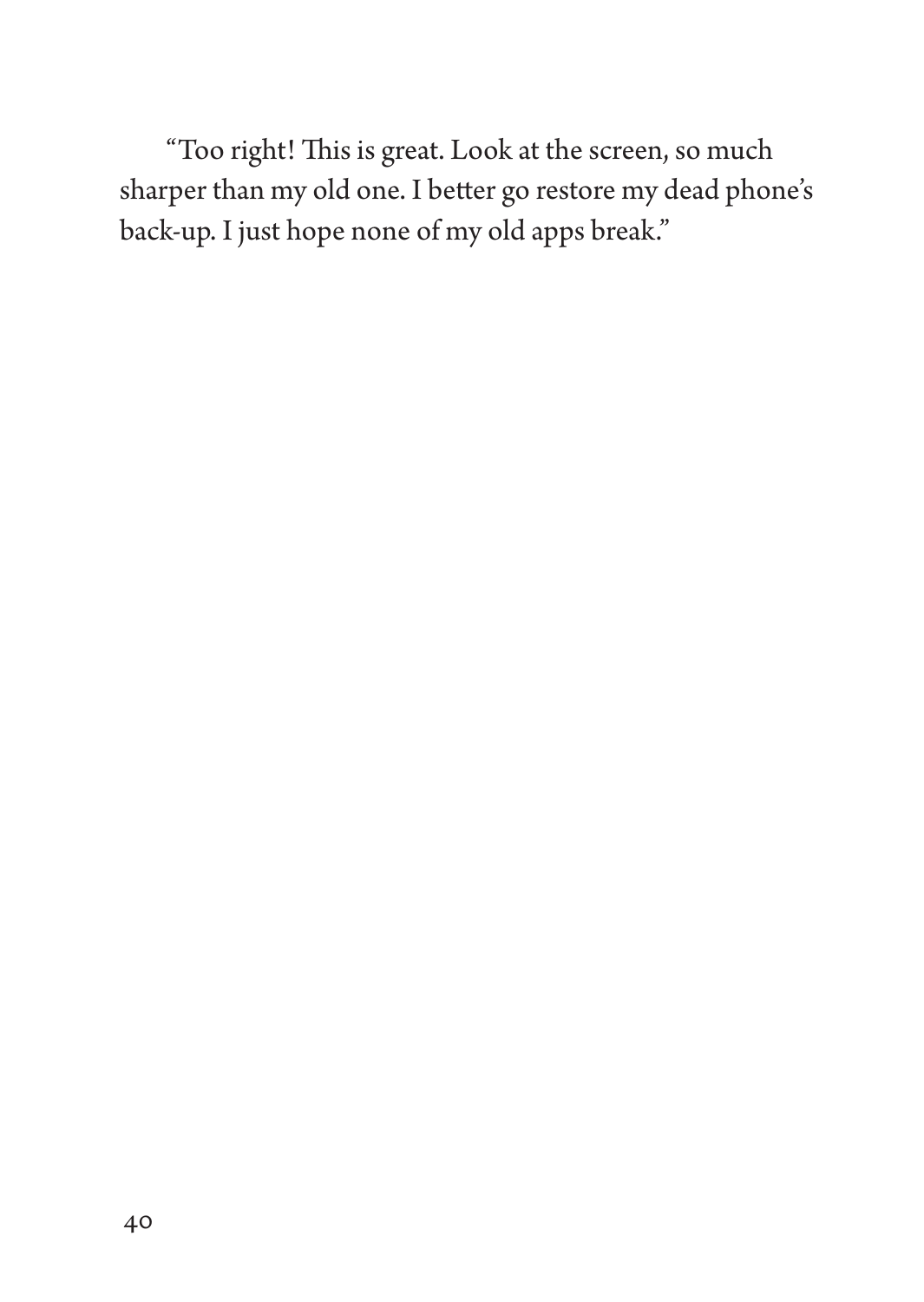---------------------------------------

| Subject: | Your life is in danger                                |
|----------|-------------------------------------------------------|
| From:    | Thoeris <no-reply@nospam.com></no-reply@nospam.com>   |
| TO:      | ch4r1i3 <ch4r1i3@geekmail.com></ch4r1i3@geekmail.com> |
|          | Content-Type: text/plain; charset=UTF-8               |
|          |                                                       |

Ch4r1i3,

I've tried to be NICE. I gave you a FRIENDLY WARNING and you didn't listen. So let me be blunt. IF YOU DON'T BACK OFF, YOU WILL DIE.

I know where you live, I know what you do, I know everything about you. STOP. Your life, and the lives of those around you, is in MORTAL **DANGER** 

THIS IS NOT A JOKE.

---------------------------------------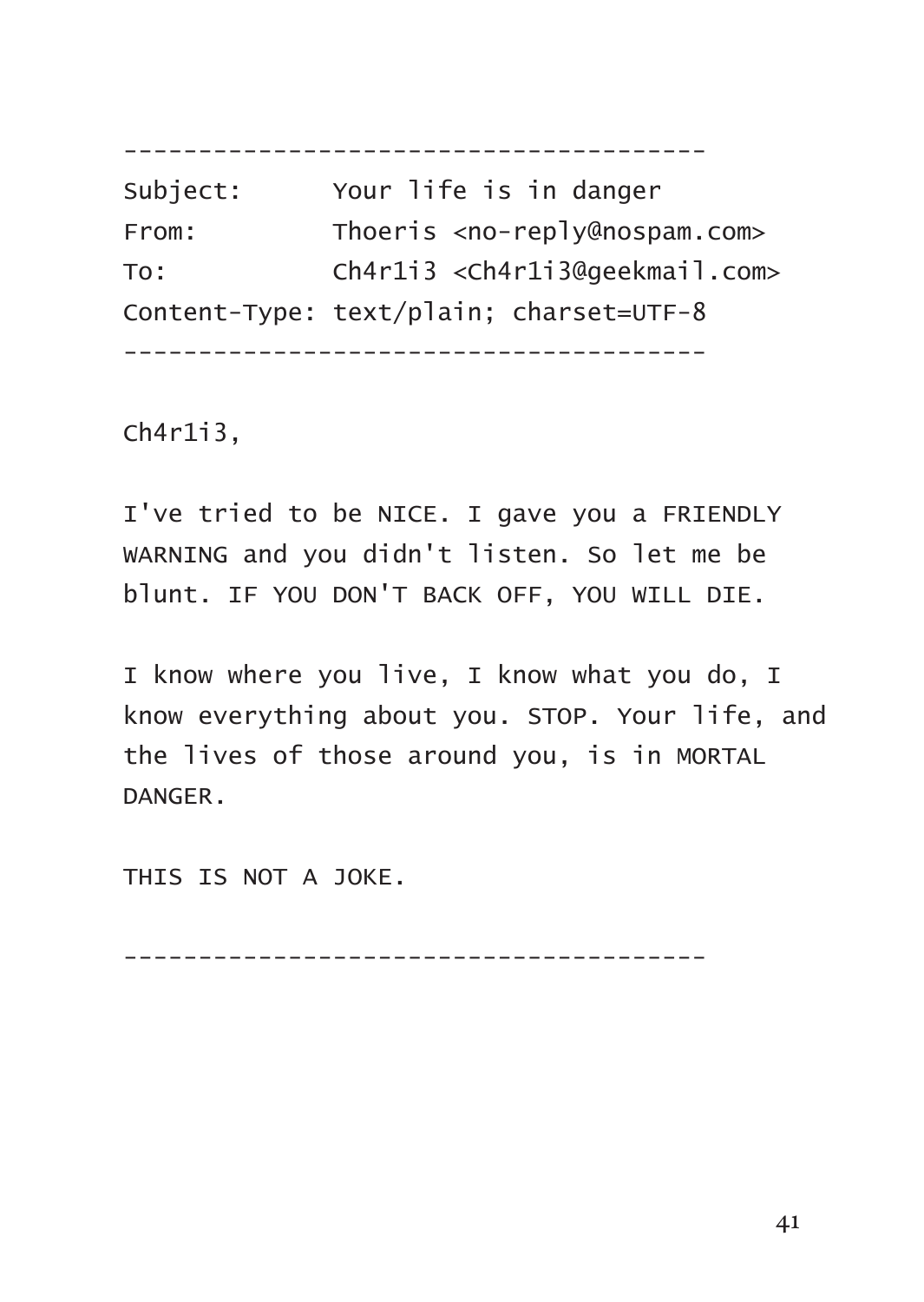## Thirds

Im," Charlie murmured as soon as Matt entered the living room. She looked up from the dining table, her face reflecting concern.

"What's up?" Matt took the seat next to her and she quickly minimised her email application out of sight.

"I'm just thinking that it's time I hardened both our laptops. I've been wanting to make sure your security was up-to-date anyway. Now is as good time as any to do a number on both our machines."

"Who would try to hack us?"

Before Charlie could reply, the doorbell rang. Matt bounced up to answer it.

"Delivery for a Mr… Matthew Ingleston?" a man in a smart blue uniform said.

"What is it?"

The man looked at his paperwork.

"It's from… Handy Mobile."

"Weird. I already got my new phone. It came yesterday." The man looked puzzled. "Well, do you want it or not?" "I've already got it."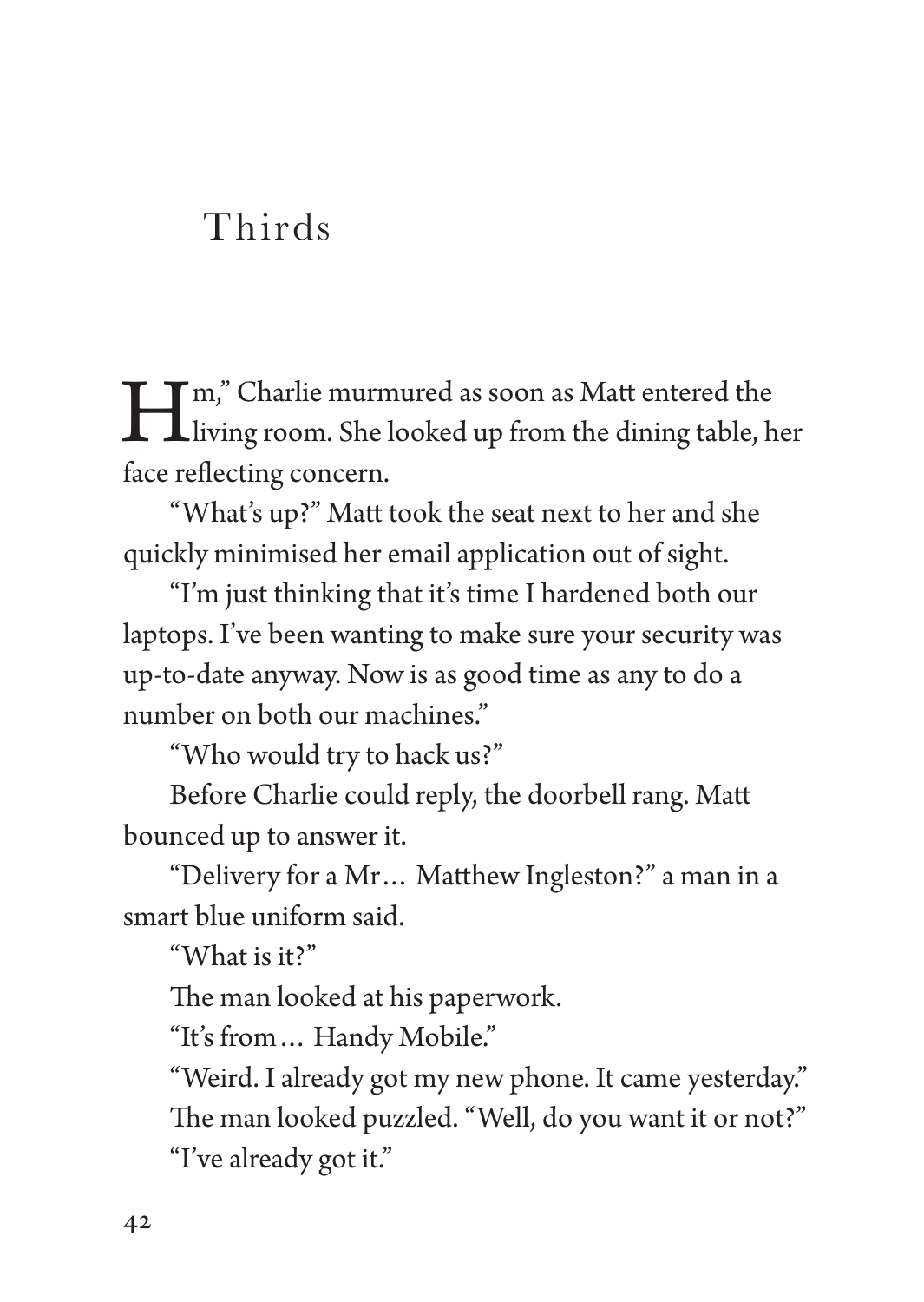"Yeah, but do you want this one? I mean, if they've made a mistake, you can always send it back later."

"I suppose." Matt signed for the package and returned to the lounge.

"Hey, Charlie, want a new phone? For some reason, I've got two." Matt flollopped on the sofa and opened the new package. He read through the paperwork, which looked identical to the papers he had already received. He turned the box over in his hands, noting that this phone was the same model as his old one. Perhaps the upgrade had been a mistake. Well, if they called him, he'd hand it back, he thought, but it was just far too nice a phone to give up voluntarily. "So," he said, putting the box to one side. "Where did we get to?"

"I was just going to say, ManyHands hasn't turned up anything new."

"Are we looking in the right place?"

"The clue was 'bisect me' so we're bisecting the line between Argleton and Ibemcester."

"That shouldn't take too long?"

"No, it shouldn't. So the fact that we haven't hit pay dirt leads me to believe that we might need to look elsewhere. I suspect that 'bisect' refers not to a line, but to an angle."

"An angle?"

"Yes. If there are three points on the map, that would describe a triangle. We would then have to bisect one of the vertices of that triangle. So, what we need to do is find the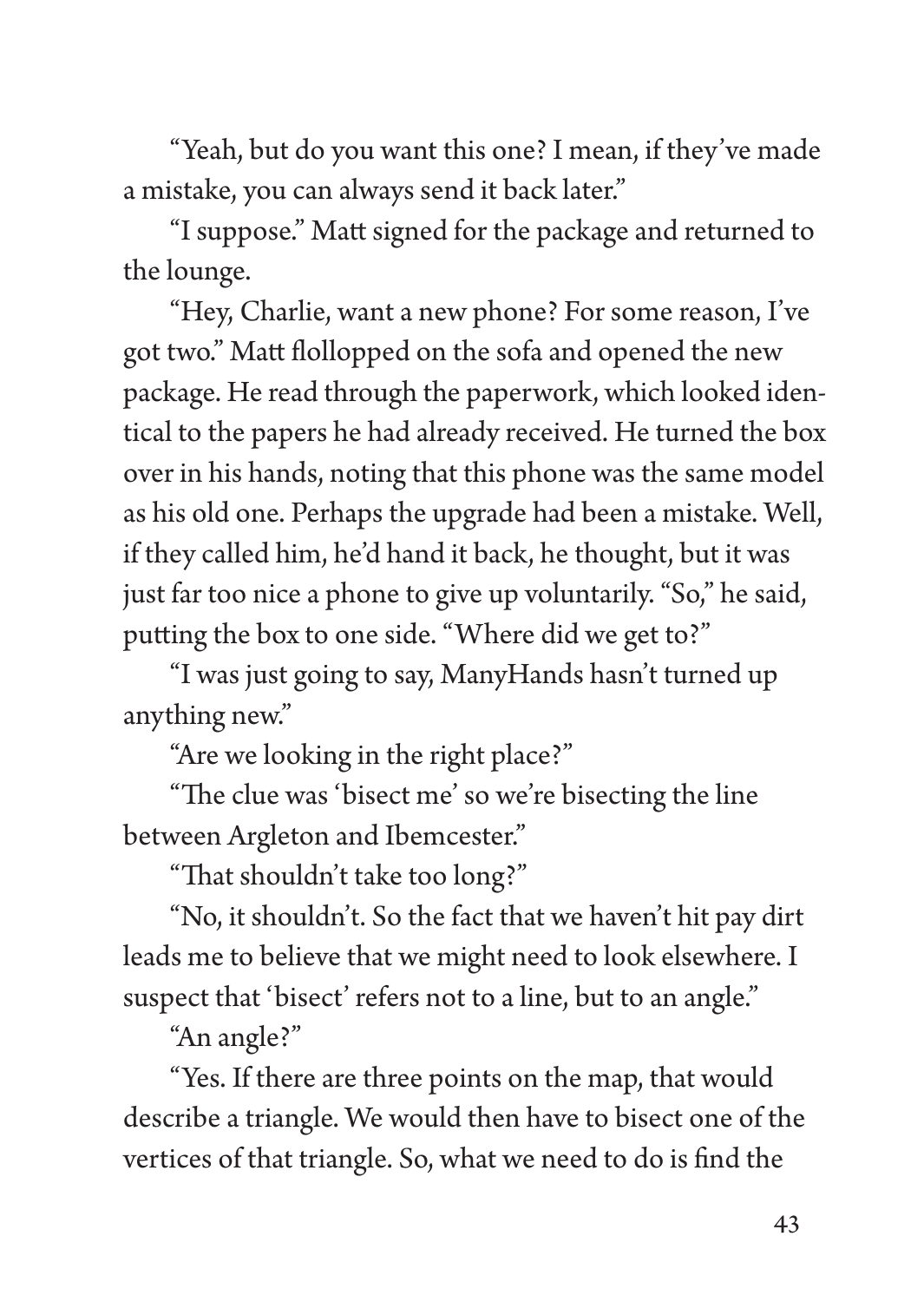third vertex."

Charlie beckoned Matt over to look at her laptop. She typed 'Argleton' into the search bar of GeoMaps.

"This is Argleton, top left of England, roughly speaking." She typed in Ibemcester and a second pin sprang into view. "This is Ibemcester. See how it's right on the Dorset coast. You couldn't get much further away from Argleton if you'd tried." She gestured to the eastern coast of the UK. "And there's plenty of room over here for a third point on dry land to make a triangle."

"Not that a triangle is hugely exciting, as shapes go."

"True, but perhaps this is another proof of concept."

Matt scrutinised the map a little more closely. "So, let's assume that if you're going to draw a triangle you want to draw something that really does look triangular. A fat little triangle. That's going to put the third point somewhere over here, in… what's that? Suffolk?"

"I reckon so."

"Let's see what ManyHands thinks."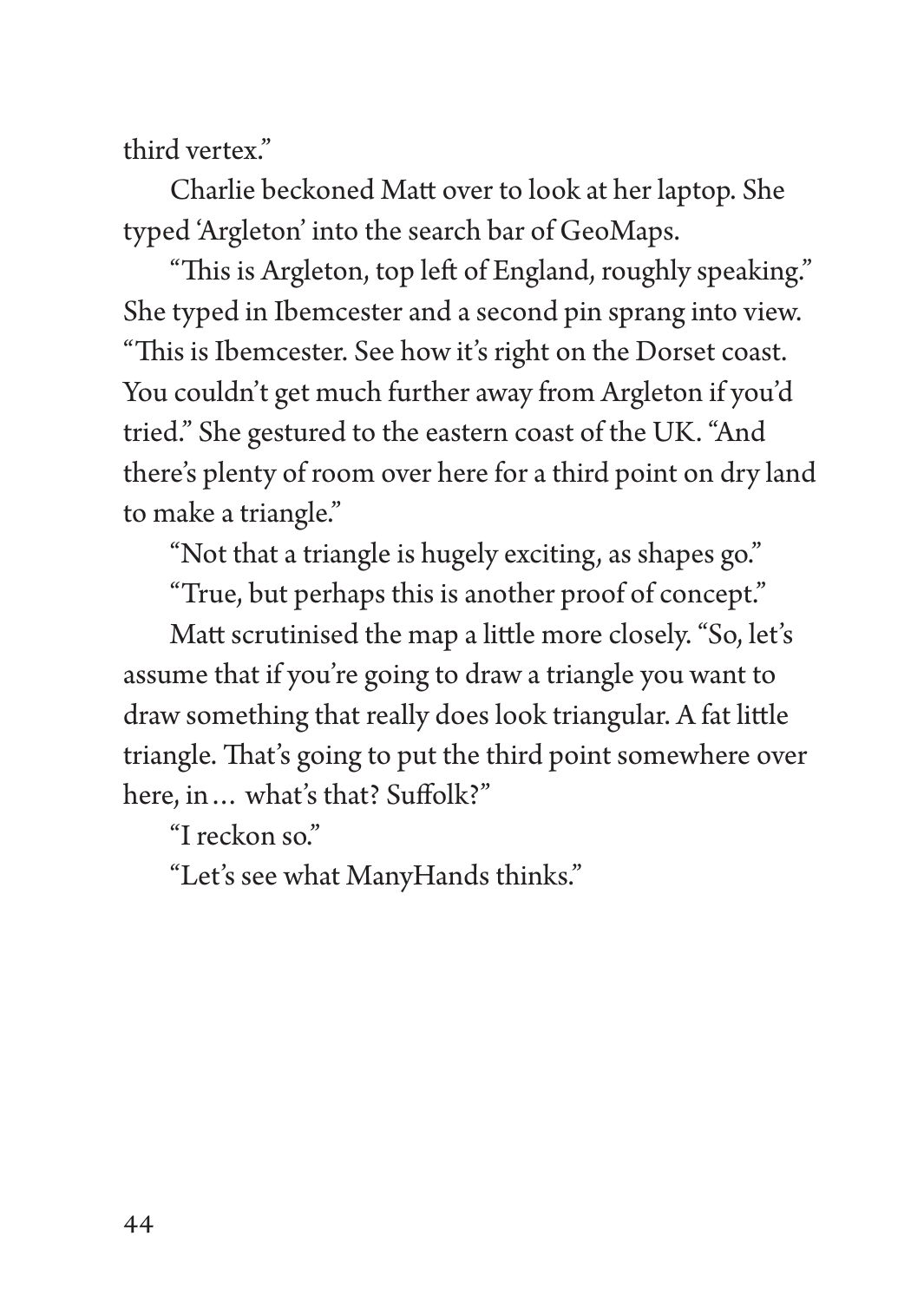#### Break-in

**M** / Thoops!" Charlie giggled as she staggered into Matt. "I gotcha," he said as he caught her. "You're a wee bit tipsy, Charlie-girl."

"Noooo," she slurred. "No, not at all. Nooooooooo."

"I think you are! Don't worry, I'll get you home."

"Was a good night though, no?"

"Oh, yes."

"I like mosquitos… no, mogeetos!"

"Mojito, Charlie. Mojito."

"I like mojitos!"

"You and Ernest Hemingway."

"I've never had rum before."

"I can tell. Here we are." They stood at their garden gate, looking past the scruffy lawn towards the front door. "Did we lock up when we left?"

"Yeah, course we did. Deadlocked it."

"Then what's the door doing open?"

"Oh, shit." Charlie didn't feel so much like exaggerating her tipsiness anymore. She felt Matt's hands fall away from her waist as he slowly edged towards the front door. "Matt!"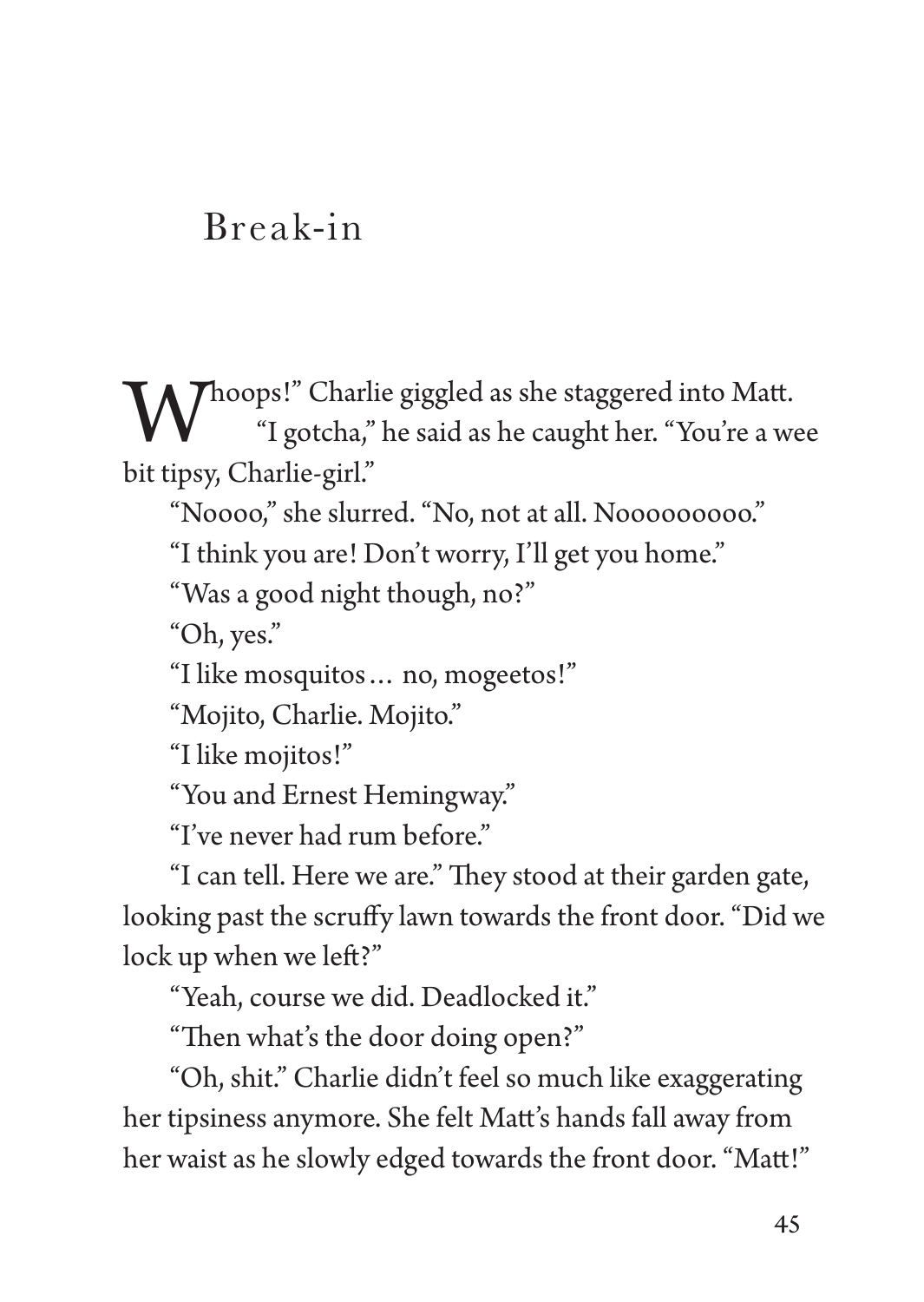she whispered. He looked round at her.

"Stay there!" he whispered in return.

"Don't be stupid!"

"If the door's open, they've likely gone."

Charlie crept up behind him, the two of them listening carefully for sounds of a break-in in progress. Matt flattened himself against the wall on one side of the front door, slowly pushed it open and peered inside. The door to the lounge was open and he could just make out the mess of their belongings thrown on the floor. He looked around the front garden for some sort of weapon, something to defend himself with. There was nothing, not even a stick. He looked at Charlie and gestured that he was going to go inside.

"Don't! Let's just call the police!"

"It'll take them hours to get here. I'm not standing around out here whilst they fanny about arresting speeding drivers instead of solving proper crimes!"

"Well, let me go first, then."

"Are you crazy?"

"If they see a girl first, they're less likely to be aggressive."

"No! These aren't gentlemen scoundrels, they're burglars. You are not going first." Matt stepped in through the doorway to make his point. In the back of the house he heard footsteps, then the slam of the back door.

"They've gone out the back!" he said.

"They'll be over the fence and away in no time." Charlie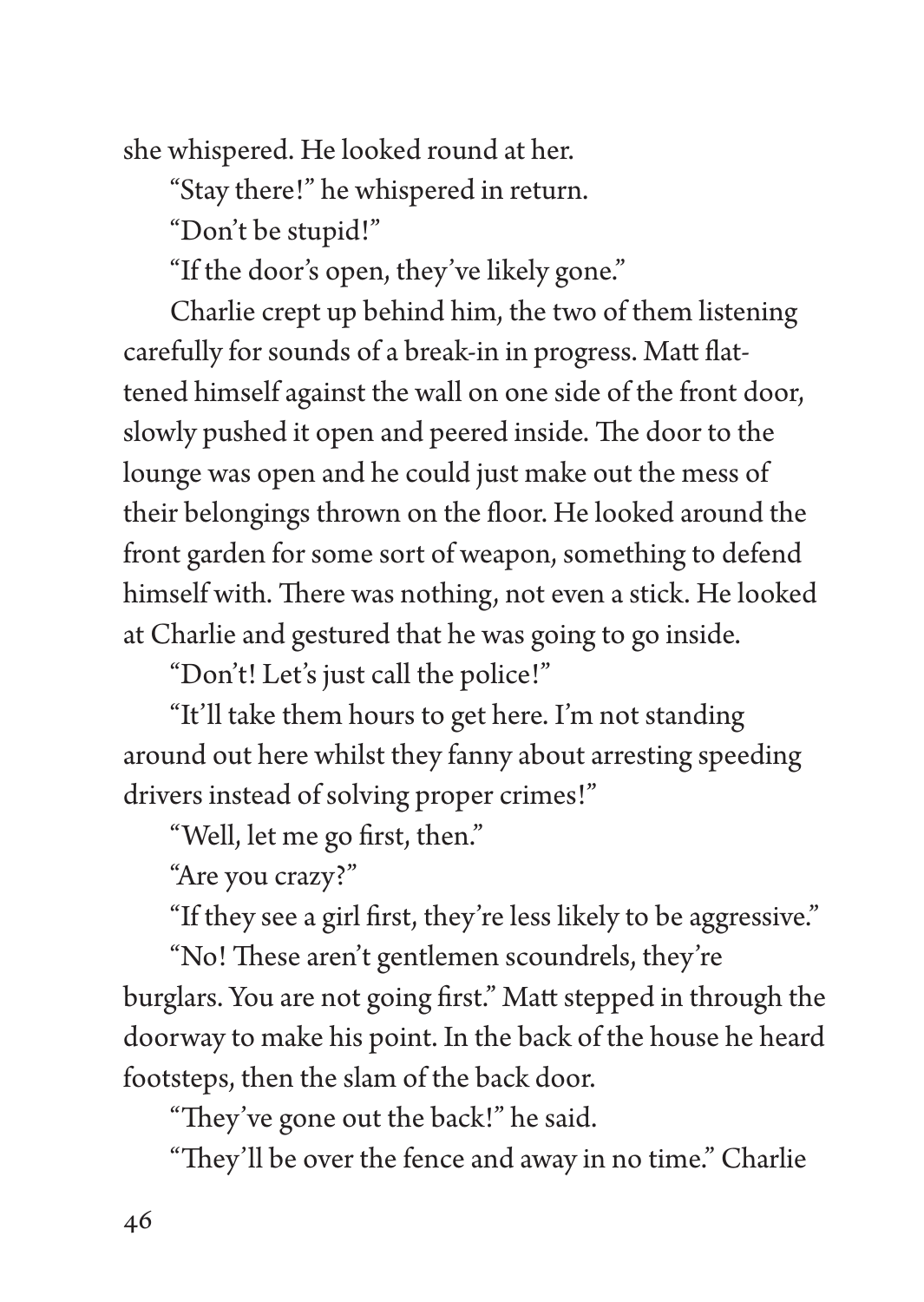pulled her phone from her pocket and dialled 999. "Police please," she said, heart thumping as much from the nervousness she felt calling the emergency services as from the break-in they'd nearly interrupted.

Matt crept down the hallway, cautiously peering into the lounge through the crack between the door and doorjamb. The room was empty. He paused, listening to hear if anyone else was in the flat. There was nothing. He looked back and saw Charlie still on the phone to the police dispatcher. Propped up in the corner of the hallway was a large golfing umbrella. He grabbed it. Not the most prepossessing of weapons, he thought, but it would have to do.

"They're sending someone now," Charlie said from behind him. He lurched, surprised by her voice so close. "Sorry, didn't mean to make you jump."

"That's OK. I think they've gone."

"Yeah, well, don't touch anything, eh?"

They relaxed a little, certain now that the flat was empty. For the first time, they actually looked around them. The place had been completely turned over. The kitchen had got off lightly but the lounge was a mess. Books, papers and cushions were strewn around the floor. Charlie went straight to her rucksack, which sat propped up next to the sofa.

"It's gone," she said, flatly.

"Gone?"

"My laptop. It was in my bag. It's gone."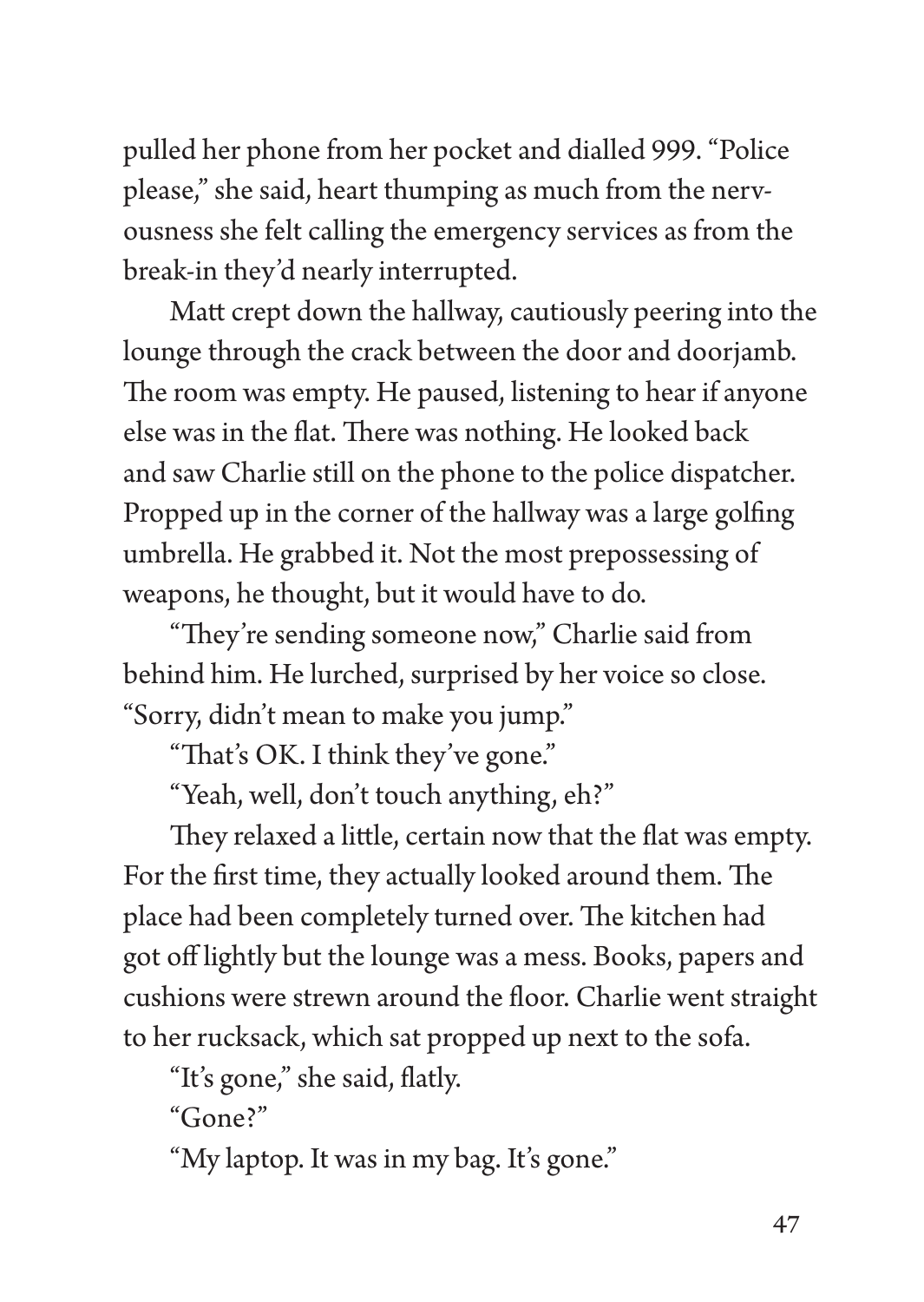"Oh shit."

"What about yours?"

"Ah, it was in my room." The pair went through into his bedroom, which was in a similar state. Matt saw at a glance that his laptop had also been taken. It usually sat on a stand on his desk. Now all that was left was a tangle of forlorn cables, draped over the desk like a life support machine with no life to support. He sagged. "Crap."

The tears came upon Charlie suddenly. Just as suddenly, Matt had pulled her into his arms, holding her tightly, letting her cry. He stroked her hair.

"It'll be OK," he said. "We'll get new ones. And we're all backed up because you're smart and you make me do that sort of thing." He could feel her tears soaking through his shirt.

"It's just... they were in here!" she sobbed.

"I know. It's horrible. But we're lucky we didn't surprise them in the act. It could have been a lot worse, Charlie. We're OK. And they are only computers."

"Bastards won't get anything out of them though. They are uncrackable. Unless they have the passwords, they won't be able to use them. They're useless paperweights now."

Matt didn't say anything, just held her tightly whilst she calmed down. Together, they waited for the police to show up.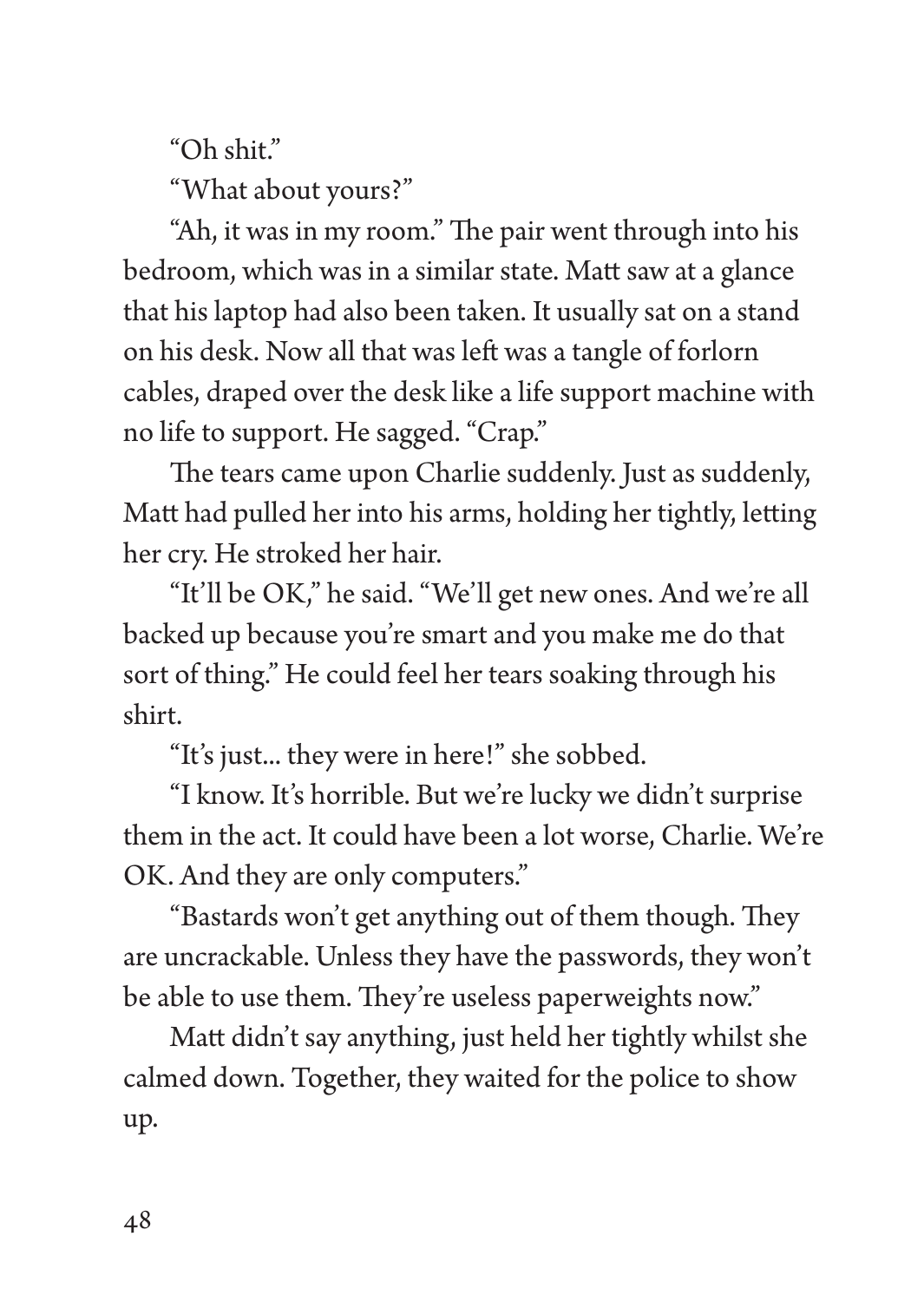## Internet cafe

A cold hot chocolate sat congealing next to Charlie as she<br>tapped away at a clunky old keyboard. The beverage<br>had been of a similar virtuo to the computer she very wine. had been of a similar vintage to the computer she was using: way past its sell-by date. But this was the closest internet cafe to home, so they had braved its school classroom decor in order to get online.

"Have you got our case number there?" Matt asked, filling in a claim form online. Charlie passed him a scrap of paper and scrubbed at her face with her palms.

"God, this is depressing."

"We still need to think of ourselves as lucky. We weren't hurt, and although it's inconvenient, laptops are just laptops. Our data is safe, thanks to you. You were a bit prescient with the back-ups and security updates!"

"Yeah, I suppose."

The pair lapsed into silence again as they continued picking up the pieces of the previous night's break-in. Forms and emails and notifications and changing passwords just in case.

"Oh no," Charlie said, her hand covering her open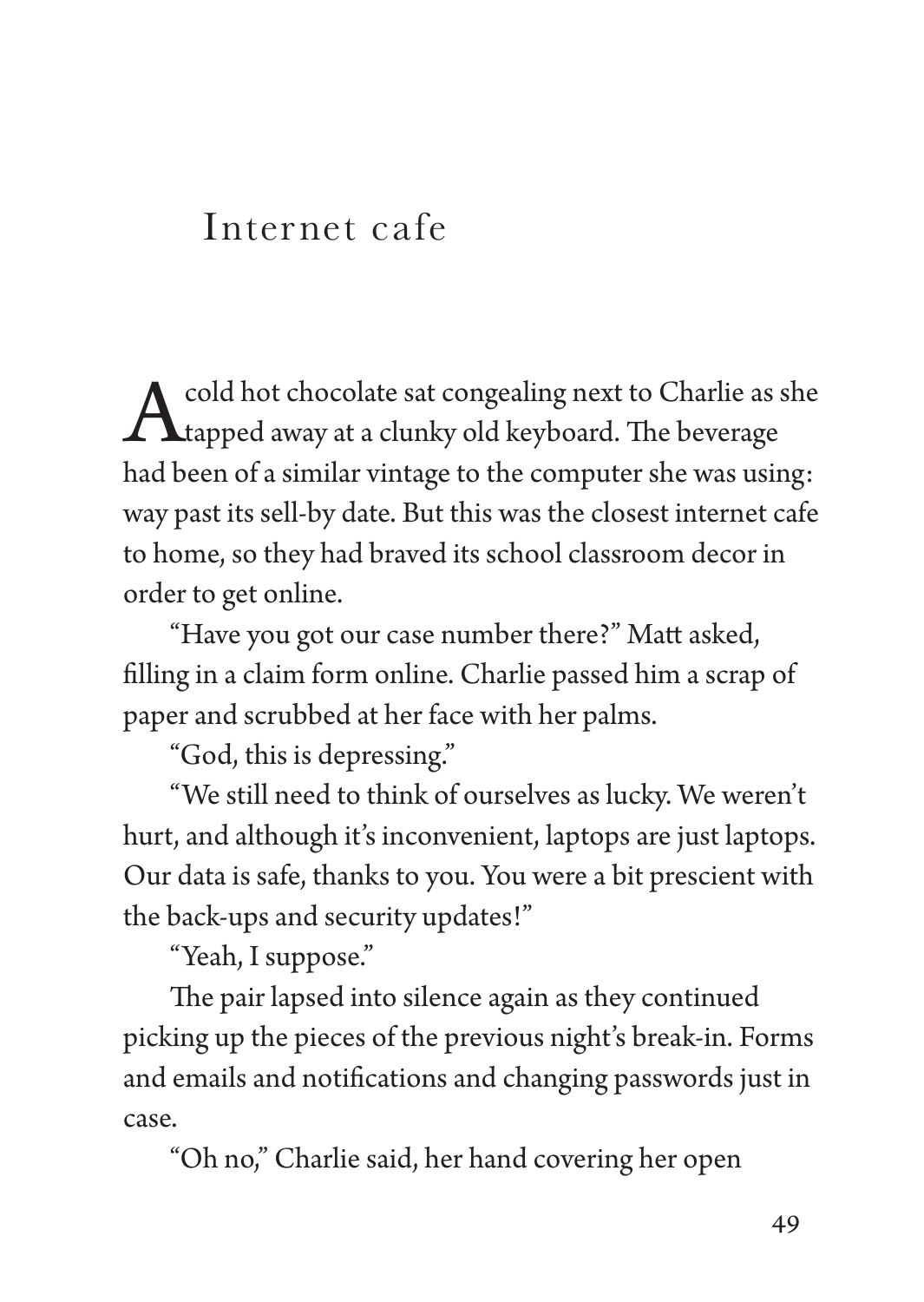mouth. "What is it?" "Another email." "What do you mean, 'another email'?"

| Subject: | You didn't listen                                     |
|----------|-------------------------------------------------------|
| From:    | Thoeris $<$ no-reply@nospam.com>                      |
| To:      | ch4r1i3 <ch4r1i3@geekmail.com></ch4r1i3@geekmail.com> |
|          | Content-Type: text/plain; charset=UTF-8               |
|          |                                                       |

You didn't LISTEN, did you? Well, perhaps last night will serve as a WARNING you'll take SERTOUSLY now

STOP SEARCHING.

You'll never find it, but if you do, it'll be the LAST THING YOU EVER DO.

---------------------------------------

Matt sat quietly as he read the message on her screen. "You said 'another'. How many of these have you had?" "This is the third."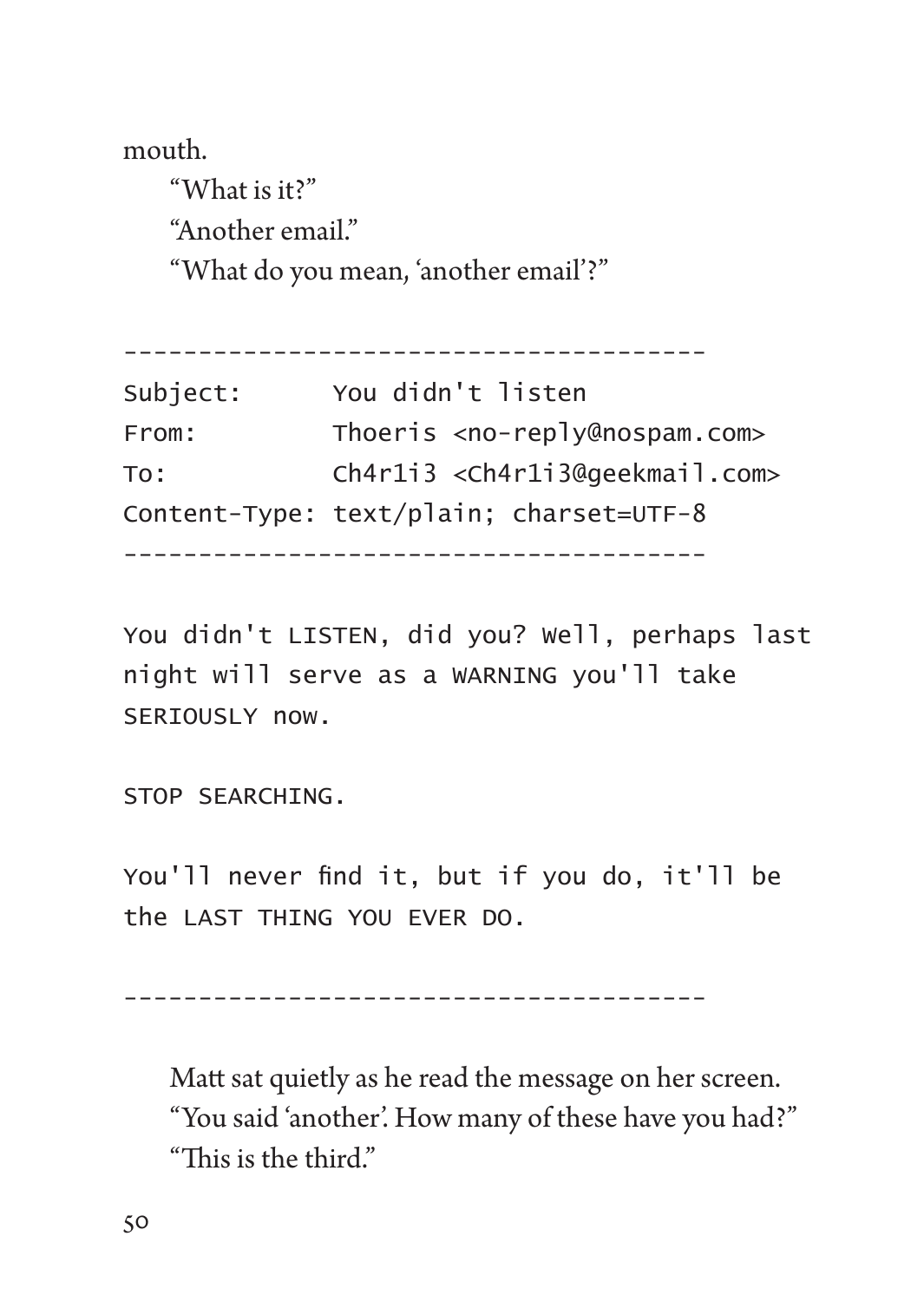"Can I read the others?"

"It was them," Charlie said after Matt had finished reading. "These people sending me these emails, they were the ones who broke into our flat. How else would they know?"

"We don't know that," he said, calmly, his mind racing to find a plausible explanation. "We've been pretty open with the fact that we got burgled last night. We've told people publicly what happened, so it wouldn't be hard for anyone following you online to know we've been turned over. It doesn't mean that they had anything to do with anything."

"But, Matt, this is an email address I hardly ever use. They must have dug around to find it."

Matt read through the emails again, considering them carefully before finally reaching a conclusion.

"No normal person uses capslock so often, Charlie. This person, whoever he or she is, is a troll. And frankly, it's more likely to be a he, someone who just sees a pretty avatar and decides to give the person behind it some shit. Don't let him upset you."

He reached over to put a reassuring hand on her arm, then noticed that tears were silently falling from her eyes, leaving wet trails down her cheeks.

"It's OK, Charlie. It's OK. You know how mean people can be to strangers online. That's all it is." He moved his chair closer and leant over to wipe a tear away. "Really, it'll be fine."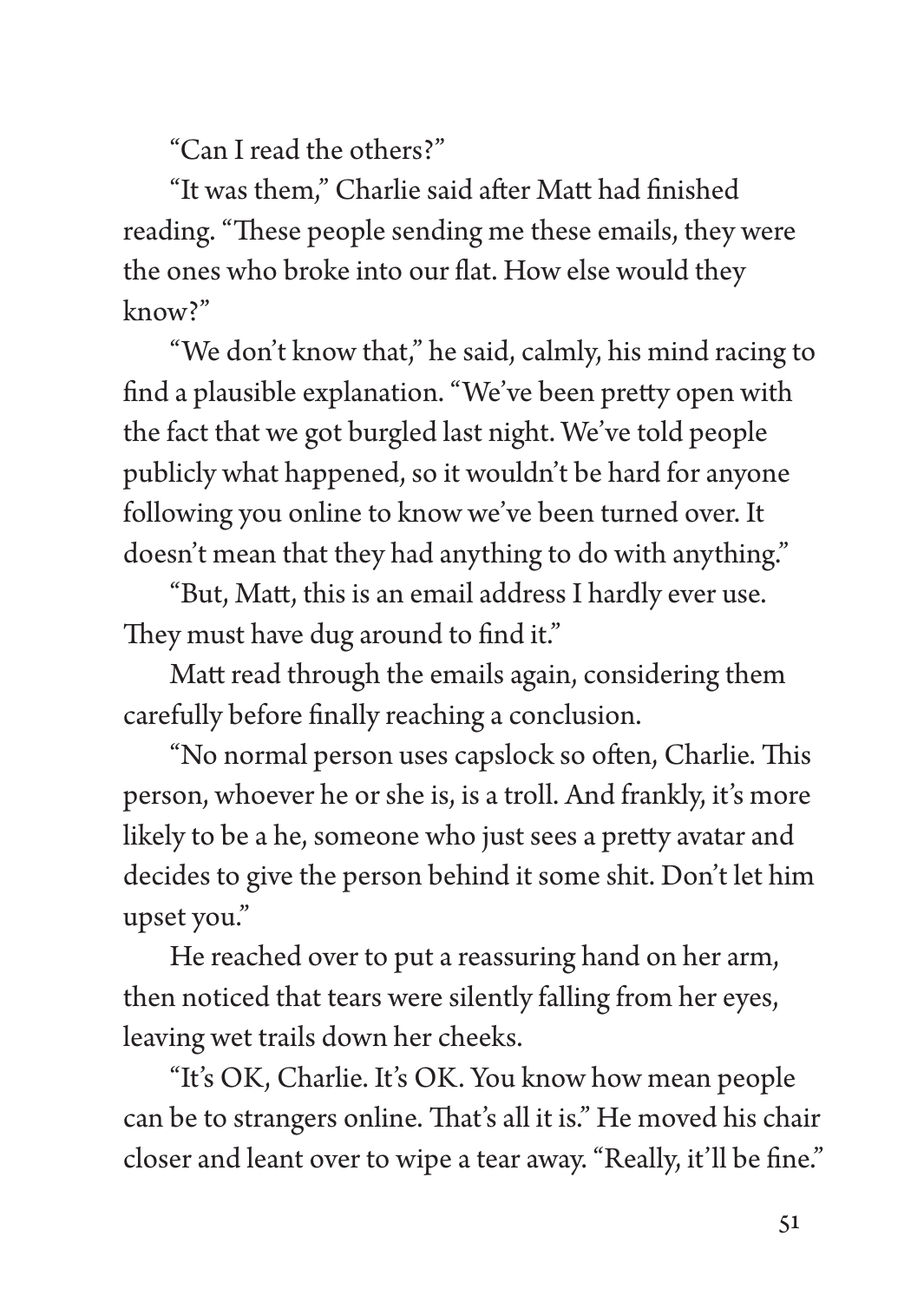"I don't know, Matt. I just don't know. This is just wigging me out. I think we should stay away from this, this… thing, whatever it is. I've been trolled before, this is different. This is scary."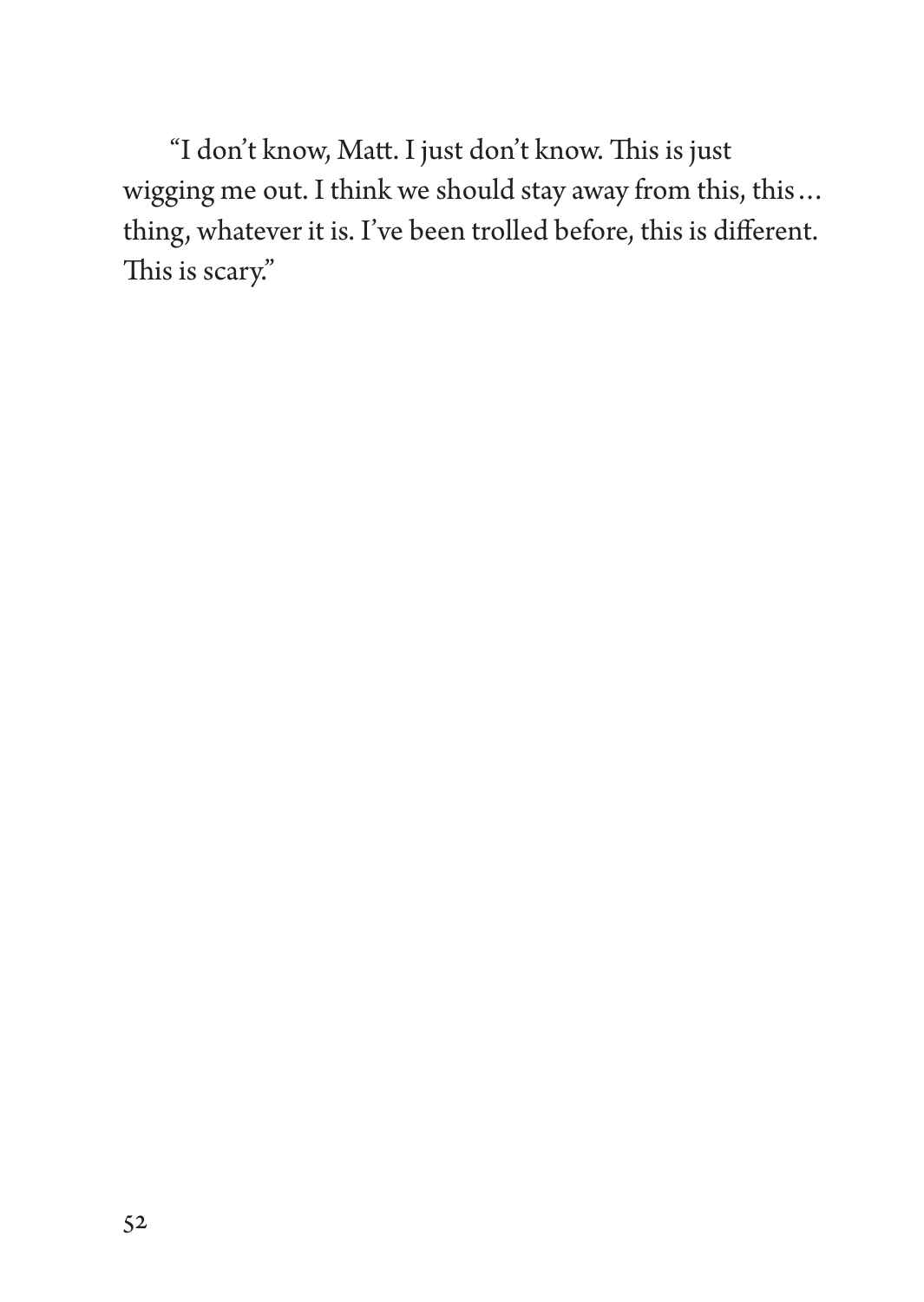## Journey to Fimden

A truly miserable day, Matt thought as he stared out at the Soggy Suffolk countryside from the tiny local train that was taking him to his third phantom town. The rain sheeted down the window, each trail of rainwater reminding him of his argument with Charlie. In the years he'd known her, they'd never really had a full-on blazing row, but this one was definitely a classic of its type.

Matt had found the location of the third phantom town, Fimden, a couple of weeks after the burglary. Charlie's father had been hugely generous, lending them the money they needed to replace their computer gear. They'd get the money back from the insurance company eventually, but their doctoral research projects were effectively hamstrung without decent machines to work on. Matt had been delighted to find Fimden, but Charlie was far from happy.

"I really wish you'd just give this whole quest up," she had said.

"Why?"

"These people who have been emailing me, they are clearly dangerous."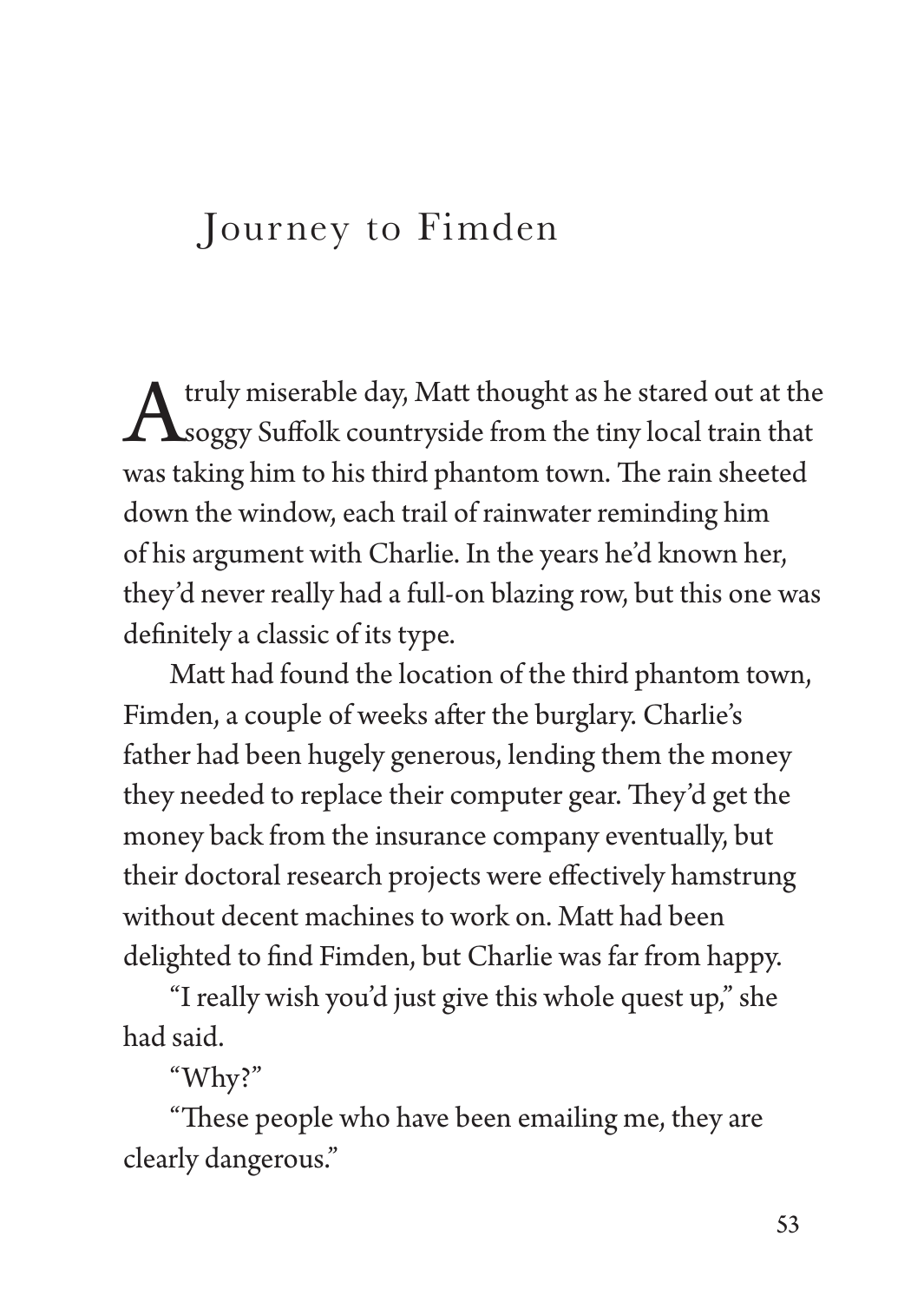"What people? I mean, really, some troll has it in his head to give some lass online a hard time, and you give him the pleasure of taking it seriously?"

"They broke into our flat and stole our laptops, Matt! How can you not take that seriously?"

"You have no proof of that! Don't you think that if they had really taken our laptops, they would have mentioned something explicitly about it? Instead you have a vague email that could simply be based on your latest updates. There's nothing of substance in those emails!"

"Are you actually this much of an idiot?"

"Well, I'm glad that we're getting down to how you really feel about me."

Charlie had turned her back on him at that point, seething with anger that she didn't want him to see.

"Come on, Charlie," he had said, his tone conciliatory. "There's nothing dangerous about this. We're just solving a puzzle online that someone has set up for a lark. At the end of it we'll find out what it's all about and we'll have a laugh. And that'll be that. Come on, we'll go this weekend. It'll be fun."

"You just don't get it, do you Matt? I'm not going to drive you to Suffolk. It's too dangerous."

"You don't really believe that, do you?"

"Yes! Yes, I do believe that! I'm sorry, Matt, but I've been online a lot longer than you. I know trolls, and this person is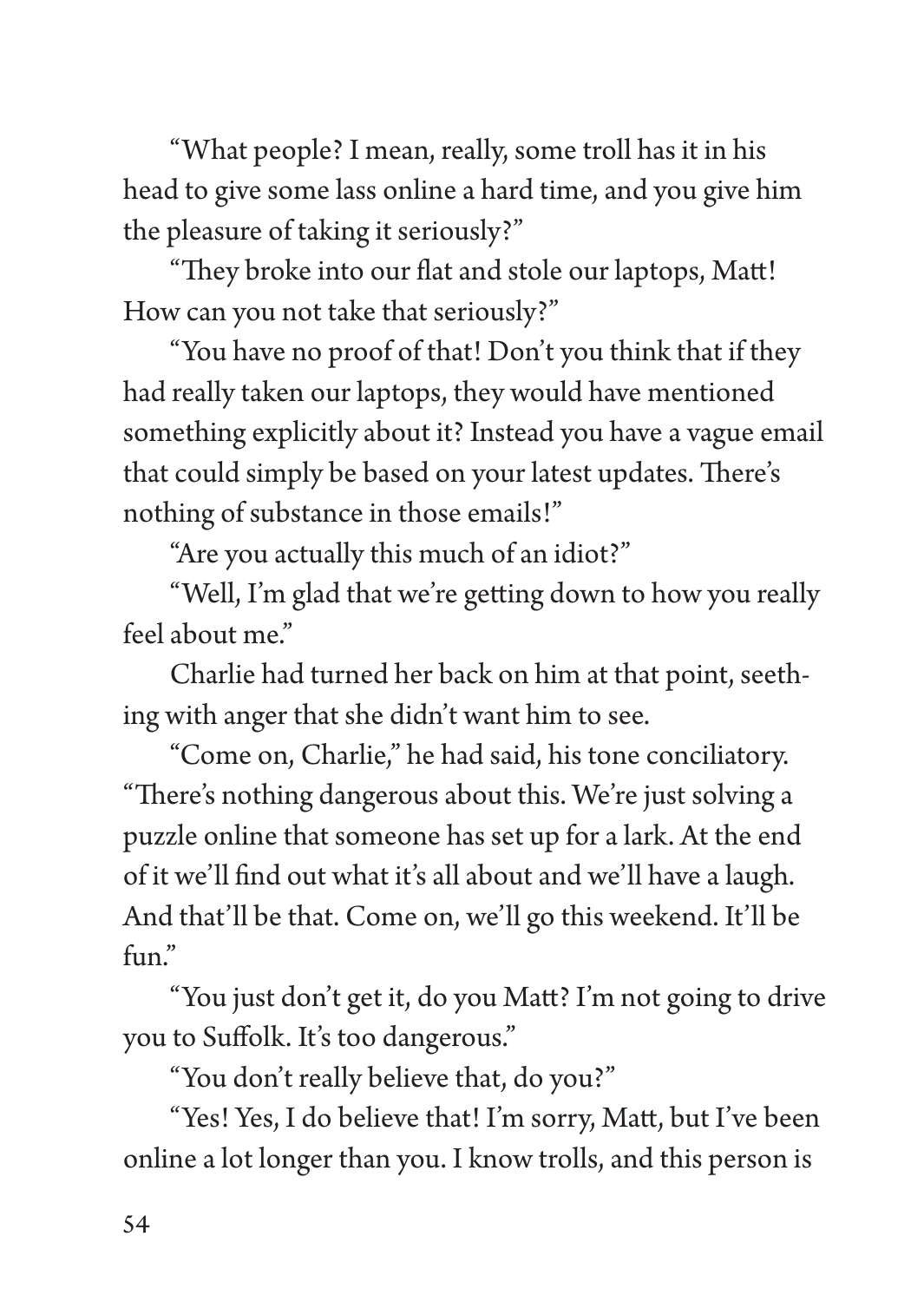not just a troll. They just don't fit the normal troll pattern of behaviour."

"So, on the basis of a few emails, you think we're in danger?"

"Yes."

"Can't you see how ridiculous that is?"

" $No.$ "

"Right, well, fine. I'll get there on my own."

Charlie had left the room and there had been a polite but chill atmosphere in the flat ever since.

Matt stared at the countryside as it dribbled past. The journey had not been a pleasant one, starting off absurdly early at Manchester Piccadilly. Thence on to Leeds, Peterborough and finally now, nearly seven hours later, arriving at Saxmundham. At least, he thought, it was dry inside the train.

He got to his feet, grabbed his small rucksack off the rack, put it on and made his way out of the carriage to the vestibule, ready to disembark when the train pulled in. He watched the final few fields trundle past, and wondered what sort of town Saxmundham would turn out to be.

There was an almighty bang. The train lurched violently to one side. The scream of tortured metal and the sound of shattering safety glass filled the air. Matt was flung against the carriage door. The train lurched again and he hit the floor. The grinding, screeching carriage slowed as it ploughed its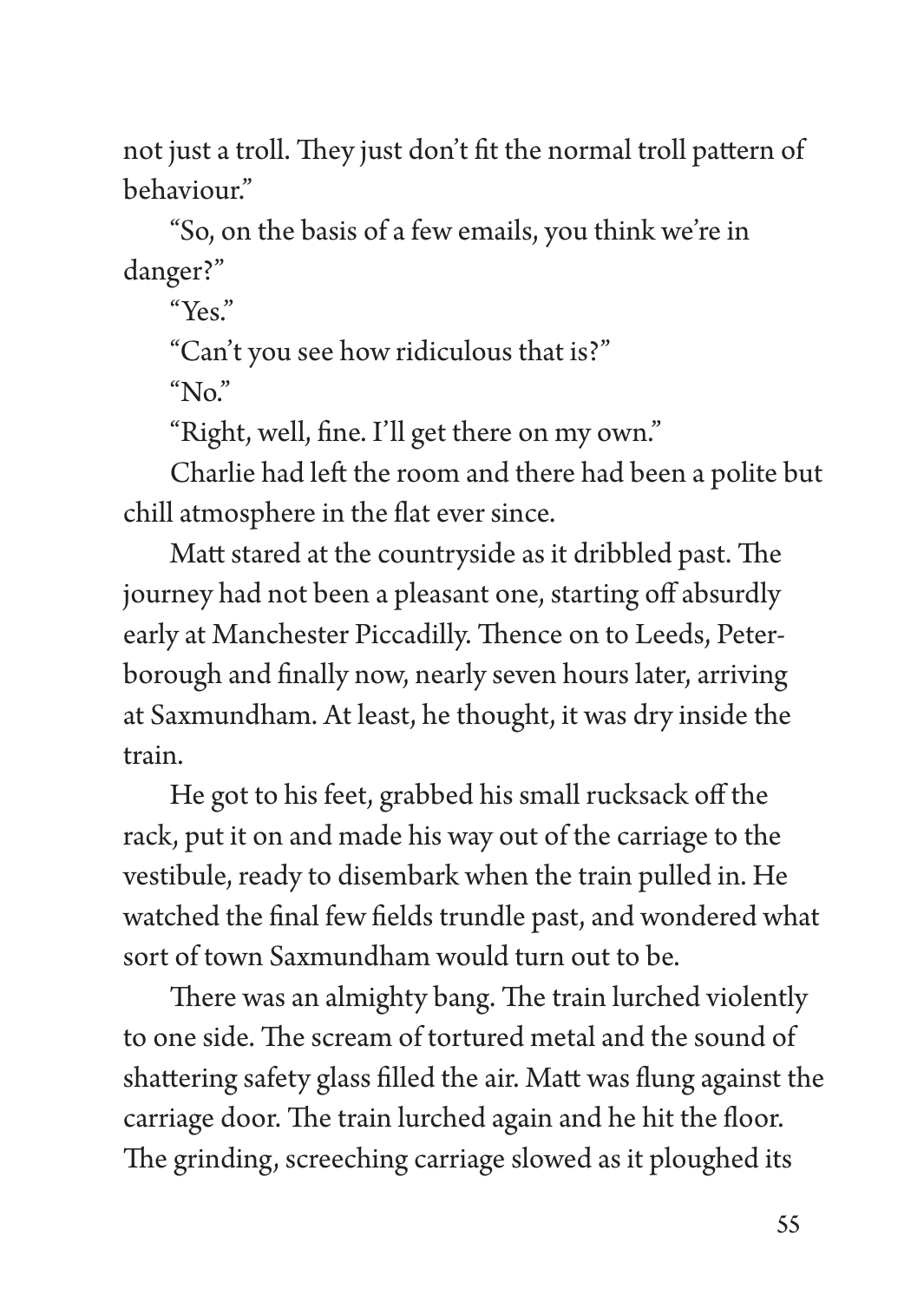way to a halt, leaning precariously, but not falling over. For a moment there was a strange silence, as if everyone were taking a deep breath together. Then the screaming and crying began.

Matt checked himself over. His forehead was tender and when he felt it with his fingertips they came away bloody. He mopped at the blood with the cuff of his sleeve and felt grateful it wasn't a serious wound. His shoulder and hip hurt where he had landed on them. He had no doubt that when his bruises bloomed, they'd be multicoloured. Otherwise, all was in working order.

Some of the other passengers weren't so lucky. He forced the doors to the carriage open. At the other end of the carriage, a woman, white with shock, clutched at her dislocated shoulder. Half-way along, a young man lay on the floor, groaning, his leg grotesquely bent at the shin.

"Come on, mate," Matt said to him. "Let's get you out of here." He stooped to slip his hands under the man's arms. "I'm going to lift you up, put all your weight on your good leg."

"I can't," the man said.

"I don't think it's a good idea to stay here."

"Everyone stay calm and vacate the train in an orderly fashion," a loud voice rang through the carriage. The conductor, probably called a 'train services manager' now, Matt thought, came through the carriage, giving people instruc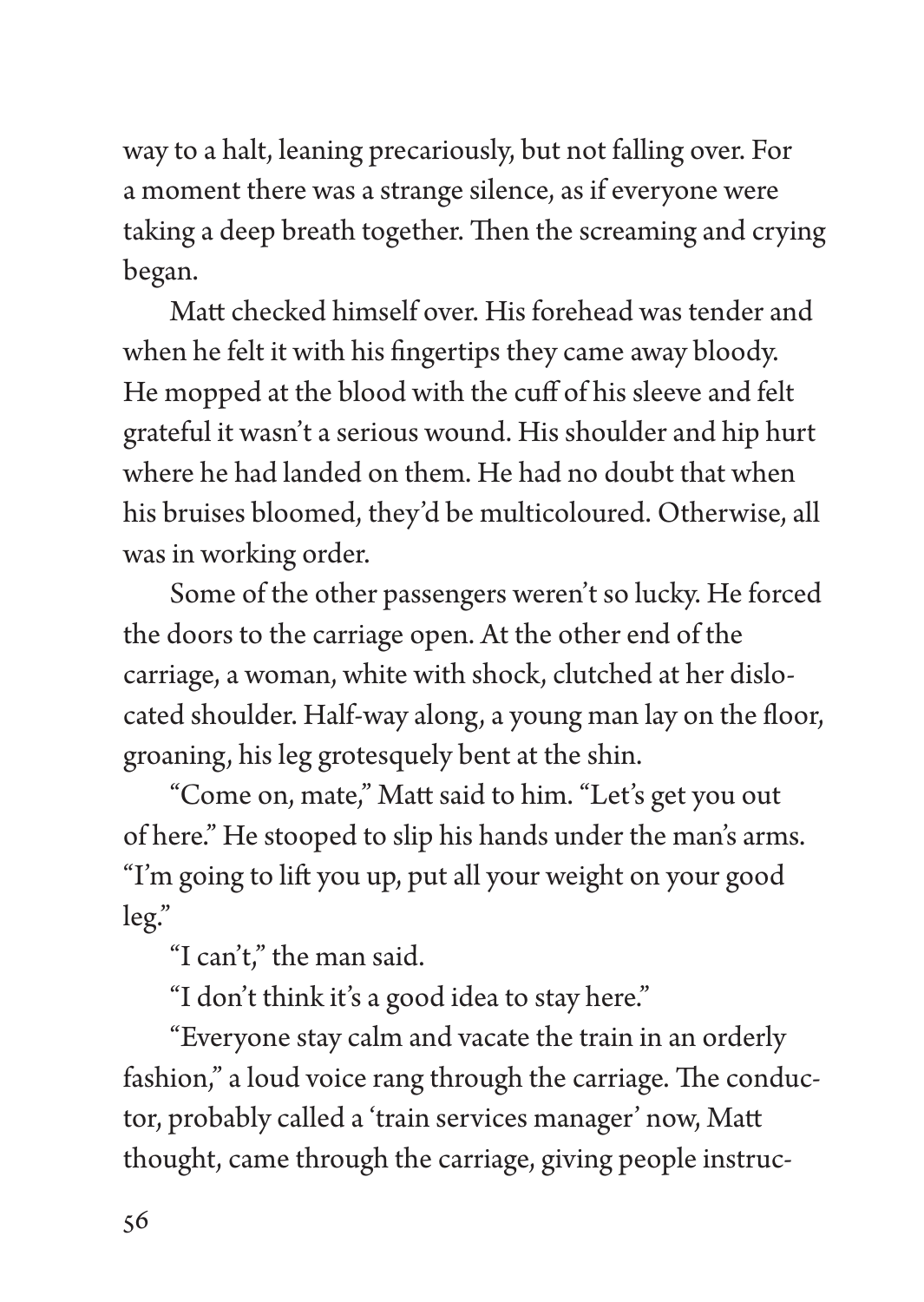tions on how to get out.

"Can you give me a hand?" Matt asked.

"I have to check the other carriages," the man replied. "Excuse me?" He called to a businessman who looked a little dazed, but uninjured. "Could you help here?"

"Sure," he said, the demand for action giving him something to focus on. He made his way through the fallen bags and suitcases to help Matt carry the injured man off the train. Outside in the drizzle, they set him gently down on the grass by the tracks. The walking wounded gathered, checking each other over, pressing torn shirts to cuts and gashes to stop the blood, or crying with shock.

"Lucky escape, eh?" said the businessman.

"Yes. Yes. Very lucky." Matt looked around. No one seemed to be too seriously injured and he felt a wave of relief. The train itself had come off the rails but had managed to stay mostly upright. "I wonder what happened."

"Something on the tracks, maybe."

Matt felt coldness run through him. Yes, certainly it would be found that the train had collided with something just big enough to derail it. A concrete block, perhaps. Something that could be shifted by someone determined to keep him away from Fimden. Someone who could track him, someone who knew where he was. He shivered.

"You OK, son? You look a bit pale."

"Yeah. Fine, thanks."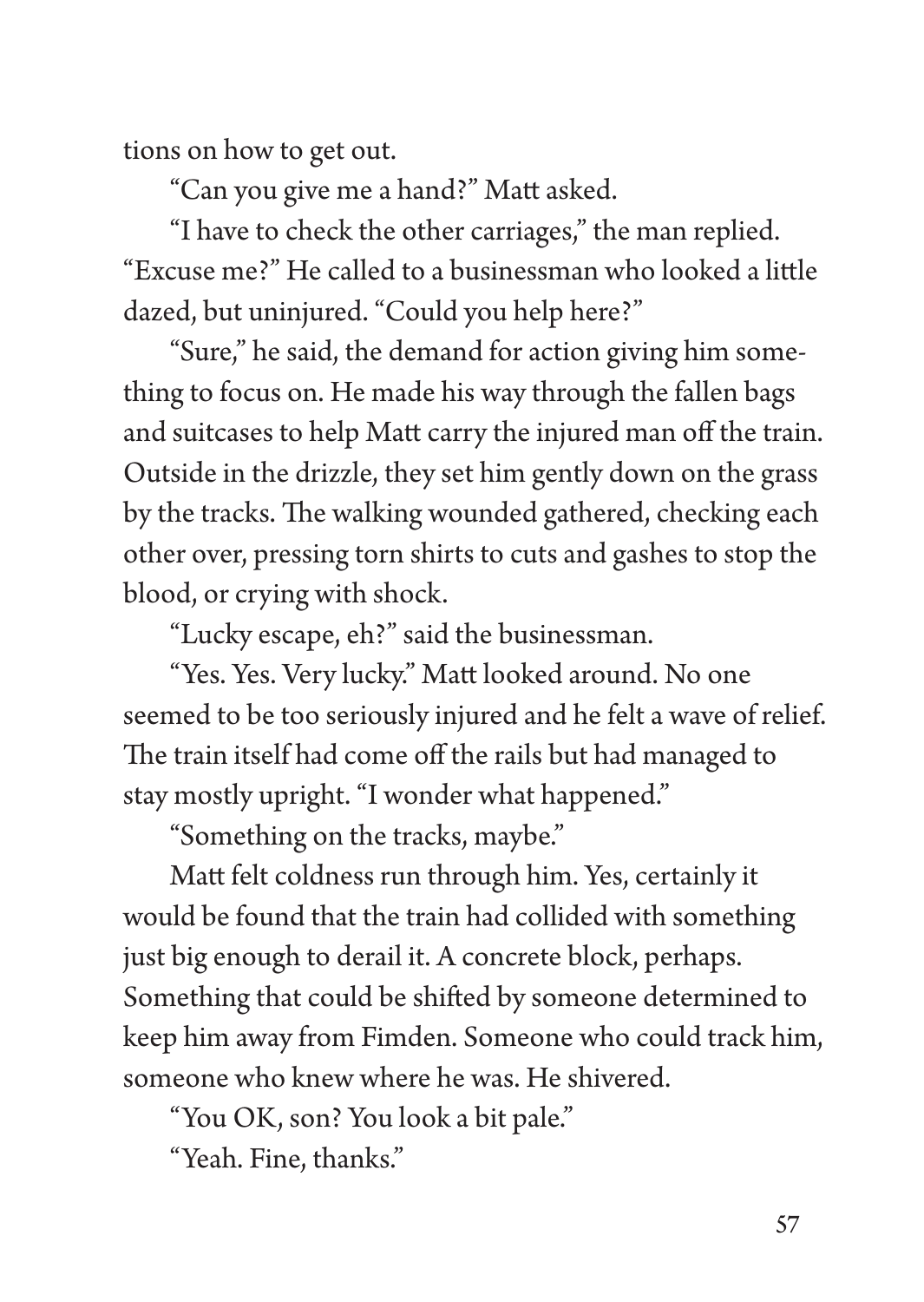Matt edged away from the group. The train had been coming up to a level crossing when it derailed. Although the red and white barriers were down, there were no cars in sight. He glanced behind him. Everyone was far too involved with their own problem to be paying any attention to someone wandering off.

He walked away from the crash scene, ducking down the narrow road, soon out of view behind the trees that lined the tracks. He took his phone out of his pocket and turned it off. As soon as he was sure he was out of sight, he dug out his waterproofs and gloves. It was going to be a half hour walk to the phantom town. He hoped that the drizzle would ease off before he got there.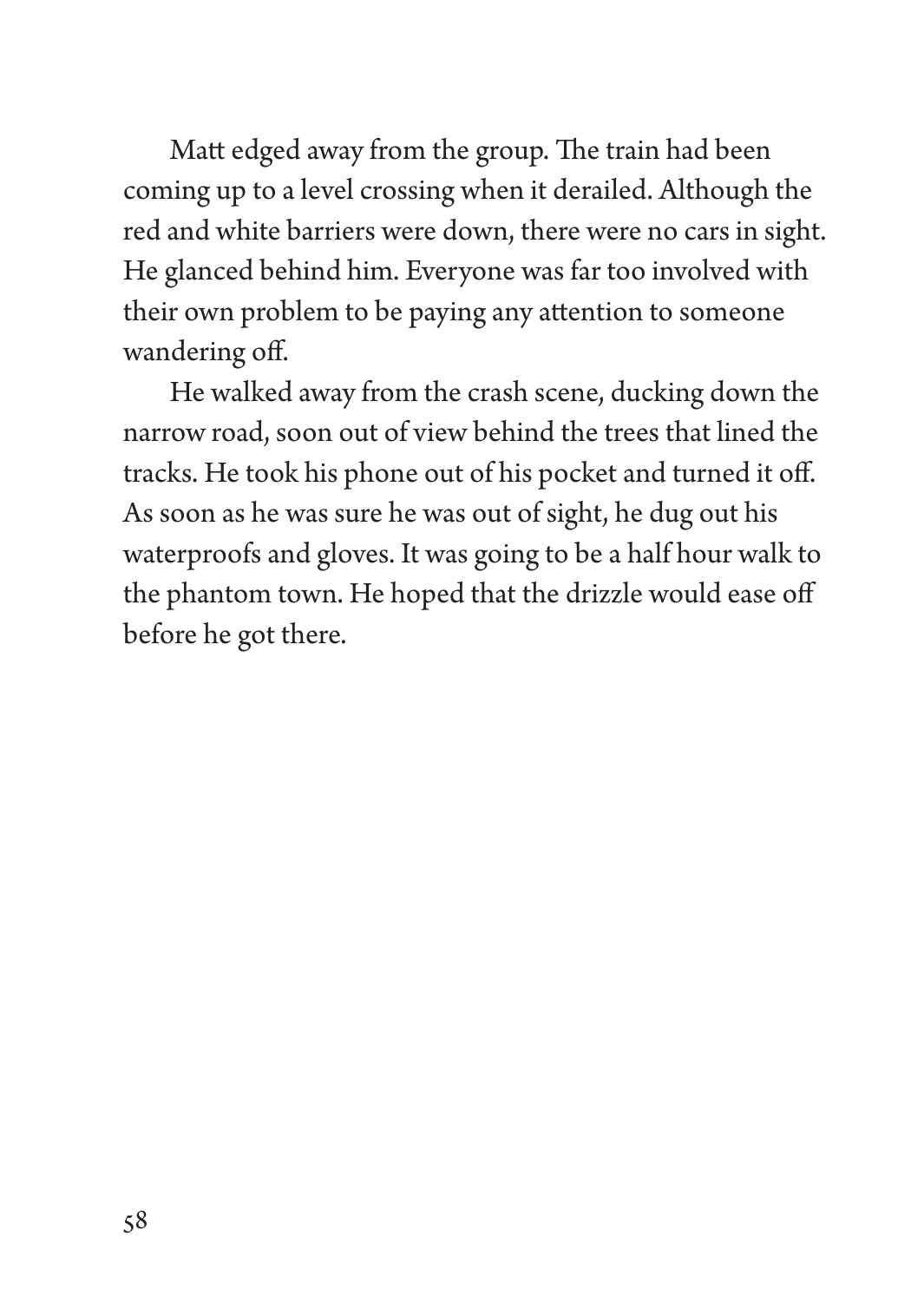#### Fimden

So this is Fimden," Matt said to himself, wishing Charlie<br>was there with him.<br>La lacked at his mobile phase and has itselfative mod

He looked at his mobile phone and hesitantly turned it on. Once it had booted, he turned the GPS off, feeling slightly silly and paranoid for doing so, and waited for the wifi finder to announce available networks to join.

It didn't. He wandered around a bit, aimlessly searching for signal. He tried to picture the satellite photo he'd studied the night before and looked for landmarks to help pinpoint the right spot, but it all looked so different on the ground. Reluctantly, he opened GeoMaps and turned on his GPS. The app sprang to life and zoomed in on his position, superimposing a blinking blue spot on the satellite photo. He trudged through the drizzle to the right co-ordinates.

Once he was positioned, he looked down at his feet to discover them planted squarely in a cowpat. He sighed. Charlie would have been laughing at him right now. More to the point, Charlie would have spotted it and warned him away from it.

His wifi sniffer picked up a signal, this one weaker than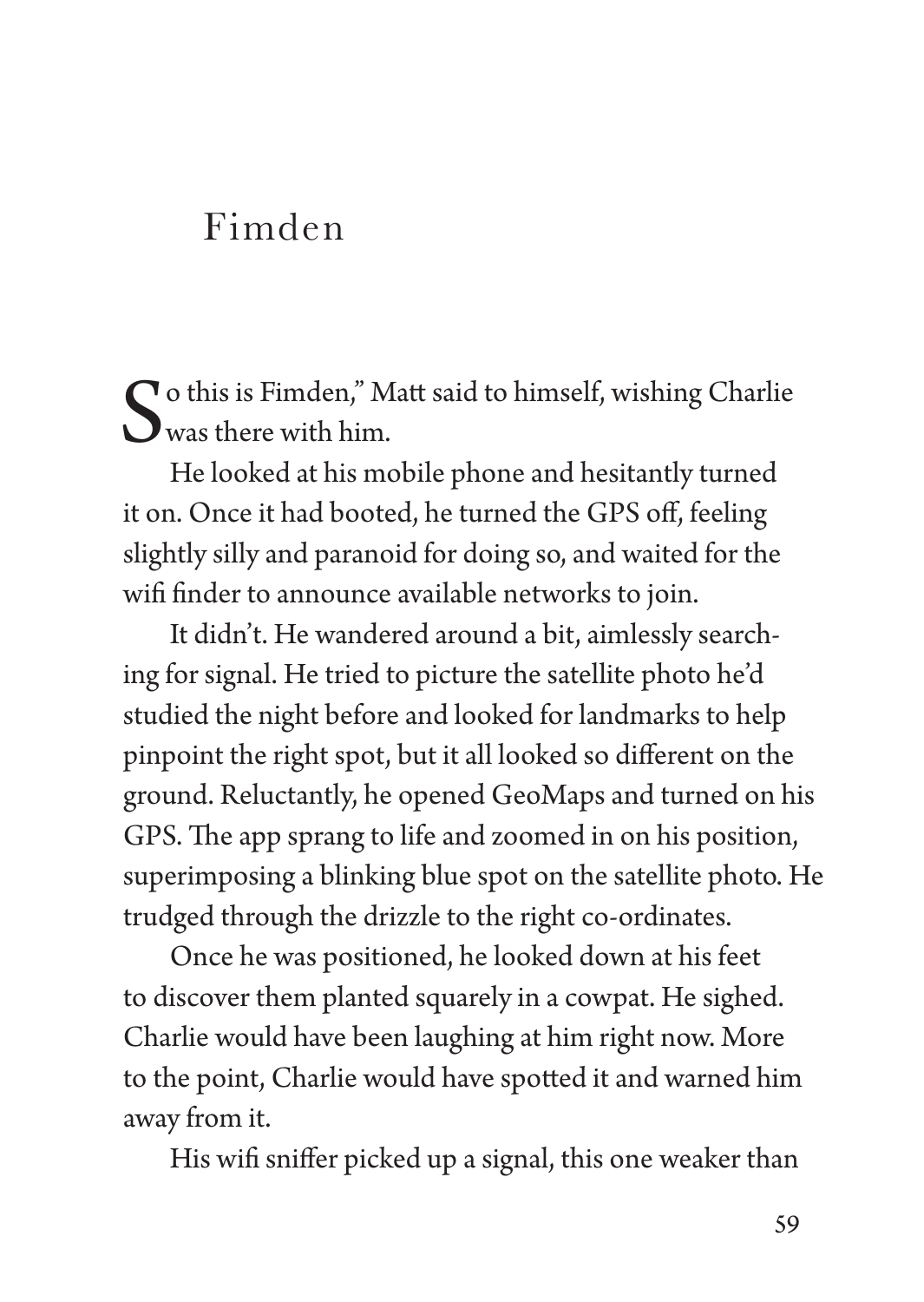the others. The SSID was Mid Fen. OK, he thought, bit of poetic licence there, given the Fens are a good 50 miles away. Now, what can I do with F-I-M-D-E-N?

He typed in 'Mend if'. The dialogue box on his screen vibrated side to side, as if shaking its virtual head in disagreement. Charlie would have had this one figured out in no time, he thought, as he tried to rearrange the letters in his head.

Dim fen. Another little shake.

Fend mi. 'Mi' isn't a word, but what the hell, they'd used it before, so it was worth a shot. It didn't work.

Find em? No.

Find me. A pause whilst the dialogue box considered things. He waited. A dribble of drizzle trailed down the side of his neck, inside his waterproof jacket. The British summer was yet again proving its mettle.

A small radio-signal icon popped up in the task bar of his phone. For the third — and maybe final? — time, he was connected via wifi whilst standing in the middle of a field. It was weird, he thought. Perhaps a little too meaningful, a little too blunt. 'Find me' was a challenge, a poke in the ribs, an almost irresistible tease.

He pointed his phone camera at his feet, took the photo and uploaded it. The signal was weak and it took ages, as it had before. He waited, eager to walk back to Saxmundham, find his guest house and get warm and dry.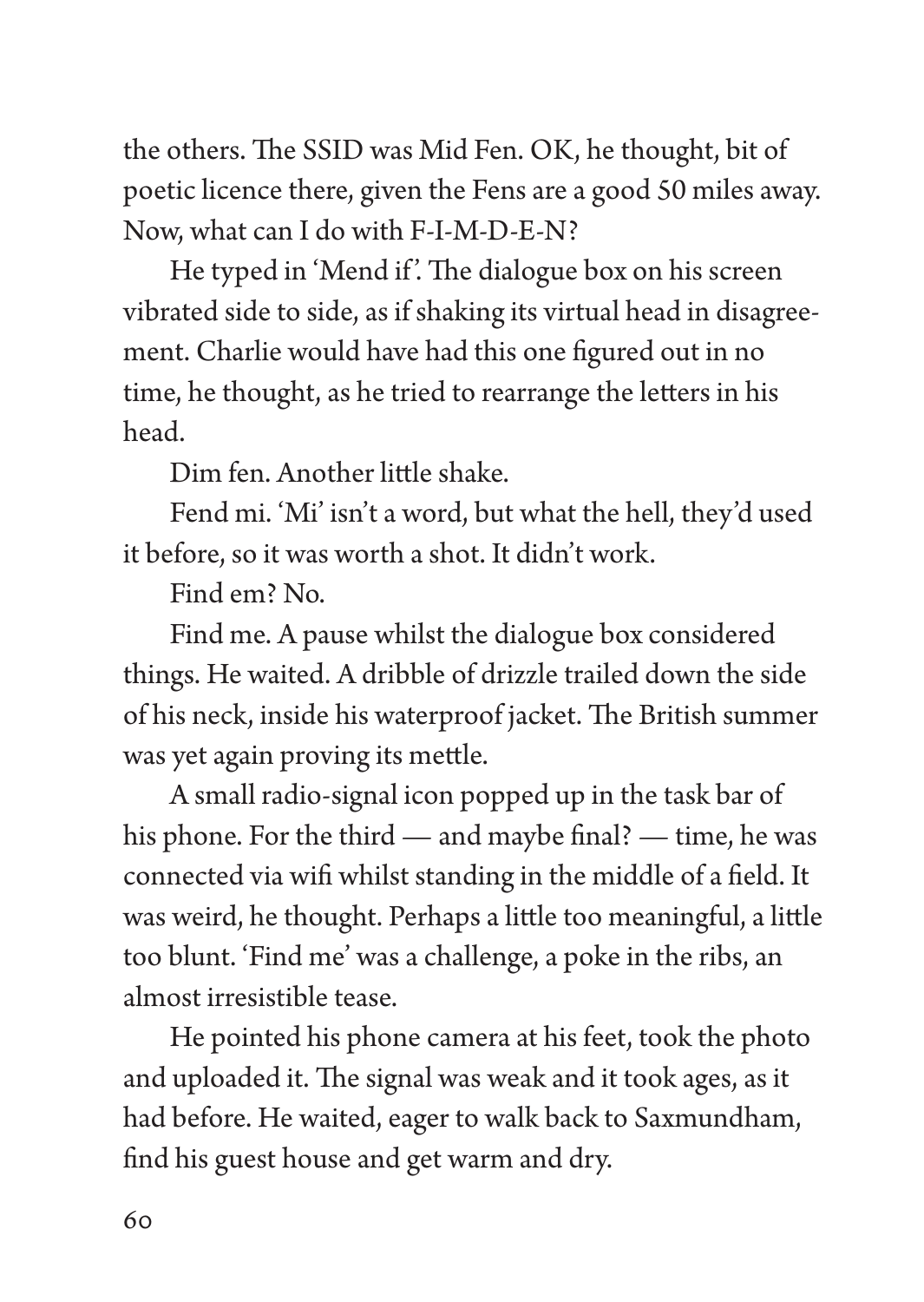His phone made its 'photo uploaded' noise and he turned it off. He felt disconnected himself now, the adrenaline that had flooded his system was wearing off. He wondered why he'd come in the first place. Why hadn't he listened to Charlie? Tomorrow he would go home, and that would be that. She'd had been right, he thought, as he thrust his phone into his pocket and set off through the soaking rain. This was all just getting too creepy.

§

Matt was glad to wake the next morning. Dinner had been fish and chips from the nearest takeaway, but the lack of a TV in his room and his decision not to turn his phone on had made for a long, tedious evening. The B&B had been nice enough, the owners warm and friendly, but he hadn't felt relaxed and had struggled to sleep.

Saxmundham's narrow roads were lined with a mishmash of architectural styles. A old grey rose-covered cottage, almost clichéd in its quaintness, stood next to a by-numbers 80s housing development that felt soulless in its predictability. On any other day, the sunshine and flowers and low-rise buildings would have made an enjoyable change, but instead Matt found it claustrophobic and oppressive. There were few people around, for which Matt was grateful. He didn't want to be seen.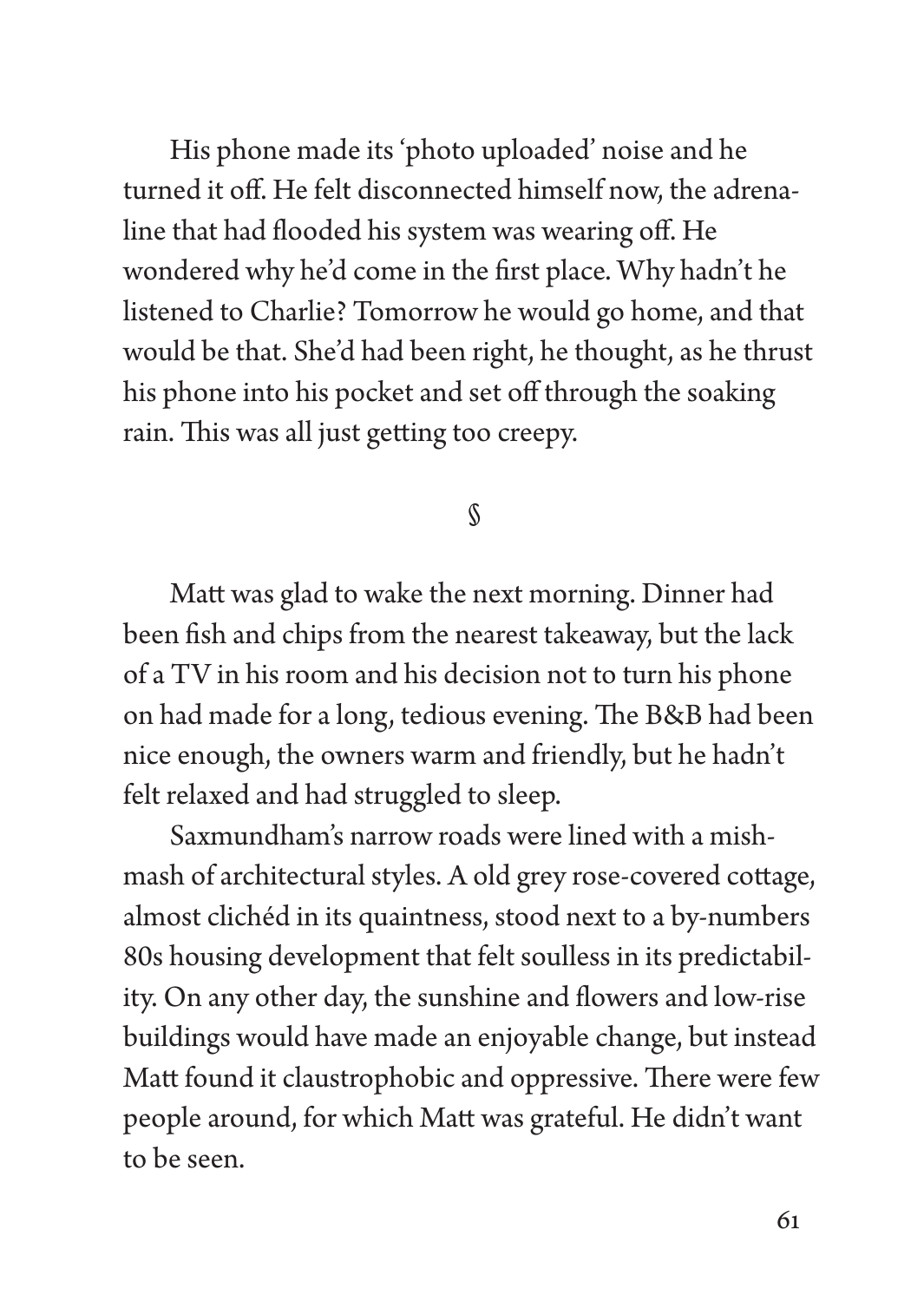He walked up Station Approach, reaching the level crossing. The derailed train was gone and the station, where he should have alighted yesterday, was still closed. The railway lines were cordoned off as investigators searched for evidence further up the tracks. Matt looked the other way, eastward down the tracks where a car passed over another level crossing.

Across from the station was an old pub, The Railway, a red and yellow brick building now closed and unloved, its windows blocked with sheet steel. It looked like it would be more at home in an inner city slum than in this picturesque Suffolk town. A blackboard that had once proclaimed special ales or menus now pointed punters towards The Cooper's Dip further along the road.

The station's brick and off-white rendered frontage was forbiddingly silent. In the car park was a portable bus stop sign, with 'Rail Replacement Bus' written on it. Matt was ten minutes early for his train and hoped that the bus was scheduled to leave at the same time. He had a 22 minute wait at Ipswich for the Peterborough train and if he missed that, it would add at least an hour to an already long journey.

He tried not to look at the ticket agent who was sitting on a folding chair with his portable ticketing machine, tried not to look at the station, tried not to look guilty for absconding the scene of an accident. But he had nothing to add to the investigators' story. Nothing believable, anyway.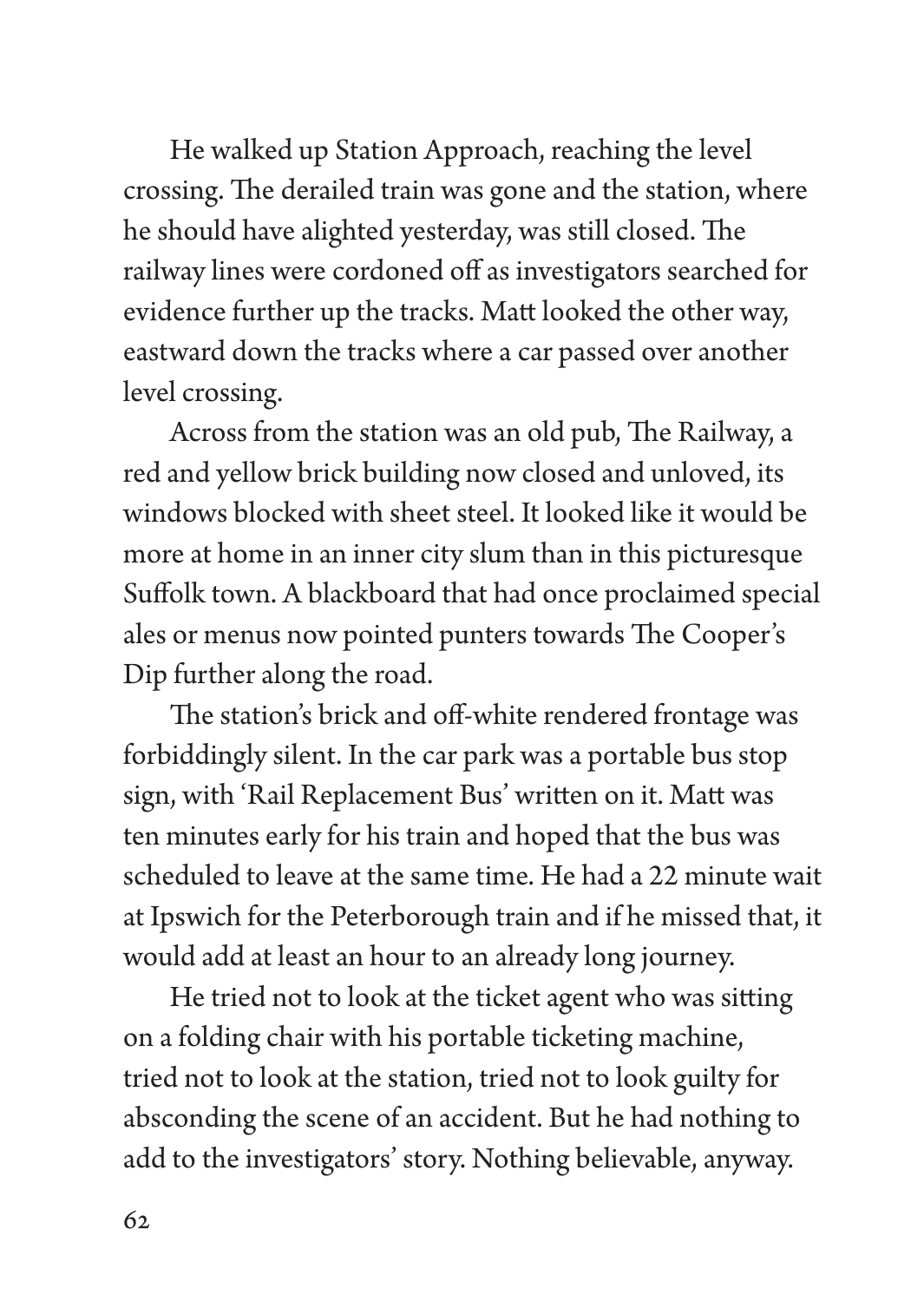He desperately wanted to get his phone out, check his email, check his social networking sites, call Charlie. But he didn't dare. They were clearly using it to track his whereabouts and the risk was just too great. When I get back to Manchester, he thought, I'll go to one of those dodgy little mobile phone shops and buy a couple of unlocked, unregistered SIM cards. We've got old phones we're not using.

As he waited for the bus, he turned all the events so far over in his mind. He couldn't believe he'd been quite so stupid.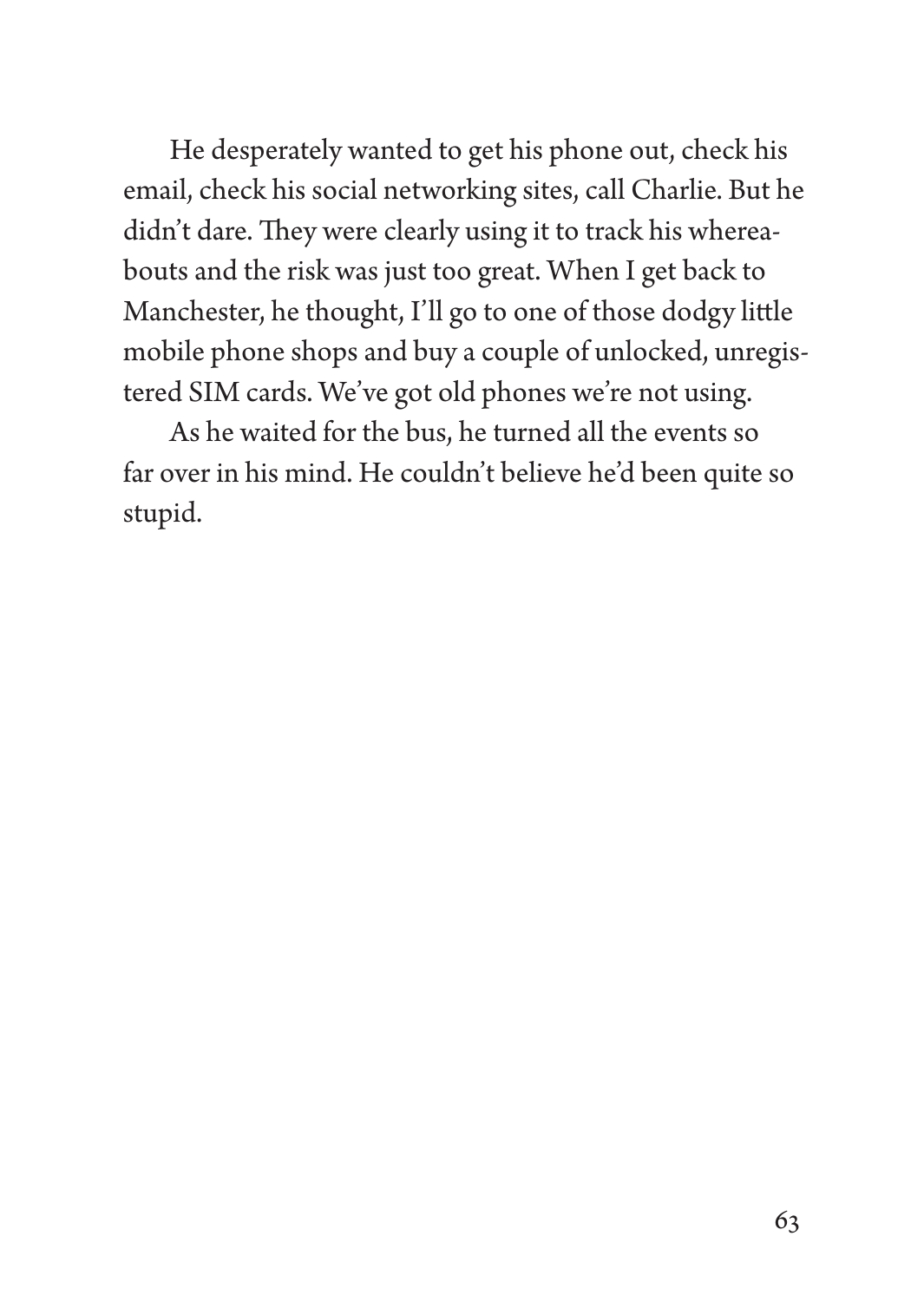# Masquerade II

Thank God you're OK!" Charlie said as Matt arrived<br>home. "I've been trying to call you all weekend. When I<br>hoogd than "discussions" I didn't know if way'd hoog heard there'd been a rail accident, I didn't know if you'd been hurt or what!"

"I'm sorry," Matt said, contrite. "I just, well, it was just too weird, Charlie. I'm sorry I didn't listen to you before. You were right, this whole thing has turned into something creepy."

Charlie noticed the bruising and cut above Matt's eye. "You are OK, aren't you?"

"Yeah, I'm fine." They walked into the lounge and Matt flopped onto the sofa. "It was strange. One second I was standing by the door, waiting for the train to pull into the station, and the next I'm on the floor and the train's sliding along the tracks making a godawful din."

"They said there were no fatalities."

"A few broken arms and legs, maybe a bit of concussion, from what I saw. But I didn't hang around to look, just ducked quietly out and got the hell away from there."

"But you still went to Fimden?"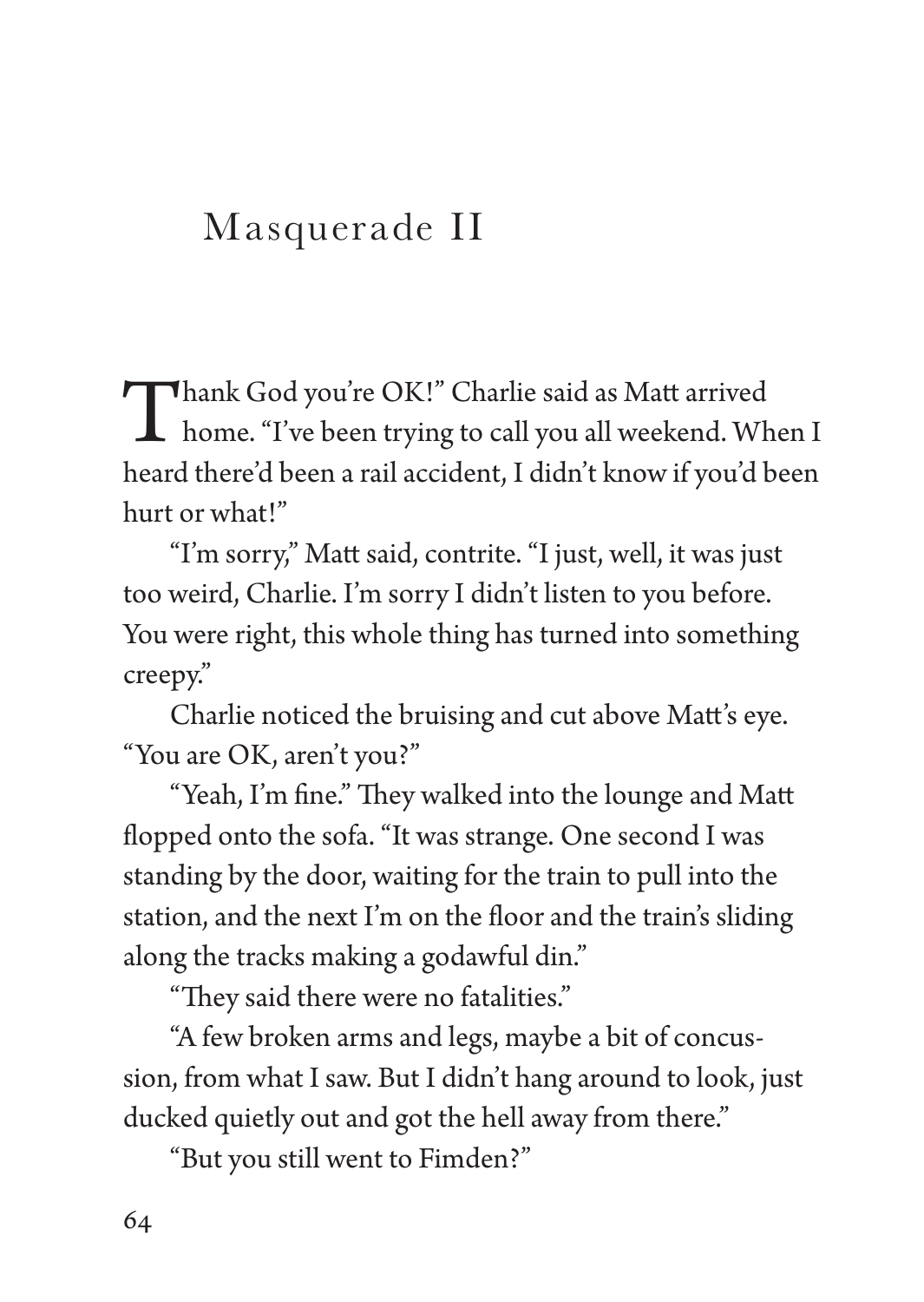"Yeah. Not quite sure why. I mean, man, if they're going to be derailing trains to stop me, then going to Fimden was stupid."

"Well, I'm glad you did."

Matt looked up at Charlie, surprised. Then he noticed her smiling, beaming almost luminously. She began to pace the room.

"Why is it a good thing that I put myself in harm's way?"

"Well, this is why I was so desperate to get hold of you."

"Apart from to check on my general wellbeing, of course."

Charlie laughed. "Yes, of course, apart from that. But while you were in self-imposed exile this weekend, there's been a meme going round the internet about a locative treasure hunt based on… Wait for it… GeoMaps!"

"There is?"

"It's called Masquerade II, after the book by Kit Williams. Williams buried a golden hare at Ampthill in Bedfordshire and put clues in a book of paintings."

"And you're saying that all this phantom town stuff is part of Masquerade II?"

"Yes! I'm really sorry, Matt. I totally let my paranoia about online privacy get the better of me. You were right all along."

"I was?"

"Yes. Those threatening emails were just another team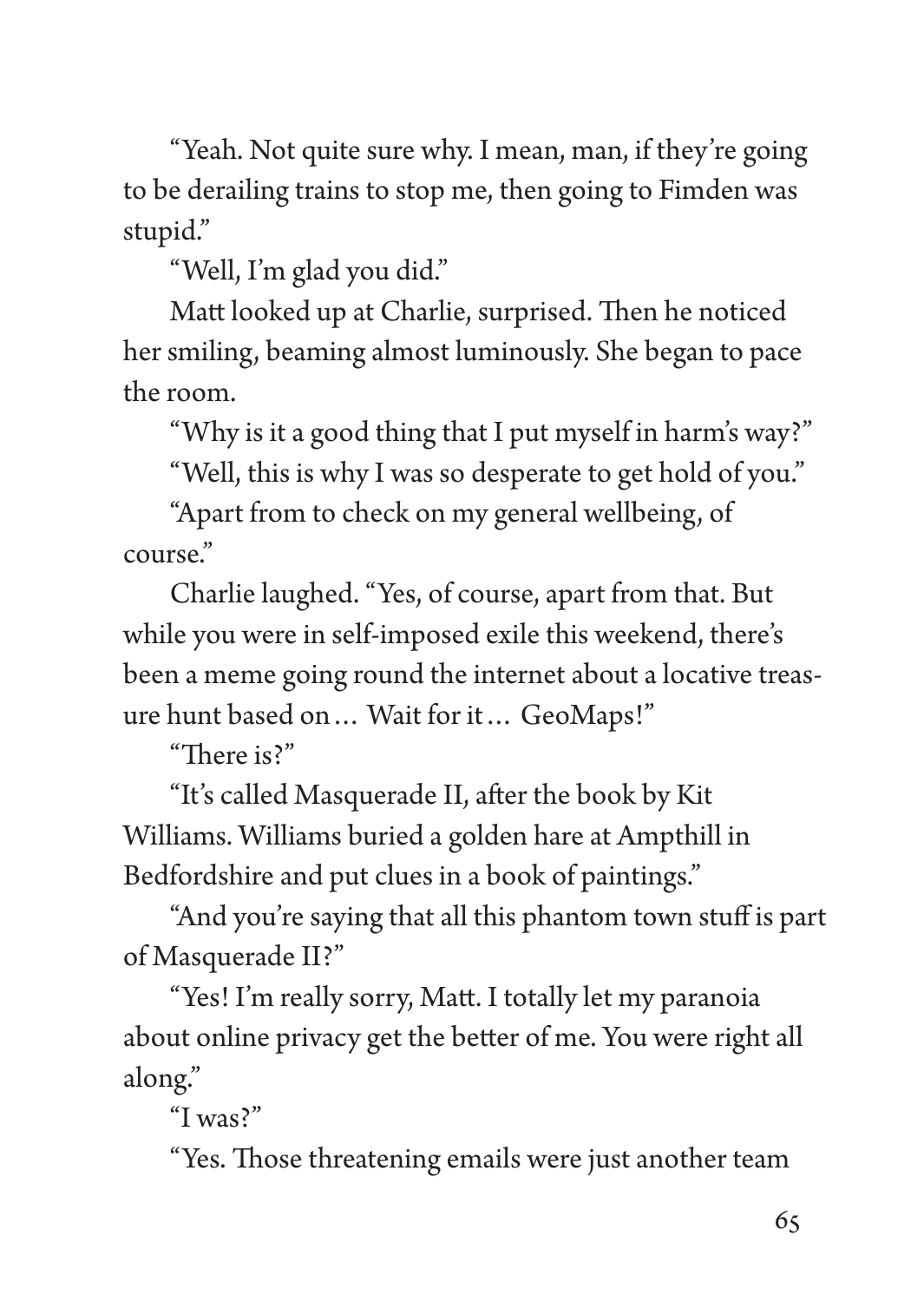trying to put us off the trail. You were right about them just watching our status updates and using them to scare me."

Matt sat in silence for a moment.

"So who's behind this Masquerade II?"

"Well, no one knows. Clues have been popping up in strange places, some of the weirder bulletin boards on the web. But get this: One of the clues that's been doing the rounds is an anagram of Ibemcester. We are definitely on the right trail."

"I don't know, Charlie. This all feels a bit… What about the derailment?"

"I know that must have been scary, but in all honesty, these things do happen sometimes."

"I suppose. I bought us new SIMs…" Matt fished in his pocket for the two SIM cards and held them up wanly.

"Come and look," Charlie said, extending her hand. Matt took it and followed her into her bedroom. She stared at the wall for a moment, a sea of magnolia broken up by little islands of sticky notes, maps and diagrams. In the middle was a taped-together print out of a map of the UK with three dots labelled Argleton, Ibemcester and Fimden.

"You've been working hard this weekend."

"Yep!" Charlie tried to rally Matt's enthusiasm as he sat listlessly on the edge of the bed. "Let's just look at the anagrams. First we have Argleton, SSID 'Not real G', password 'Get on l'AR'."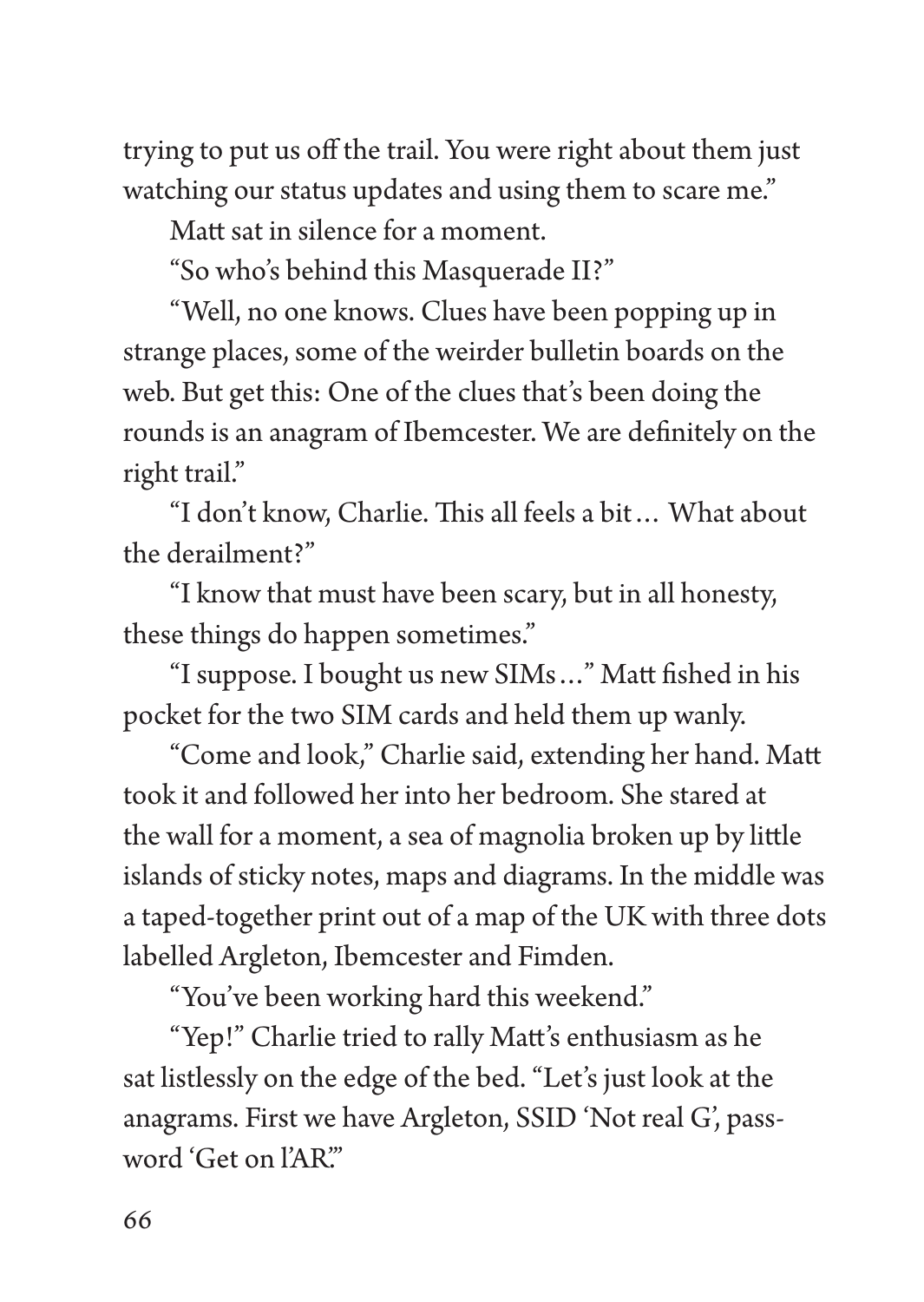"Which makes no sense," Matt said.

"Well, I've been thinking what AR might stand for."

"Argon. Doesn't have the same effect as nitrous oxide as far as I'm aware, so not a useful drug of choice. Would effectively suffocate you though."

"Come on, try harder."

"AR. Arkansas. Pronounced Ark-in-saw, which just goes to prove that Americans can't spell."

"Try again."

"Ar. Country suffix for Argentina. Unless this is a cunning plan to wrest sovereignty of the Falkland Islands from British hands — and it would have to be very cunning, given that we aren't exactly in the diplomatic game — I doubt it's that."

"Argleton. There's a clue in the name."

"Well, you've clearly worked it out, so spill."

"Argleton. ARG. Alternate Reality Game. AR. Alternate Reality. This is the first confirmation that this is a geolocation game. Next is Ibemcester. Re me bisect. You can bisect a line or you can bisect an angle. For the first you need two points, for the latter you need three. Three points would give you a triangle…"

"And if you bisect all the angles, you get the centre," Matt finished.

"Not the centre. A centre. Specifically, the incentre. Triangles have four different centres, depending on what method you use to construct them. There's the incentre, the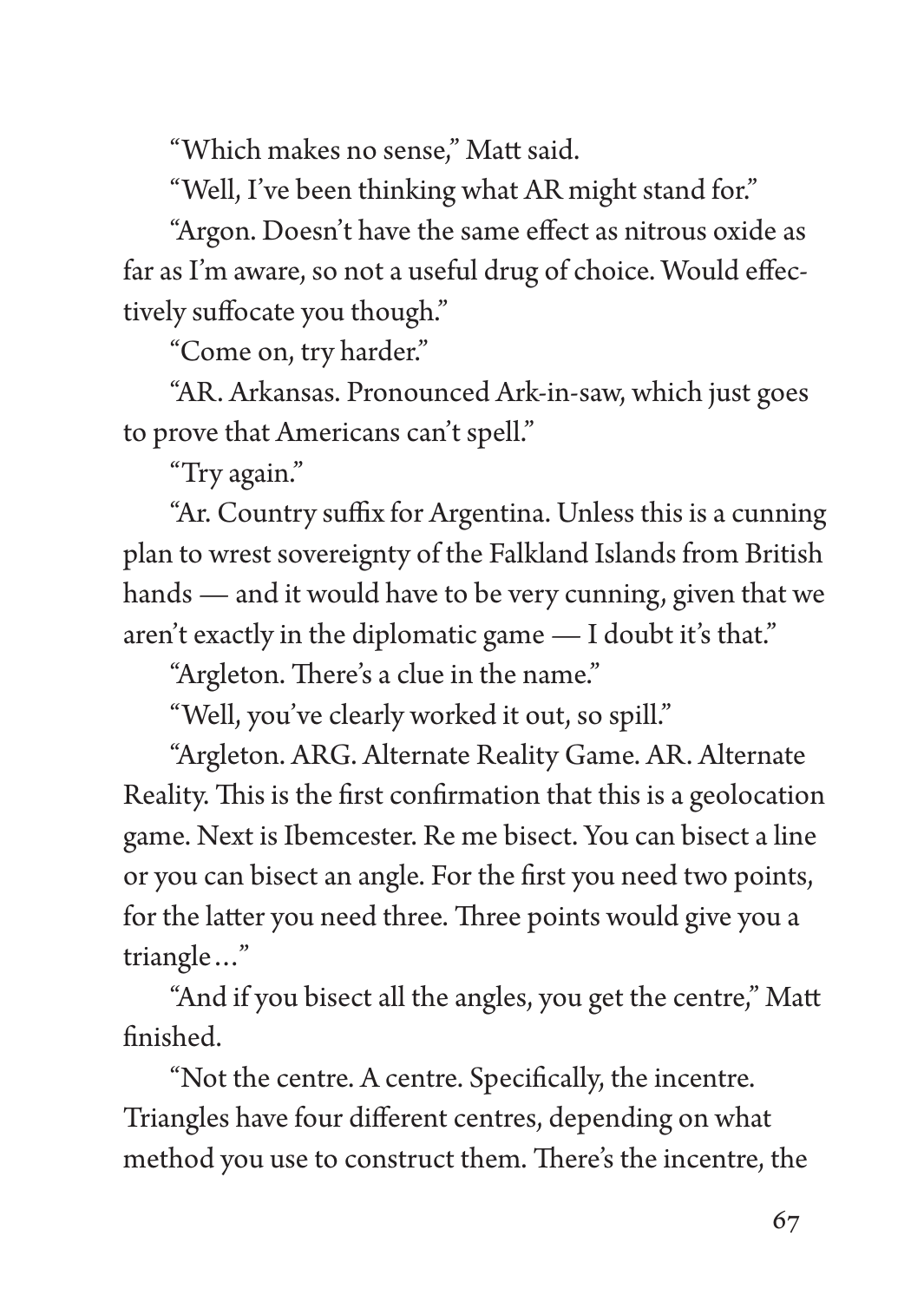orthocentre, the circumcentre and the centroid. They are, potentially, all different, unless you have an equilateral triangle. Hell, they don't even necessarily fall inside the triangle  $i$ tself"

Matt watched Charlie as she made her point. She looked animated, happy. She always was when she had a thorny problem to chew over, he thought.

"I take it you've figured out where the centre is?"

"Well, I was just going to start working on that when I heard your key in the lock." She sat at her desk. "Probably the easiest way to do this is to convert the latitude and longitude to northings and eastings."

"What?"

"Pretend that latitude and longitude are the X and Y axes of a grid. An easting is the eastward distance measured as an X co-ordinate, and the northing is the northward distance measured as a Y co-ordinate. Once we have the eastings and northings of each point, we do some simple maths and get the mean easting and northing, and that's our centre."

"It's that easy?"

"Well, I'll double check with a bit of basic Pythagorean maths, but yes. It's that easy."

"Maths seemed harder than this at school."

"It really does depend on the teacher."

Charlie tapped away at her keyboard, jotting notes with pen and paper and occasionally mumbling something to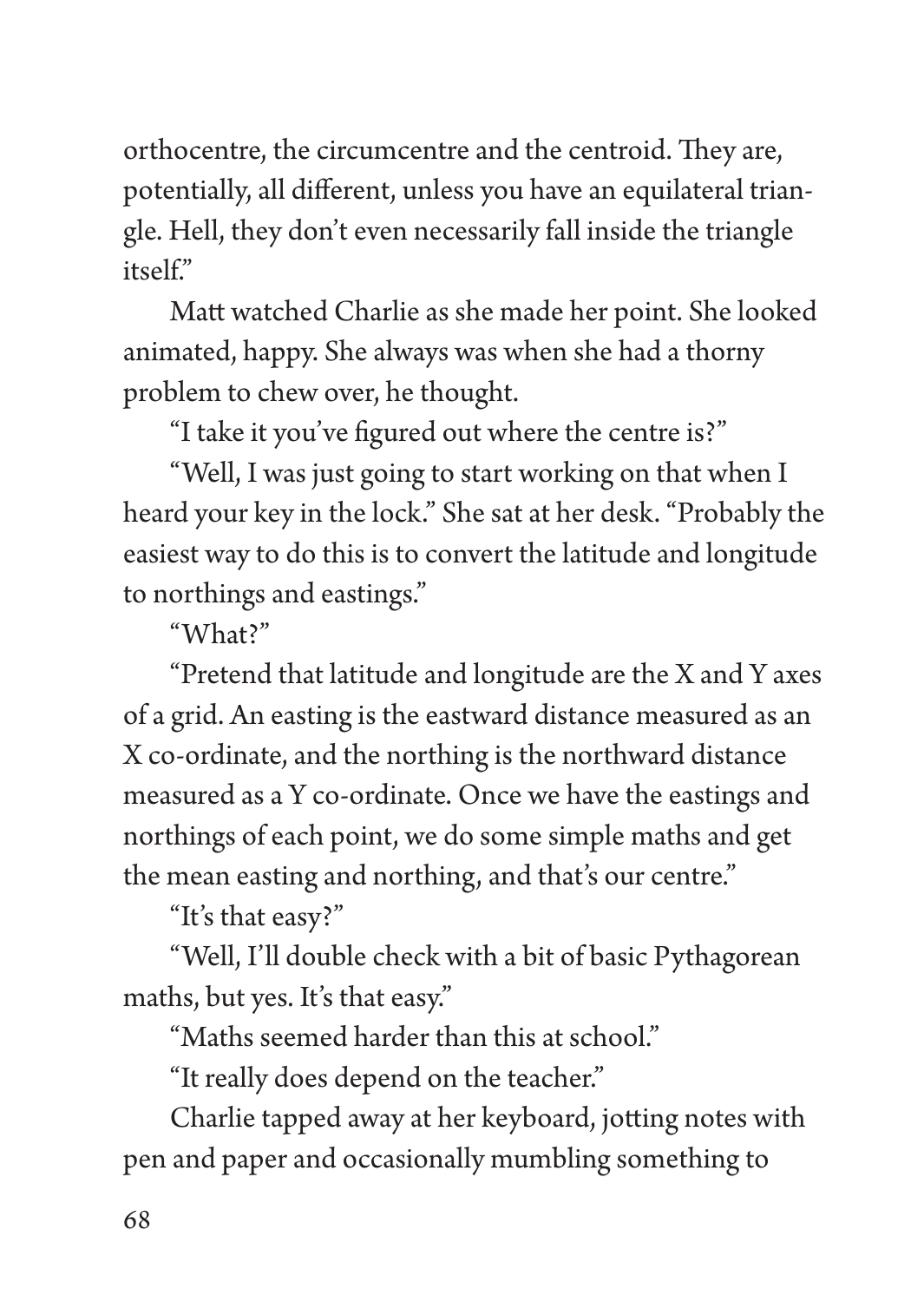herself.

Matt sat and watched. He'd never realised what lovely hair she had, brown curls tumbling down her back, chestnut highlights shining in the sunlight. He hadn't thought of her femininity before. She was always Charlie, the geek with the computer who regularly solved his computer problems without ever once complaining that he was taking her for granted. He had, he thought. And he had been deeply unfair to think of her only in terms of her computer skills, rather than who she was as a person. He felt ashamed.

"Here we are!" Charlie said, spinning round on her office chair. She was beaming again. She really did have a lovely smile.

"Where is it?"

"Drag that over here," she pointed at a stool by her dresser, "and we'll find out."

She pulled up GeoMaps in her browser and carefully typed in: 52.139943, −1.310759. A pin sprang up as the map re-centred itself.

"Appletree?"

"I've never heard of it." Charlie zoomed the map out to give her a better idea of the general location of the pin. "It's between Coventry and Milton Keynes. We can get there in, oh, two and a half hours?"

"You really think we should go?"

"Fimden. Find me. They want us to go," Charlie said,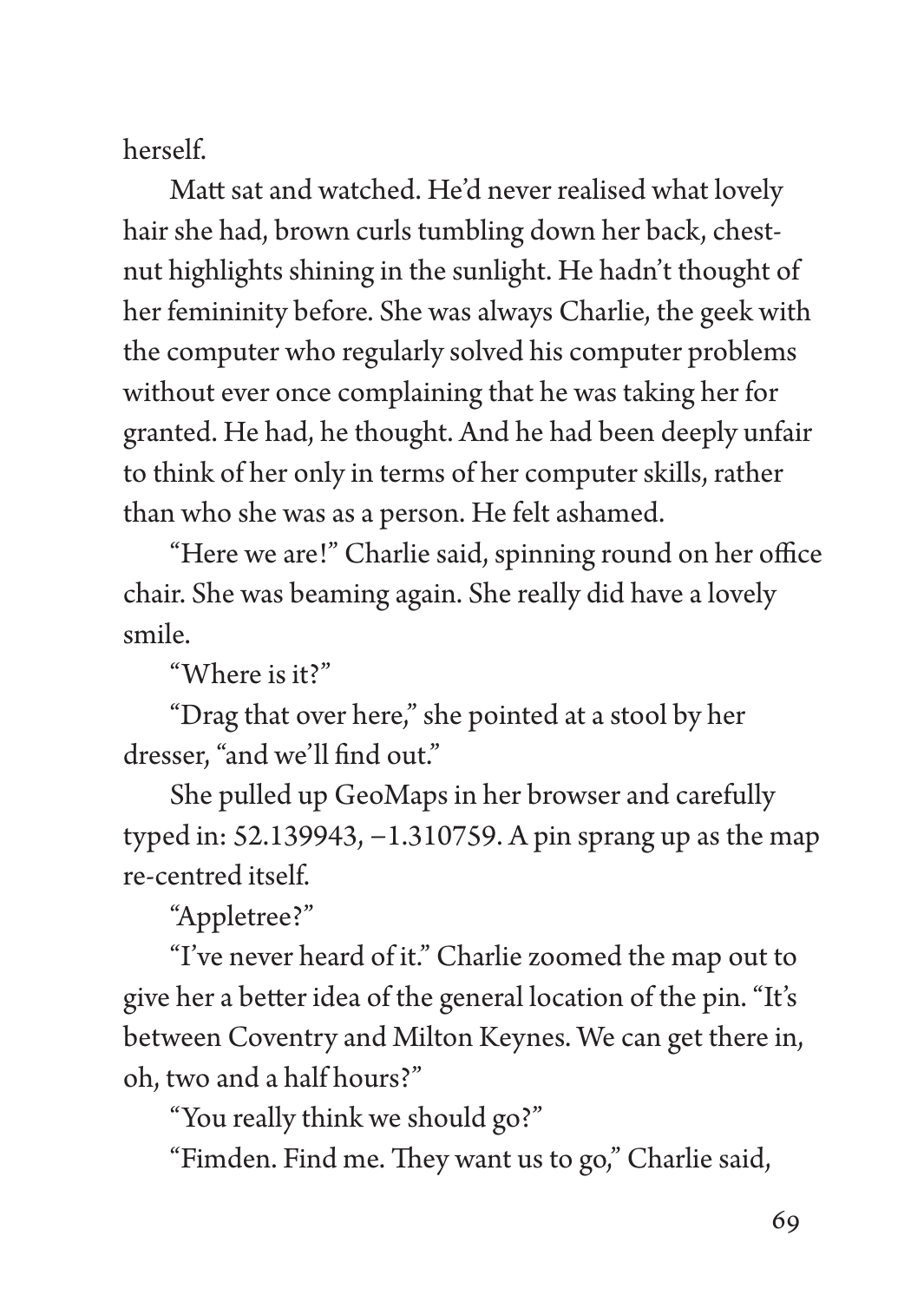emphatically. "If we're going to win Masquerade II, we have to. We can't find what's there unless we do."

"I'm still not sure."

"Oh, come on. I don't want to let those bastards get there first. They've been messing with our heads and I won't let them win."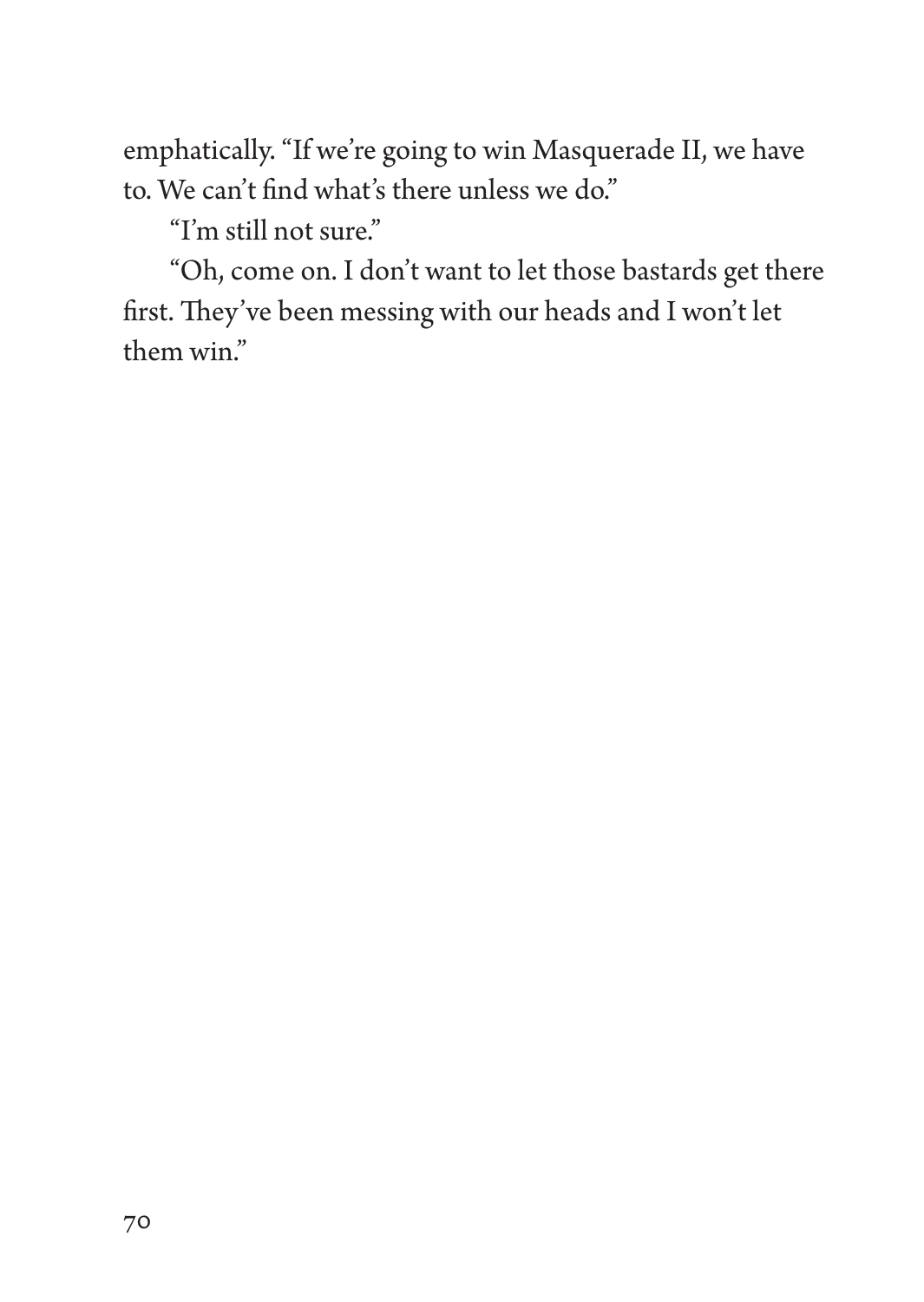#### The Centre

The field was a field just like all the others. A tiny brook<br>meandered along one side, giving it a wavy edge. Matt and Charlie stood in the middle, checking their position by GPS.

"This is it." Matt held his phone up. On the map, the blue dot of his location sat directly on top of the pin he'd set before they'd left the house. "The dead centre of The Argleton Triangle."

Charlie looked at the ground beneath their feet and saw nothing but, by now, very familiar grass.

"Well, if there's something here, it's well buried."

"Should have brought a spade."

"Yeah, perhaps we should have. Masquerade was the hunt for a golden hare pendant, buried in a hare-shaped ceramic container to protect it from metal detectorists."

"They can't seriously expect us to dig. Haven't geo-games moved on since then?"

They looked around. The field was completely empty, except for them. No sheep. No cows. No horses. Not even any evidence of previous sheep or cows or horses.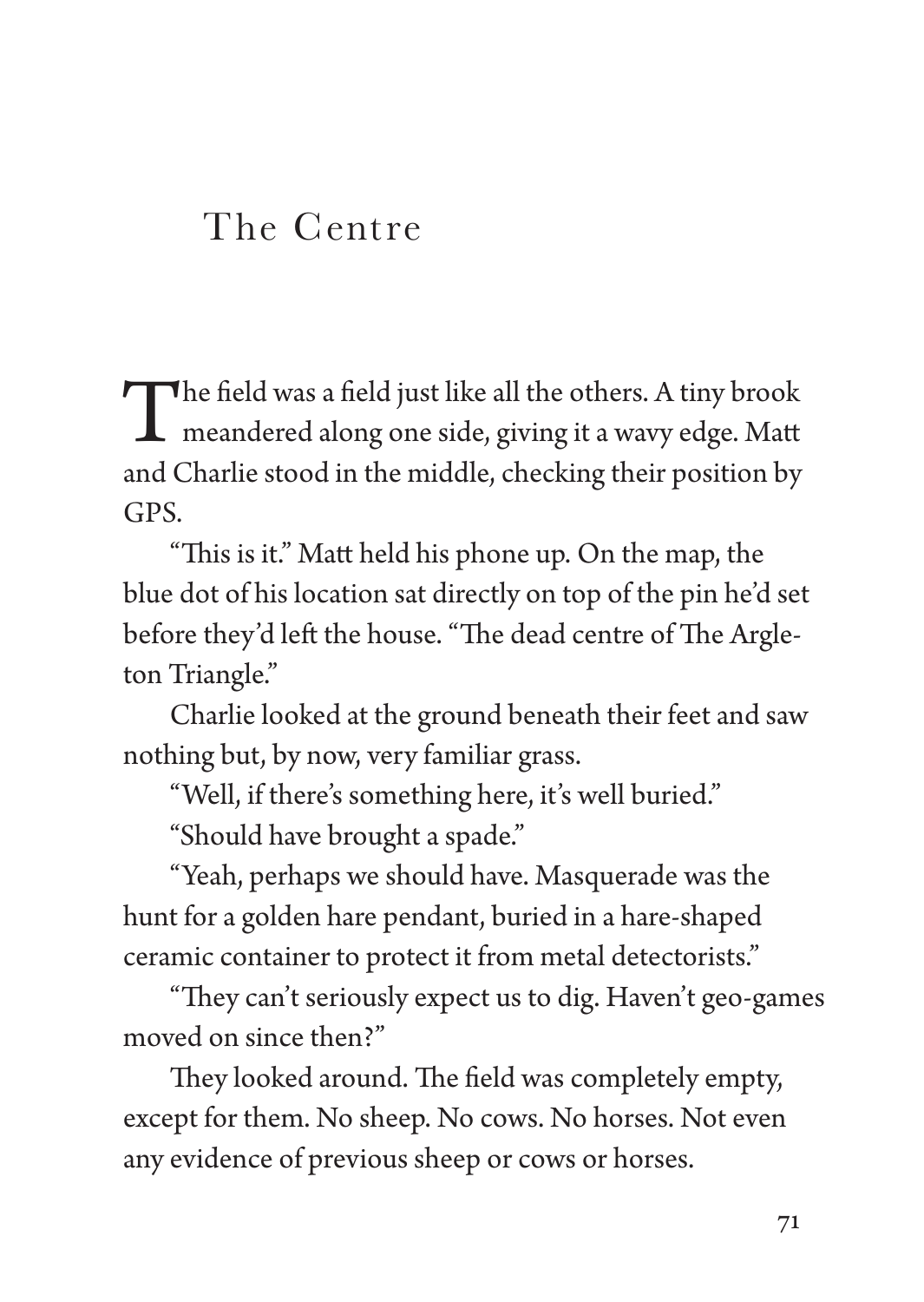"We've found three phantom towns, mapped them, found the centre, and now there's nothing here," Charlie said, trying to hide her disappointment.

Matt switched on his phone's wifi sniffer and searched for a hotspot. "Maybe the thing we're looking for isn't physical. We didn't find anything physical at the other places."

"Is there wifi?"

Matt paused, waiting for the app to finish its scan. A message popped up on his screen:

> Welcome to the Centre.

The phone went black for a moment, then showed a fullscreen image of a field. Matt looked up at Charlie, confused.

"What happened?" she asked.

"I have no idea. This isn't anything I've done." He hit the home button on the phone, but nothing changed. On the screen, all he could see was grass. It shifted as he moved the phone.

"The camera's on," Charlie said, peering over his shoulder. "Look." She pushed the phone down a little and Matt's feet came into view.

"It's not the camera app, though. There are no controls." He held the phone up and the image panned on the screen as he swept it in an arc before him. Another pop-up appeared.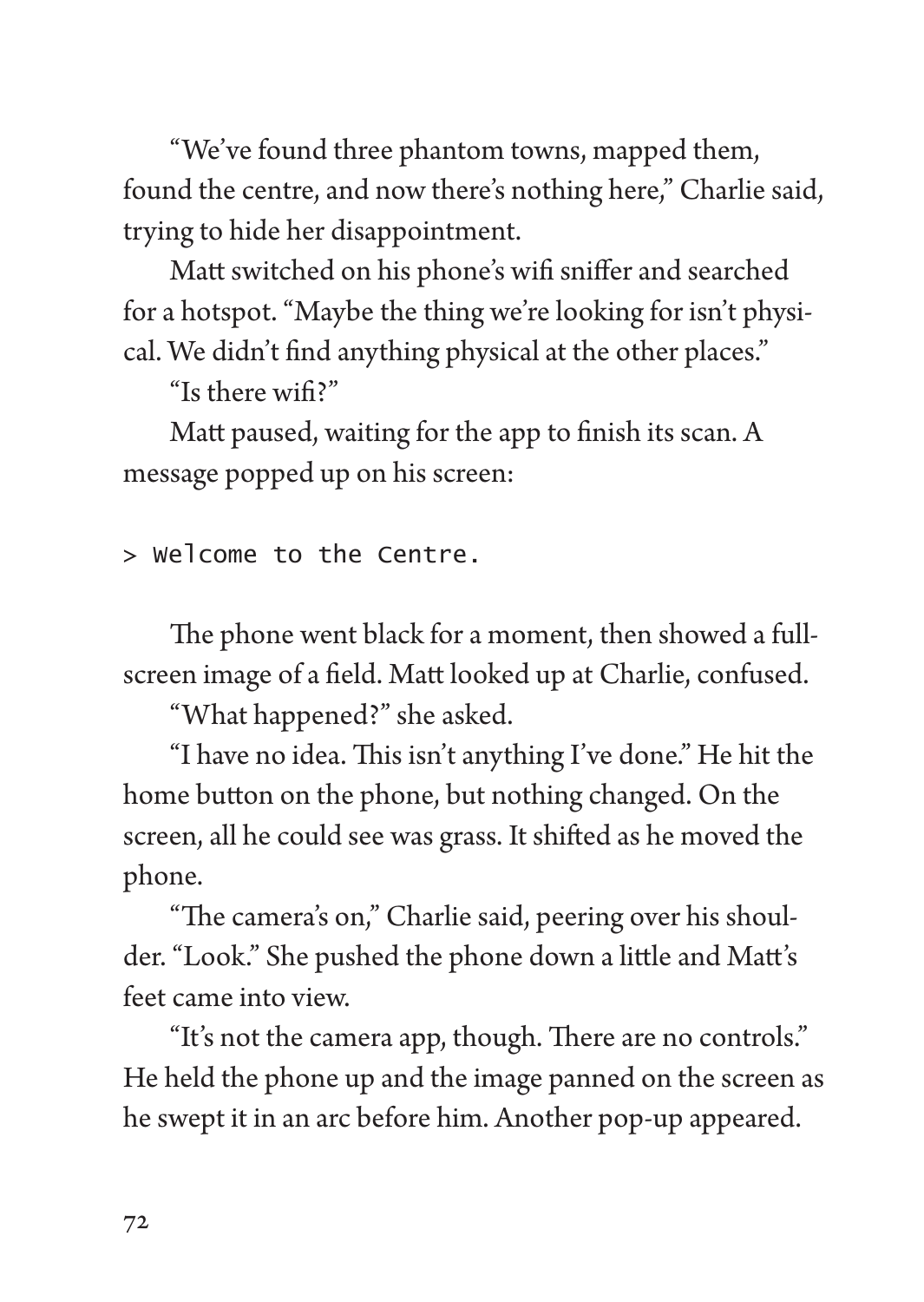#### > Initialising.

As they watched, a wireframe began to build on the screen. Lines grew out of the ground, turned corners and joined together. Then, brick by brick, walls went up, windows formed, doors and tarmac beneath their feet. They both looked down at the grass, glanced at the screen and saw grey paving slabs with a hint of green behind them. The screen was a three dimensional architectural overlay on the pastoral scene behind it.

"This is bonkers," Matt said.

"It's an alternate reality," said Charlie.

The world on the screen had filled in completely now, a semi-transparent layer revealing enough of the real world behind that they wouldn't accidentally fall in the stream. In this alternate world they were standing in a wide, open piazza surrounded by two- and three-storey buildings. Some were all-glass, reflecting the sun in their floor-to-ceiling windows. Others were ornate limestone façades that would blend into any 16th century capital city. These stood between sleek metal frontings like something out of a 50s imagining of a 90s that never quite came to pass, with bulging pods perched on a smooth, narrow stalks.

Matt slowly turned around, riveted to the tiny screen in his hand, Charlie shuffled round with him, staring over his shoulder. There was a perfectly manicured pair of trees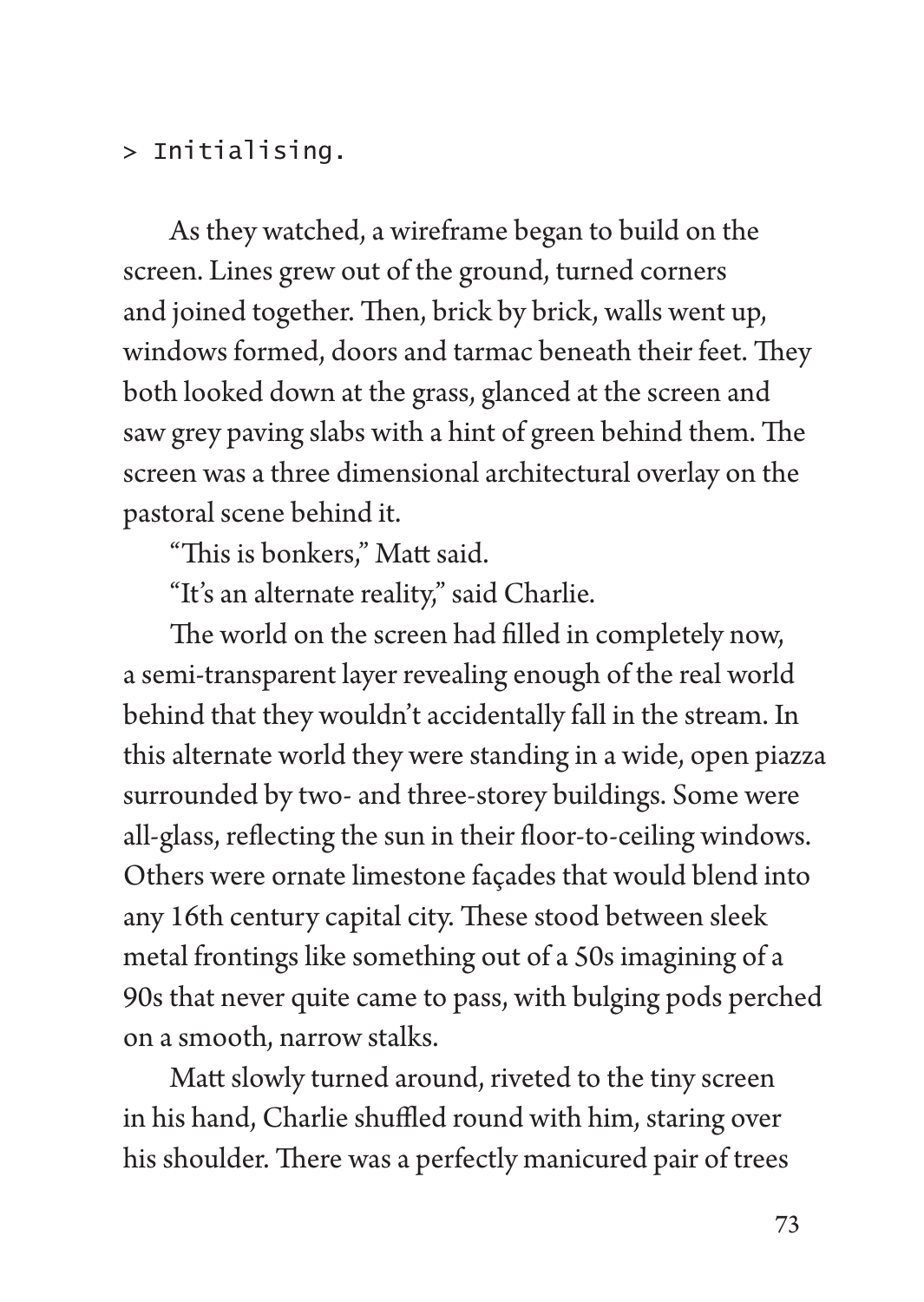framing steps up to a Georgian townhouse. A road leading to the north. A shop front with an awning shading a window that seemed unglazed. And a small, half-timbered building with an incongruously modern sign above the door which said Visitor Centre.

Matt started walking towards the building. As he walked through the field, so he walked through the simulation on his phone.

"This is amazing," he said. "It responds to every movement in real time, no lag at all."

"Bet its thrashing your poor phone's processor. But it's a bit strange how there are no people. It's like a ghost town… A ghost town built by a 3D animator who has only just discovered surface textures, that is."

"Yeah, it is rather lacking thematic coherence."

They reached the Visitor Centre and Matt stretched out a hand. In his phone, he saw it push the door open. They stepped through. Faintly, they heard the sound of a tinkling bell emanate from the phone's speakers.

Matt did another 360 degree turn, revealing racks of leaflets, shelves of books, and displays of souvenirs. It was like any other visitor centre anywhere in the real world. When he reached his starting position, Matt was so surprised to see a man behind the counter that he dropped his phone.

Charlie laughed as Matt, embarrassed, picked up the handset and reoriented himself to face the man. A little taller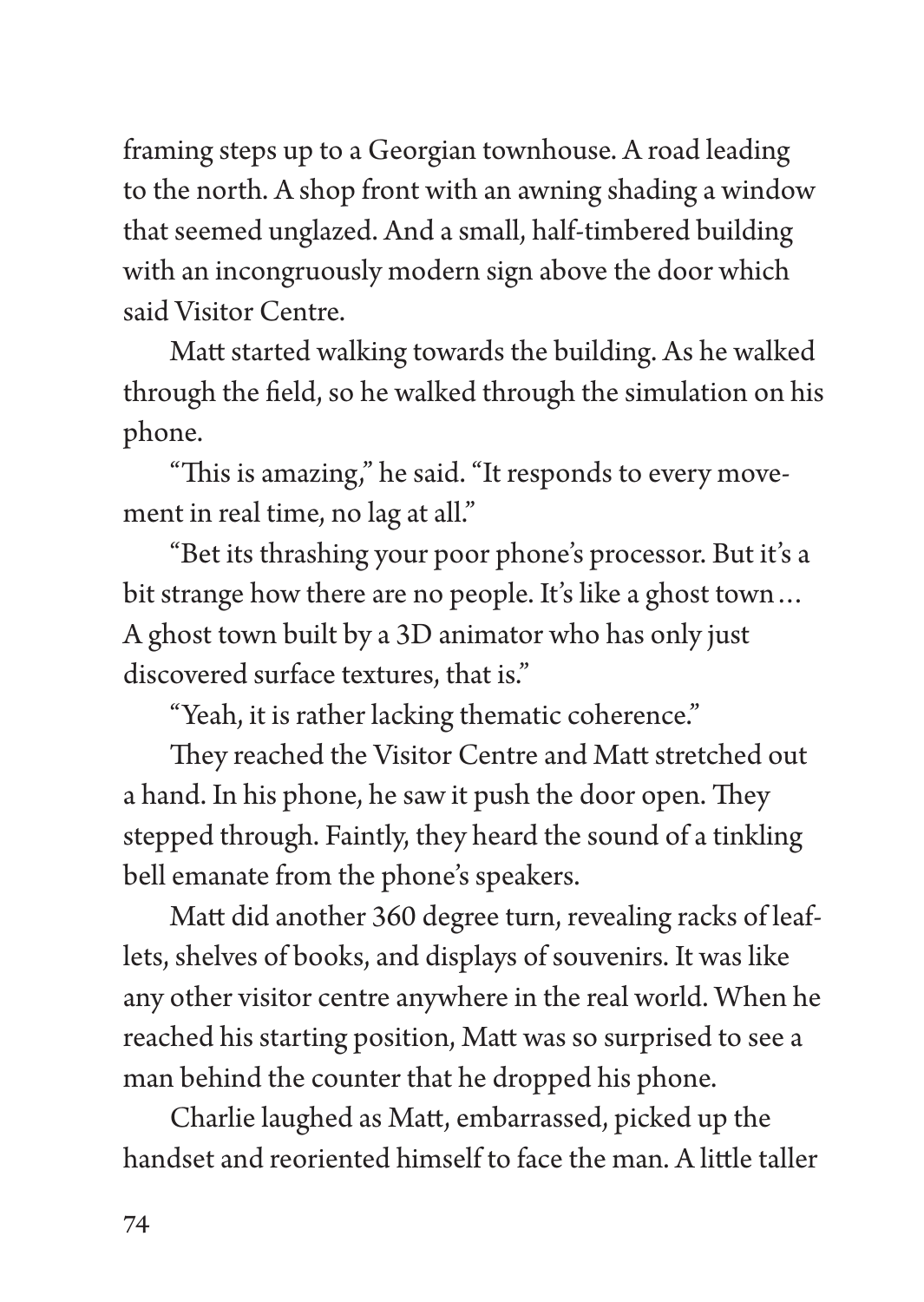than Matt, the man had smooth black hair swept back into a ponytail, sharp cheekbones and pale green eyes that looked slightly out of place against the golden tan of his skin. He wore a tight-fitting t-shirt which covered a well-muscled torso. Matt couldn't see much below mid-chest and didn't really want to be caught dipping the phone downwards.

Somewhere in the back of his head, Matt remembered the not-quite-right avatars in 3D virtual worlds. This was a little slicker, but still not quite all there.

"Hi Matt!" the avatar said, a very real-sounding voice coming from the phone's speakers.

Matt started with surprise.

"What?"

"I'm glad you finally made it to the Centre."

"Did he just say your name?" asked Charlie, incredulous. "Who are you?" asked Matt.

"Please," said the avatar, ignoring the question, "do take a look around the town. Who knows what you will find."

The figure on the screen picked up what looked like a phone from the counter, tapped something into it and said, "There. I think you'll find that useful."

Matt's phone screen flipped into a map view of the phantom town, their location a pulsating blue dot. The sound of a door closing was just audible from the phone speakers. They looked back up towards the counter to find themselves alone in the visitor centre.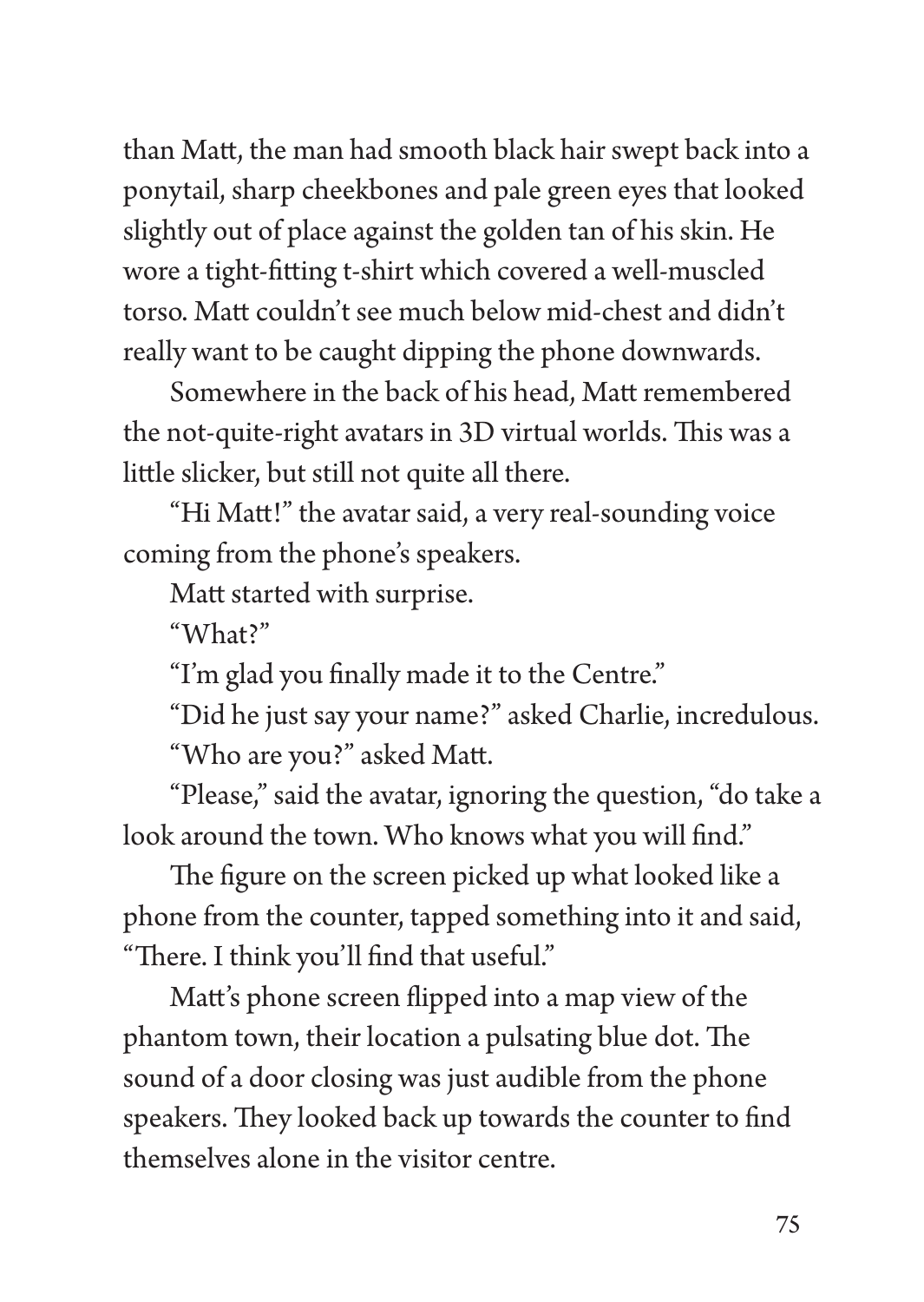"Wow," said Charlie. "Someone put a lot of effort into this."

"There has to be a set of webcams around here somewhere," Matt said, his eyes seeking telltale signs of technology hidden in hedges or trees. "I bet they're tracking our location and when we reach a certain point it triggers a particular sequence. Very clever!"

"Ah, so some of my geeking has rubbed off on you then," Charlie laughed. "But, if this is Masquerade II, perhaps the golden hare is hidden somewhere in this visualisation?" Charlie suggested. "Wait, what's the date?"

"Erm, 29th, I think."

"Bah, not an equinox then. That was when the original clues to the hare's whereabouts would point to its location precisely."

"You think we have to come back next month?"

"No, that would be ridiculous, given the furore online."

"Well, let's just see what we can find."

The pair spent a while wandering around the town, their only window into it a tiny phone screen. Occasionally, they glimpsed other avatars in the distance, but their paths never crossed. Matt at one point tried to walk through a wall and, whilst there was nothing physical to stop him, his phone screen went blank until he had backed out of the building.

"This isn't going to get us anywhere," Charlie said. "Think for a moment. We're at the centre of an equilateral triangle,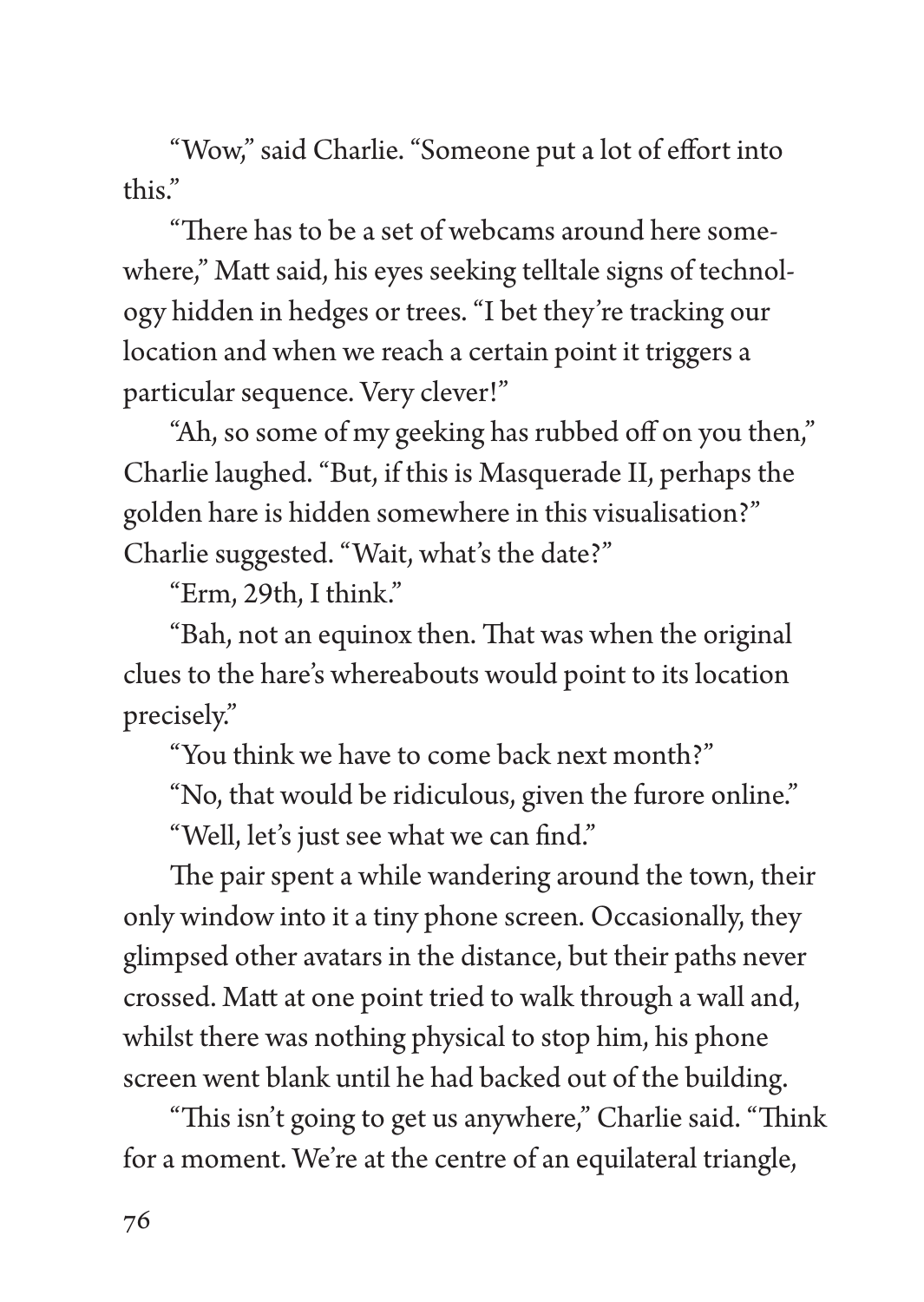so are there any triangles on the map that might help?"

Matt pulled up the map and they stared at it. It was devoid of roads at 60 degrees to each other, or any other obvious sign of triangleness.

"We started here," Charlie said, pointing at the Visitor Centre in the bottom left of the screen. "What if that's one apex?"

"Where's the second? If it's another equilateral triangle then we can work out the third when we know the second, but there's nothing to tell us where the second is."

They stared at the screen again, then Charlie took Matt's hand and guided it to tilt the phone to one side.

"There!" she said. "If you look at those two crescentshaped roads that are facing each other, if you take that to be a bisected edge, then the second point has to be about there, in this… what is that? A park?"

"Which means the third apex must be about there-ish," Matt pointed.

"So the centre is about here. Except that looks like it's in the middle of a building of some sort."

"Let's go see!"

They set off through the 3D-scape, heading first along a narrow road before reaching what looked like a series of switchbacks that would normally be found going up a steep hill.

"Have you noticed that every step we take in the real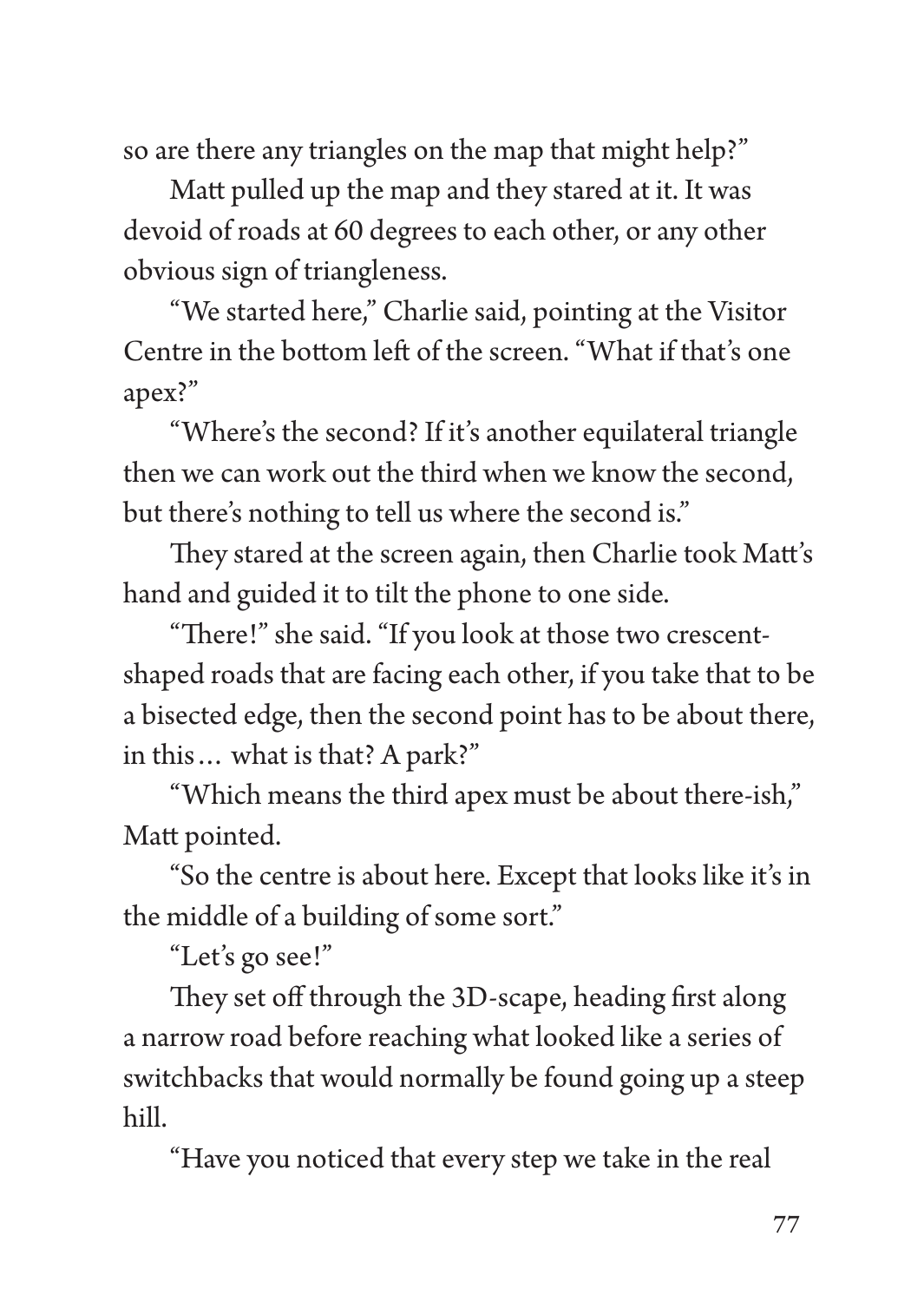world is quite a bit bigger in this alternate reality?" Matt asked.

"Yes, I have. But then, this field isn't exactly enormous."

"I wish we'd been able to travel three steps for every one in the walk over here from the car."

They slowly navigated their way around the alternate world, reluctant to just walk as-the-crow-flies to the centre. It seemed wrong to just charge through a reality that someone else had so carefully constructed. They walked through another piazza, this one with a beautiful fountain in the centre, arcs of water glinting in the sunshine. It was easy to forget that they were walking through two worlds, not just the virtual one.

Finally, they reached the area where they guessed the centre to be. The building occupying the spot was an octagonal colonnade of Ionic pillars. Holding the phone up, they could see a huge golden dome. Atop that was a golden hare.

"This has to be it," Charlie said.

Matt started towards it, climbing the steps towards the pillars. He felt as if he were almost climbing in real life. He glanced down at his feet through the lens of the phone. Instead of seeing his trainers, in all their photorealistic glory, he saw an animated approximation of his trainers, as if they had become a part of this virtual world.

"Matt?" Charlie said, a concerned tint to her voice. "What?" He didn't look back, but instead stared up at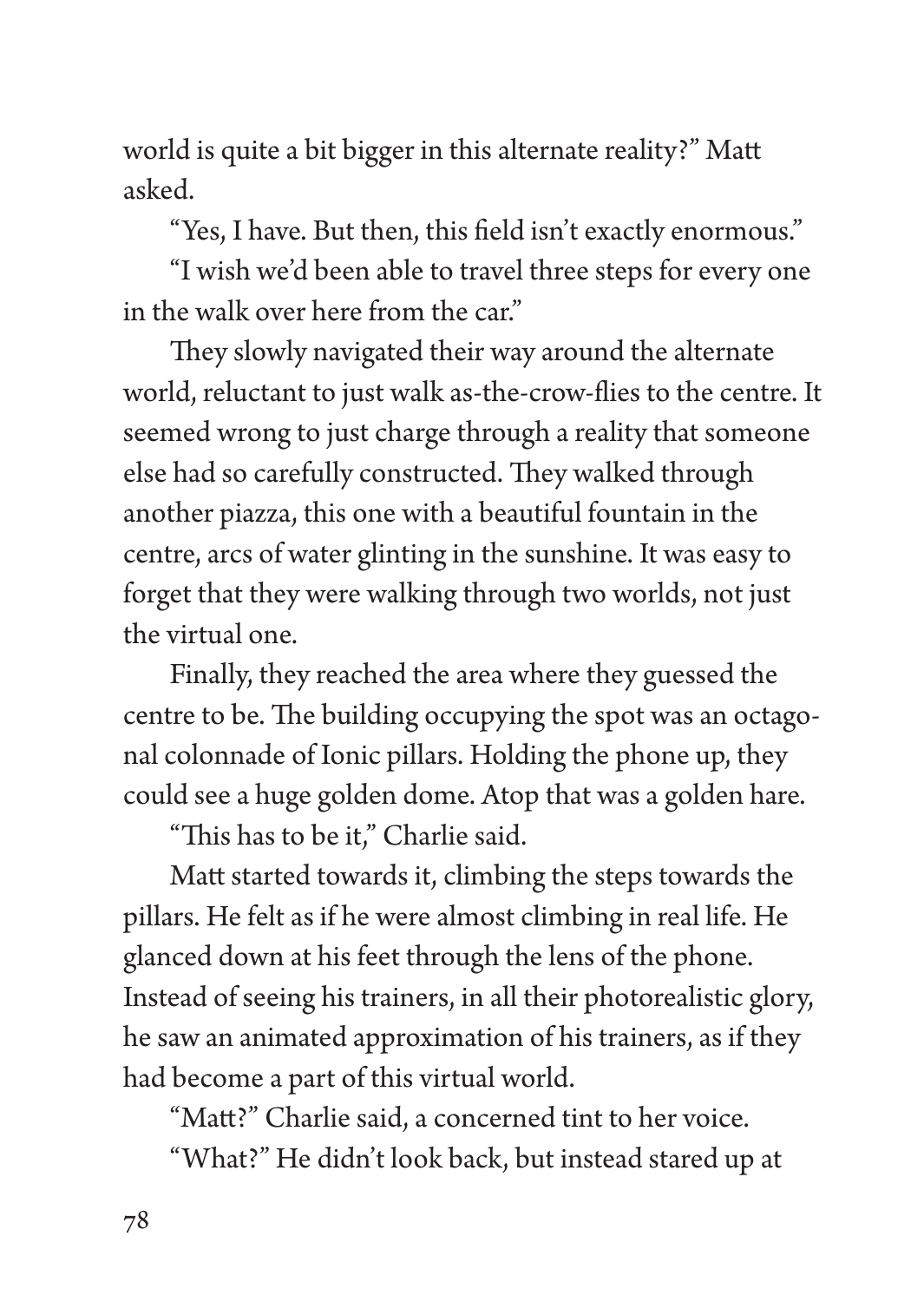the man from the Visitor Centre who had emerged from inside the building. He took another step. He almost didn't need to look through the phone anymore. The vision was there, inside his head. He could see the ornate capitals on the pillars with their intricately carved volutes.

"Matt?" Charlie called again. There was something unnatural in the stiff way he was standing. "Hey!" He didn't respond. Charlie reached out towards him, to shake him into reaction.

"Charlie!" came a woman's yell. Charlie froze for a second, her arm outstretched, fingertips not an inch away from Matt's arm.

§

Unaware of what was unfolding around him in the real world, Matt reached the last step in his alternate reality.

"Welcome to the Temple," the man said. Matt heard the voice somewhere in his head, as if it had bypassed his ears entirely. He reached out to Matt, inviting. Matt went to shake the man's hand and saw his arm in front of him, smooth and avatar-like.

"What is the Temple?" Matt asked, his own voice sounding strange, flattened, as if it had been put through an equaliser that stripped out all the highest and lowest frequencies. In comparison, the man's voice had sounded like someone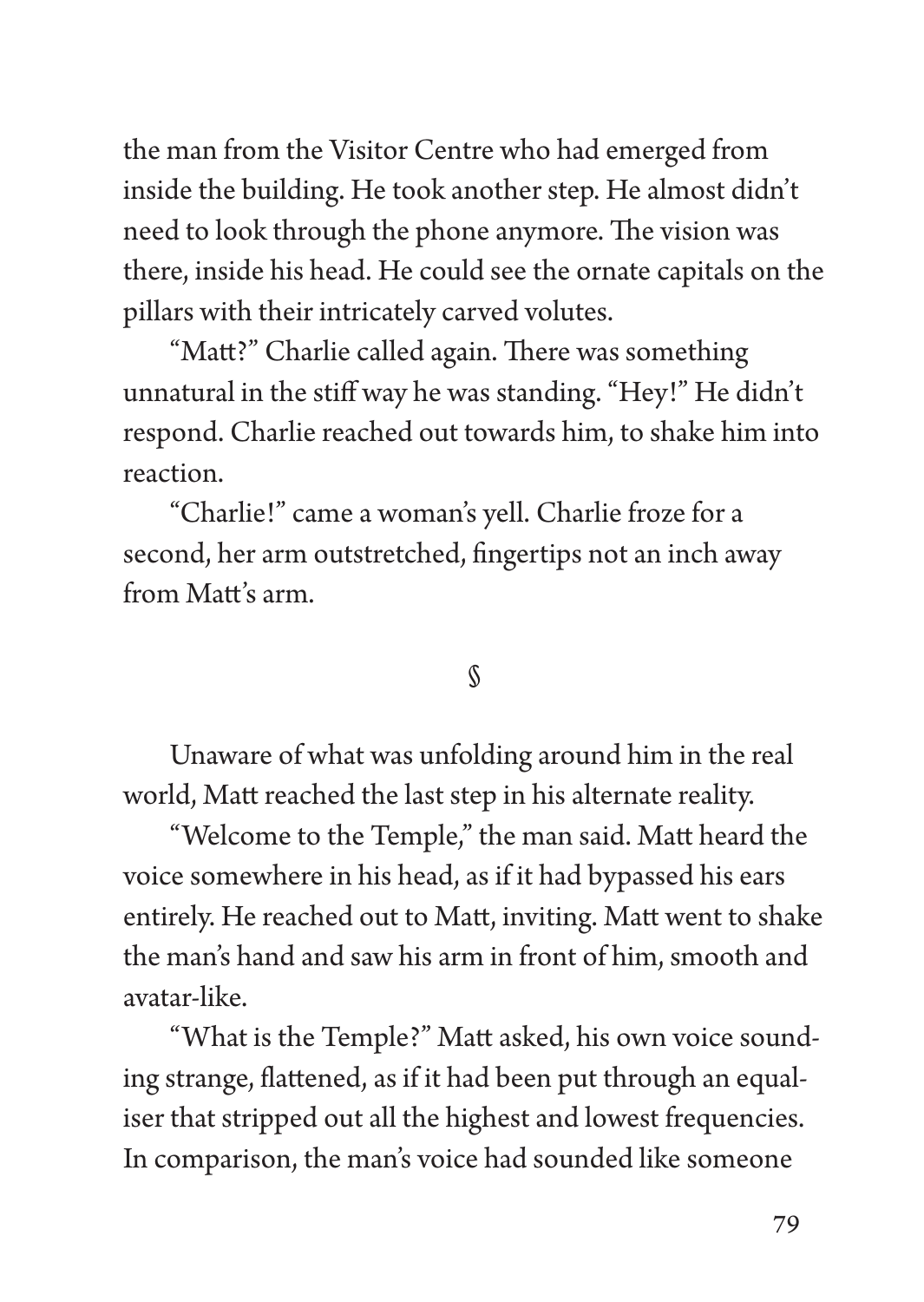had set its EQ to Bass Booster.

"You will see," the man said, as he clasped Matt's hand. Matt felt the stranger's fingers wrap around his, but the sensation was rooted deep in his brain rather than originating from his skin. It all felt so real, yet so unreal.

He stepped through the row of columns into the building itself and felt a lightness, almost a giddiness, as if he had stood up too fast. Somewhere in the distance he heard a familiar voice, but his brain was reluctant to listen, hearing just a noise that sounded bells of recognition but no comprehension.

He looked around the Temple, the sun streaming through the pillars, casting bold shadows on the limestone floor. For a moment, something felt wrong. He tried to look through the walls, searching for hints of green underneath, but there was nothing. He wondered why he had thought there should be.

§

Charlie turned towards the strange voice in time to see a small, grey-haired woman hurtling towards her. Despite her size, the woman tackled Charlie like a seasoned rugby pro, flooring her. Winded, Charlie gasped for breath as she struggled to push the woman off, but her attacker was both younger and stronger than she at first looked. She pinned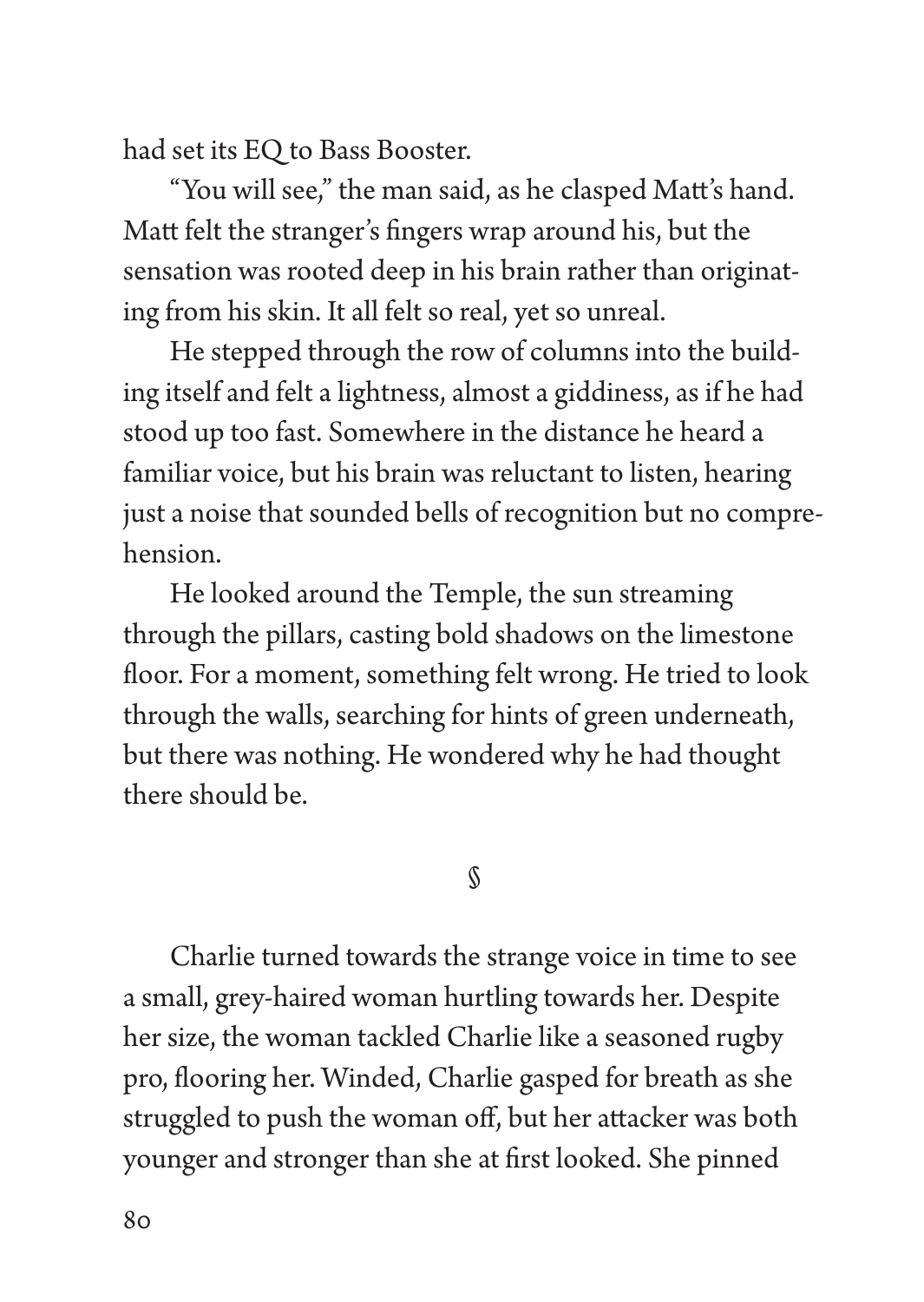Charlie to the ground by her shoulders.

"I told you! I warned you!" the woman said.

"Get off me!" Charlie shouted. She wriggled one arm free and shoved the woman in the chest.

"You didn't listen, did you? Well, you should be glad that I was here to save you!"

"Save me from what?" gasped Charlie as she finally pushed the woman aside. They eyed each other warily.

"From them!" the woman hissed, her hand waving to encompass the entire world.

"What them? What are you talking about?"

"They'll steal your mind if you let them, you stupid girl. Didn't you realise you were in over your head?"

Charlie looked up at Matt, who stood statuesque. She leapt to her feet, grabbed him by the shoulders, and shook him hard. His eyes were glazed, unresponsive.

"What's happened to him?" Charlie rounded on the woman. "What's happened?"

#### §

Matt took another step forward into his new reality. The phone in his hand, he saw, looked like his phone, but with crisper, sleeker lines. He went to put it away and, as his hand neared his hip, the phone seemed to just transfer itself automatically to his pocket. The benefits of nonphysicality, Matt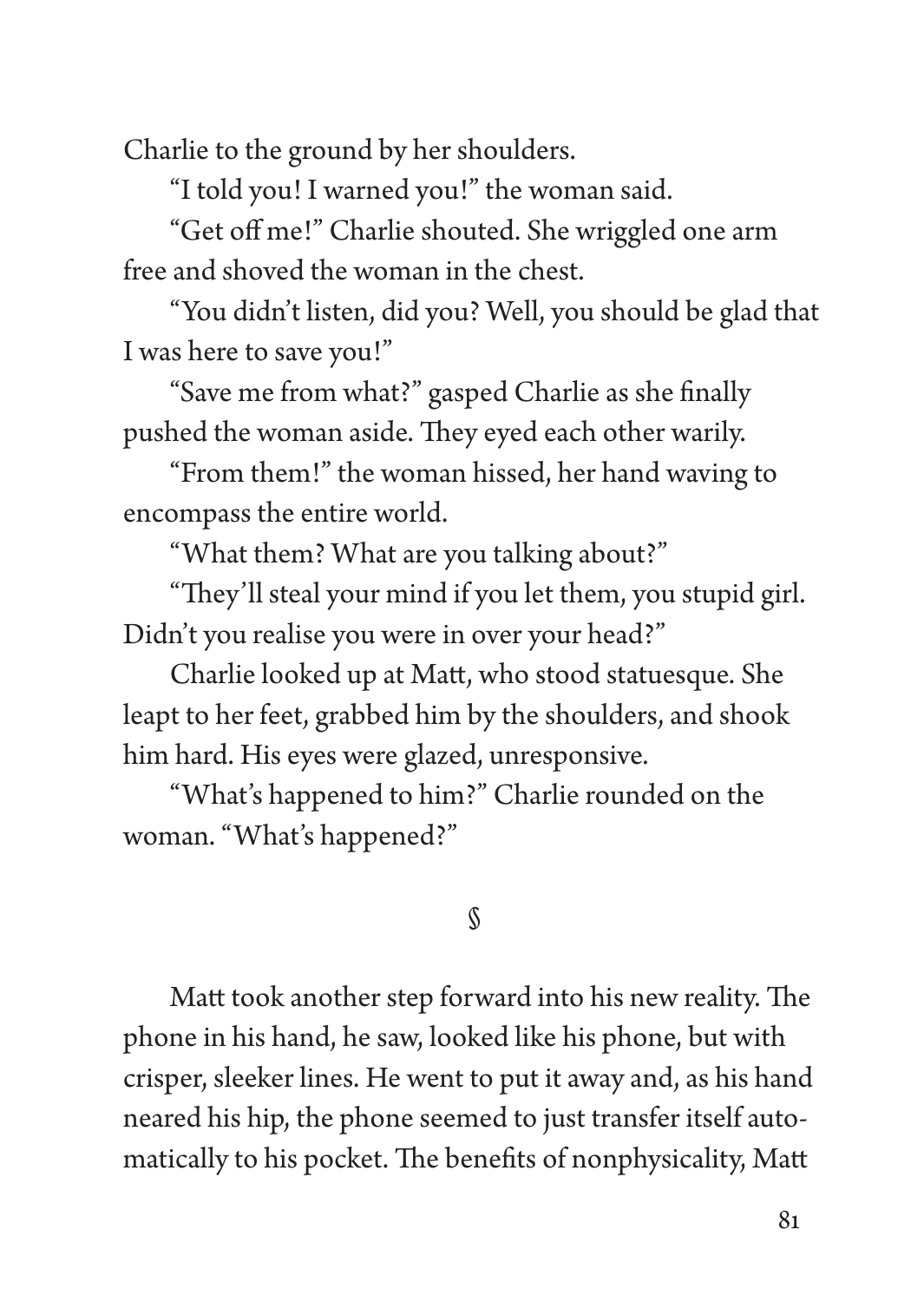thought.

He looked at his arms, his legs, and noticed how much more detailed the textures were now than they had been on his phone. He gazed up at the domed ceiling above and saw a richness of colour that he had missed before. Glancing back outside he realised why they hadn't bumped into anyone on the ground: above him people were flying through the air, no jetpacks or personal gyrocopters needed, just the will to fly. He smiled.

"Welcome, Matt," said the man. "Let me show you show to customise yourself."

§

Charlie shook him again. She half expected him to stay rigid and staring, but his body relaxed, almost collapsing. Charlie staggered under his deadweight, trying to let him down gently onto the grass. The grey-haired stranger watched impassively, her mouth agape.

"But it's you they're after," the woman mumbled. "You. You solved the puzzle. How could they…"

"Who they hell are 'they'?" Charlie checked Matt's breathing and pulse. He still had both, but his breath was shallow and his pulse weak. She rolled him over into the recovery position, then pulled her phone out and dialled 999. The stranger lunged for her handset, trying to bat it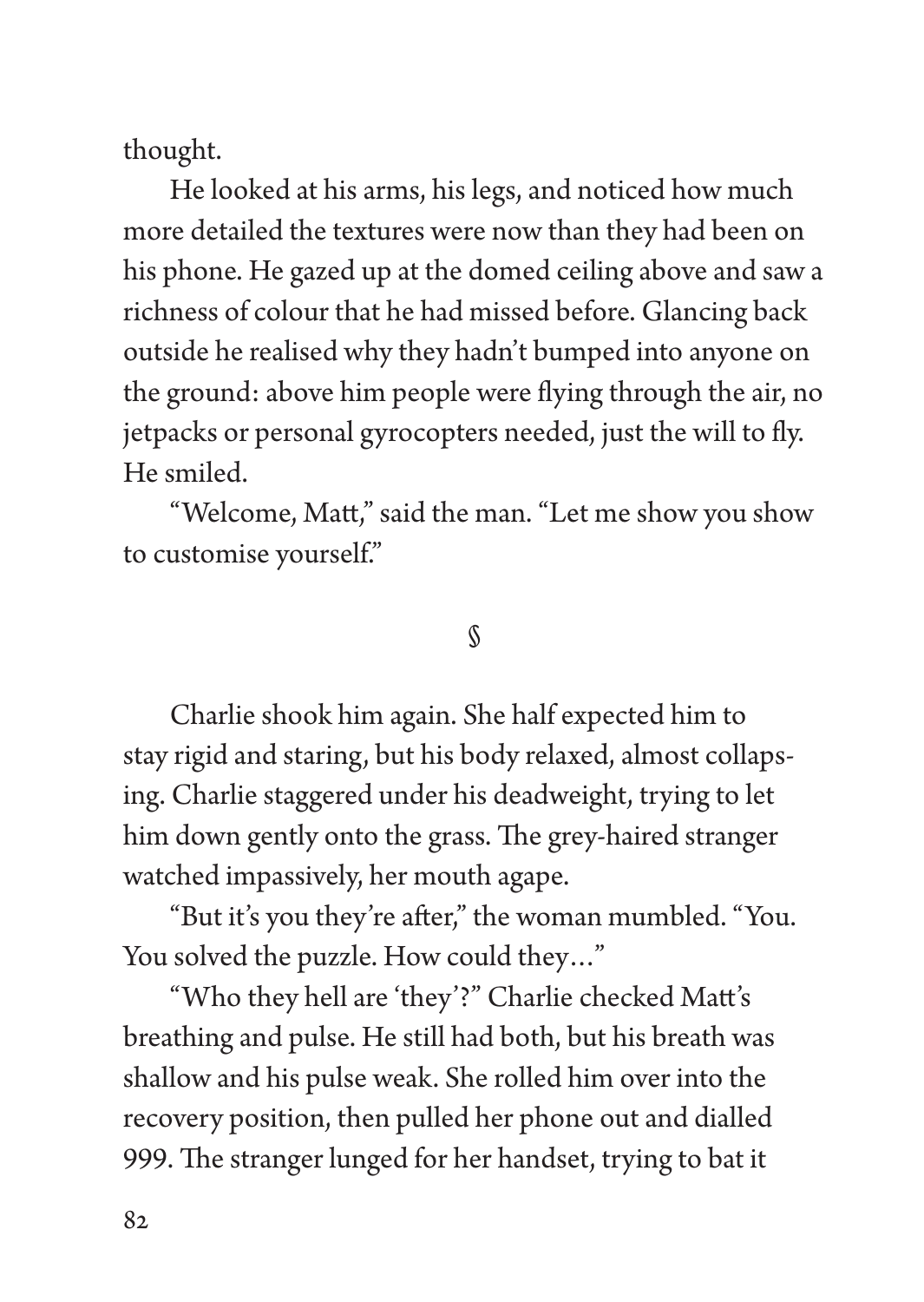away. "What are you doing?" Charlie shouted.

"It's too late. He'll be dead like the rest of them. Like my Edward"

"He's not dead!"

The emergency services operator answered and Charlie gave their position as best she could.

The woman backed away, staring horrified at Matt's prone form.

"I warned you. I didn't know you had someone else…"

"Who are you?" Charlie looked apprehensively at Matt, unsure if there was something else she should be doing, then back at her assailant.

"I'm Maggie. I…"

"Tell me what you know," Charlie said, the shock distancing her from the situation. She felt cold and calm and rational and dislocated from the world.

"It's too late. Too late. If you'd stopped when I told you, I would have had to… But you ignored me, you didn't give me any choice. I had to stop you!"

"That was you?" Anger was starting to dispel the calm.

"You had to be taught a lesson!"

"You threatened us? Broke into our home? Derailed a train? God, you could have killed someone!"

"What? What train?"

"What happened to Matt?" Charlie demanded.

"It's too late. He's gone."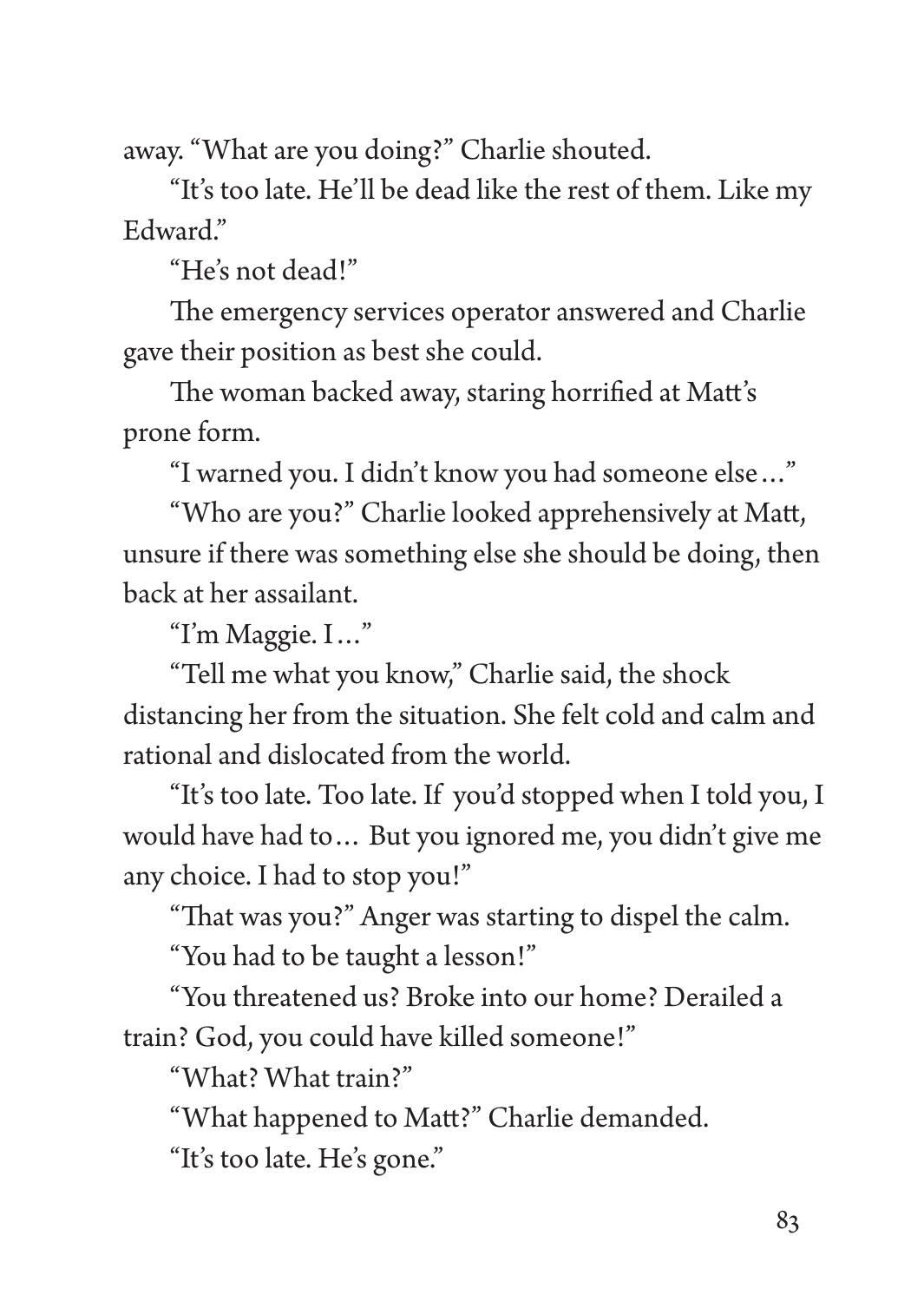The sound of the emergency helicopter approaching made the pair of them look up. Maggie threw Charlie a terrified look and fled.

Charlie stared after her for a moment, then turned to Matt, shielding him from the wind of the helicopter's landing, brushing his hair out of his face, stroking his cheek, hoping that it wasn't too late.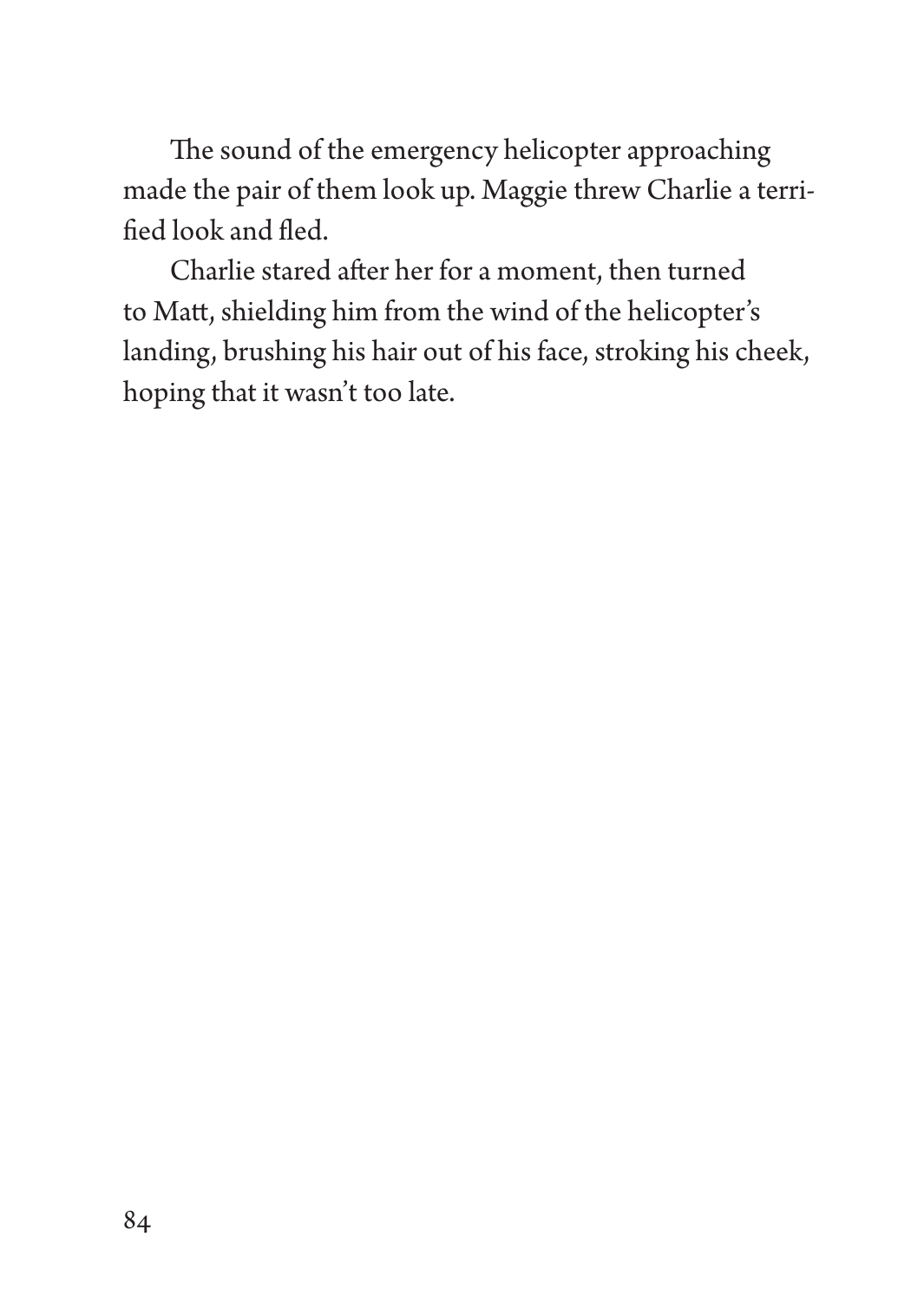# Months later

Charlie sprang to her feet as she heard the sound of a<br>key slipping into the front door and dashed to open<br>it. Matt steed on the doorstan gele and sount, but bright it. Matt stood on the doorstep, pale and gaunt, but brighteyed. Charlie didn't even bother calling out his name — she suspected that if she tried, it would come out sounding strangled — and just threw her arms around his neck. He embraced her in a hug that she wanted to last forever, and kissed her hair.

"You're back!" Charlie managed at last.

"Just about," Matt said. He stepped into the flat, moving out of the way of his parents, who carried in his suitcase and bags.

"Hallo Charlie," Mr Ingleston said. "Good to see you again!"

"Hallo Tom," Charlie said. "Please, do come in!" She ushered them into the lounge, only reluctantly letting go of Matt in the process. "How are you feeling?" she asked him.

"Oh, I'm doing alright, I guess."

"Can I get anyone a cup of tea?"

"Yes, yes, that'd be lovely!" Matt's mother replied.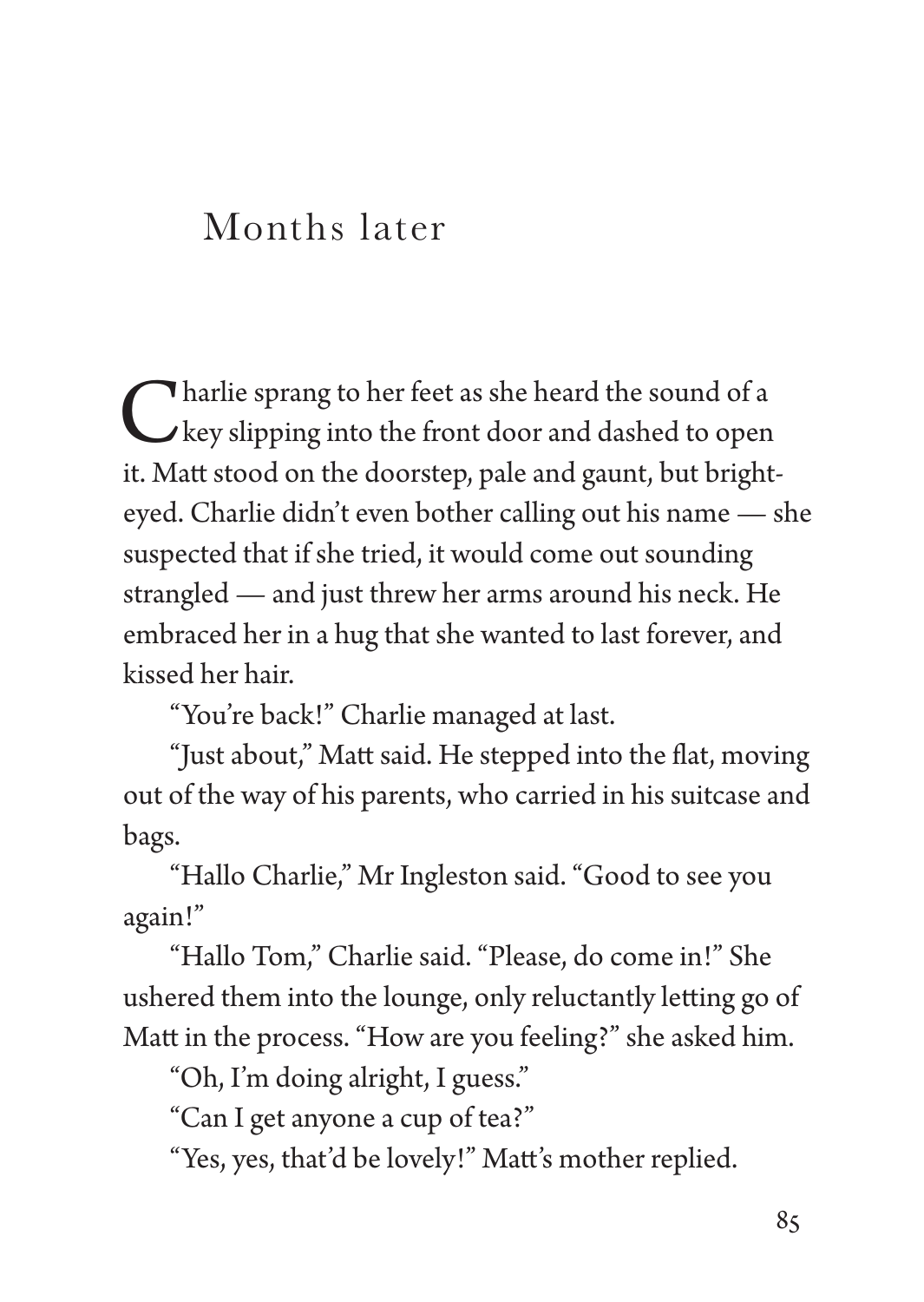"Well, why don't you go and help Charlie with the tea," his father said, "whilst I help get Matt unpacked?"

"Really, Dad, I don't need a hand," Matt protested.

"Yes, you do," his father said, ushering him into his room whilst Charlie headed towards the kitchen, Mrs Ingleston in tow. As she shut the kitchen door behind her, Mrs Ingleston pulled out a folder from her handbag.

"How is he, really, Barbara?" Charlie asked.

"He's improving, day by day, but he's not the same person. You need to be prepared for a big difference, dear."

"But he's going to be OK?"

"Well, they can't find anything physically wrong with him, but he is still having memory problems. We're just grateful that he remembers anything at all, but you'll have to get used to him having gaps." She handed Charlie the folder. "These are contact details for his specialist, as well as all our numbers and his brother's numbers, just in case anything goes awry. We don't think it will, but call us any time you get worried, dear. More than anything, he just needs to get back to his old life. He was going stir crazy at home, trapped in our house in the middle of nowhere!"

They made tea and by the time they were back in the lounge, so were the men. The four of them made small talk until the teapot was empty. Charlie sat across the room from Matt, unable to either take her eyes off him or go over and hug him. She itched for his parents to leave, but was far too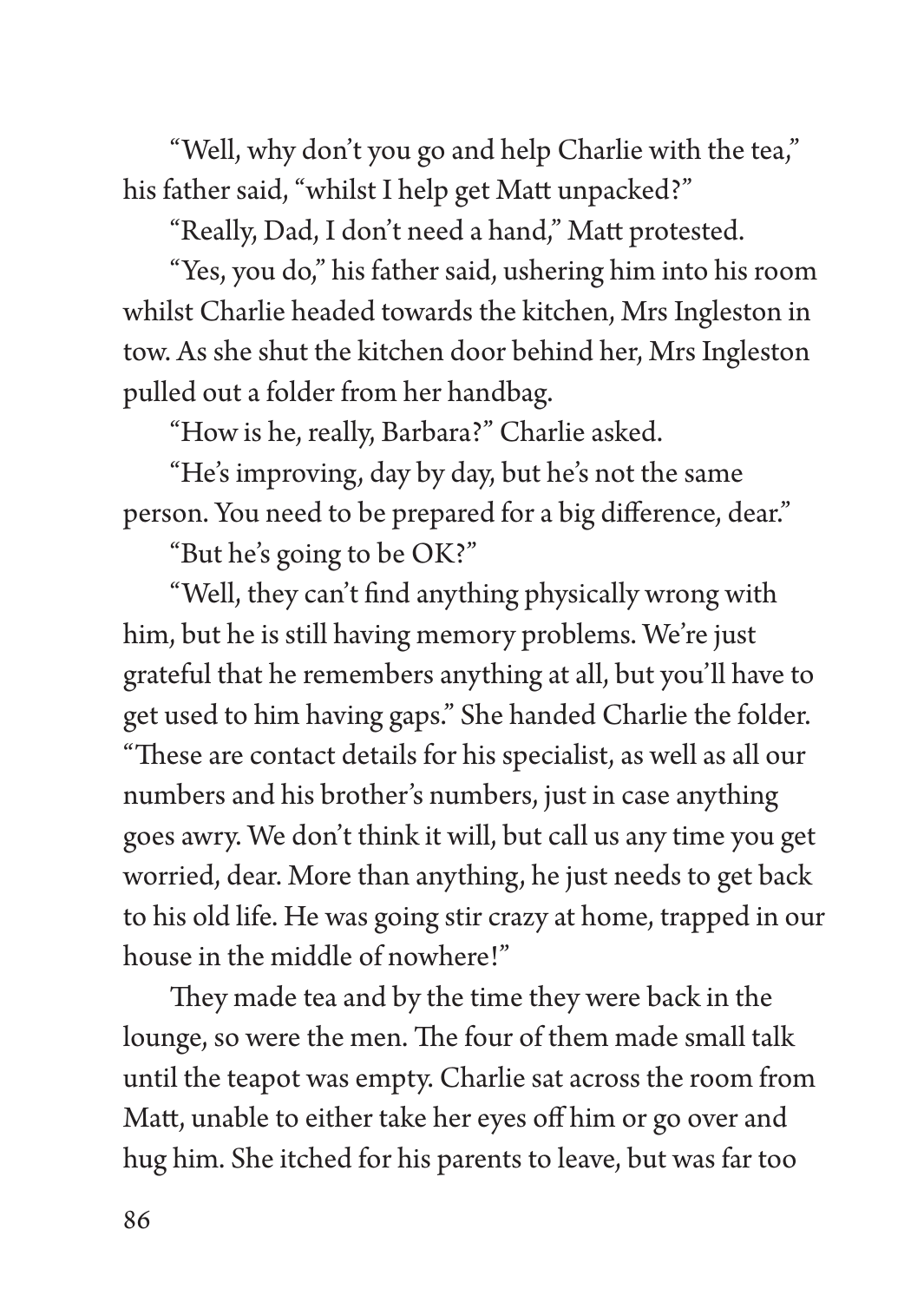polite to even drop a hint. They didn't stay long, though, and soon Charlie and Matt were standing again at the door, waving them off, arms surreptitiously around each other.

"In all seriousness, Matt," Charlie said as they went back to sit on the sofa together, "how are you feeling?"

"It's… It's hard to say, Charlie."

"You don't remember anything?"

"Nothing from a few days before until they brought me out of sedation."

"You don't remember the alternate reality app on your phone?"

" $N_0$ "

"You don't remember the Visitor Centre or walking round the field looking for the golden hare?"

"Nothing. Where is my phone, by the way? Mum said you had it?"

"Yes, I do. Hang on." She went to the mantelpiece where the phone had sat untouched since she'd returned from the hospital. She looked at Matt reluctantly. "Do you think it's smart to turn it on? What if this phone is what caused your collapse?"

"How could a phone do that?"

"Good question, though I don't know how the hell they rigged that AR in the field either, but they did."

Matt recognised the concern in Charlie's voice and said, "You think we should trash it?"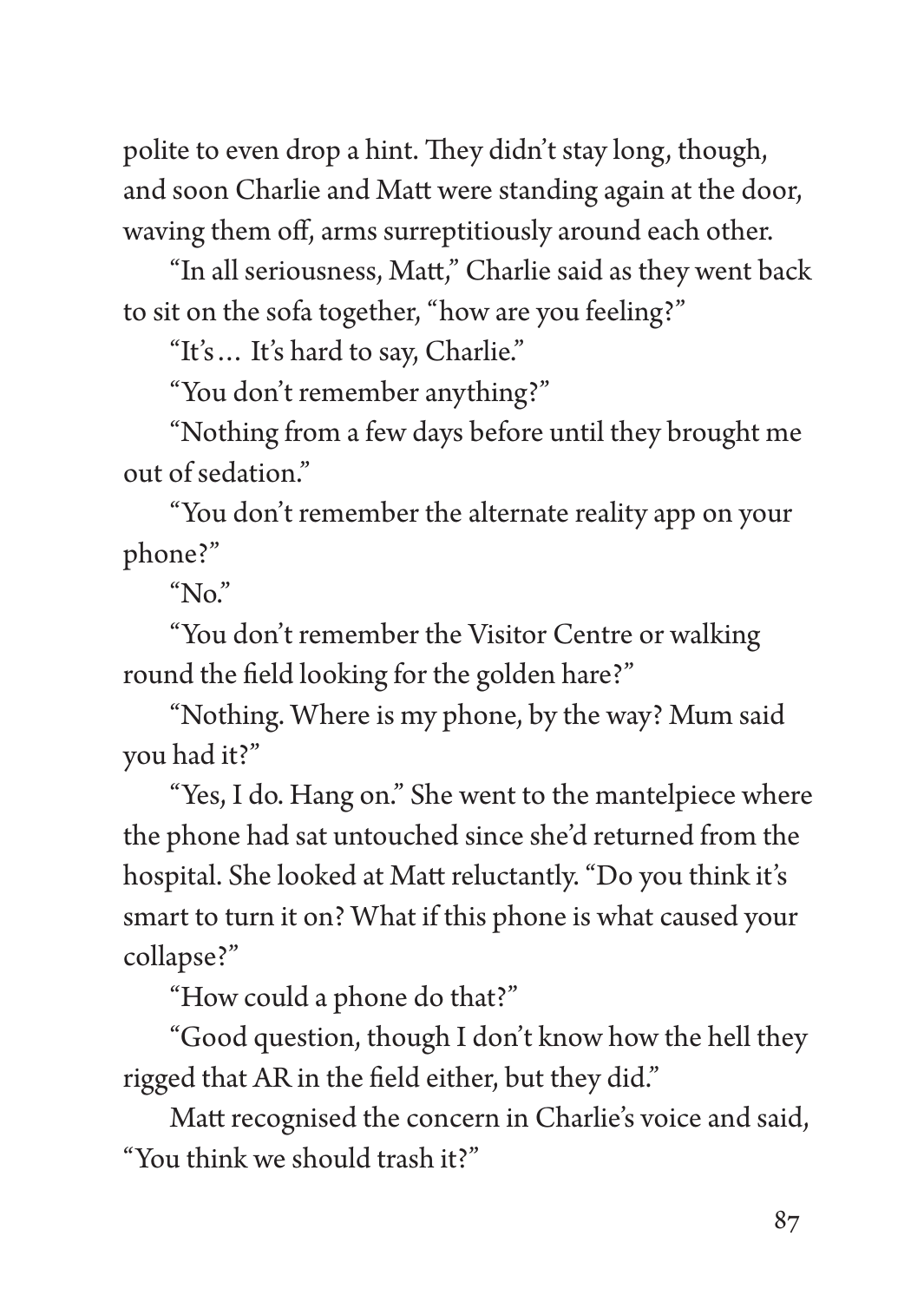"I don't know. I hate the idea of ruining a perfectly good phone, but…"

"Maybe it was something in the field. I had that phone for ages before that and nothing bad happened."

"That's a good point. OK, I'm going to turn it on, but if anything looks weird, you grab it off me, right?" Charlie wasn't sure this was a smart idea, but her curiosity had kicked in.

"Right."

"Three… Two… One…" She pressed the On button and waited. The backlight of the screen came on, but the screen itself remained black. She took it back over to Matt and sat down next to him.

"It's bricked."

"Yeah. It looks like it has been wiped." She turned the inert thing over in her hands. "Wonder how you do a factory reset."

Matt took the phone from her hands, his fingers perhaps brushing hers a little more than they needed to, and inspected it. "Back in a moment," he said, heading off to his room. He returned moments later with his laptop and the cable for the phone.

"Oh, that reminds me, I've got our laptops back."

"Really? How the hell did that happen?"

"They were delivered by courier the week after you collapsed. Weird."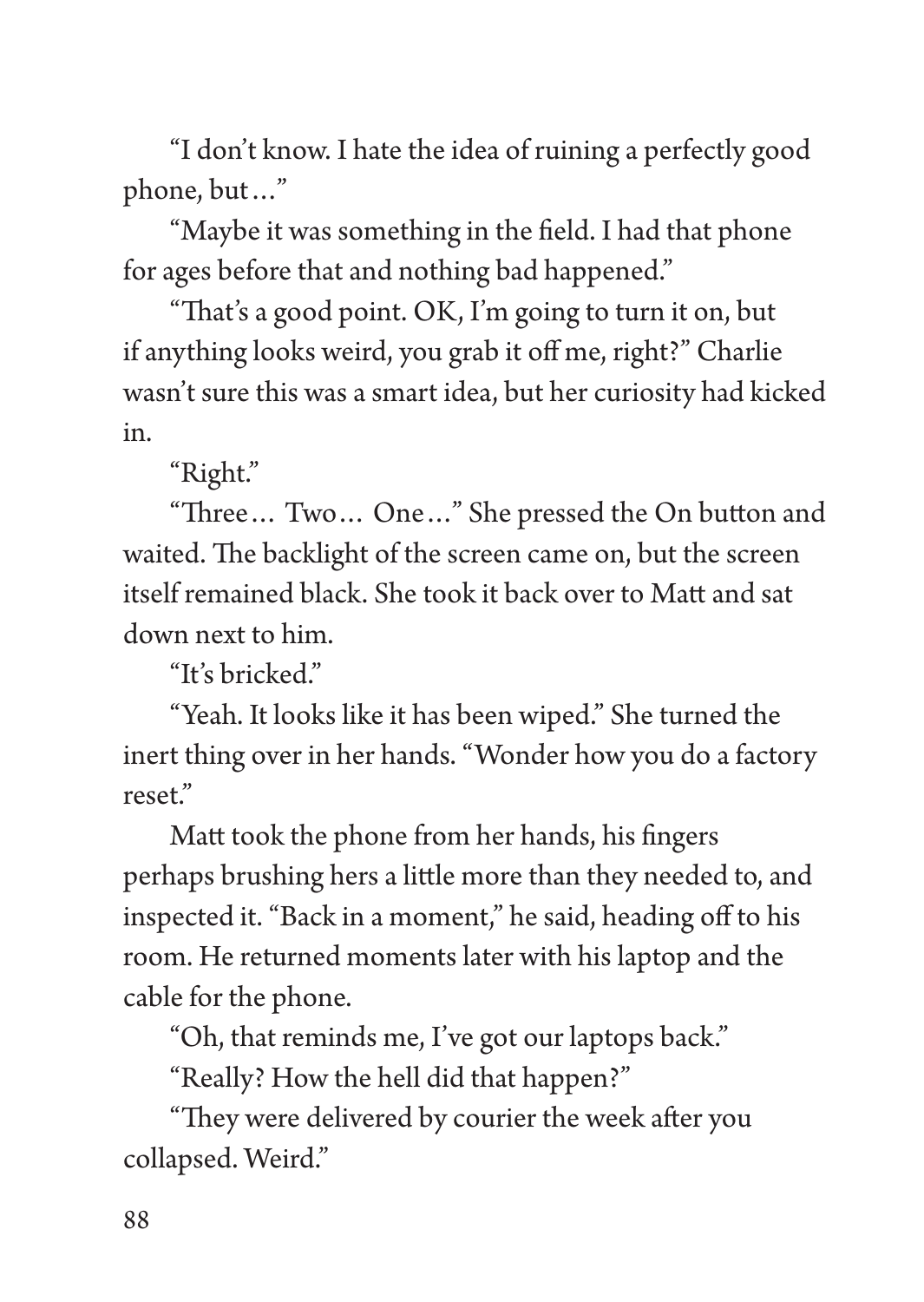"Did the police catch the thieves?"

"No, no, they didn't. In fact, I haven't heard anything more from them. But it doesn't matter now we have our stuff back."

"I suppose… I never thought I'd say it, but I've missed having a laptop. Mum wouldn't let me use one, said I needed to recuperate without addling my brain on the internet."

"Well, the connection at your parents' place is rubbish anyway, so it would only have driven you nuts with frustration."

Matt laughed. He connected the phone to his computer and opened a c: prompt window. He paused a moment, his eyes unfocused, and started typing. Charlie sat close to him, watching the screen.

"Matt? What are you doing?" He was typing quite quickly, but once he was past standard log-in commands, Charlie couldn't recognise any of the code he was executing on the phone. "Matt?" She shook his shoulder and he snapped out of his reverie.

"What? Sorry!"

Charlie lifted the laptop on to her own lap and scrolled back through log of commands and responses from the phone. Nothing looked familiar.

"Matt, what is this?"

"What is what?"

"This!" She pointed at the green text in the black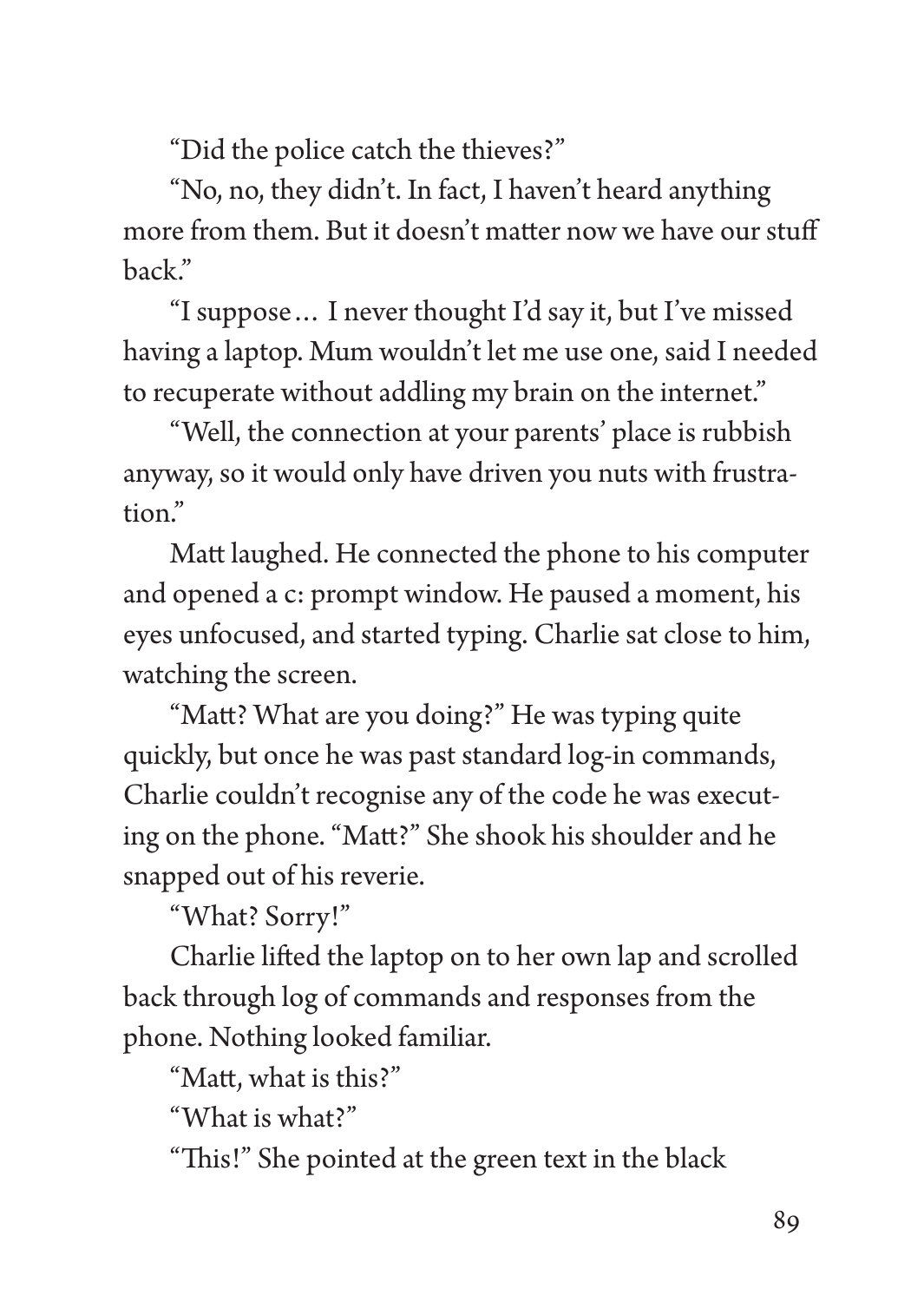window.

"Erm, I don't know."

"But you were typing this."

"Yeeaaaahhh. Yeah, I'm not quite sure, if I'm honest."

"Matt, I'm doing a PhD in computer science. My thesis is on specialised and obscure programming languages. This is like nothing I've ever seen. Where did you learn it?"

"I don't know, Charlie. I just, when I… When I woke up in hospital, it was like finding my way out of this infinite white maze. I'd been stuck in my own virtual reality in my own head for what felt like forever. When they brought me back to consciousness it was like someone just opened a door in that maze and let me out. Since then, I've been dying to get my hands on a computer, but Mum wouldn't let me. And when I plugged that phone in, well, something in my head took over." He looked up at her, caught her eye. "It was like I could see inside of it, Charlie. Like it was part of me and I could just make it do what I want."

"What's a regex?"

"A what? I have no idea."

Charlie opened a text editor and typed. "Look at this and tell me if it's right."

Matt glanced at it and shook his head. He took the laptop back and made some corrections.

"How did you know what to correct, Matt? You're crap at coding. You can barely program the TV recorder."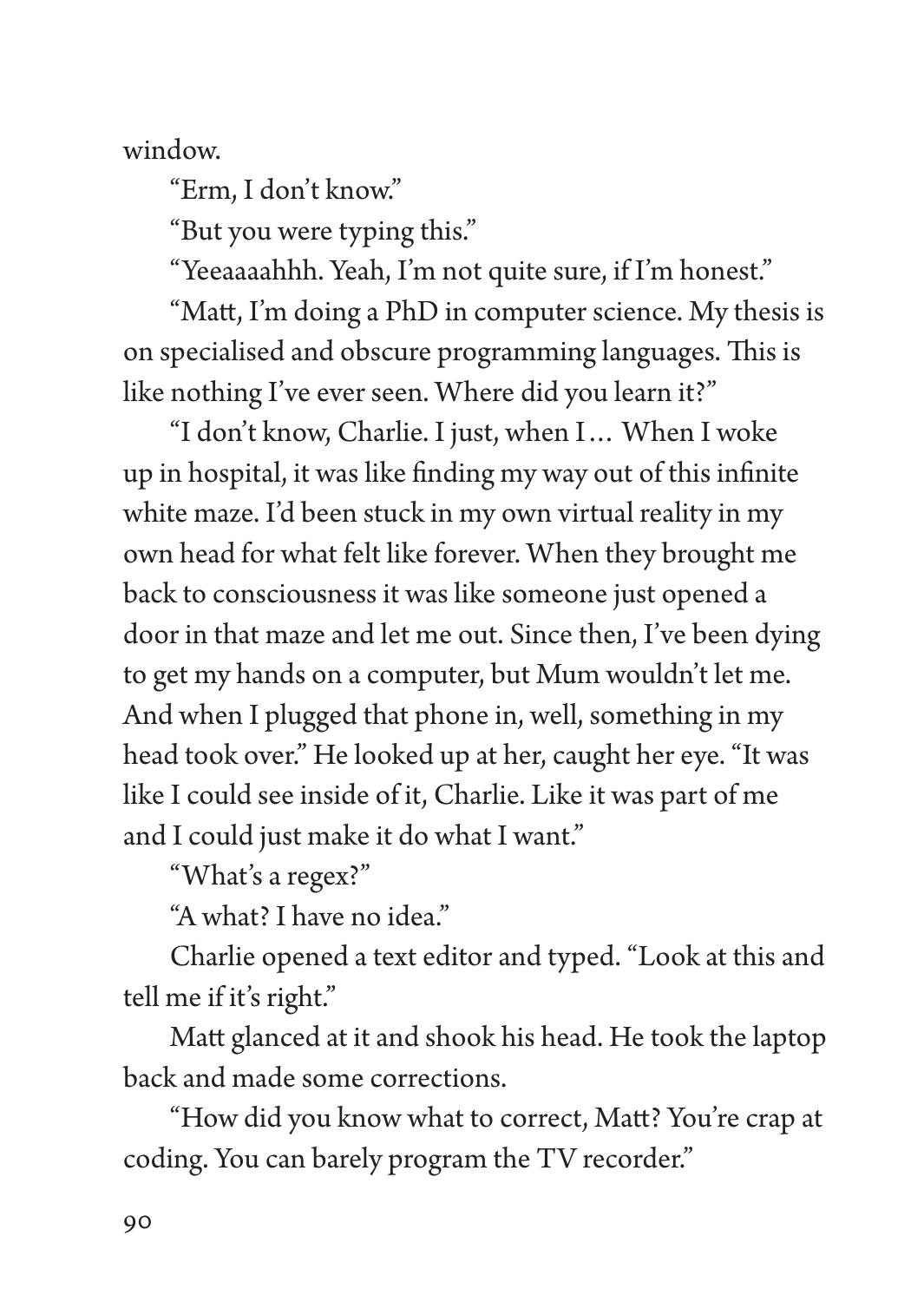"I don't know, Charlie. It just didn't look right."

He flipped back to the Terminal window and looked at what he'd typed.

"Can you finish it?" Charlie asked.

Matt started typing again, his expression focused and concentrated. Suddenly, the phone chimed, the screen lighting up white. "Well, it's not dead anymore," Matt said, "But it doesn't have an operating system. They wiped everything when it disconnected from the hotspot at The Centre."

"You remember!"

Matt stopped, and looked at her. "I guess I remember that much, yes. And maybe there's more buried somewhere. But this phone still won't work without an operating system. I think I can write one, though."

"Write one?"

"Yeah, given a bit of time, I think I can."

"Holy crap, Matt."

He looked up at her, surprised. "I suppose that is a little odd," he said. "Yes, yes it is odd. They definitely did something to me."

Charlie stared back at him, noting the lines in his face that hadn't been there before, the shadows in his eyes, the skin taut over his cheekbones. He looked exhausted. She took the laptop and closed it.

"I think you need to take this in stages," she said. "You're not fully recovered yet, and right now, I think you need a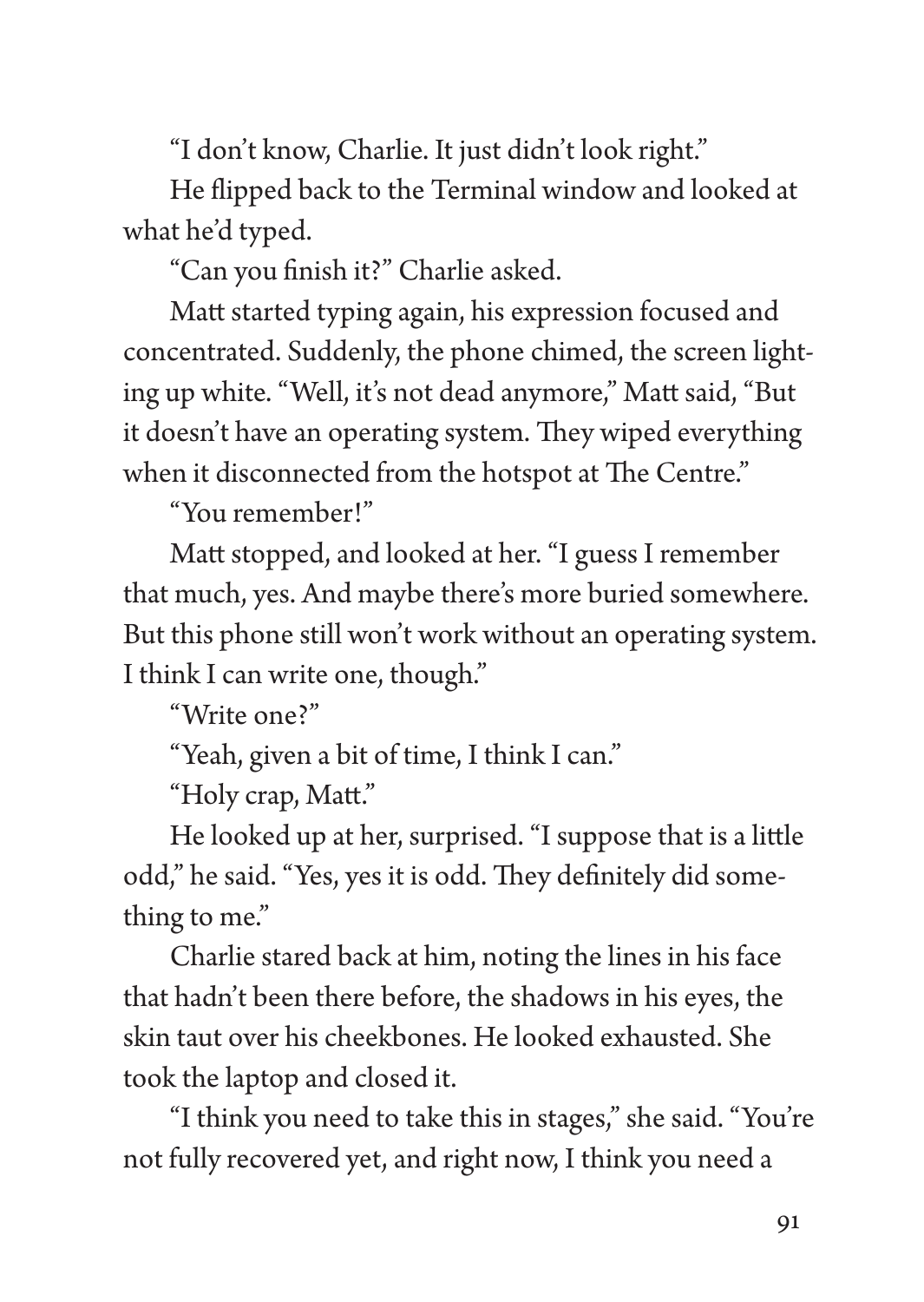nap."

"Maybe you're right. It was a long drive over."

"Come on, off to bed with you." She stood, took his hand, and pulled as if to pull him to his feet. He laughed as he stood.

"OK, Charlie, OK. Just one thing, though."

"What?"

"Will you come with me?"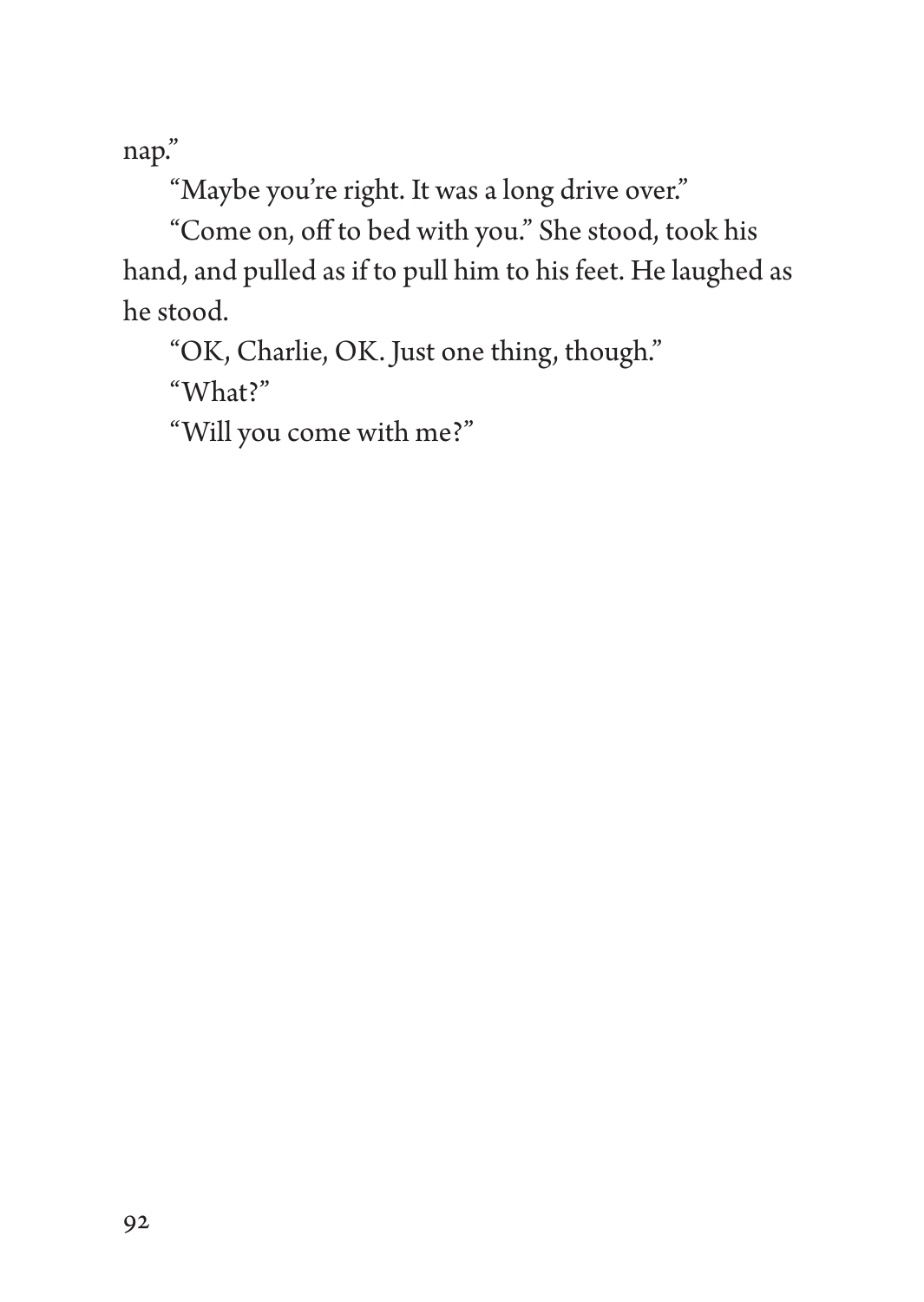# Acknowledgements

 $M^{th}$  massive thanks to everyone who helped to make  $\boldsymbol{V}$  this project such a success. Without the help and support of everyone involved, this work and my life would have been lesser.

Thanks to Kevin Charman-Anderson for invaluable discussions that shaped the story and helped me to understand Matt and Charlie a little better.

Thanks to the members of my editorial board for their feedback and essential moral support: Stephanie Booth, Sydney Padua, Kevin Marks, Stephanie Troeth, Vincent Holland-Keen, Steve Mosby and Owen Blacker.

The title page illustration was drawn by the fabulous Sydney Padua, whose comic, The Thrilling Adventures of Lovelace & Baggage, you can read at 2dgoggles.com.

Thanks to Matt Patterson for being my Design Overlord and helping me to iron out considerable visual wrinkles. And thanks to Thomas James for designing the new cover and endpapers for the second edition.

And finally, very special thanks to my Kickstarter supporters, without whom this story would remain just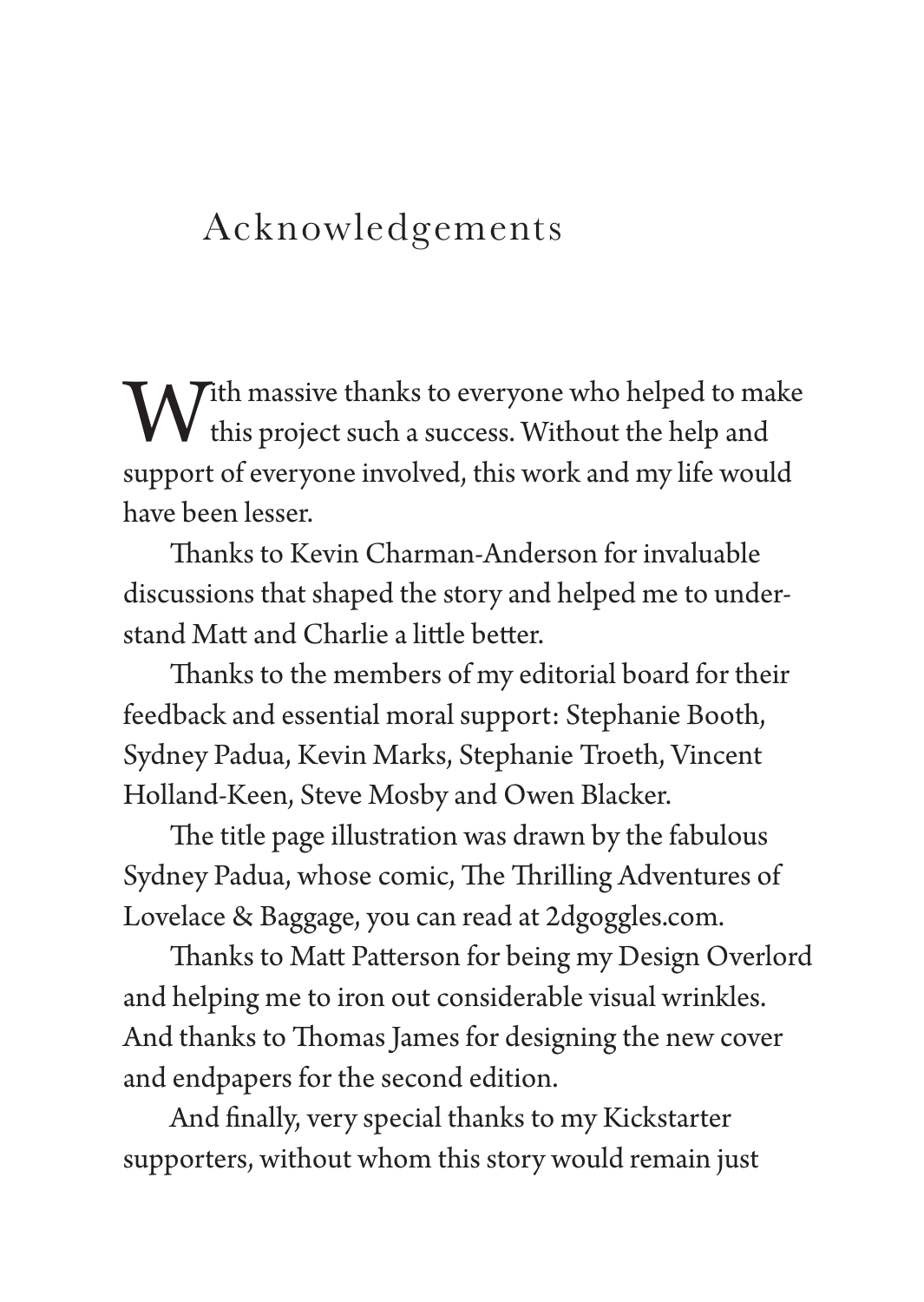a collection of bits on my hard drive: Aaron Davies, Beth Dunn, Eric Wayne Norlander, Gary Turner, Irish Viking, Jason Lee, John Rochester, Kate Trgovac, Noirin Shirley, Stefan Schmiedl, Stephanie Booth, Steve Walker, steve mosby, Zach Greenberger, Alison B, Allan Jenkins, Dan Dickinson, David Miller, David Shane, DivNull Productions, Fred DeJarlais, Gavin Bell, Gia Milinovich, Iain Baker, Jessica Spengler, Karin H, Kathryn Service, Kevin Marks, Lucy Gunther, Matt Zimmerman, Michael Weiss, Mike Little, Paul J Dickinson, Pierre L'allier, Richard Kempter, Scott VanGerpen, Shedworking, Steph Troeth, Susan Ator, TScheffner, Vicki O'Shea, Adam Milner, Amanda Hepburn, Andrew Blake, Andy Markowitz , Andy Sturdevant, Belle, benmason, Bill Allen, Blair Frank, C Ferguson, Cathy Cooper, Christina Svendsen, Christy Dena, Cliff Fuller, David Clay, Delia Stearnes, Diane Brewster, Dmitry Kohmanyuk, Donia Conn, Gretchen Stelter, J. Moore, Jennifer DeMarrais, Jesse Bowline, Joe Milazzo, Joey Coleman, John Clark, Jon Wilkie, Keith Kunkel, Kevin Jackson, Kevin Makice, Lorin O'Brien, Melissa Anderson Sweazy, Mildred Kennedy-Stirling, nancy may, Nigel Shardlow, paul d mcnair, Perrin Randlette, Ralph Brandi, Rebecca, Stephen Weston, SusanWalther, vlaskovits, Wil Scott, Joel, Pixie359.